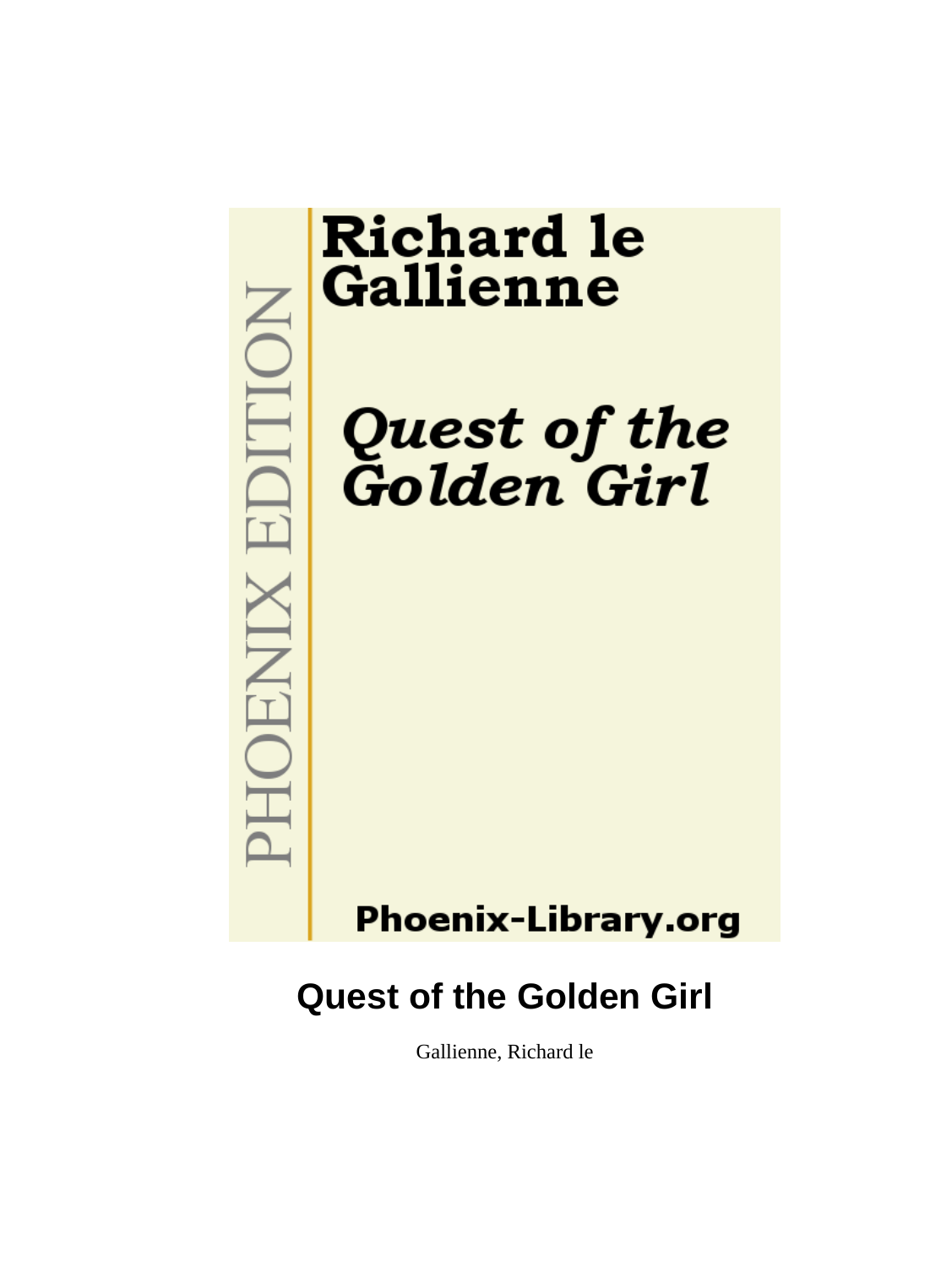[Table of Content](#page-138-0) [About Phoenix−Edition](#page-141-0) **[Copyright](#page-142-0)**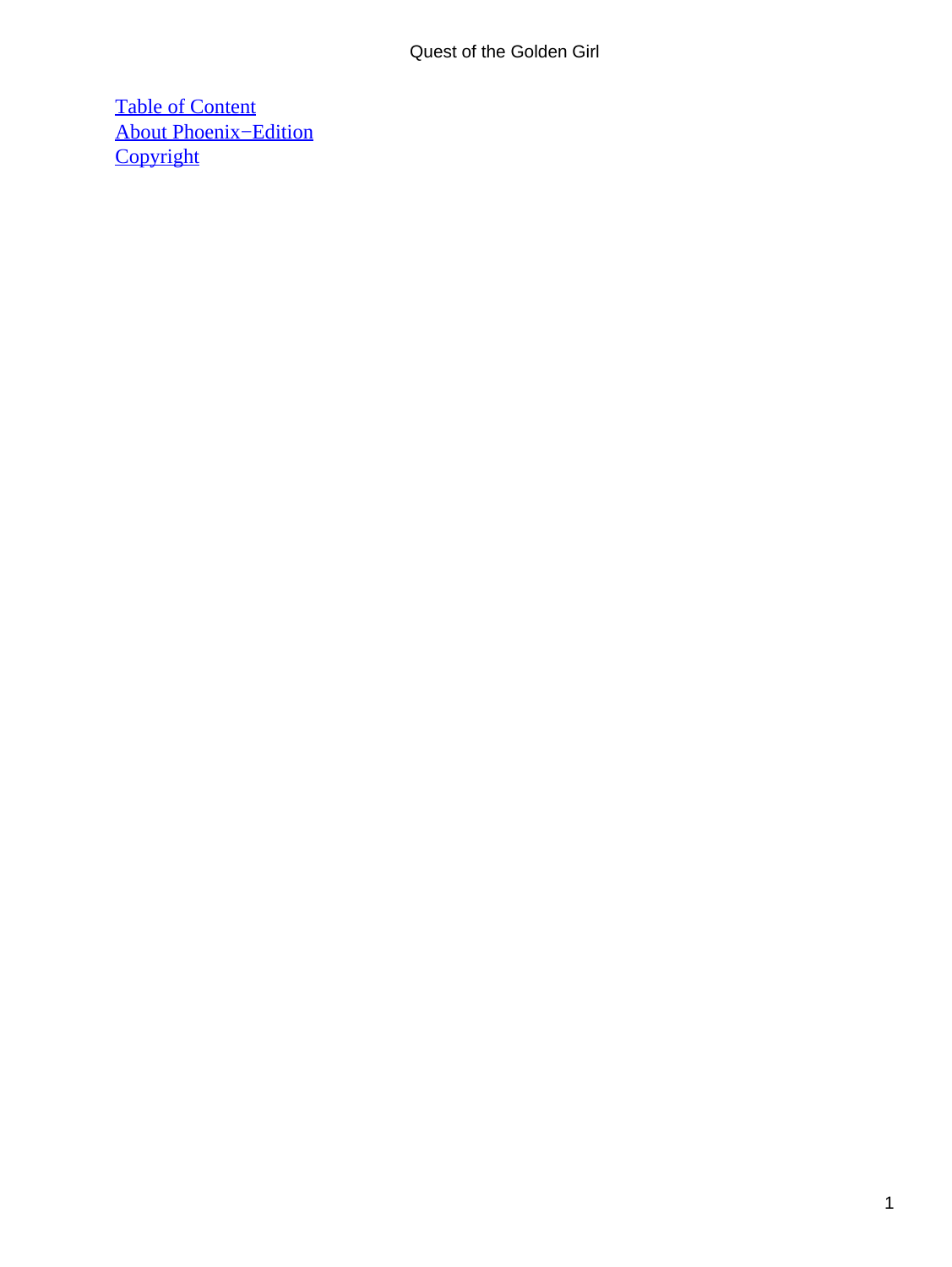## *T*HE **QUEST OF THE GOLDEN GIRL**

### A **ROMANCE BY**

#### **RICHARD LE GALLIENNE**

### TO **PRIOR AND LOUISE CHRISTIAN, WITH AFFECTION.**

Gennem de Mange til En!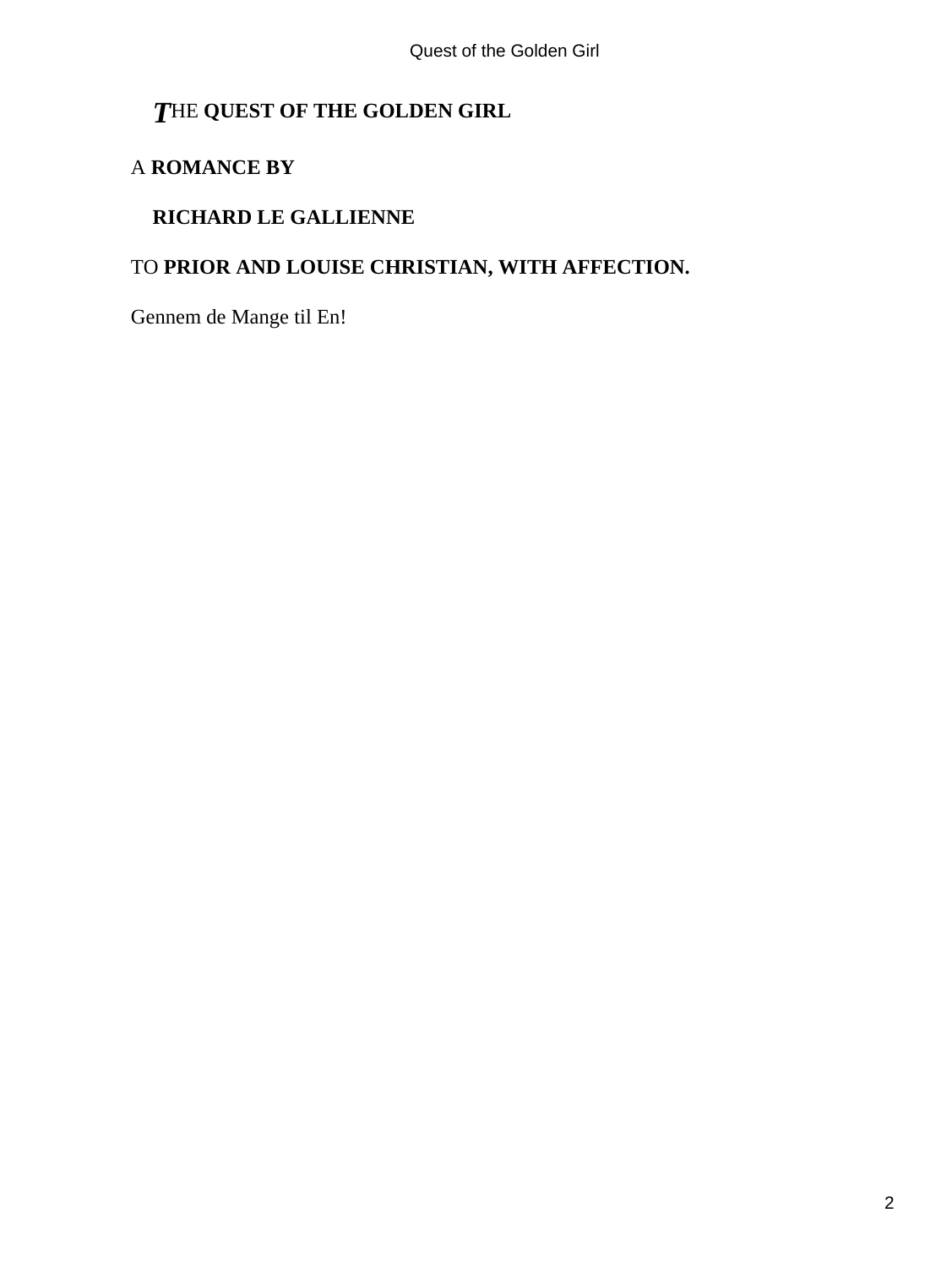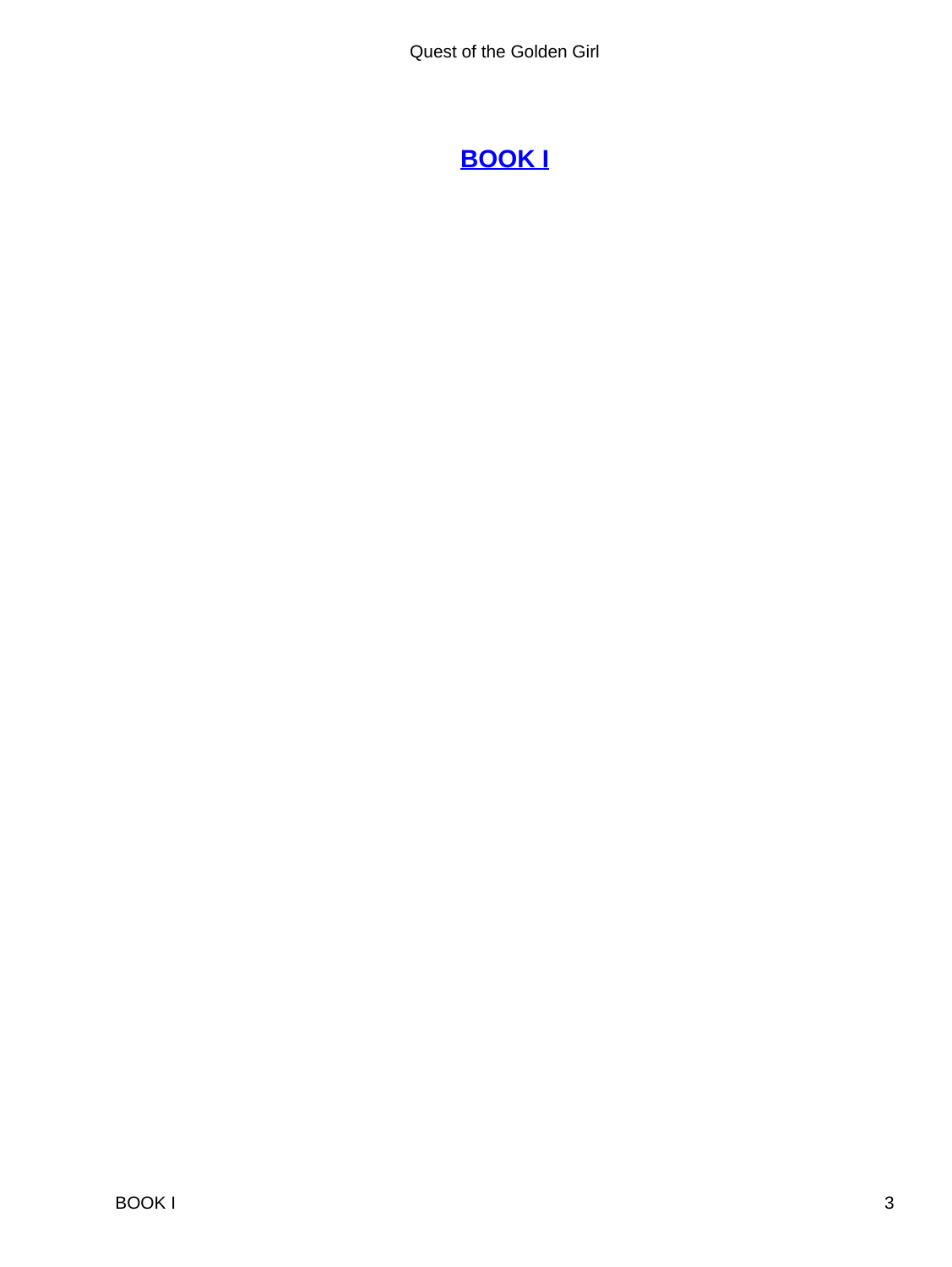## **[CHAPTER I − AN OLD HOUSE AND ITS BACHELOR](#page-138-0)**

**When the knell of my thirtieth birthday sounded, I suddenly realised, with a desolate** feeling at the heart, that I was alone in the world. It was true I had many and good friends, and I was blessed with interests and occupations which I had often declared sufficient to satisfy any not too exacting human being. Moreover, a small but sufficient competency was mine, allowing me reasonable comforts, and the luxuries of a small but choice library, and a small but choice garden. These heavenly blessings had seemed mere than enough for nearly five years, during which the good sister and I had kept house together, leading a life of tranquil happy days. Friends and books and flowers! It was, we said, a good world, and I, simpleton, – pretty and dainty as Margaret was, – deemed it would go on forever. But, alas! one day came a Faust into our garden, – a good Faust, with no friend Mephistopheles, – and took Margaret from me. It is but a month since they were married, and the rice still lingers in the crevices of the pathway down to the quaint old iron−work gate. Yes! they have gone off to spend their honeymoon, and Margaret has written to me twice to say how happy they are together in the Hesperides. Dear happiness! Selfish, indeed, were he who would envy you one petal of that wonderful rose – Rosa Mundi – God has given you to gather.

 But, all the same, the reader will admit that it must be lonely for me, and not another sister left to take pity on me, all somewhere happily settled down in the Fortunate Isles.

 Poor lonely old house! do you, too, miss the light step of your mistress? No longer shall her little silken figure flit up and down your quiet staircases, no more deck out your silent rooms with flowers, humming the while some happy little song.

 The little piano is dumb night after night, its candles unlighted, and there is no one to play Chopin to us now as the day dies, and the shadows stoop out of their corners to listen in vain. Old house, old house! We are alone, quite alone, – there is no mistake about that, – and the soul has gone out of both of us. And as for the garden, there is no company there; that is loneliest of all. The very sunlight looks desolation, falling through the thick−blossoming apple−trees as through the chinks and crevices of deserted Egyptian cities.

While as for the books – well, never talk to me again about the companionship of books! For just when one needs them most of all they seem suddenly to have grown dull and unsympathetic, not a word of comfort, not a charm anywhere in them to make us forget the slow−moving hours; whereas, when Margaret was here – but it is of no use to say any more! Everything was quite different when Margaret was here: that is enough. Margaret has gone away to the Fortunate Isles. Of course she'll come to see us now and again; but it won't be the same thing. Yes! old echoing silent House of Joy that is Gone, we are quite alone. Now, what is to be done?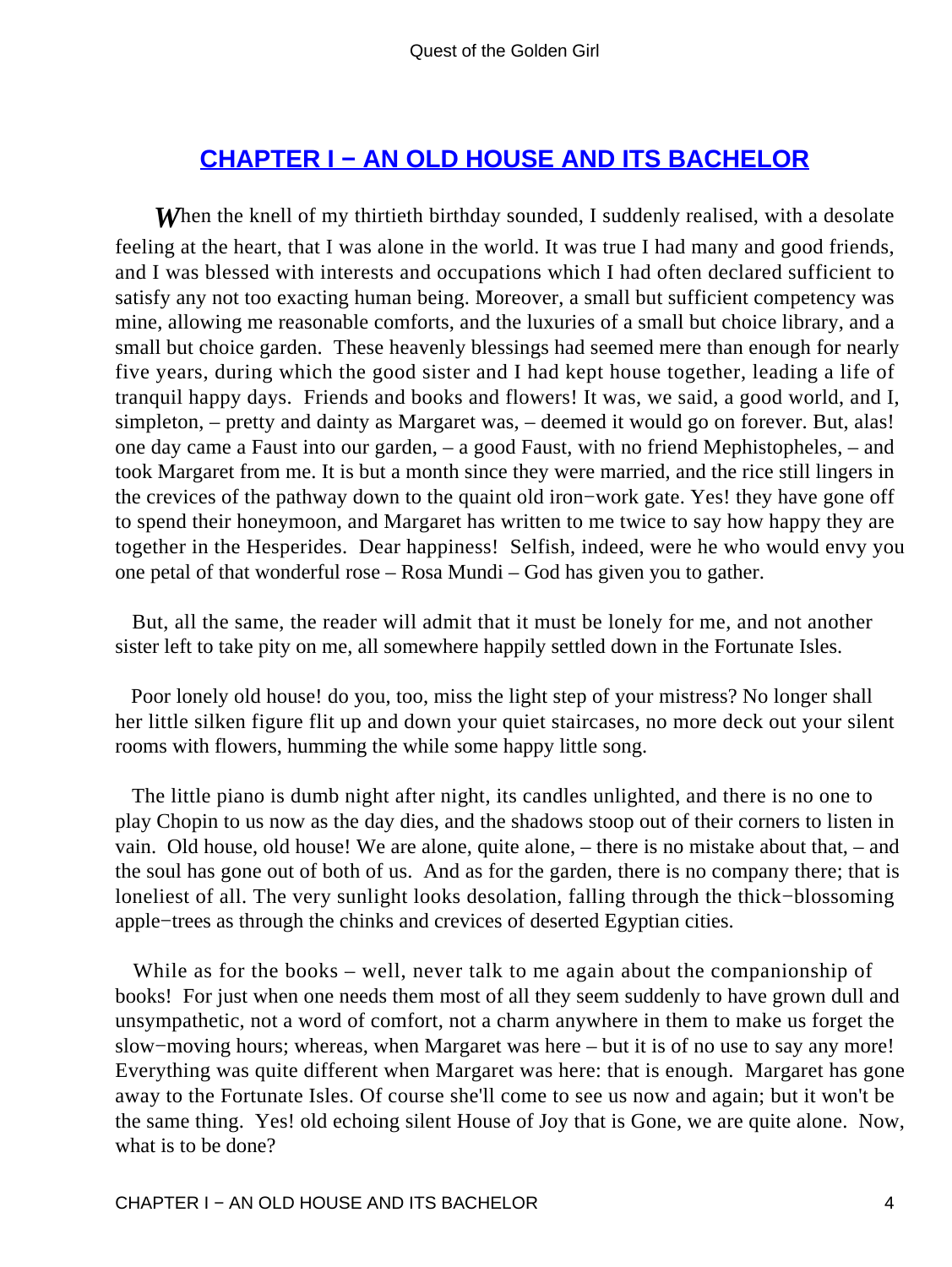## **[CHAPTER II − IN WHICH I DECIDE TO GO ON PILGRIMAGE](#page-138-0)**

**Though I have this bad habit of soliloquising, and indeed am absurd enough to attempt** conversation with a house, yet the reader must realise from the beginning that I am still quite a young man. I talked a little just now as though I were an octogenarian. Actually, as I said, I am but just gone thirty, and I may reasonably regard life, as the saying is, all before me. I was a little down−hearted when I wrote yesterday. Besides, I wrote at the end of the afternoon, a melancholy time. The morning is the time to write. We are all – that is, those of us who sleep well – optimists in the morning. And the world is sad enough without our writing books to make it sadder. The rest of this book, I promise you, shall be written of a morning. This book! oh, yes, I forgot! – I am going to write a book. A book about what? Well, that must be as God wills. But listen! As I lay in bed this morning between sleeping and waking, an idea came riding on a sunbeam into my room, – a mad, whimsical idea, but one that suits my mood; and put briefly, it is this: how is it that I, a not unpresentable young man, a man not without accomplishments or experience, should have gone all these years without finding that

#### *"Not impossible she*

#### *Who shall command my heart and me," –*

 without meeting at some turning of the way the mystical Golden Girl, – without, in short, finding a wife?

 «Then,» suggested the idea, with a blush for its own absurdity, «why not go on pilgrimage and seek her? I don't believe you'll find her. She isn't usually found after thirty. But you'll no doubt have good fun by the way, and fall in with many pleasant adventures.»

 «A brave idea, indeed!» I cried. «By Heaven, I will take stick and knapsack and walk right away from my own front door, right away where the road leads, and see what happens. »And now, if the reader please, we will make a start.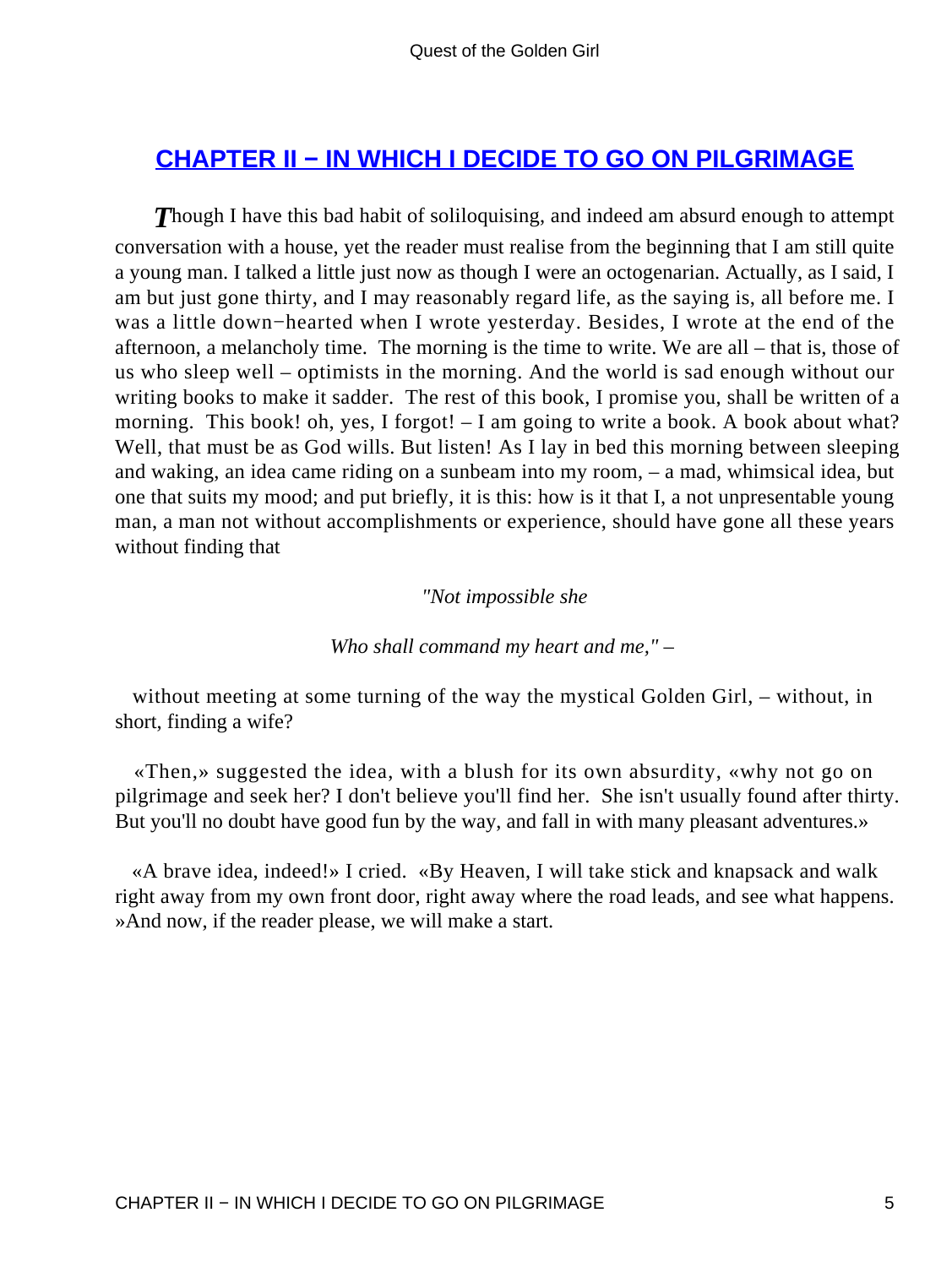## **[CHAPTER III − AN INDICTMENT OF SPRING](#page-138-0)**

*«M*arry! an odd adventure!» I said to myself, as I stepped along in the spring morning air; for, being a pilgrim, I was involuntarily in a mediaeval frame of mind, and «Marry! an odd adventure!» came to my lips as though I had been one of that famous company that once started from the Tabard on a day in spring.

 It had been the spring, it will be remembered, that had prompted them to go on pilgrimage; and me, too, the spring was filling with strange, undefinable longings, and though I flattered myself that I had set out in pursuance of a definitely taken resolve, I had really no more freedom in the matter than the children who followed at the heels of the mad piper.

 A mad piper, indeed, this spring, with his wonderful lying music, – ever lying, yet ever convincing, for when was Spring known to keep his word? Yet year after year we give eager belief to his promises. He may have consistently broken them for fifty years, yet this year he will keep them. This year the dream will come true, the ship come home. This year the very dead we have loved shall come back to us again: for Spring can even lie like that. There is nothing he will not promise the poor hungry human heart, with his innocent–looking daisies and those practised liars the birds. Why, one branch of hawthorn against the sky promises more than all the summers of time can pay, and a pond ablaze with yellow lilies awakens such answering splendours and enchantments in mortal bosoms, – blazons, it would seem, so august a message from the hidden heart of the world, – that ever afterwards, for one who has looked upon it, the most fortunate human existence must seem a disappointment.

 So I, too, with the rest of the world, was following in the wake of the magical music. The lie it was drawing me by is perhaps Spring's oldest, commonest lie, – the lying promise of the Perfect Woman, the Quite Impossible She. Who has not dreamed of her, – who that can dream at all? I suppose that the dreams of our modern youth are entirely commercial. In the morning of life they are rapt by intoxicating visions of some great haberdashery business, beckoned to by the voluptuous enticements of the legal profession, or maybe the Holy Grail they forswear all else to seek is a snug editorial chair. These quests and dreams were not for me. Since I was man I have had but one dream, – namely, Woman. Alas! till this my thirtieth year I have found only women. No! that is disloyal, disloyal to my First Love; for this is sadly true, – that we always find the Golden Girl in our first love, and lose her in our second.

 I wonder if the reader would care to hear about my First Love, of whom I am naturally thinking a good deal this morning, under the demoralising influences of the fresh air, blue sky, and various birds and flowers. More potent intoxicants these than any that need licenses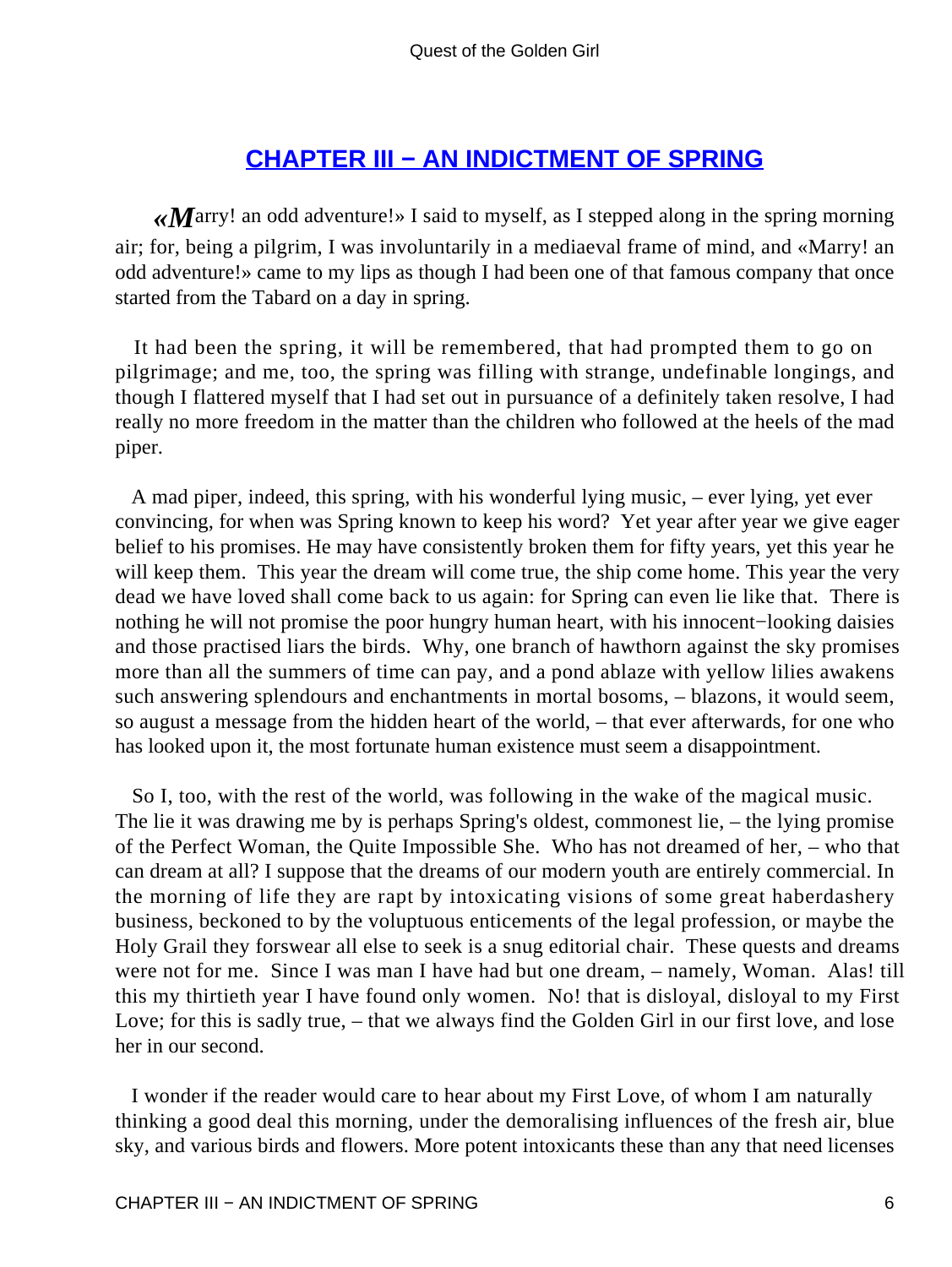for their purveyance, responsible – see the poets – for no end of human foolishness.

 I was about to tell the story of my First Love, but on second thoughts I decide not. It will keep, and I feel hungry, and yonder seems a dingle where I can lie and open my knapsack, eat, drink, and doze among the sun−flecked shadows.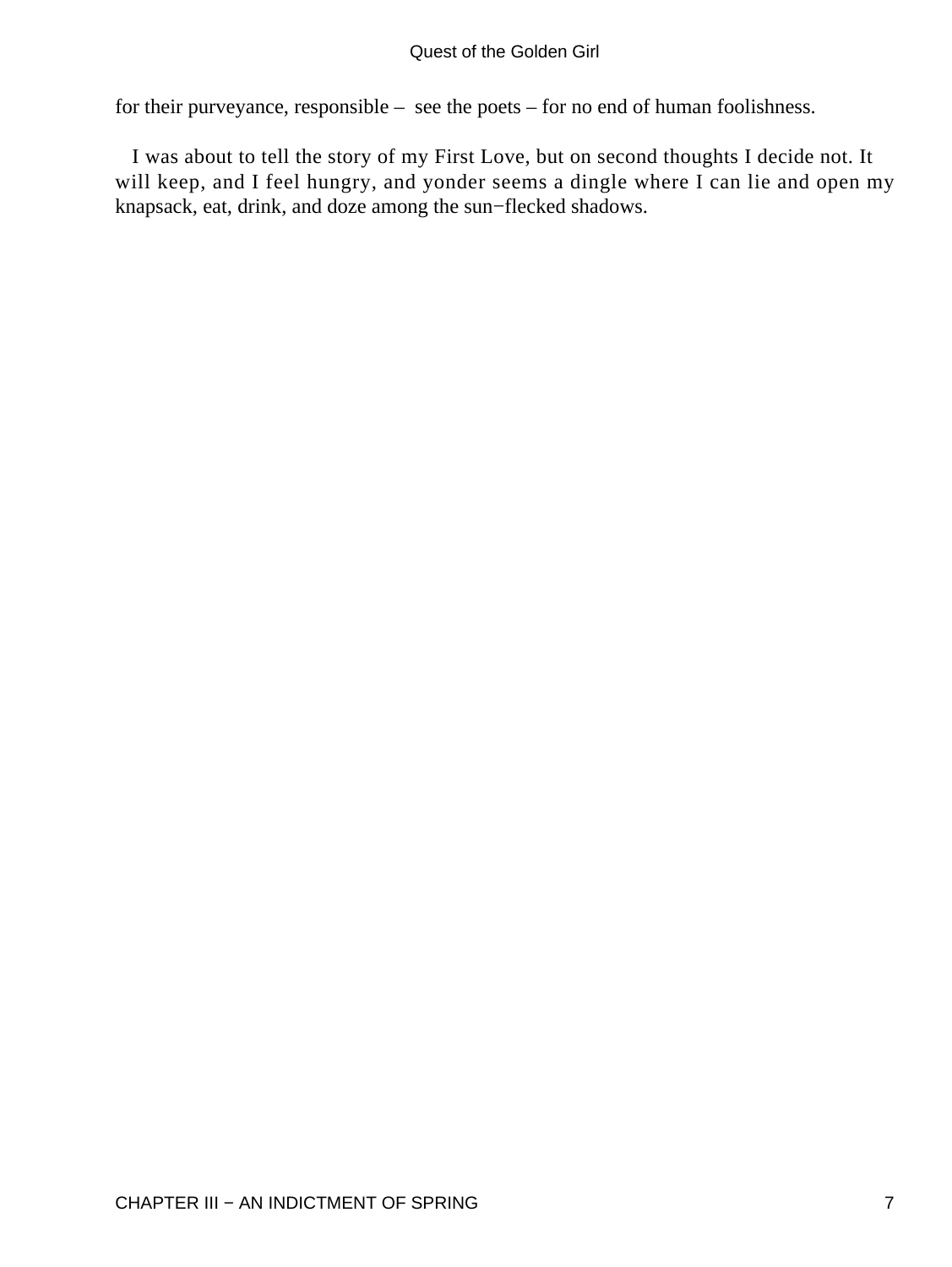## **[CHAPTER IV − IN WHICH I EAT AND DREAM](#page-138-0)**

**The girl we go to meet is the girl we have met before. I evolved this sage reflection, as,** lost deep down in the green alleys of the dingle, having fortified the romantic side of my nature with sandwiches and sherry, I lazily put the question to myself as to what manner of girl I expected the Golden Girl to be. A man who goes seeking should have some notion of what he goes out to seek. Had I any ideal by which to test and measure the damsels of the world who were to pass before my critical choosing eye? Had I ever met any girl in the past who would serve approximately as a model, – any girl, in fact, I would very much like to meet again? I was very sleepy, and while trying to make up my mind I fell asleep; and lo! the sandwiches and sherry brought me a dream that I could not but consider of good omen. And this was the dream.

 I thought my quest had brought me into a strange old haunted forest, and that I had thrown myself down to rest at the gnarled mossy root of a great oak−tree, while all about me was nought but fantastic shapes and capricious groups of gold−green bole and bough, wondrous alleys ending in mysterious coverts, and green lanes of exquisite turf that seemed to have been laid down in expectation of some milk−white queen or goddess passing that way.

 And so still the forest was you could have heard an acorn drop or a bird call from one end of it to the other. The exquisite silence was evidently waiting for the exquisite voice, that presently not so much broke as mingled with it, like a swan swimming through a lake.

 «Whom seek you?» said, or rather sung, a planetary voice right at my shoulder. But three short unmusical Saxon words, yet it was as though a mystical strain of music had passed through the wood.

 «Whom seek you?» and again the lovely speech flowered upon the silence, as white water−lilies on the surface of some shaded pool.

 «The Golden Girl,» I answered simply, turning my head, and looking half sideways and half upwards; and behold! the tree at whose foot I lay had opened its rocky side, and in the cleft, like a long lily−bud sliding from its green sheath, stood a dryad, and my speech failed and my breath went as I looked upon her beauty, for which mortality has no simile. Yet was there something about her of the earth−sweetness that clings even to the loveliest, star−ambitious, earth− born thing. She was not all immortal, as man is not all mortal. She was the sweetness of the strength of the oak, the soul born of the sun kissing its green leaves in the still Memnonian mornings, of moon and stars kissing its green leaves in the still Trophonian nights.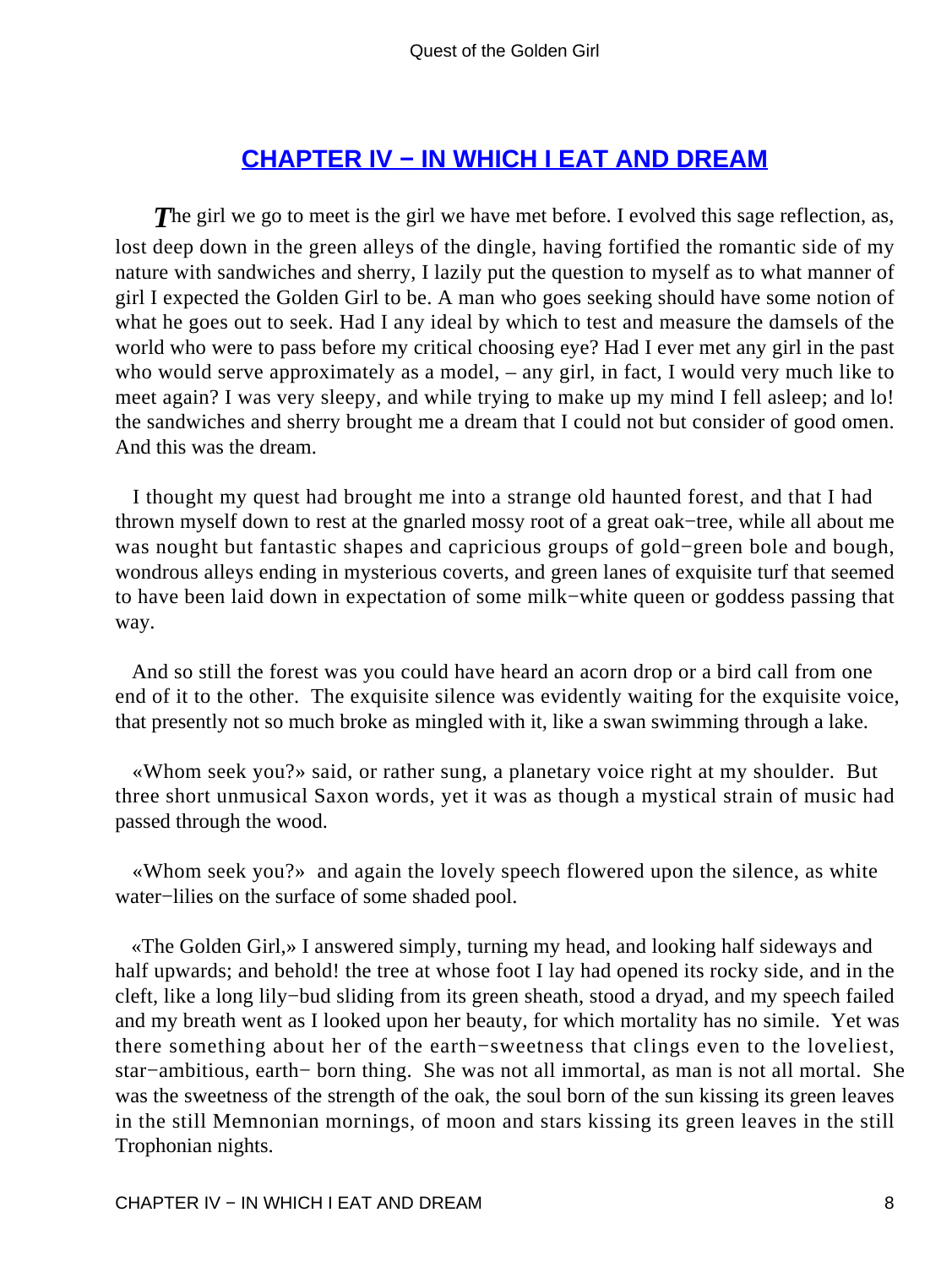«The maid you seek,» said she, and again she broke the silence like the moon breaking through the clouds, «what manner of maid is she? For a maid abides in this wood, maybe it is she whom you seek. Is she but a lovely face you seek? Is she but a lofty mind? Is she but a beautiful soul?»

«Maybe she is all these, though no one only, and more besides,» I answered.

 «It is well,» she replied, «but have you in your heart no image of her you seek? Else how should you know her should you some day come to meet her?»

 «I have no image of her,» I said. «I cannot picture her; but I shall know her, know her inerrably as these your wood children find out each other untaught, as the butterfly that has never seen his kindred knows his painted mate, passing on the wing all others by. Only when the lark shall mate with the nightingale, and the honey−bee and the clock−beetle keep house together, shall I wed another maid. Fair maybe she will not be, though fair to me. Wise maybe she will not be, though wise to me. For riches I care not, and of her kindred I have no care. All I know is that just to sit by her will be bliss, just to touch her bliss, just to hear her speak bliss beyond all mortal telling.»

Thereat the Sweetness of the Strength of the Oak smiled upon me and said, –

 «Follow yonder green path till it leads you into a little grassy glade, where is a crystal well and a hut of woven boughs hard by, and you shall see her whom you seek.»

 And as she spoke she faded suddenly, and the side of the oak was once more as the solid rock. With hot heart I took the green winding path, and presently came the little grassy glade, and the bubbling crystal well, and the hut of wattled boughs, and, looking through the open door of the hut, I saw a lovely girl lying asleep in her golden hair. She smiled sweetly in her sleep, and stretched out her arms softly, as though to enfold the dear head of her lover. And, ere I knew, I was bending over her, and as her sweet breath came and went I whispered: «Grace o' God, I am here. I have sought you through the world, and found you at last. Grace o' God, I have come.»

 And then I thought her great eyes opened, as when the sun sweeps clear blue spaces in the morning sky. «Flower o' Men,» then said she, low and sweet, – «Flower o' Men, is it you indeed? As you have sought, so have I waited, waited . . .» And thereat her arms stole round my neck, and I awoke, and Grace o' God was suddenly no more than a pretty name that my dream had given me.

 «A pretty dream,» said my soul, «though a little boyish for thirty.» «And a most excellent sherry,» added my body.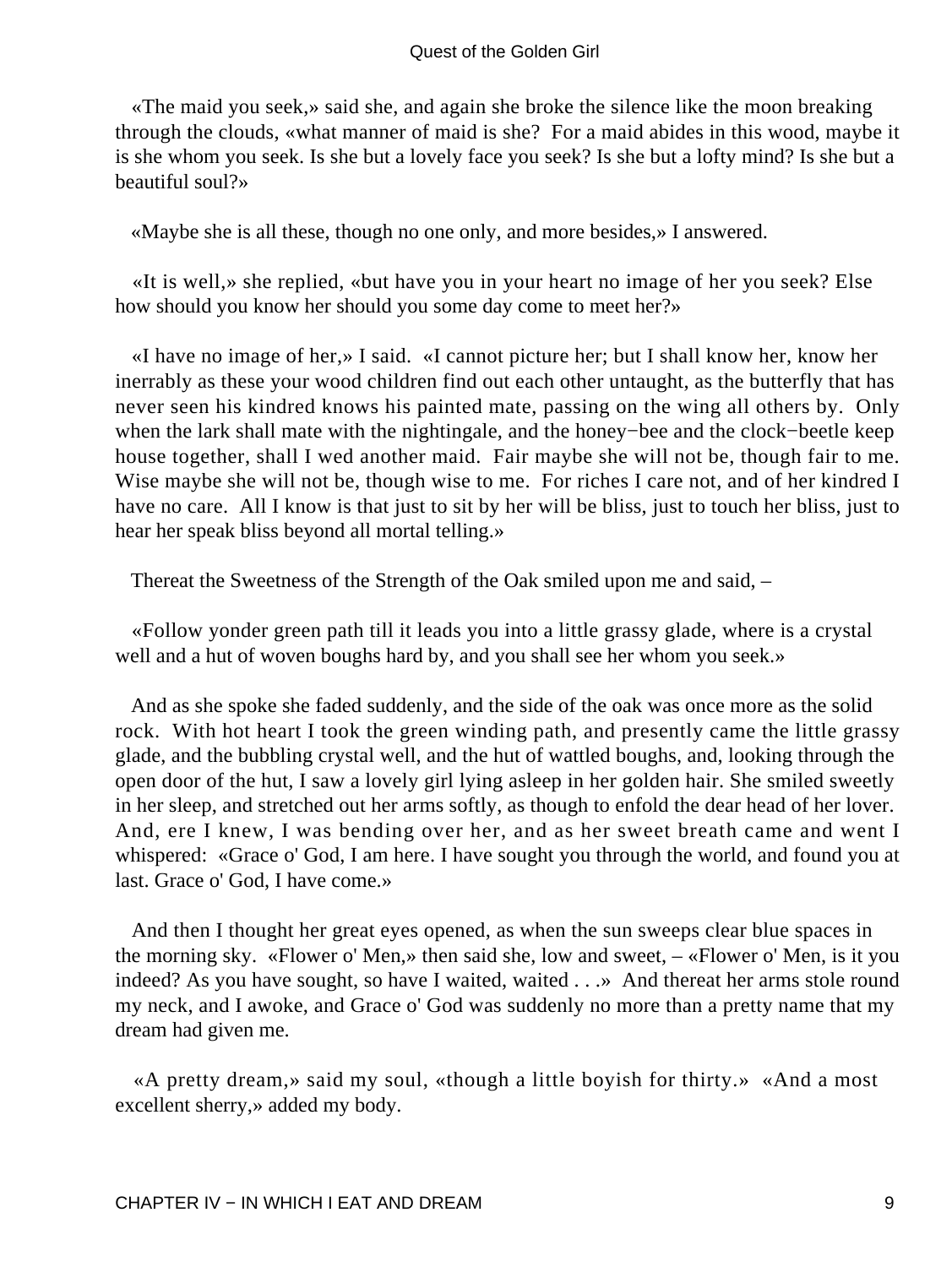## **[CHAPTER V − CONCERNING THE PERFECT WOMAN,](#page-138-0)**

#### *A*ND **THEREFORE CONCERNING ALL FEMININE READERS**

 As I once more got under way, my thoughts slowly loitered back to the theme which had been occupying them before I dropped asleep. What was my working hypothesis of the Perfect Woman, towards whom I was thus leisurely strolling? She might be defined, I reflected, as The Woman Who Is Worthy Of Us; but the improbability which every healthily conceited young man must feel of ever finding such a one made the definition seem a little unserviceable. Or, if you prefer, since we seem to be dealing with impossibles, we might turn about and more truly define her as The Woman of Whom We are Worthy, for who dare say that she exists? If, again, she were defined as the Woman our More Fortunate Friend Marries, her unapproachableness would rob the definition of any practical value. Other generalisations proving equally unprofitable, I began scientifically to consider in detail the attributes of the supposititious paragon, – attributes of body and mind and heart. This was soon done; but again, as I thus conned all those virtues which I was to expect united in one unhappy woman, the result was still unsatisfying, for I began to perceive that it was really not perfection that I was in search of. As I added virtue after virtue to the female monster in my mind, and the result remained still inanimate and unalluring, I realised that the lack I was conscious of was not any new perfection, but just one or two honest human imperfections. And this, try as I would, was just what I could not imagine.

 For, if you reflect a moment, you will see that, while it is easy to choose what virtues we would have our wife possess, it is all but impossible to imagine those faults we would desire in her, which I think most lovers would admit add piquancy to the loved one, that fascinating wayward imperfection which paradoxically makes her perfect.

 Faults in the abstract are each and all so uninviting, not to say alarming, but, associated with certain eyes and hair and tender little gowns, it is curious how they lose their terrors; and, as with vice in the poet's image, we end by embracing what we began by dreading. You see the fault becomes a virtue when it is hers, the treason prospers; wherefore, no doubt, the impossibility of imagining it. What particular fault will suit a particular unknown girl is obviously as difficult to determine as in what colours she will look her best.

 So, I say, I plied my brains in vain for that becoming fault. It was the same whether I considered her beauty, her heart, or her mind. A charming old Italian writer has laid down the canons of perfect feminine beauty with much nicety in a delicious discourse, which, as he delivered it in a sixteenth− century Florentine garden to an audience of beautiful and noble ladies, an audience not too large to be intimate and not too small to be embarrassing, it was his delightful good fortune and privilege to illustrate by pretty and sly references to the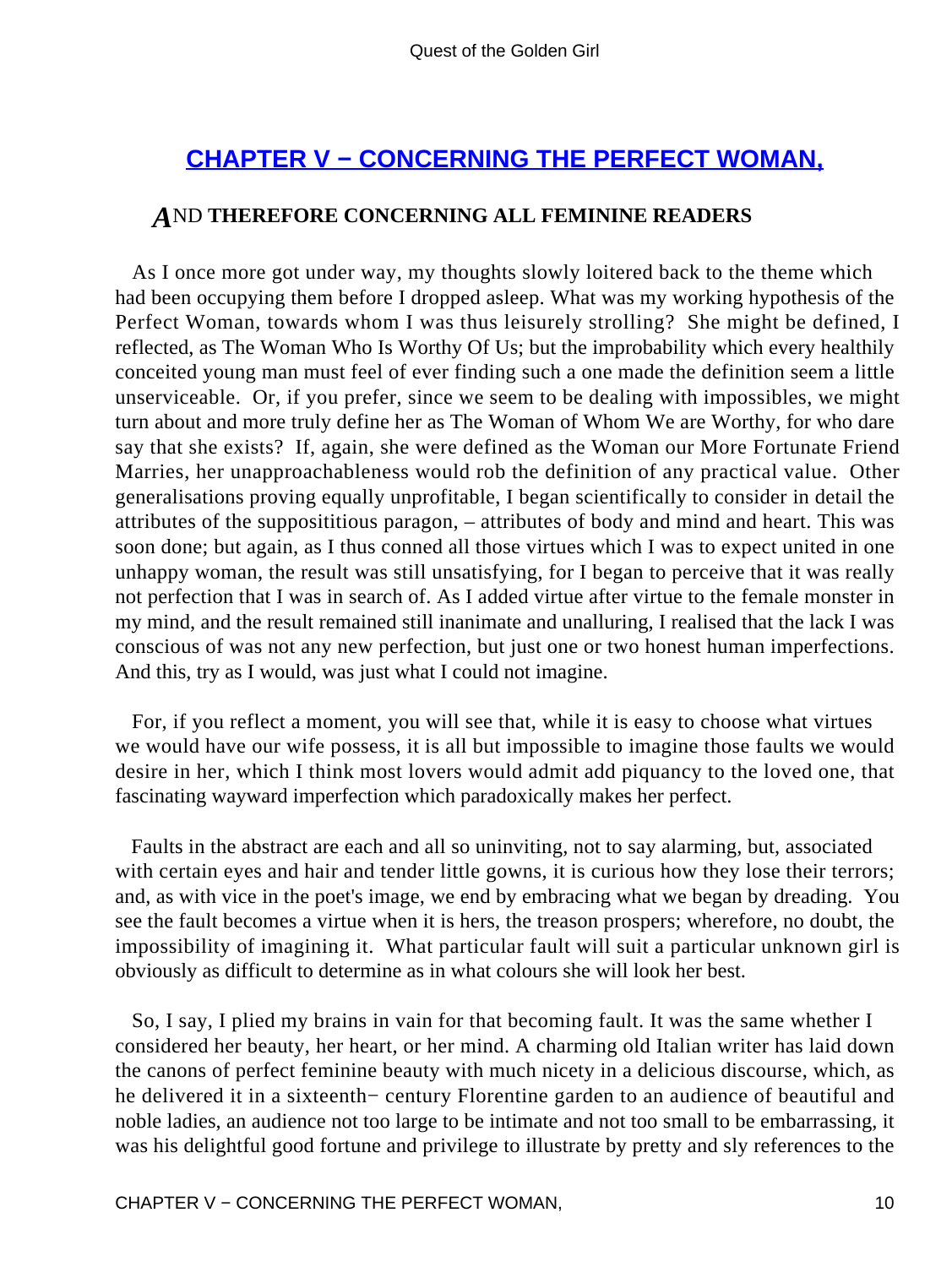characteristic beauties of the several ladies seated like a ring of roses around him. Thus he would refer to the shape of Madonna Lampiada's sumptuous eyelids, and to her shell−like ears, to the correct length and shape of Madonna Amororrisca's nose, to the lily tower of Madonna Verdespina's throat; nor would the unabashed old Florentine shrink from calling attention to the unfairness of Madonna Selvaggia's covering up her dainty bosom, just as he was about to discourse upon «those two hills of snow and of roses with two little crowns of fine rubies on their peaks. »How could a man lecture if his diagrams were going to behave like that! Then, feigning a tiff, he would close his manuscript, and all the ladies with their birdlike voices would beseech him with «Oh, no, Messer Firenzuola, please go on again; it's SO charming!» while, as if by accident, Madonna Selvaggia's moonlike bosom would once more slip out its heavenly silver, perceiving which, Messer Firenzuola would open his manuscript again and proceed with his sweet learning.

Happy Firenzuola! Oh, days that are no more!

 By selecting for his illustrations one feature from one lady and another from another, Messer Firenzuola builds up an ideal of the Beautiful Woman, which, were she to be possible, would probably be as faultily faultless as the Perfect Woman, were she possible.

 Moreover, much about the same time as Firenzuola was writing, Botticelli's blonde, angular, retrousse women were breaking every one of that beauty− master's canons, perfect in beauty none the less; and lovers then, and perhaps particularly now, have found the perfect beauty in faces to which Messer Firenzuola would have denied the name of face at all, by virtue of a quality which indeed he has tabulated, but which is far too elusive and undefinable, too spiritual for him truly to have understood, – a quality which nowadays we are tardily recognising as the first and last of all beauty, either of nature or art, – the supreme, truly divine, because materialistically unaccountable, quality of Charm!

«Beauty that makes holy earth and heaven May have faults from head to feet.»

 O loveliest and best−loved face that ever hallowed the eyes that now seek for you in vain! Such was your strange lunar magic, such the light not even death could dim. And such may be the loveliest and best− loved face for you who are reading these pages, – faces little understood on earth because they belong to heaven.

 There is indeed only one law of beauty on which we may rely, – that it invariably breaks all the laws laid down for it by the professors of aesthetics. All the beauty that has ever been in the world has broken the laws of all previous beauty, and unwillingly dictated laws to the beauty that succeeded it, – laws which that beauty has no less spiritedly broken, to prove in turn dictator to its successor.

 The immortal sculptors, painters, and poets have always done exactly what their critics forbade them to do. The obedient in art are always the forgotten.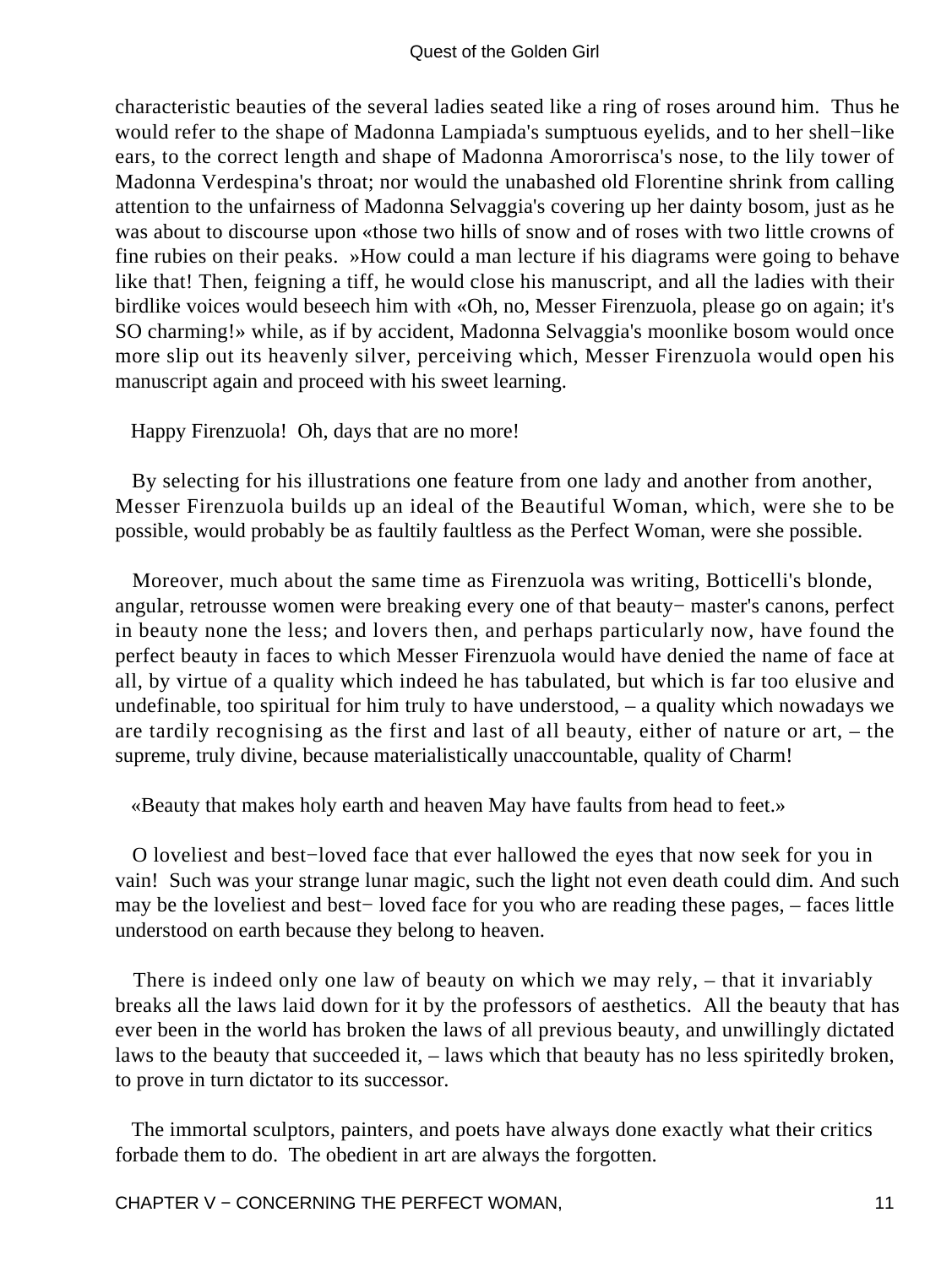Likewise beautiful women have always been a law unto themselves. Who could have prophesied in what way any of these inspired law−breakers would break the law, what new type of perfect imperfection they would create?

 So we return to the Perfect Woman, having gained this much knowledge of her, – that her perfection is nothing more or less than her unique, individual, charming imperfection, and that she is simply the woman we love and who is fool enough to love us.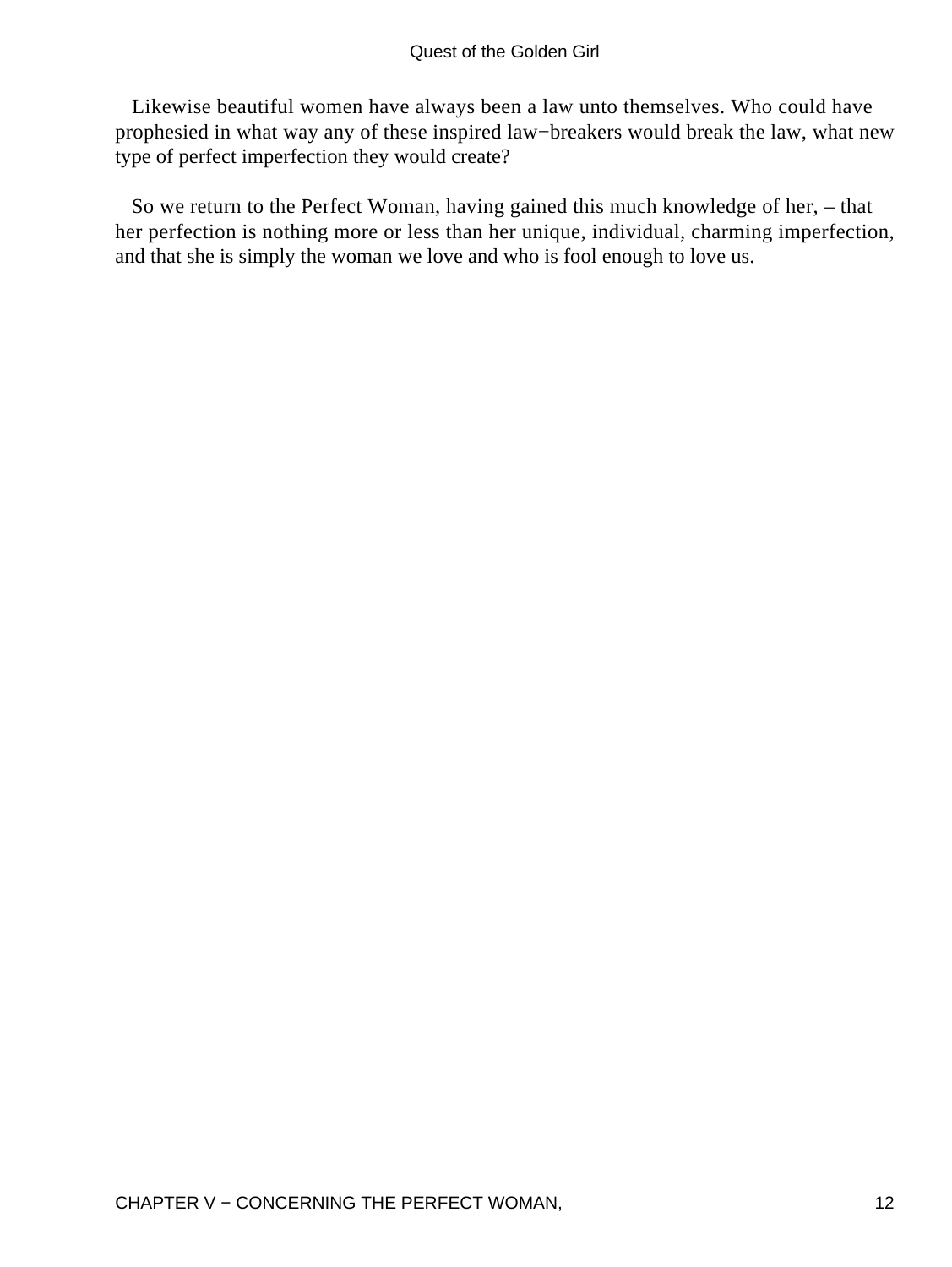## **[CHAPTER VI − IN WHICH THE](#page-138-0) [AUTHOR ANTICIPATES DISCONTENT](#page-138-0)**

#### *O*N **THE PART OF HIS READER**

 «But come,» I imagine some reader complaining, «isn't it high time for something to happen?» No doubt it is, but what am I to do? I am no less discontented. Is it not even more to my interest than to the reader's for something to happen? Here have I been tramping along since breakfast−time, and now it is late in the afternoon, but never a feather of her dove's wings, never a flutter of her angel's robes have I seen. It is disheartening, for one naturally expects to find anything we seek a few minutes after starting out to seek it, and I confess that I expected to find my golden mistress within a very few hours of leaving home. However, had that been the case, there would have been no story, as the novelists say, and I trust, as he goes on, the reader may feel with me that that would have been a pity. Besides, with that prevision given to an author, I am strongly of opinion that something will happen before long. And if the worst comes to the worst, there is always that story of my First Love wherewith to fill the time. Meanwhile I am approaching a decorative old Surrey town, little more than a cluster of ripe old inns, to one of which I have much pleasure in inviting the reader to dinner.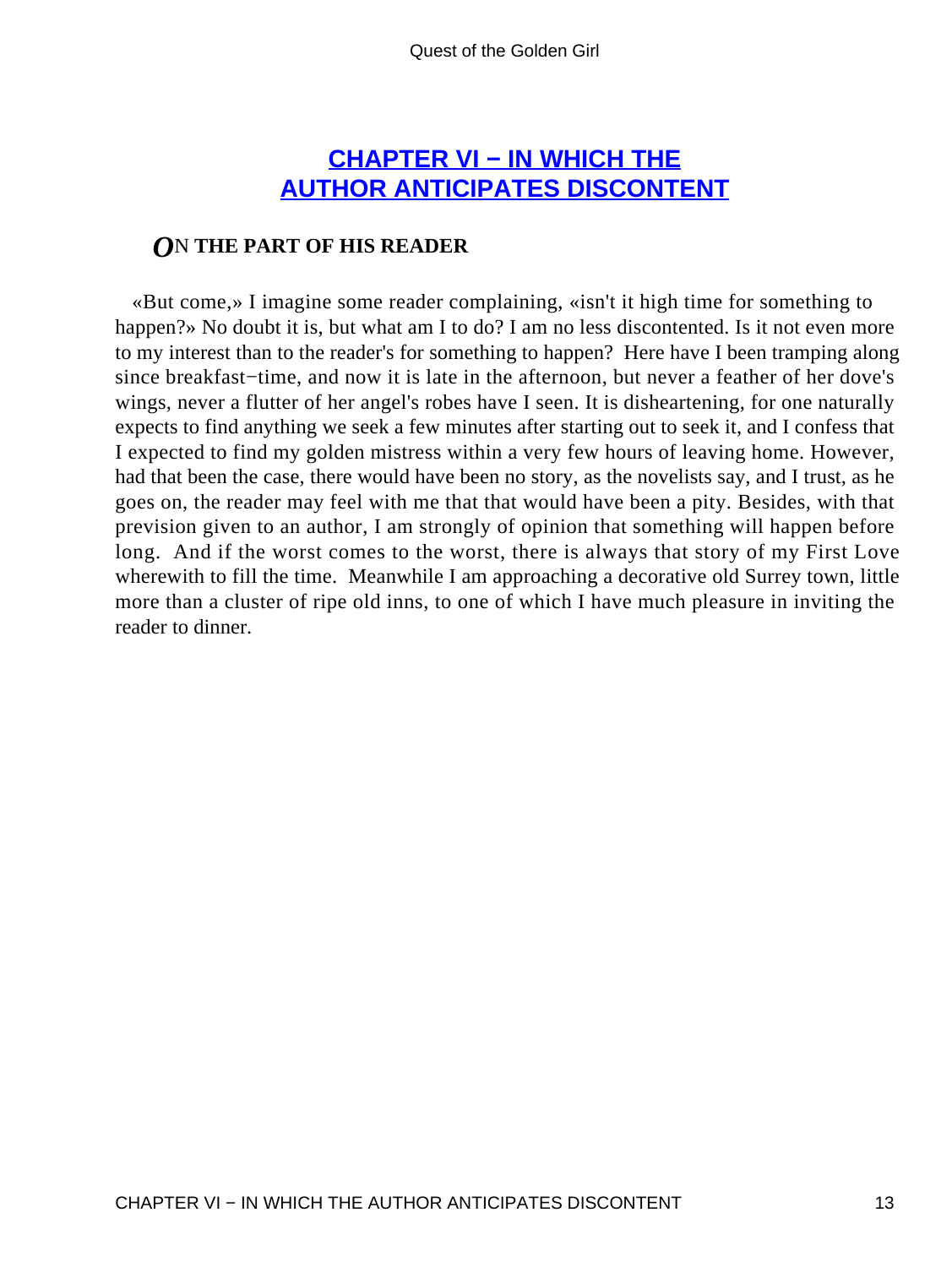## **[CHAPTER VII − PRANDIAL](#page-138-0)**

*D*inner!

Is there a more beautiful word in the language?

Dinner!

Let the beautiful word come as a refrain to and fro this chapter.

Dinner!

Just eating and drinking, nothing more, but so much!

 Drinking, indeed, has had its laureates. Yet would I offer my mite of prose in its honour. And when I say «drinking,» I speak not of smuggled gin or of brandy bottles held fiercely by the neck till they are empty.

 Nay, but of that lonely glass in the social solitude of the tavern, – alone, but not alone, for the glass is sure to bring a dream to bear it company, and it is a poor dream that cannot raise a song. And what greater felicity than to be alone in a tavern with your last new song, just born and yet still a tingling part of you.

 Drinking has indeed been sung, but why, I have heard it asked, have we no «Eating Songs?» – for eating is, surely, a fine pleasure. Many practise it already, and it is becoming more general every day.

 I speak not of the finicking joy of the gourmet, but the joy of an honest appetite in ecstasy, the elemental joy of absorbing quantities of fresh simple food, – mere roast lamb, new potatoes, and peas of living green.

 It is, indeed, an absorbing pleasure. It needs all our attention. You must eat as you kiss, so exacting are the joys of the mouth, – talking, for example. The quiet eye may be allowed to participate, and sometimes the ear, where the music is played upon a violin, and that a Stradivarius. A well−kept lawn, with six−hundred−years−old cedars and a twenty−feet yew hedge, will add distinction to the meal. Nor should one ever eat without a seventeenth−century poet in an old yellow−leaved edition upon the table, not to be read, of course, any more than the flowers are to be eaten, but just to make music of association very softly to our thoughts.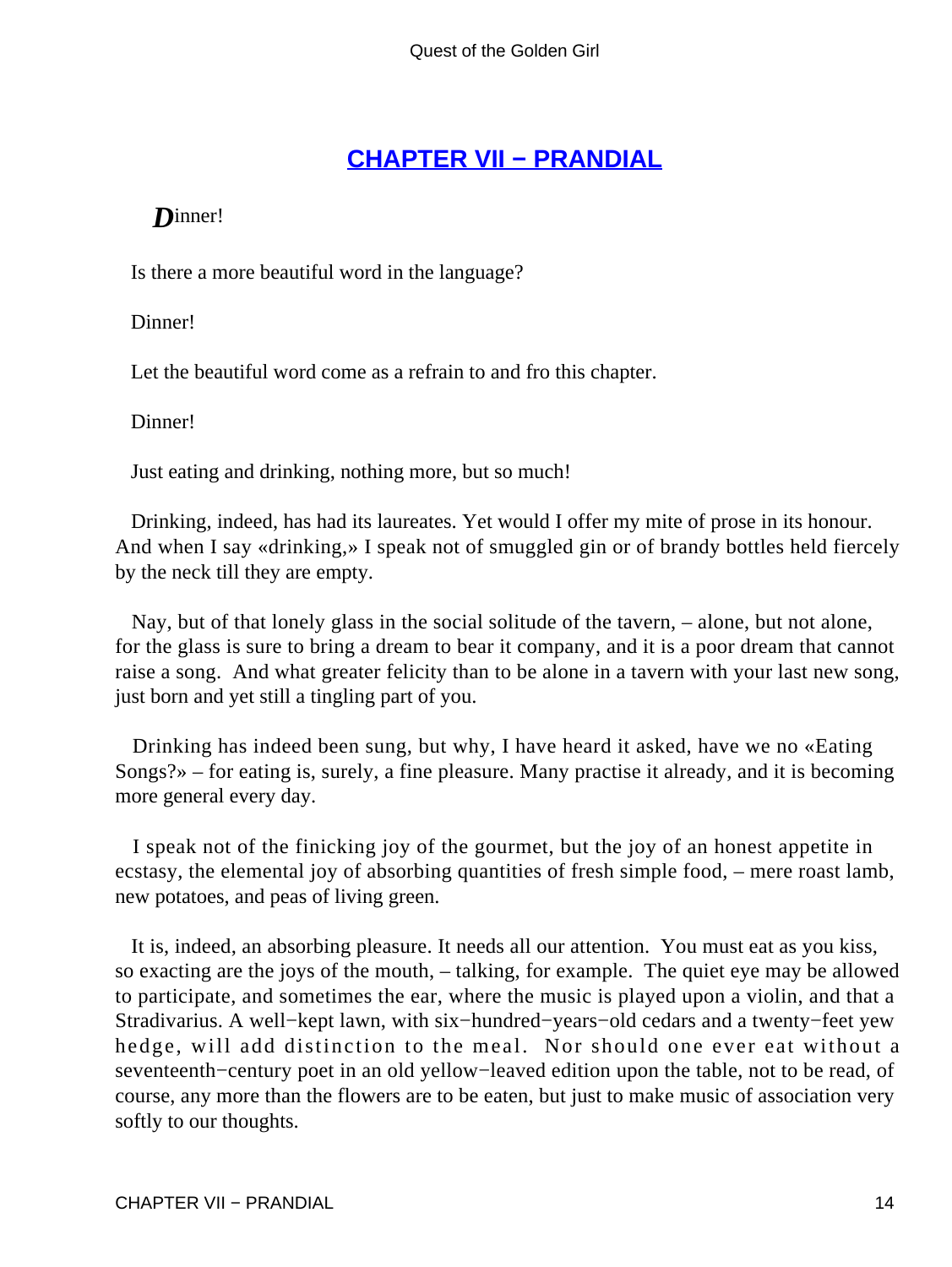Some diners have wine too upon the table, and in the pauses of thinking what a divine mystery dinner is, they eat.

 For dinner **IS a** mystery, – a mystery of which even the greatest chef knows but little, as a poet knows not,

«with all his lore, Wherefore he sang, or whence the mandate sped.»

 «Even our digestion is governed by angels,» said Blake; and if you will resist the trivial inclination to substitute «bad angels,» is there really any greater mystery than the process by which beef is turned into brains, and beer into beauty? Every beautiful woman we see has been made out of beefsteaks. It is a solemn thought, – and the finest poem that was ever written came out of a grey pulpy mass such as we make brain sauce of.

And with these grave thoughts for grace let us sit down to dinner.

Dinner!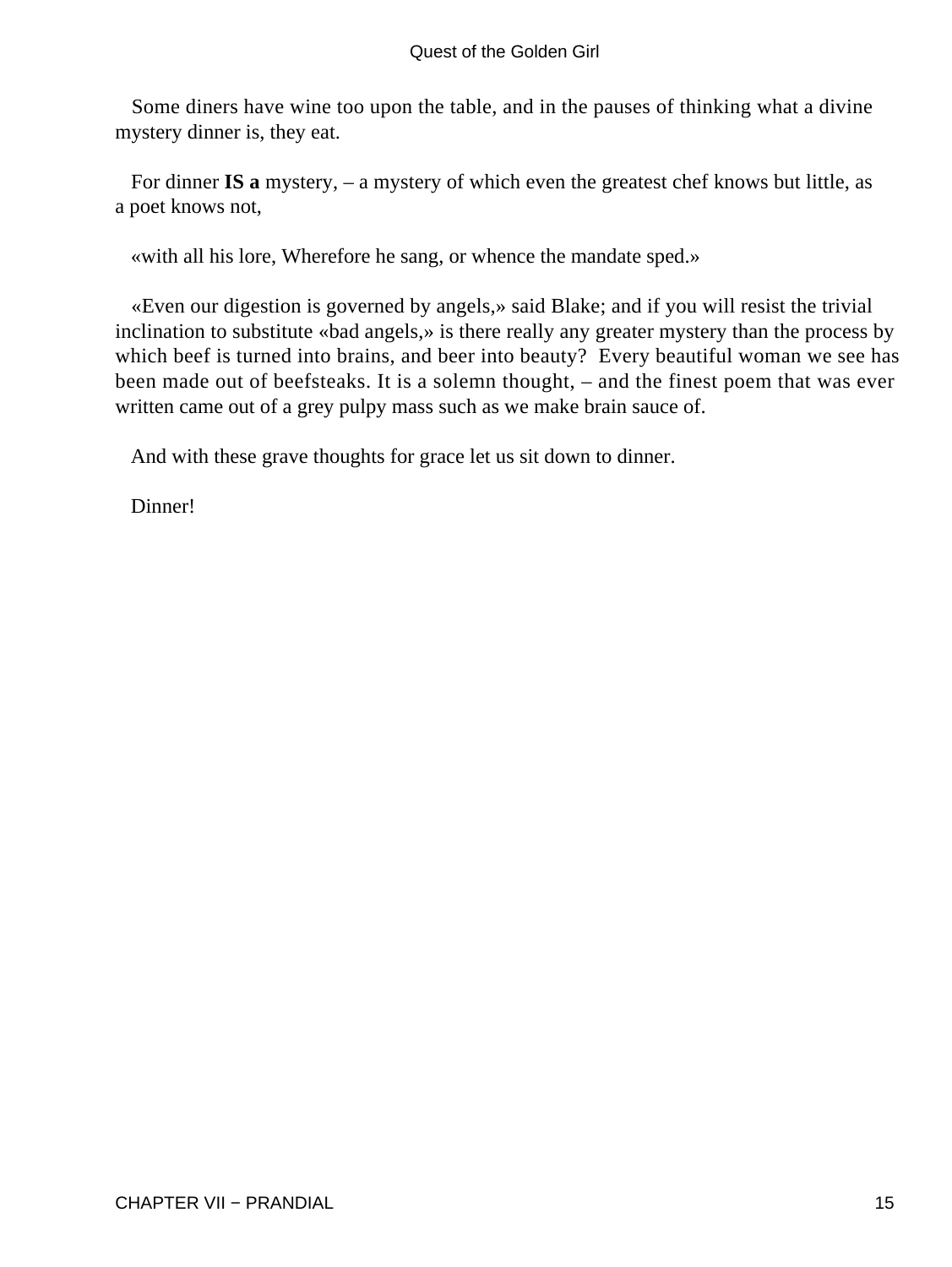## **[CHAPTER VIII − STILL PRANDIAL](#page-138-0)**

**What wine shall we have?** I confess I am no judge of wines, except when they are bad. To−night I feel inclined to allow my choice to be directed by sentiment; and as we are on so pretty a pilgrimage, would it not be appropriate to drink Liebfraumilch?

 Hock is full of fancy, and all wines are by their very nature full of reminiscence, the golden tears and red blood of summers that are gone.

 Forgive me, therefore, if I grow reminiscent. Indeed, I fear that the hour for the story of my First Love has come. But first, notice the waitress. I confess, whether beautiful or plain, – not too plain, – women who earn their own living have a peculiar attraction for me.

I hope the Golden Girl will not turn out to be a duchess. As old Campion sings, –

 «I care not for those ladies Who must be wooed and prayed; Give me kind Amaryllis, The wanton country−maid.»

 Town−maids too of the same pattern. Whether in town or country, give me the girls that work. The Girls That Work! But evidently it is high time woe began a new chapter.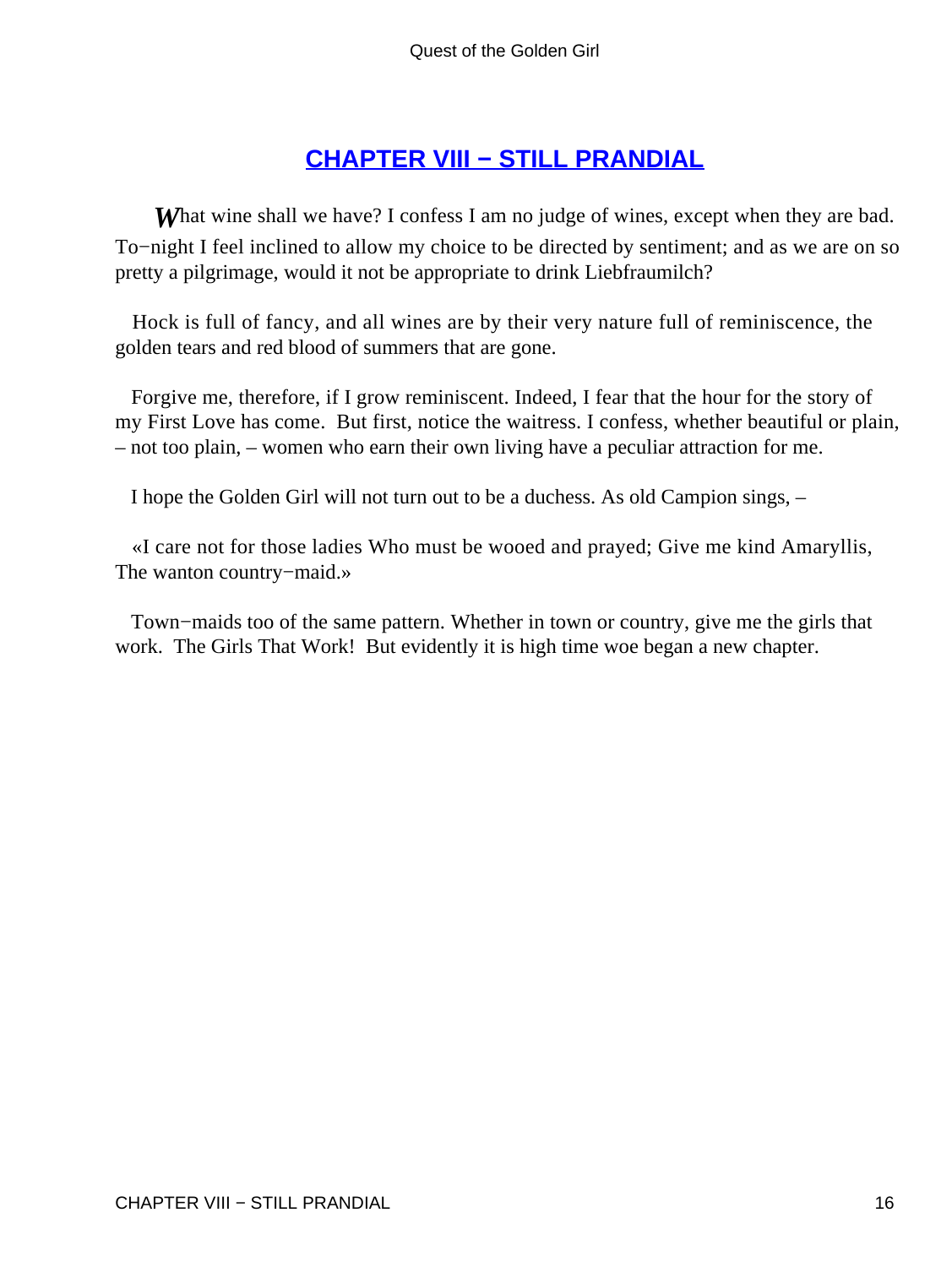## **[CHAPTER IX − THE LEGEND OF HEBE, OR THE](#page-138-0) [HEAVENLY HOUSEMAID](#page-138-0)**

**Y**es, I blush to admit it, my First Love was a housemaid. So was she known on this dull earth of ours, but in heaven – in the heaven of my imagination, at all events – she was, of course, a goddess. How she managed to keep her disguise I never could understand. To me she was so obviously dea certe. The nimbus was so apparent. Yet no one seemed to see it but me. I have heard her scolded as though she were any ordinary earthly housemaid, and I have seen the butcher's boy trying to flirt with her without a touch of reverence.

 Maybe I understood because I saw her in that early hour of the morning when even the stony Memnon sings, in that mystical light of the young day when divine exiled things, condemned to rough bondage through the noon, are for a short magical hour their own celestial selves, their unearthly glory as yet unhidden by any earthly disguise.

 Neither fairies nor fauns, dryads nor nymphs of the forest pools, have really passed away from the world. You have only to get up early enough to meet them in the meadows. They rarely venture abroad after six. All day long they hide in uncouth enchanted forms. They change maybe to a field of turnips, and I have seen a farmer priding himself on a flock of sheep that I knew were really a most merry company of dryads and fauns in disguise. I had but to make the sign of the cross, sprinkle some holy water upon them, and call them by their sweet secret names, and the whole rout had been off to the woods, with mad gambol and song, before the eyes of the astonished farmer.

 It was so with Hebe. She was really a little gold−haired blue−eyed dryad, whose true home was a wild white cherry−tree that grew in some scattered woodland behind the old country−house of my boyhood. In spring− time how that naughty tree used to flash its silver nakedness of blossom for miles across the furze and scattered birches!

I might have known it was Hebe.

 Alas! it no longer bares its bosom with so dazzling a prodigality, for it is many a day since it was uprooted. The little dryad long since fled away weeping, – fled away, said evil tongues, fled away to the town.

 Well do I remember our last meeting. Returning home one evening, I met her at the lodge−gate hurrying away. Our loves had been discovered, and my mother had shuddered to think that so pagan a thing had lived so long in a Christian house. I vowed – ah! what did I not vow? – and then we stole sadly together to comfort our aching hearts under cover of the woodland. For the last time the wild cherry−tree bloomed, – wonderful blossom, glittering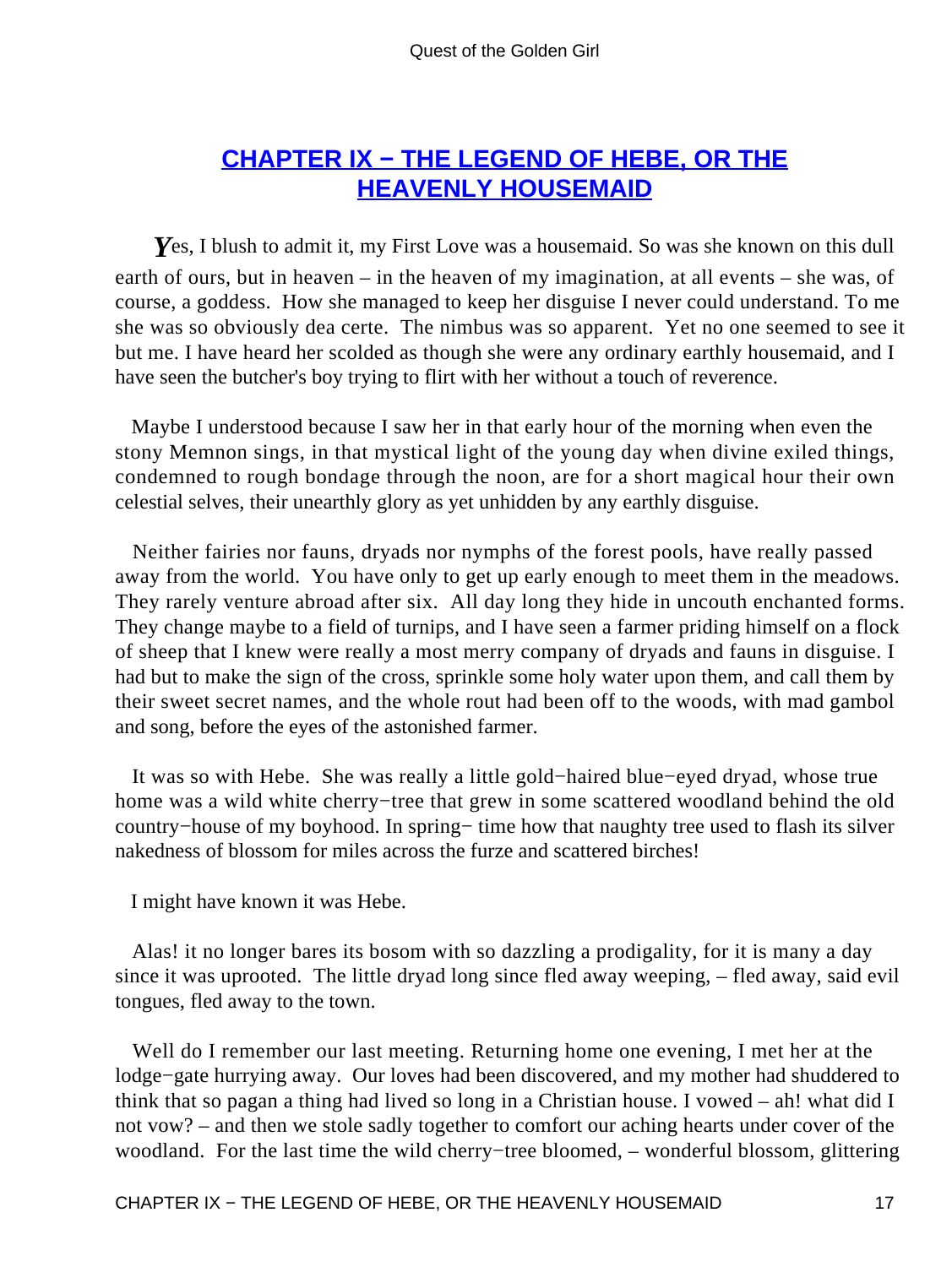with tears, and gloriously radiant with stormy lights of wild passion and wilder hopes.

 My faith lived valiantly till the next spring. It was Hebe who was faithless. The cherry−tree was dead, for its dryad had gone, – fled, said evil tongues, fled away to the town!

 But as yet, in the time to which my thoughts return, our sweet secret mornings were known only to ourselves. It was my custom then to rise early, to read Latin authors, – thanks to Hebe, still unread. I used to light my fire and make tea for myself, till one rapturous morning I discovered that Hebe was fond of rising early too, and that she would like to light my fire and make my tea. After a time she began to sweeten it for me. And then she would sit on my knee, and we would translate Catullus together, – into English kisses; for she was curiously interested in the learned tongue.

 How lovely she used to look with the morning sun turning her hair to golden mist, and dancing in the blue deeps of her eyes; and once when by chance she had forgotten to fasten her gown, I caught glimpses of a bosom that was like two happy handfuls of wonderful white cherries . . .

 She wore a marvellous little printed gown. And here I may say that I have never to this day understood objections which were afterwards raised against my early attachment to print. The only legitimate attachment to print stuff, I was told, was to print stuff in the form of blouse, tennis, or boating costume. Yet, thought I, I would rather smuggle one of those little print gowns into my berth than all the silks a sea−faring friend of mine takes the trouble to smuggle from far Cathay. However, every one to his taste; for me,

 No silken madam, by your leave, Though wondrous, wondrous she be, Can lure this heart – upon my sleeve – From little pink−print Hebe.

 For I found beneath that pretty print such a heart as seldom beats beneath your satin, warm and wild as a bird's. I used to put my ear to it sometimes to listen if it beat right. Ah, reader, it was like putting your ear to the gate of heaven.

And once I made a song for her, which ran like this: –

 There grew twin apples high on a bough Within an orchard fair; The tree was all of gold, I vow, And the apples of silver were.

 And whoso kisseth those apples high, Who kisseth once is a king, Who kisseth twice shall never die, Who kisseth thrice – oh, were it  $I!$  – May ask for anything.

Hebe blushed, and for answer whispered something too sweet to tell.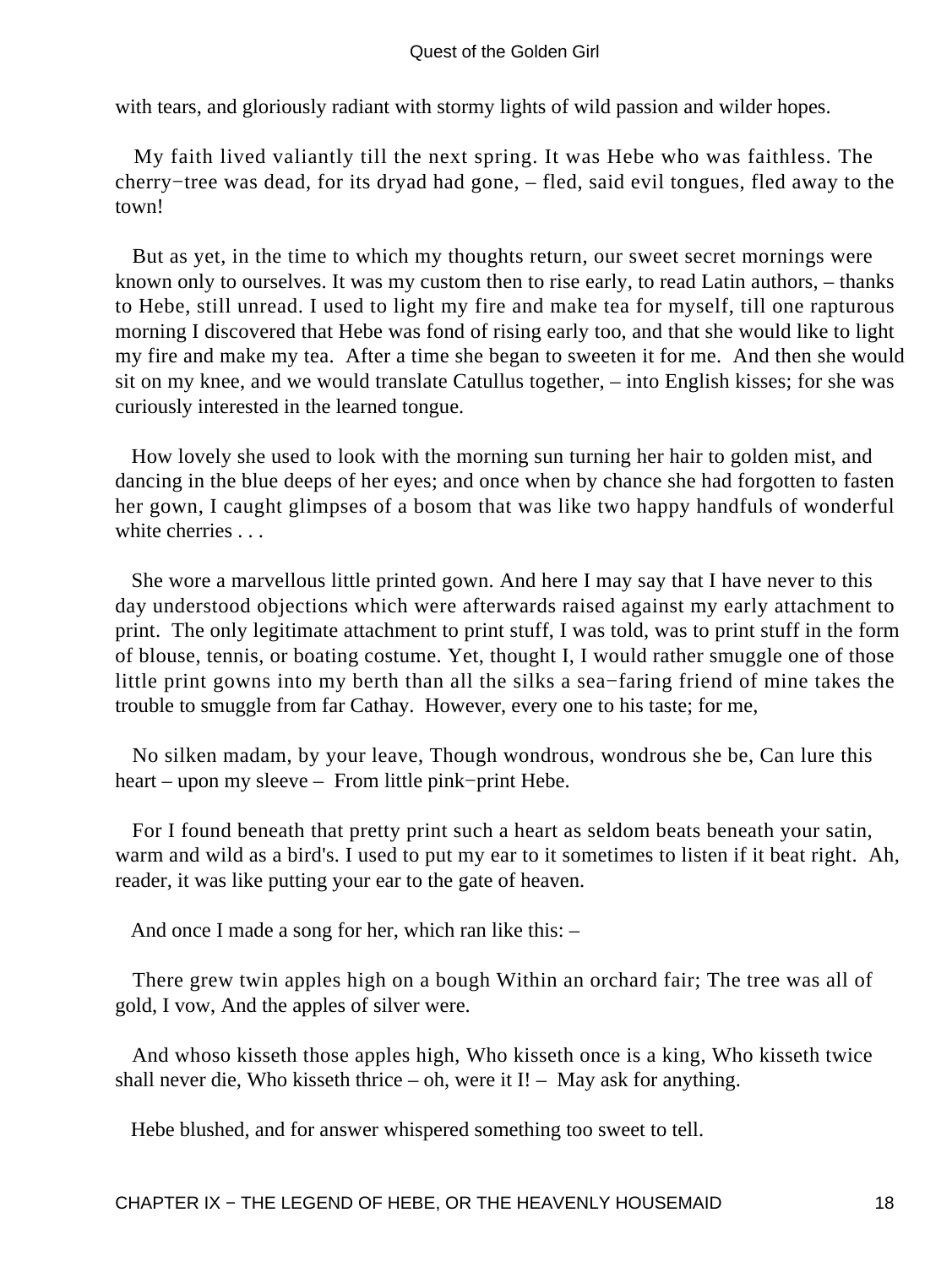«Dear little head sunning over with curls,» were I to meet you now, what would happen? Ah! to meet you now were too painfully to measure the remnant of my youth.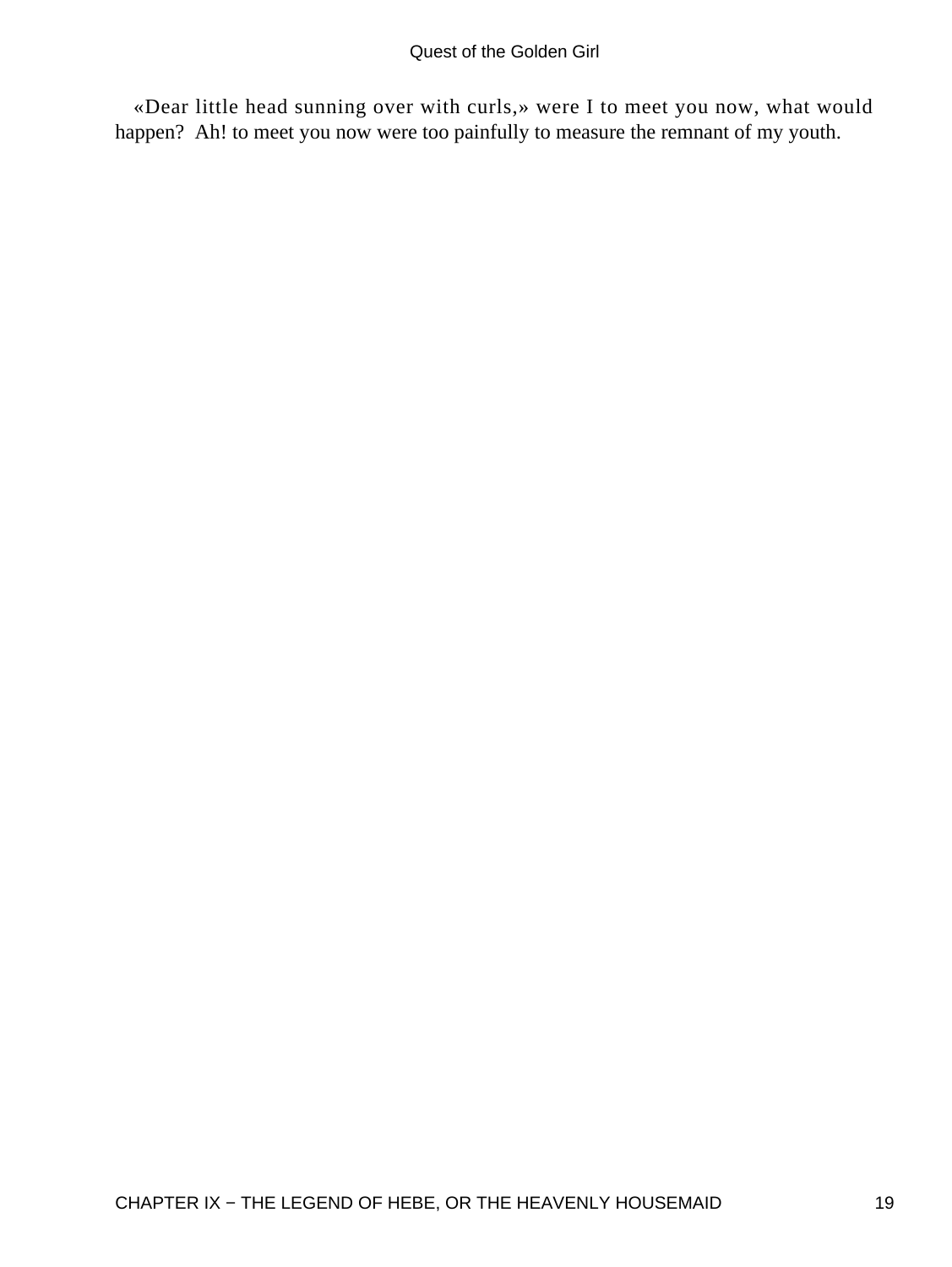## **[CHAPTER X − AGAIN ON FOOT – THE GIRLS THAT](#page-138-0) [NEVER CAN BE MINE](#page-138-0)**

*Next* morning I was afoot early, bent on my quest in right good earnest; for I had a remorseful feeling that I had not been sufficiently diligent the day before, had spent too much time in dreaming and moralising, in which opinion I am afraid the reader will agree.

 So I was up and out of the town while as yet most of the inhabitants were in the throes of getting up. Somewhere too SHE, the Golden One, the White Woman, was drowsily tossing the night−clothes from her limbs and rubbing her sleepy eyes. William Morris's lovely song came into my mind, –

 `And midst them all, perchance, my love Is waking, and doth gently move And stretch her soft arms out to me, Forgetting thousand leagues of sea."

 Perhaps she was in the very town I was leaving behind. Perhaps we had slept within a few houses of each other. Who could tell?

 Looking back at the old town, with its one steep street climbing the white face of the chalk hill, I remembered what wonderful exotic women Thomas Hardy had found eating their hearts out behind the windows of dull country high streets, through which hung waving no banners of romance, outwardly as unpromising of adventure as the windows of the town I had left. And then turning my steps across a wide common, which ran with gorse and whortleberry bushes away on every side to distant hilly horizons, swarthy with pines, and dotted here and there with stone granges and white villages, I thought of all the women within that circle, any one of whom might prove the woman I sought, – from milkmaids crossing the meadows, their strong shoulders straining with the weight of heavy pails, to fine ladies dying of ennui in their country−houses; pretty farmers' daughters surreptitiously reading novels, and longing for London and «life;» passionate young farmers' wives already weary of their doltish lords; bright− eyed bar−maids buried alive in country inns, and wondering «whatever possessed them» to leave Manchester, – for bar−maids seem always to come from Manchester, – all longing modestly, said I, to set eyes on a man like me, a man of romance, a man of feeling, a man, if you like, to run away with.

 My heart flooded over with tender pity for these poor sweet women – though perhaps chiefly for my own sad lot in not encountering them, – and I conceived a great comprehensive love−poem to be entitled «The Girls that never can be Mine.» Perhaps before the end of our tramp together, I shall have a few verses of it to submit to the elegant taste of the reader, but at present I have not advanced beyond the title.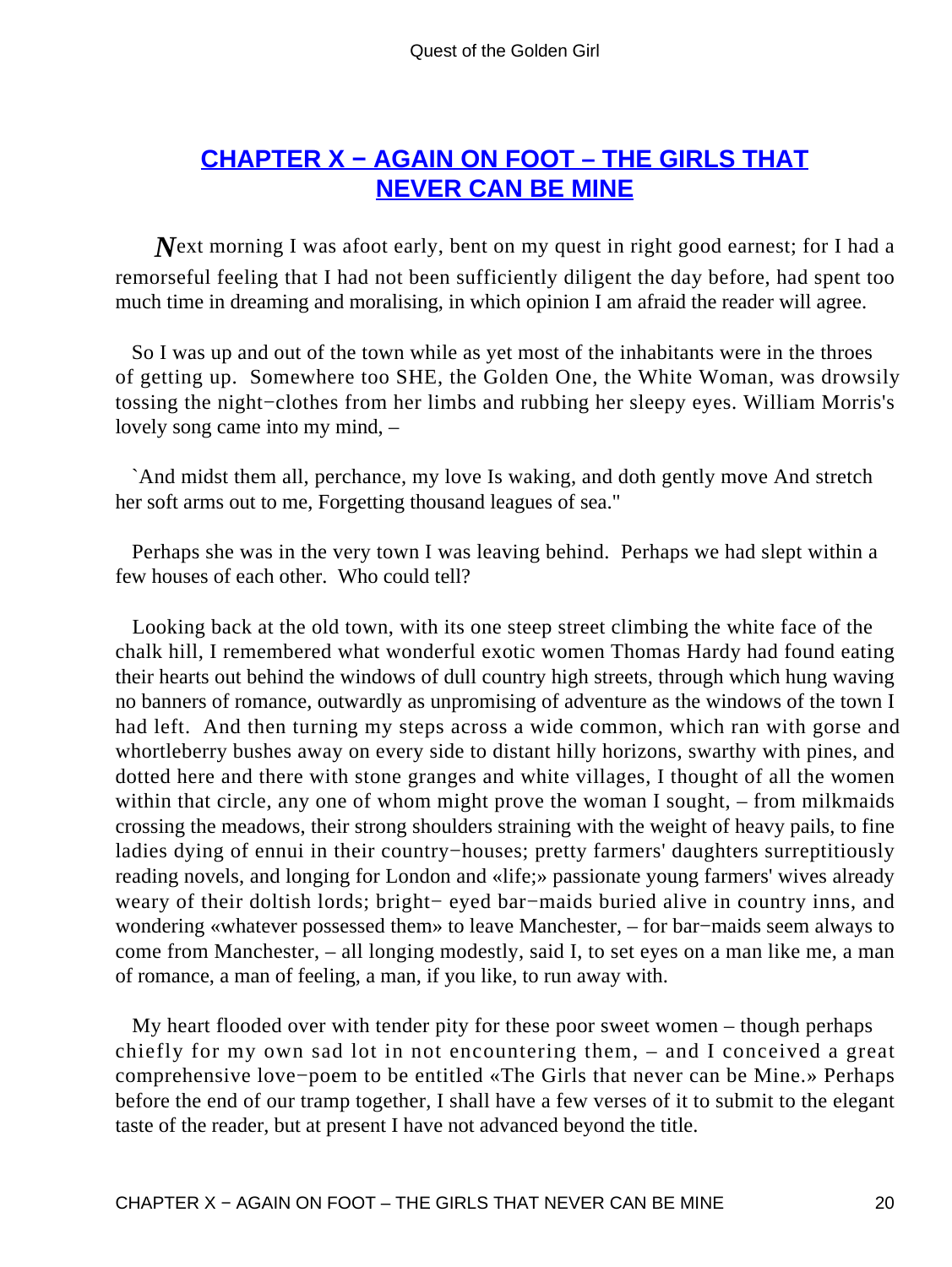## **[CHAPTER XI − AN OLD MAN OF THE HILLS, AND](#page-138-0) [THE SCHOOLMASTER'S STORY](#page-138-0)**

*While occupying myself with these no doubt wanton reflections on the unfair division* of opportunities in human life, I was leisurely crossing the common, and presently I came up with a pedestrian who, though I had little suspected it as I caught sight of him ahead, was destined by a kind providence to make more entertaining talk for me in half an hour than most people provide in a lifetime.

 He was an oldish man, turned sixty, one would say, and belonging, to judge from his dress and general appearance, to what one might call the upper labouring class. He wore a decent square felt hat, a shabby respectable overcoat, a workman's knitted waistcoat, and workman's corduroys, and he carried an umbrella. His upper part might have belonged to a small well–to–do tradesman, while his lower bore marks of recent bricklaying. Without its being remarkable, he had what one calls a good face, somewhat aquiline in character, with a refined forehead and nose.

 His cheeks were shaved, and his whitening beard and moustache were worn somewhat after the fashion of Charles Dickens. This gave a slight touch of severity to a face that was full of quiet strength.

 Passing the time of day to each other, we were soon in conversation, I asking him this and that question about the neighbouring country−side, of which I gathered he was an old inhabitant.

 «Yes,» he said presently, «I was the first to put stick or stone on Whortleberry Common yonder. Fifteen years ago I built my own wood cottage there, and now I'm rebuilding it of good Surrey stone.»

 «Do you mean that you are building it yourself, with your own hands, no one to help you?» I asked.

 «Not so much as to carry a pail of water,» he replied. «I'm my own contractor, my own carpenter, and my own bricklayer, and I shall be sixty−seven come Michaelmas,» he added, by no means irrelevantly.

 There was pride in his voice, – pardonable pride, I thought, for who of us would not be proud to be able to build his own house from floor to chimney?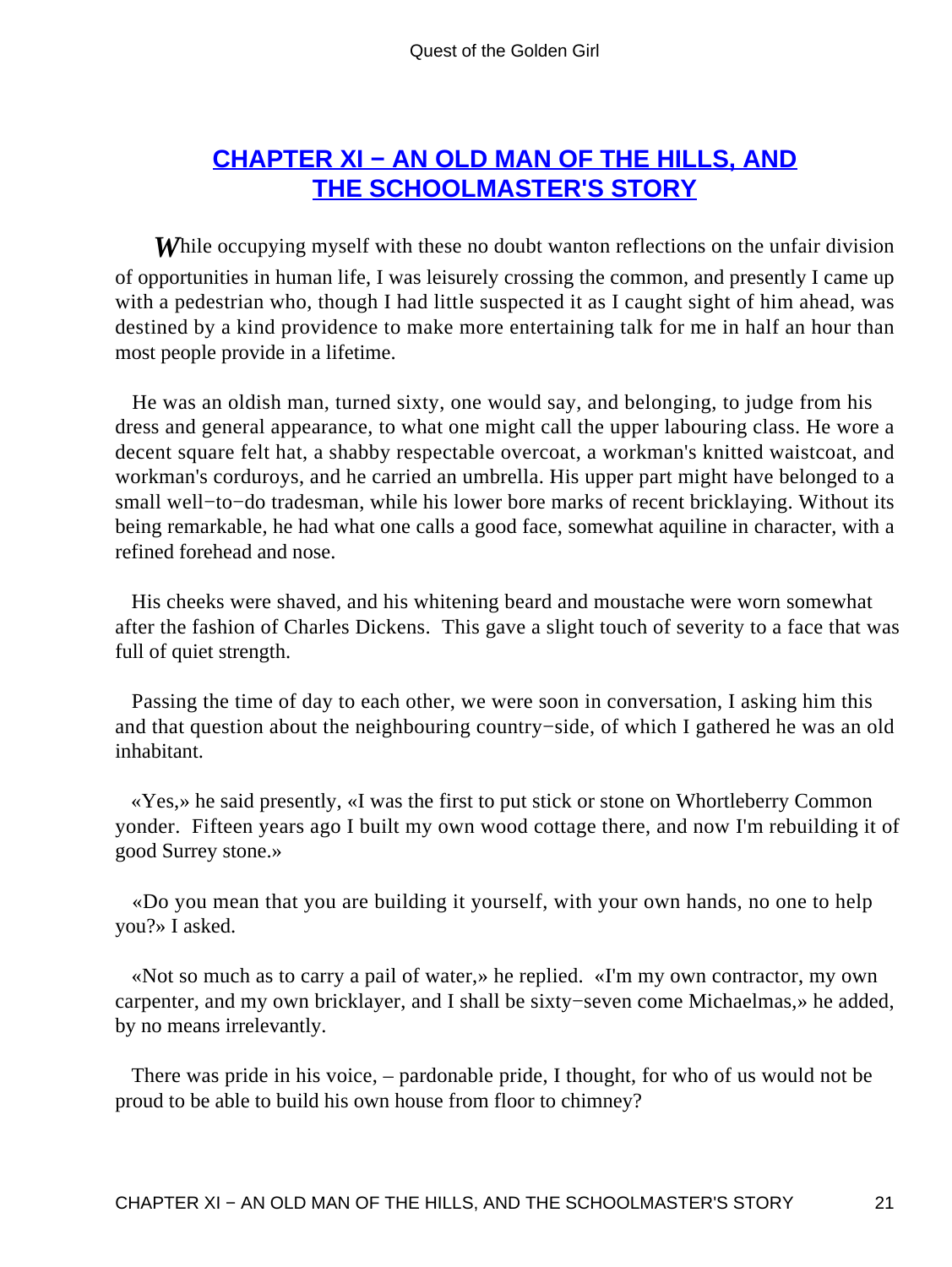«Sixty−seven, – a man can see and do a good deal in that time,» I said, not flattering myself on the originality of the remark, but desiring to set him talking. In the country, as elsewhere, we must forego profundity if we wish to be understood.

 «Yes, sir,» he said, «I have been about a good deal in my time. I have seen pretty well all of the world there is to see, and sailed as far as ship could take me.»

«Indeed, you have been a sailor too?»

 «Twenty−two thousand miles of sea,» he continued, without directly answering my remark. «Yes, Vancouver's about as far as any vessel need want to go; and then I have caught seals off the coast of Labrador, and walked my way through the raspberry plains at the back of the White Mountains.»

 «Vancouver,» «Labrador,» «The White Mountains,» the very names, thus casually mentioned on a Surrey heath, seemed full of the sounding sea. Like talismans they whisked one away to strange lands, across vast distances of space imagination refused to span. Strange to think that the shabby little man at my side had them all fast locked, pictures upon pictures, in his brain, and as we were talking was back again in goodness knows what remote latitude.

 I kept looking at him and saying, «Twenty−two thousand miles of sea! sixty−seven! and builds his own cottage!»

 In addition to all this he had found time to be twenty−one years a policeman, and to beget and rear successfully twelve children. He was now, I gathered, living partly on his pension, and spoke of this daughter married, this daughter in service here, and that daughter in service there, one son settled in London and another in the States, with something of a patriarchal pride, with the independent air too of a man who could honestly say to himself that, with few advantages from fortune, having had, so to say, to work his passage, every foot and hour of it, across those twenty−two thousand miles and those sixty−seven years, he had made a thoroughly creditable job of his life.

 As we walked along I caught glimpses in his vivid and ever−varying talk of the qualities that had made his success possible. They are always the same qualities!

 A little pile of half−hewn stones, the remains of a ruined wall, scattered by the roadside caught his eye.

 «I've seen the time when I wouldn't have left them stones lying out there,» he said, and presently, «Why, God bless you, I've made my own boots before to−day. Give me the tops and I'll soon rig up a pair still.»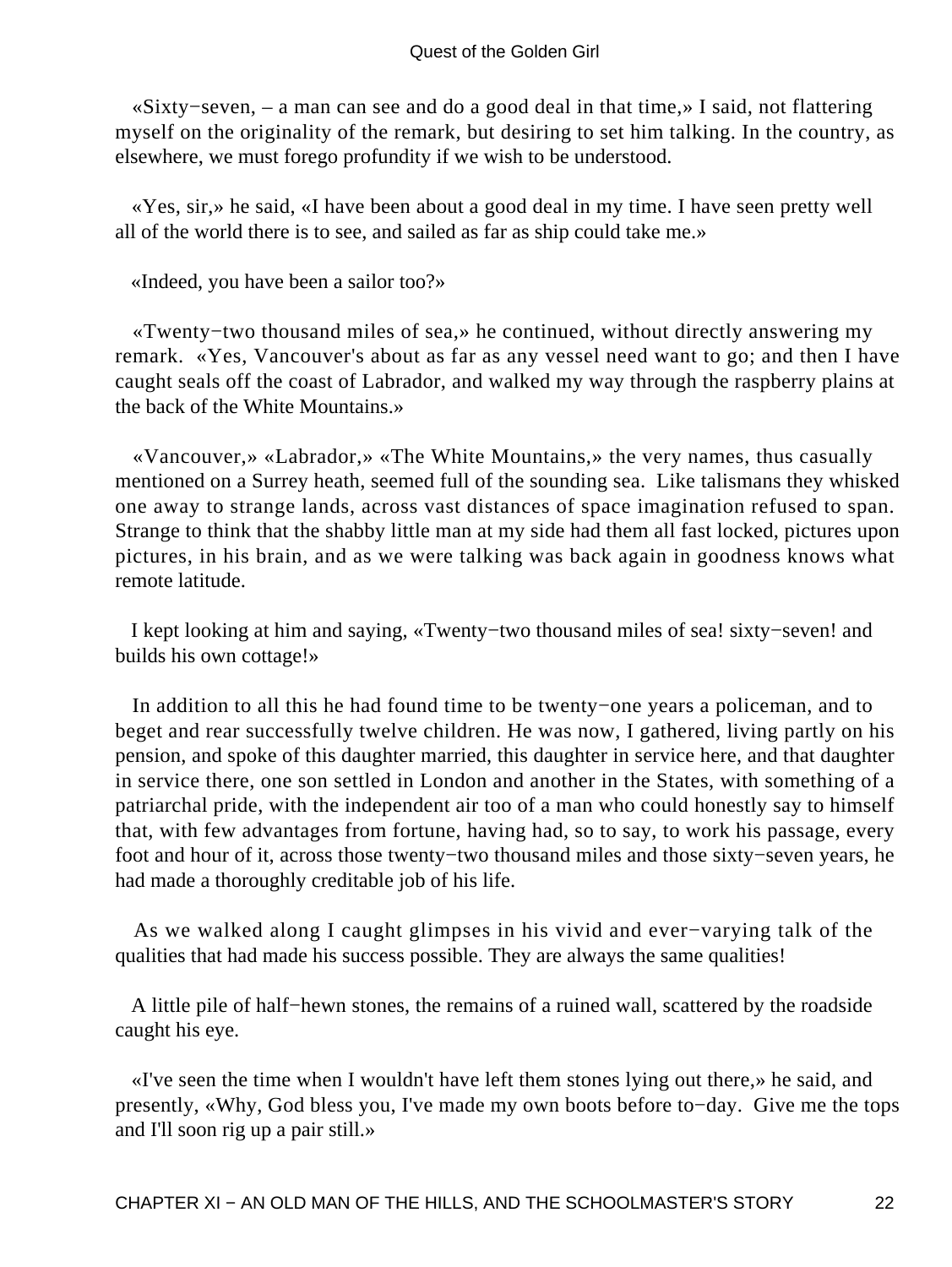#### Quest of the Golden Girl

 And with all his success, and his evident satisfaction with his lot, the man was neither a prig nor a teetotaller. He had probably seen too much of the world to be either. Yet he had, he said, been too busy all his life to spend much time in public− houses, as we drank a pint of ale together in the inn which stood at the end of the common.

 «No, it's all well enough in its way, but it swallows time,» he remarked. «You see, my wife and I have our own pin at home, and when I'm a bit tired, I just draw a glass for myself, and smoke a pipe, and there's no time wasted coming and going, and drinking first with this and then with the other.»

 A little way past the inn we came upon a notice−board whereon the lord of the manor warned all wayfarers against trespassing on the common by making encampments, lighting fires or cutting firewood thereon, and to this fortunate circumstance I owe the most interesting story my companion had to tell.

 We had mentioned the lord of the manor as we crossed the common, and the notice− board brought him once more to the old man's mind.

 «Poor gentleman!» he said, pointing to the board as though it was the lord of the manor himself standing there, «I shouldn't like to have had the trouble he's had on my shoulders.»

«Indeed?» I said interrogatively.

 «Well, you see, sir,» he continued, instinctively lowering his voice to a confidential impressiveness, «he married an actress; a noble lady too she was, a fine dashing merry lady as ever you saw. All went well for a time, and then it suddenly got whispered about that she and the village schoolmaster were meeting each other at nights, in the meadow−bottom at the end of her own park. It lies over that way, – I could take you to the very place. The schoolmaster was a noble−looking young man too, a devil−me−care blade of a fellow, with a turn for poetry, they said, and a merry man too, and much in request for a song at The Moonrakers of an evening. Many 's the night I've heard the windows rattling with the good company gathered round him. Yes, he was a noble−looking man, a noble−looking man,» he repeated wistfully, and with an evident sympathy for the lovers which, I need hardly say, won my heart.

 «But how, I wonder, did they come to know each other?» I interrupted, anxious to learn all I could, even if I had to ask stupid questions to learn it.

 «Well, of course, no one can say how these things come about. She was the lady of the manor and the patroness of his school; and then, as I say, he was a very noble−looking man, and probably took her fancy; and, sir, whenever some women set their hearts on a man there's no stopping them. Have him they will, whatever happens. They can't help it, poor things! It's just a freak of nature.»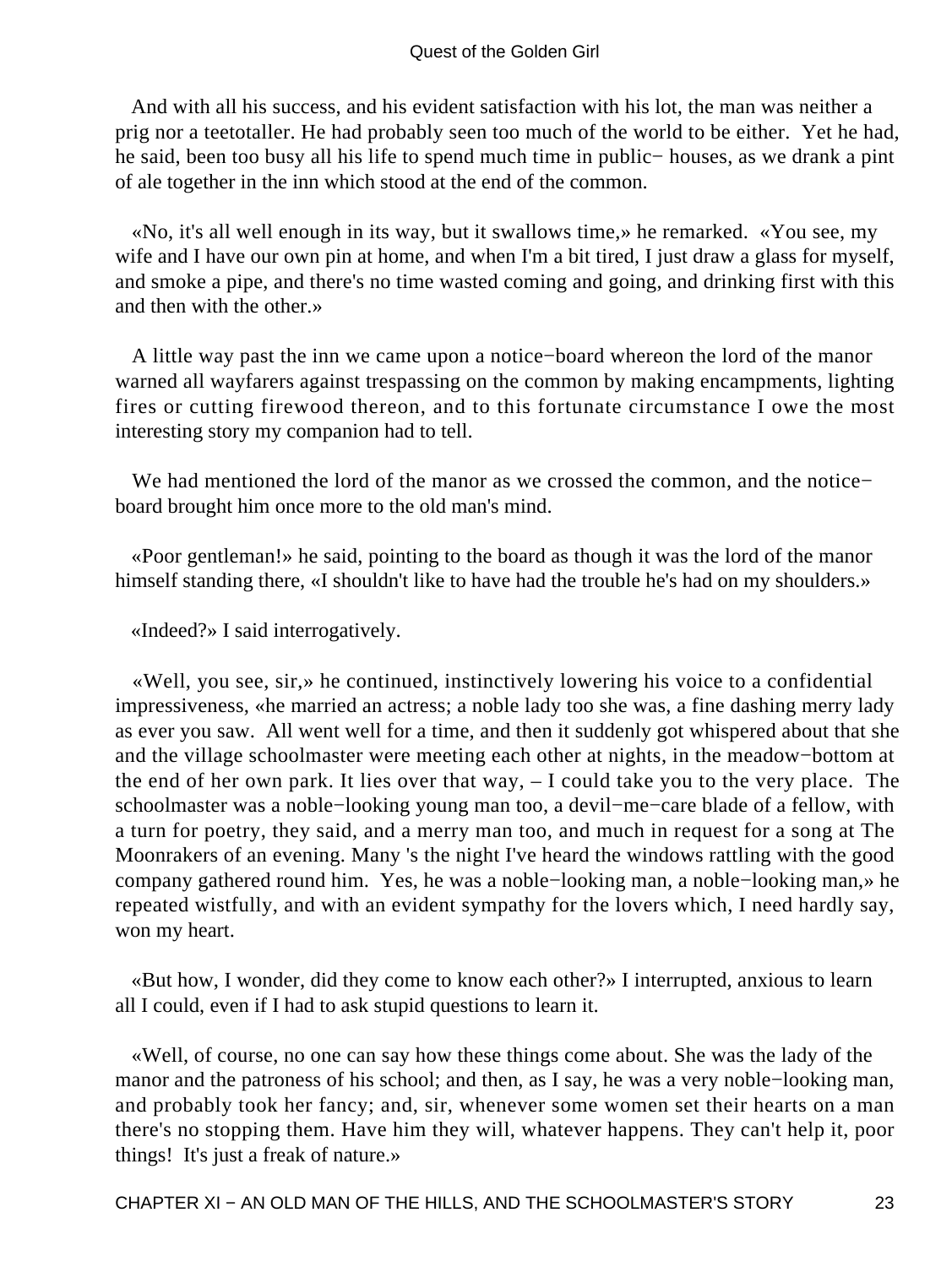«Well, and how was it found out?» I again jogged him.

 «One of Sir William's keepers played the spy on them. He spread it all over the place how he had seen them on moonlight nights sitting together in the dingle, drinking champagne, and laughing and talking as merry as you please; and, of course, it came in time to Sir William – »

 «You see that green lane there,» he broke off, pointing to a romantic path winding along the heath side; "it was along there he used to go of a night to meet her after every one was in bed; and when it all came out there was a regular cartload of bottles found there. The squire had them all broken up, but the pieces are there to this day.

 «Yes,» he again proceeded, «it hit Sir William very hard. He's never been the same man since.»

 I am afraid that my sympathies were less with Sir William than better regulated sympathies would have been. I confess that my imagination was more occupied with that picture of the two lovers making merry together in the moonlit dingle.

 Is it not, indeed, a fascinating little story, with its piquant contrasts and its wild love−at−all−costs? And how many such stories are hidden about the country, lying carelessly in rustic memories, if one only knew where to find them!

At this point my companion left me, and  $I$  – well, I confess that I retraced my steps to the common and rambled up that green lane, along which the romantic schoolmaster used to steal in the moonlight to the warm arms of his love. How eagerly he had trodden the very turf I was treading, – we never know at what moment we are treading sacred earth! But for that old man, I had passed along this path without a thrill. Had I not but an hour ago stood upon this very common, vainly, so it seemed, invoking the spirits of passion and romance, and the grim old common had never made a sign. And now I stood in the very dingle where they had so often and so wildly met; and it was all gone, quite gone away for ever. The hours that had seemed so real, the kisses that had seemed like to last for ever, the vows, the tears, all now as if they had never been, gone on the four winds, lost in the abysses of time and space.

 And to think of all the thousands and thousands of lovers who had loved no less wildly and tenderly, made sweet these lanes with their vows, made green these meadows with their feet; and they, too, all gone, their bright eyes fallen to dust, their sweet voices for ever put to silence.

 To which I would add, for the benefit of the profane, that I sought in vain for those broken bottles.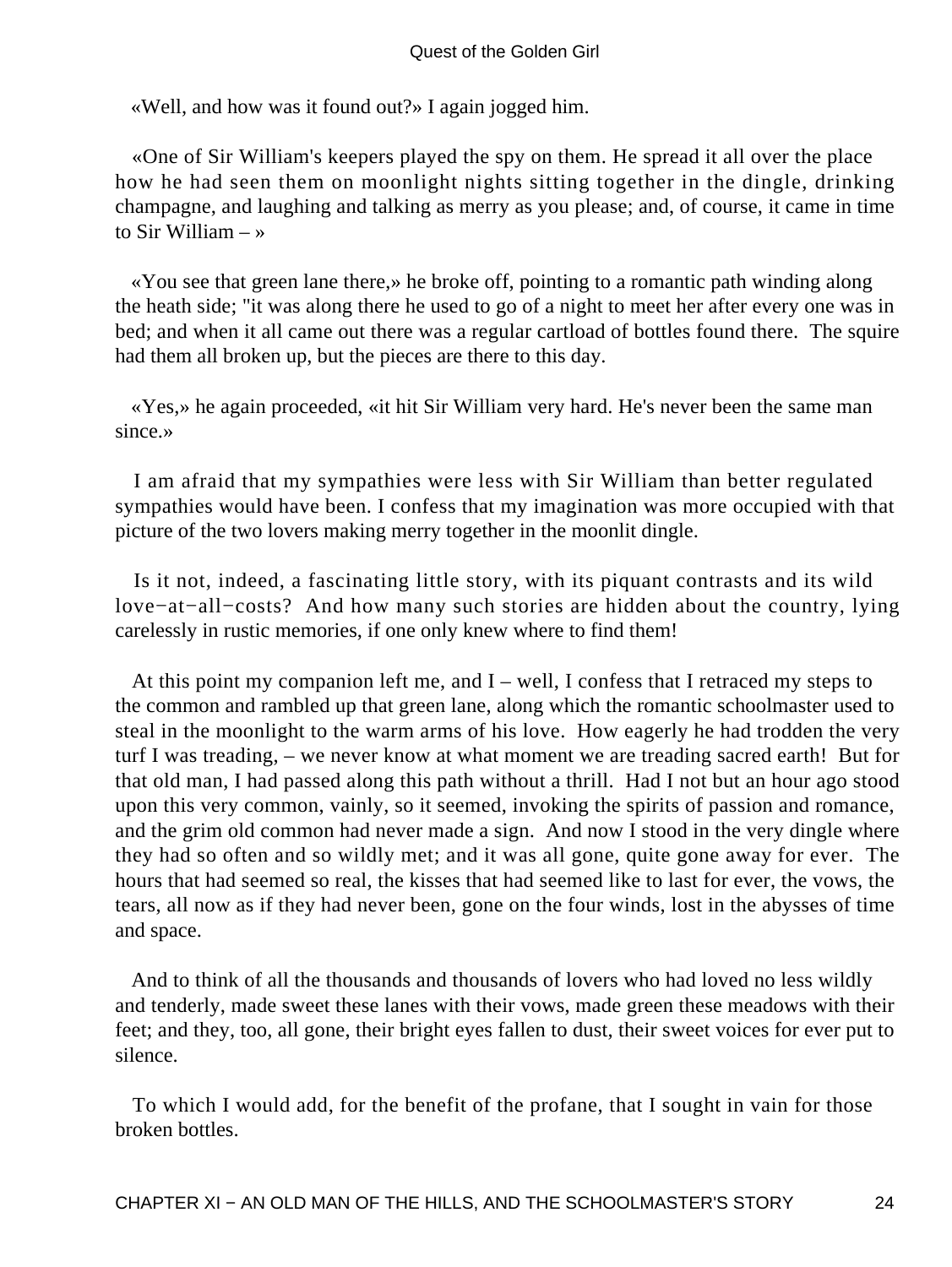## **[CHAPTER XII − THE TRUTH ABOUT THE GIPSIES](#page-138-0)**

*I* felt lonely after losing my companion, and I met nobody to take his place. In fact, for a couple of hours I met nothing worth mentioning, male or female, with the exception of a gipsy caravan, which I suppose was both; but it was a poor show. Borrow would have blushed for it. In fact, it is my humble opinion that the gipsies have been overdone, just as the Alps have been over−climbed. I have no great desire to see Switzerland, for I am sure the Alps must be greasy with being climbed.

 Besides, the Alps and the gipsies, in common with waterfalls and ruined castles, belong to the ready−made operatic poetry of the world, from which the last thrill has long since departed. They are, so to say, public poetry, the public property of the emotions, and no longer touch the private heart or stir the private imagination. Our fathers felt so much about them that there is nothing left for us to feel. They are as a rose whose fragrance has been exhausted by greedy and indiscriminate smelling. I would rather find a little Surrey common for myself and idle about it a summer day, with the other geese and donkeys, than climb the tallest Alp.

 Most gipsies are merely tenth−rate provincial companies, travelling with and villainously travestying Borrow's great pieces of «Lavengro» and «Romany Rye.» Dirty, ill−looking, scowling men; dirty, slovenly, and wickedly ugly women; children to match, snarling, filthy little curs, with a ready beggar's whine on occasion. A gipsy encampment to−day is little more than a moving slum, a scab of squalor on the fair face of the countryside.

 But there was one little trifle of an incident that touched me as I passed this particular caravan. Evidently one of the vans had come to grief, and several men of the party were making a great show of repairing it. After I had run the gauntlet of the begging children, and was just out of ear− shot of the group, I turned round to survey it from a distance. It was encamped on a slight rise of the undulating road, and from where I stood tents and vans and men were clearly silhouetted against the sky. The road ran through and a little higher than the encampment, which occupied both sides of it. Presently the figure of a young man separated itself from the rest, stept up on to the smooth road, and standing in the middle of it, in an absorbed attitude, began to make a movement with his hands as though winding string round a top. That in fact was his occupation, and for the next five minutes he kept thus winding the cord, flinging the top to the ground, and intently bending down to catch it on his hand, none of the others, not even the children, taking the slightest notice of him, – he entirely alone there with his poor little pleasure. There seemed to me pathos in his loneliness. Had some one spun the top with him, it would have vanished; and presently, no doubt at the bidding of an oath I could not hear, he hurriedly thrust the top into his pocket,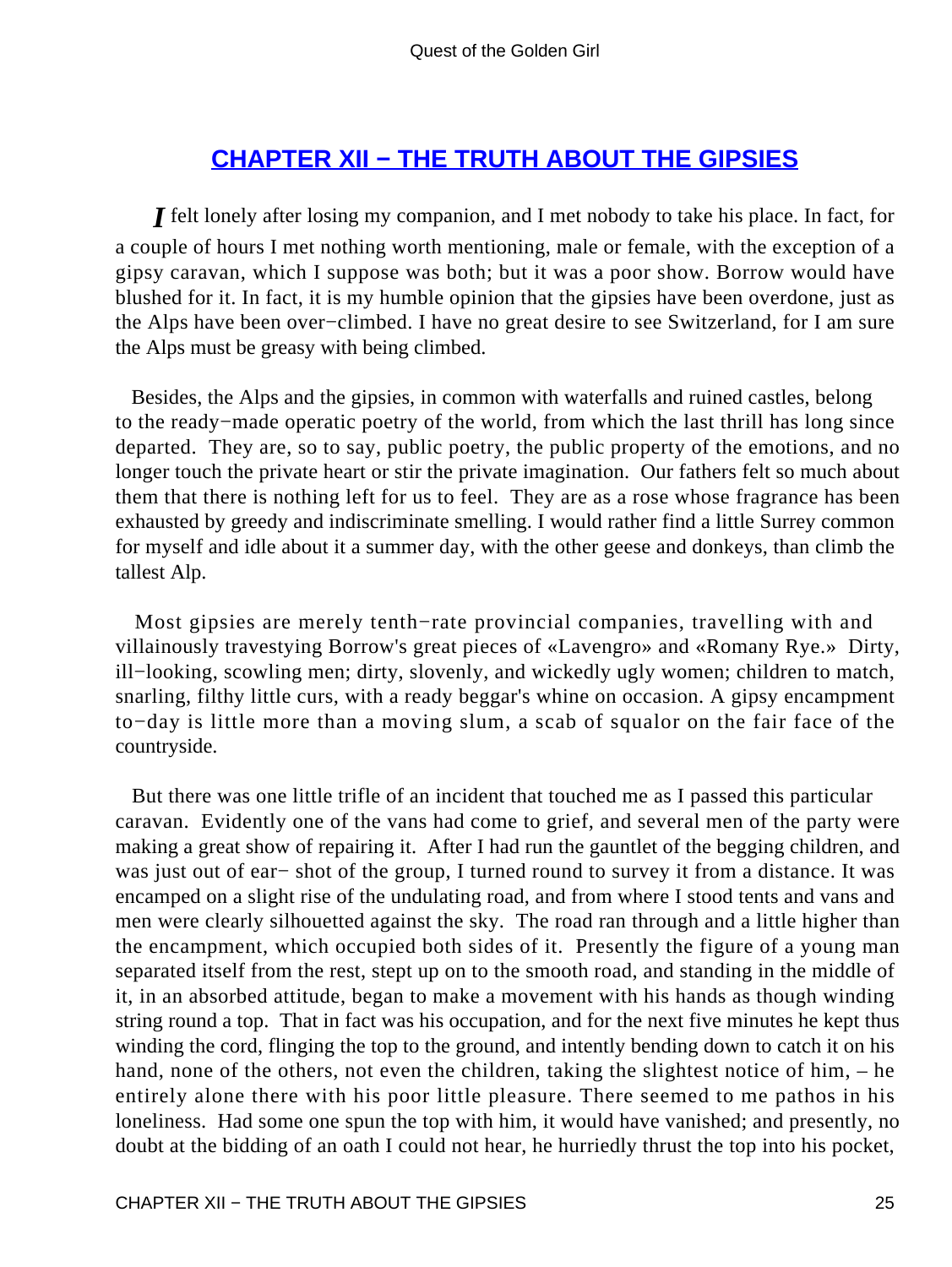and once more joined the straining group of men. The snatched pleasure must be put by at the call of reality; the world and its work must rush in upon his dream. I have often thought about the top and its spinner, as I have noted the absorbed faces of other people's pleasures in the streets, – two lovers passing along the crowded Strand with eyes only for each other; a student deep in his book in the corner of an omnibus; a young mother glowing over the child in her arms; the wild−eyed musician dreamily treading on everybody's toes, and begging nobody's pardon; the pretty little Gaiety Girl hurrying to rehearsal with no thought but of her own sweet self and whether there will be a letter from Harry at the stage− door, – yes, if we are alone in our griefs, we are no less alone in our pleasures. We spin our tops as in an enchanted circle, and no one sees or heeds save ourselves, – as how should they with their own tops to spin? Happy indeed is he, who has his top and cares still to spin it; for to be tired of our tops is to be tired of life, saith the preacher.

 As the young gipsy's little holiday came to an end, I turned with a sigh upon my way; and here, while still on the subject, may I remark on the curious fact that probably Borrow has lived and died without a single gipsy having heard of him, just as the expertest anglers know nothing of Izaak Walton.

 Has the British soldier, one wonders, yet discovered Rudyard Kipling, or is the Wessex peasant aware of Thomas Hardy? It is odd to think that the last people to read such authors are the very people they most concern. For you might spend your life, say, in studying the London street boy, and write never so movingly and humourously about him, yet would he never know your name; and though Whitechapel makes novelists, it does so without knowing it, – makes them to be read in Mayfair, – just as it never wears the dainty hats and gowns its weary little milliners and seamstresses make through the day and night. It is Capital and Labour over again, for in literature also we reap in gladness what others have sown in tears.

 And now, after these admirable reflections, I am about to make such «art» as I can of another man's tragedy, as will appear in the next chapter.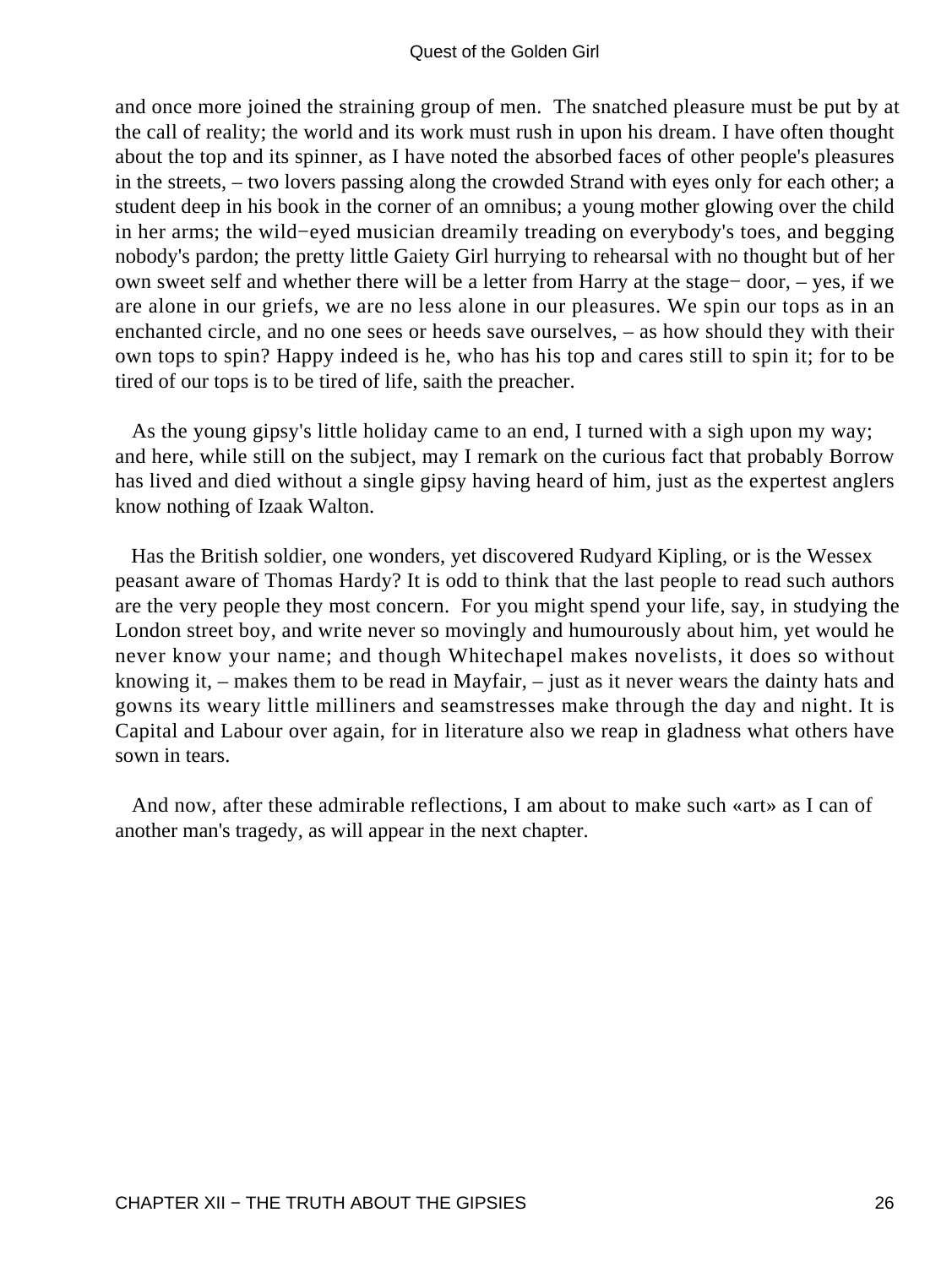## **[CHAPTER XIII − A STRANGE WEDDING](#page-138-0)**

My moralisings were cut short by my entering a village, and, it being about the hour of noon, finding myself in the thick of a village wedding.

 Undoubtedly the nicest way to get married is on the sly, and indeed it is at present becoming quite fashionable. Many young couples of my acquaintance, who have had no other reason for concealing the fact beyond their own whim, have thus slipped off without saying a word to anybody, and returned full−blown housekeepers, with «at home» days of their own, and everything else like real married people, – for, as said an old lady to me, «one can never be sure of married people nowadays unless you have been at the wedding.»

 My friend George Muncaster, who does everything charmingly different from any one else, hit upon one of the quaintest plans for his marriage. It was simple, and some may say prosaic enough. His days being spent at a great office in the city, he got leave of absence for a couple of hours, met his wife, went with her to the registrar's, returned to his office, worked the rest of the day as usual, and then went to his new home to find his wife and dinner awaiting him, – all just as it was going to be every night for so many happy years. Prosaic, you say! Not your idea of poetry, perhaps, but, after a new and growing fashion in poetry, truly poetic. George Muncaster's marriage is a type of the new poetry, the poetry of essentials. The old poetry, as exemplified in the old−fashioned marriage, is a poetry of externals, and certainly it has the advantage of picturesqueness.

 There is perhaps more to be said for it than that. Indeed, if I were ever to get married, I am at a loss to know which way I should choose, – George Muncaster's way or the old merry fashion, with the rice and the old shoes and the orange−blossom. No doubt the old cheery publicity is a little embarrassing to the two most concerned, and the old marriage customs, the singing of the bride and bridegroom to their nuptial couch, the frank jests, the country horse−play, must have fretted the souls of many a lover before Shelley, who, it will be remembered, resented the choral celebrations of his Scotch landlord and friends by appearing at his bedroom door with a brace of pistols.

 How like Shelley! The Scotch landlord meant well, we may be sure, and a very small pinch of humour, or even mere ordinary humanity, as distinct from humanitarianism, would have taken in the situation. Of course Shelley's mind was full of the sanctity of the moment, and indignant that «the hour for which the years did sigh» should thus be broken in upon by vulgar revelry; but while we may sympathise with his view, and admit to the full the sacredness, not to say the solemnity, of the marriage ceremony, yet it is to be hoped that it still retains a naturally mirthful side, of which such public merriment is but the crude expression.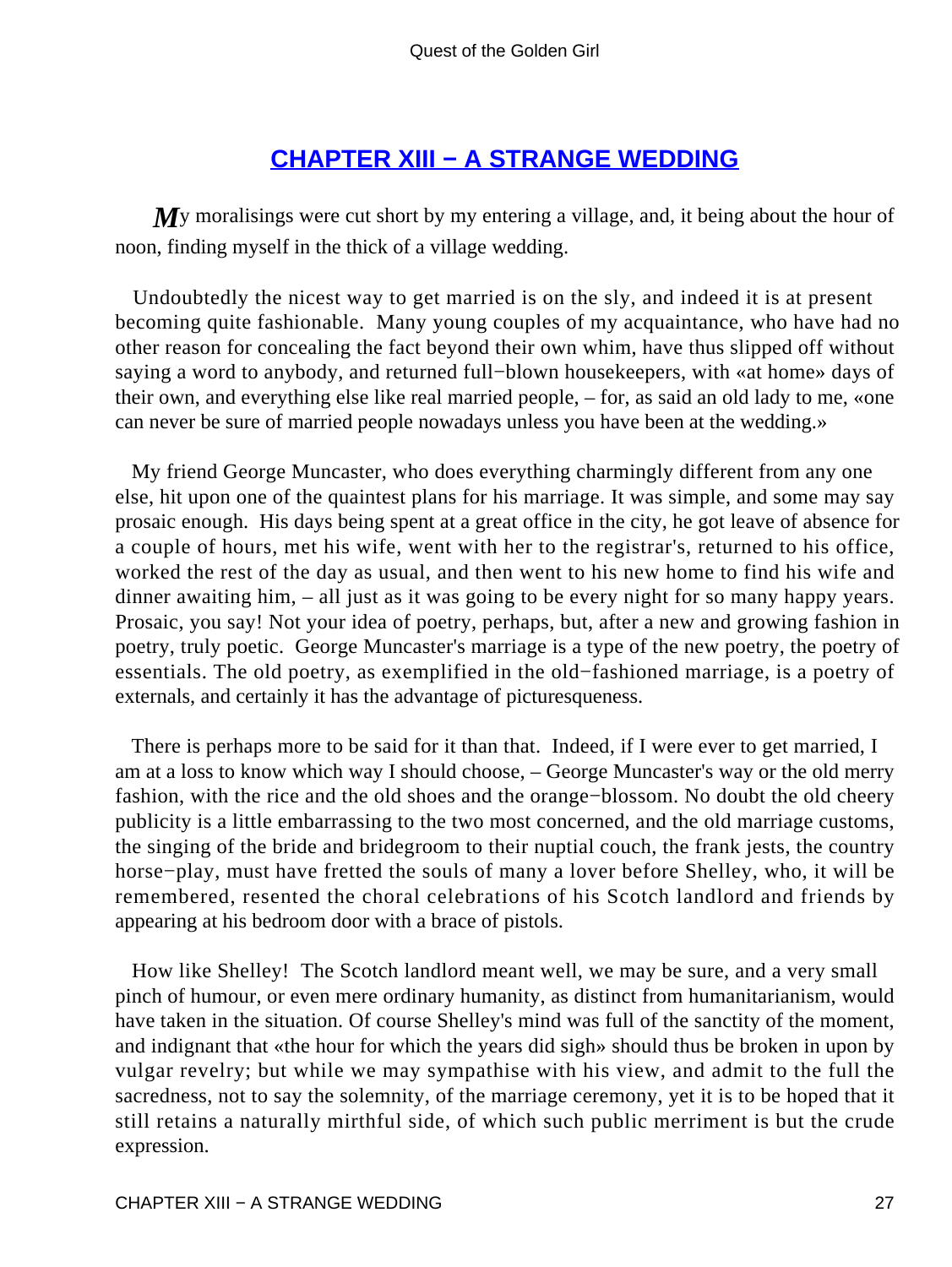With all its sweet and mystical significance, surely the prevailing feeling in the hearts of bride and bridegroom is, or should be, that of happiness, – happiness bubbling and dancing, all sunny ripples from heart to heart.

Surely they can spare a little of it, just one day's sight of it, to a less happy world,  $-$  a world long since married and done for, and with little happiness in it save the spectacle of other people's happiness. It is good for us to see happy people, good for the symbols of happiness to be carried high amidst us on occasion; for if they serve no other purpose, they inspire in us the hope that we too may some day be happy, or remind our discontented hearts that we have been.

 If it were only for the sake of those quaint old women for whom life would be entirely robbed of interest were it not for other people's weddings and funerals, one feels the public ceremony of marriage a sort of public duty, the happiness tax, so to say, due to the somewhat impoverished revenues of public happiness. Other forms of happiness are taxed; why not marriage?

 In a village, particularly, two people who robbed the community of its perquisites in this respect would be looked upon as «enemies of the people,» and their joint life would begin under a social ban which it would cost much subsequent hospitality to remove. The dramatic instinct to which the life of towns is necessarily unfavourable, is kept alive in the country by the smallness of the stage and the fewness of the actors. A village is an organism, conscious of its several parts, as a town is not.

 In a village everybody is a public man. The great events of his life are of public as well as private significance, appropriately, therefore, invested with public ceremonial. Thus used to living in the public eye, the actors carry off their parts at weddings and other dramatic ceremonials, with more spirit than is easy to a townsman, who is naturally made self−conscious by being suddenly called upon to fill for a day a public position for which he has had no training. That no doubt is the real reason for the growth of quiet marriages; and the desire for them, I suspect, comes first from the man, for there are few women who at heart do not prefer the old histrionic display.

 However, the village wedding at which I suddenly found myself a spectator was, for a village, a singularly quiet one. There was no bell−ringing, and there were no bridesmaids. The bride drove up quietly with her father, and there was a subdued note even in the murmur of recognition which ran along the villagers as they stood in groups near the church porch. There was an absence of the usual hilarity which struck me. One might almost have said that there was a quite ominous silence.

 Seating myself in a corner of the transept where I could see all and be little seen, I with the rest awaited the coming of the overdue bridegroom. Meanwhile the usual buzzing and bobbing of heads went on amongst the usual little group near the foot of the altar. Now and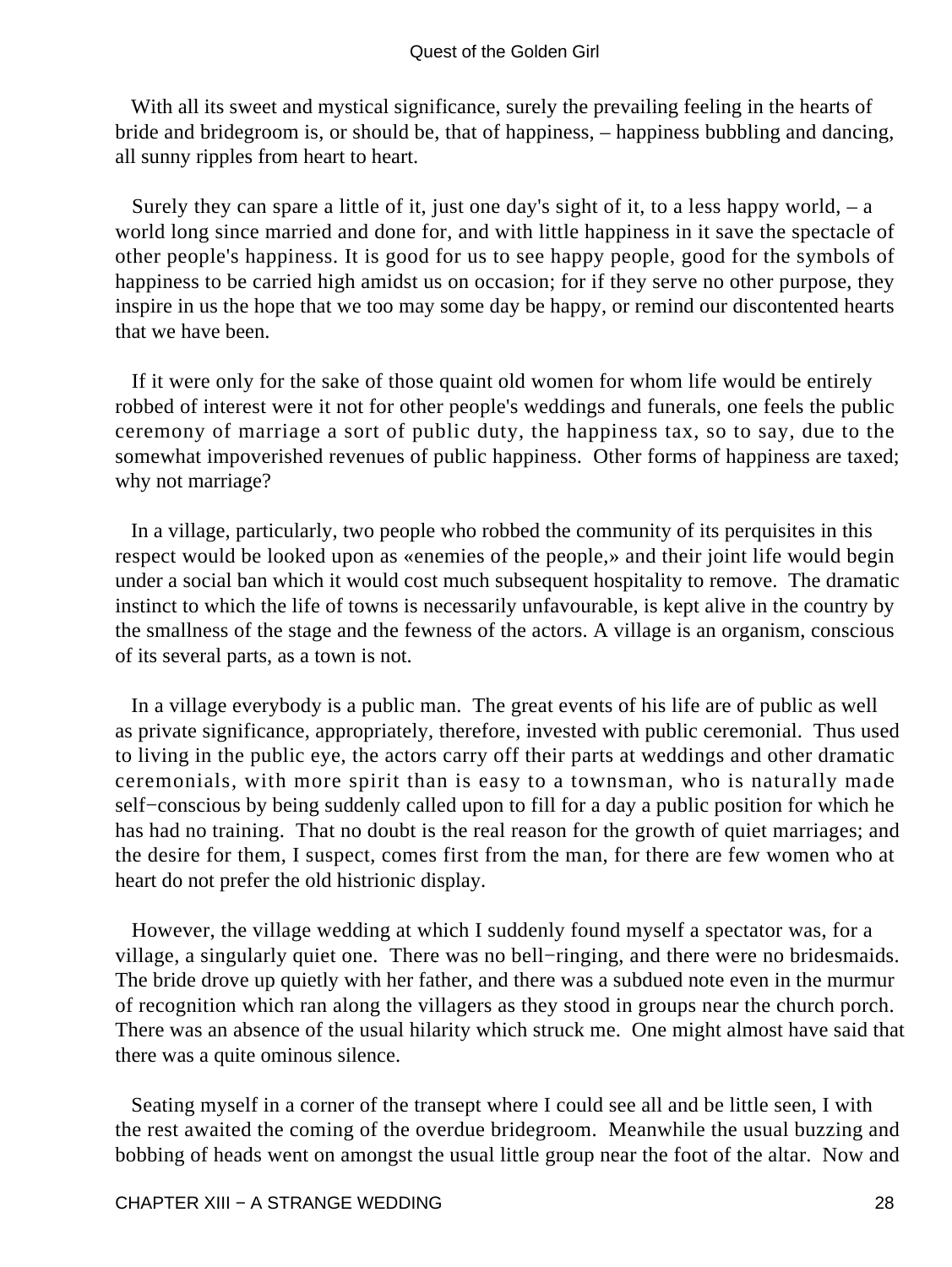then one caught a glisten of tears through a widow's veil, and the little bride, dressed quietly in grey, talked with the usual nervous gaiety to her girl friends, and made the usual whispered confidences about her trousseau. The father, in occasional conversation with one and another, appeared to be avoiding the subject with the usual self−conscious solemnity, and occasionally he looked, somewhat anxiously, I thought, towards the church door. The bridegroom did not keep us waiting long, – I noticed that he had a rather delicate sad face, – and presently the service began.

 I don't know myself what getting married must feel like, but it cannot be much more exciting than watching other people getting married. Probably the spectators are more conscious of the impressive meaning of it all than the brave young people themselves. I say brave, for I am always struck by the courage of the two who thus gaily leap into the gulf of the unknown together, thus join hands over the inevitable, and put their signatures to the irrevocable. Indeed, I always get something like a palpitation of the heart just before the priest utters those final fateful words, «I declare you man and – wife.» Half a second before you were still free, half a second after you are bound for the term of your natural life. Half a second before you had only to dash the book from the priest's hands, and put your hand over his mouth, and though thus giddily swinging on the brink of the precipice, you are saved. Half a second after

Not all the king's horses and all the king's men Can make you a bachelor ever again.

It is the knife−edge moment 'twixt time and eternity.

 And, curiously enough, while my thoughts were thus running on towards the rapids of that swirling moment, the very thing happened which I had often imagined might happen to myself. Suddenly, with a sob, the bridegroom covered his face with his hands, and crying, «I cannot! I cannot!» hurriedly left the church, tears streaming down his cheeks, to the complete dismay of the sad little group at the altar, and the consternation of all present.

 «Poor young man! I thought he would never go through with it,» said an old woman half to herself, who was sitting near me. I involuntarily looked my desire of explanation.

 «Well, you see,» she said, «he had been married before. His first wife died four years ago, and he loved her beyond all heaven and earth.»

 That evening, I afterwards heard, the young bridegroom's body was found by some boys as they went to bathe in the river. As I recalled once more that sad yearning face, and heard again that terrible «I cannot! I cannot!» I thought of Heine's son of Asra, who loved the Sultan's daughter.

«What is thy name, slave?» asked the princess, «and what thy race and birthplace?»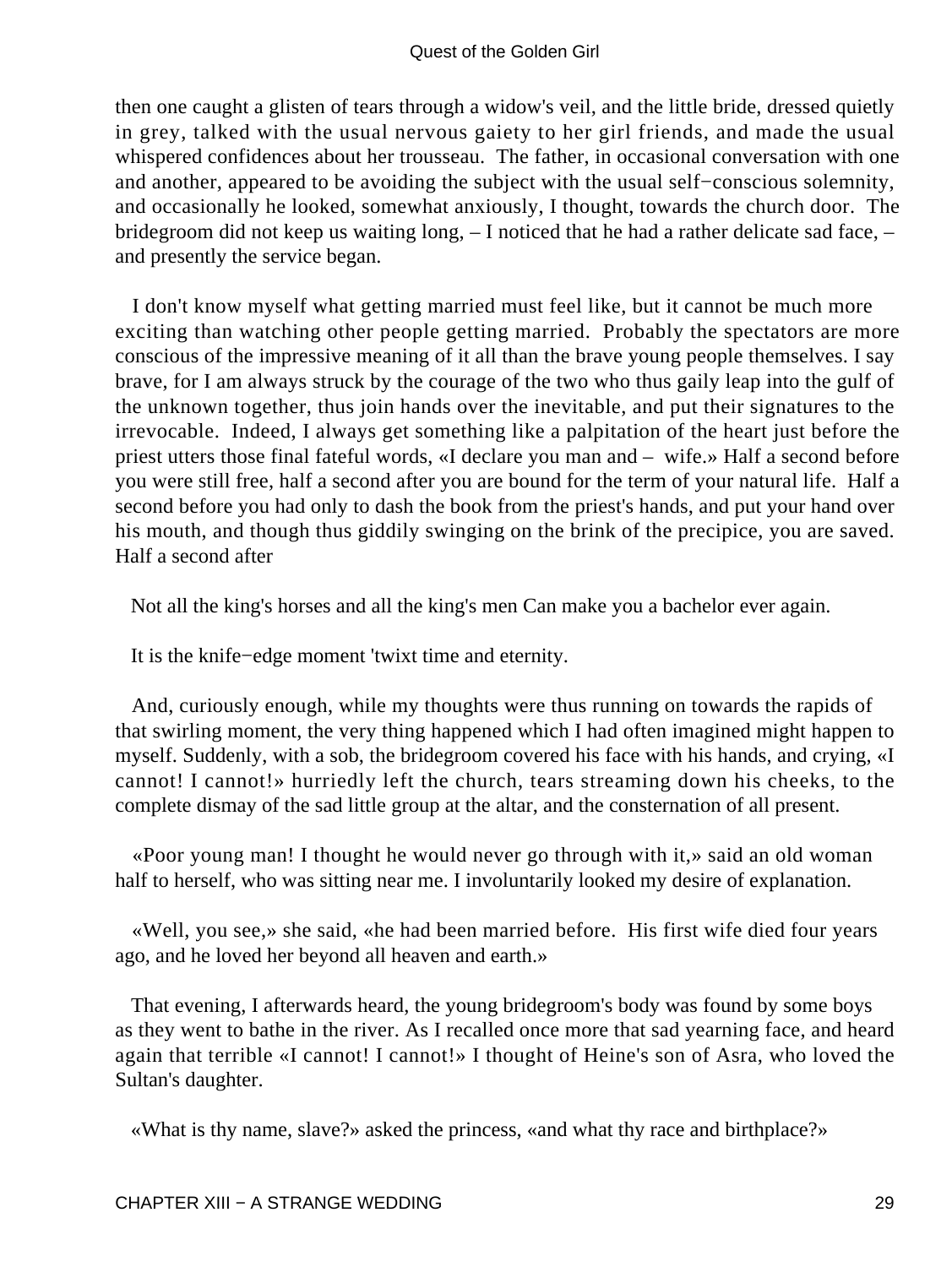«My name,» the young slave answered, «is Mahomet. I come from Yemen. My race is that of Asra, and when we love, we die.»

 And likewise a voice kept saying in my heart, «If ever you find your Golden Bride, be sure she will die.»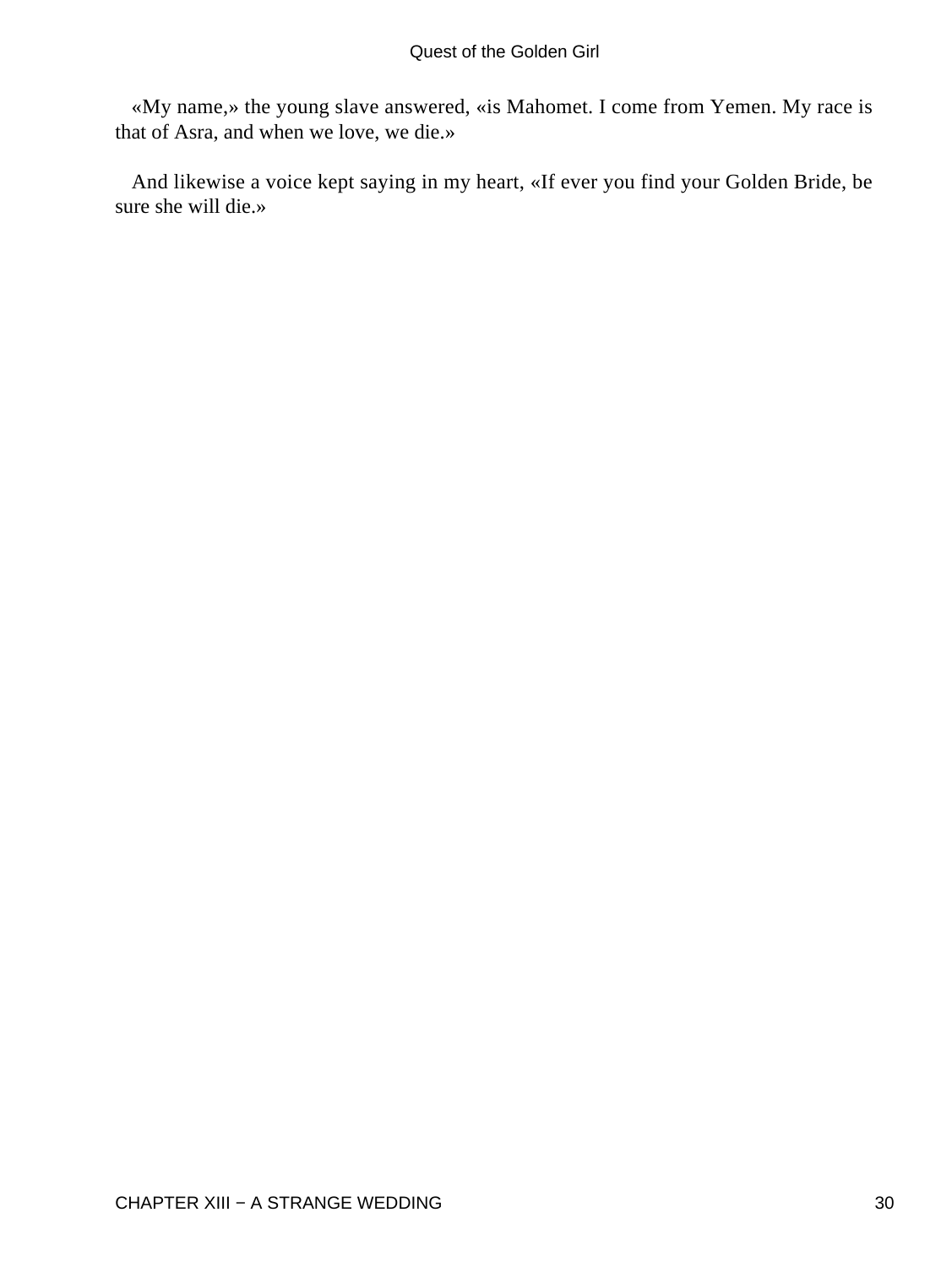## **[CHAPTER XIV − THE MYSTERIOUS PETTICOAT](#page-138-0)**

**The sad thoughts with which this incident naturally left me were at length and suddenly** dispersed, as sad thoughts not infrequently are, by a petticoat. When I say petticoat, I use the word in its literal sense, not colloquially as a metaphor for its usual wearer, meaning thereby a dainty feminine undergarment seen only by men on rainy days, and one might add washing−days. It was indeed to the fortunate accident of its being washing−day at the pretty cottage near which in the course of my morning wanderings I had set me down to rest, that I owed the sight of the petticoat in question.

 But first allow me to describe a little more fully my surroundings at the moment. Not indeed that I can hope to put into words the charm of those embowered cottages, like nests in the armpits of great trees, tucked snugly in the hollows of those narrow, winding, almost subterranean lanes which burrow their way beneath the warm−hearted Surrey woodlands.

 Nothing can be straighter and smoother than a Surrey road – when it is on the king's business; then it is a high−road and behaves accordingly: but a Surrey bye−road is the most whimsical companion in the world. It is like a sheep−dog, always running backwards and forwards, poking into the most out−of−the−way corners, now climbing at a run some steep hummock of the down, and now leisurely going miles about to escape an ant−hill; and all the time (here, by the way, ends the sheep−dog) it is stopping to gossip with rillets vagabond as itself, or loitering to bedeck itself with flowers. It seems as innocent of a destination as a boy on an errand; but, after taking at least six times as long as any other road in the kingdom for its amount of work, you usually find it dip down of a sudden into some lovely natural cul−de−sac, a meadow−bottom surrounded by trees, with a stream spreading itself in fantastic silver shallows through its midst, and a cottage half hidden at the end. Had the lane been going to some great house, it would have made more haste, we may be sure.

 The lane I had been following had finally dropped me down at something of a run upon just such a scene. The cottage, built substantially of grey stone, stood upon the side of the slope, and a broad strip of garden, half cultivated and half wild, began near the house with cabbages, and ended in a jungle of giant bulrushes as it touched the stream. Golden patches of ragwort blazed here and there among a tangled mass of no doubt worthier herbage, – such even in nature is the power of gold, – and there were the usual birds.

 However, my business is with the week's washing, which in various shades of white, with occasional patches of scarlet, fluttered fantastically across a space of the garden, thereby giving unmistakable witness to human inhabitants, male and female.

As I lounged upon the green bank, I lazily watched these parodies of humanity as they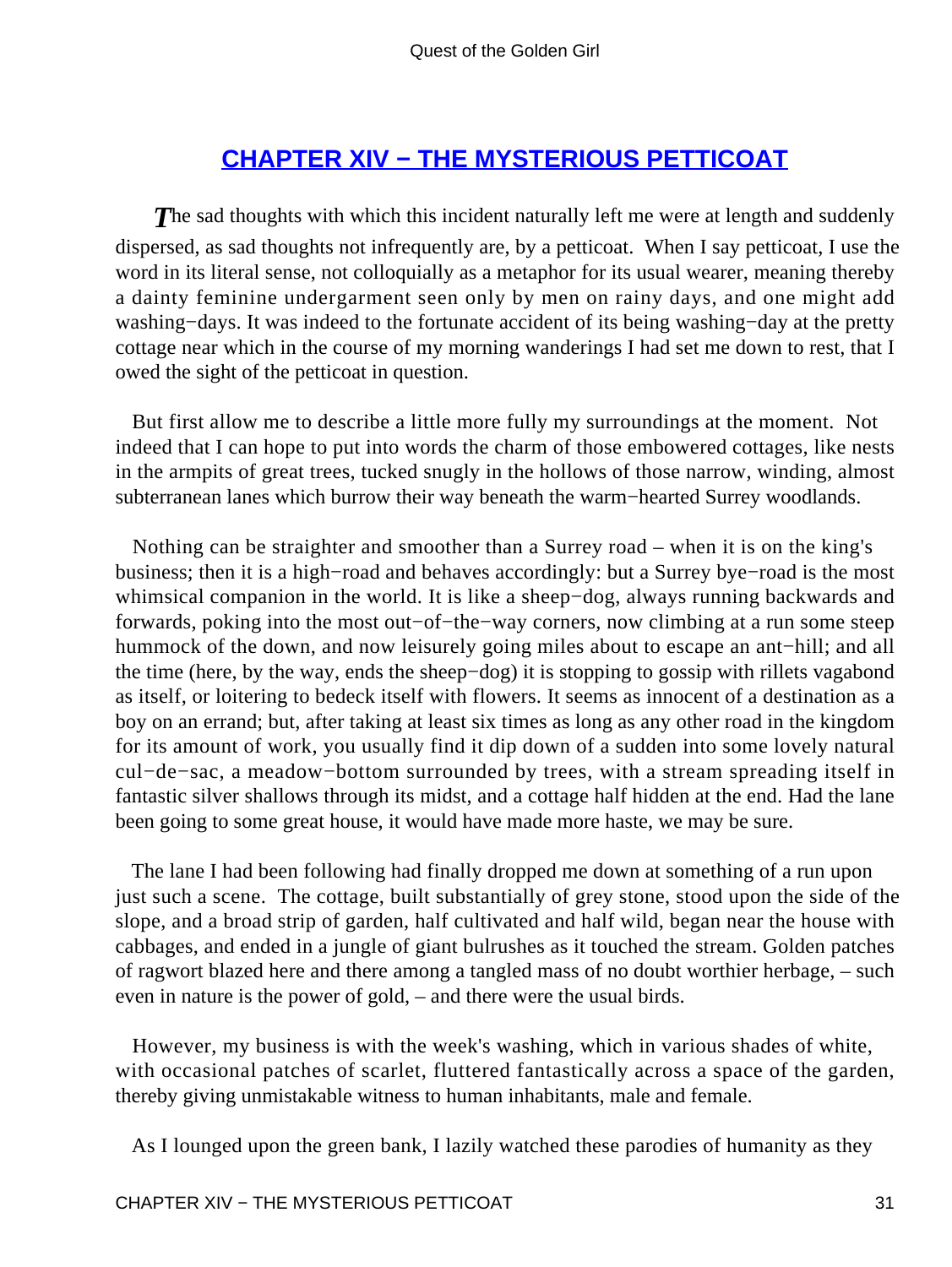were tossed hither and thither with humourous indignity by the breeze, remarking to myself on the quaint shamelessness with which we thus expose to the public view garments which at other times we are at such bashful pains to conceal. And thus philosophising, like a much greater philosopher, upon clothes, I found myself involuntarily deducing the cottage family from the family washing. I soon decided that there must be at least one woman say of the age of fifty, one young woman, one little child, sex doubtful, and one man probably young. Further than this it was impossible to conjecture. Thus I made the rough guess that a young man and his wife, a child, and a mother−in−law were among the inhabitants of this idyllic cottage.

 But the clothes−line presented charming evidence of still another occupant; and here, though so far easy to read, came in something of a puzzle. Who in this humble out−of−the−way cottage could afford to wear that exquisite cambric petticoat edged with a fine and very expensive lace? And surely it was on no country legs that those delicately clocked and open−worked silk stockings walked invisible through the world.

 Nor was the lace any ordinary expensive English lace, such as any good shop can supply. Indeed, I recognised it as being of a Parisian design as yet little known in England; while on the tops of the stockings I laughingly suspected a border designed by a certain eccentric artist, who devotes his strange gifts to decorating with fascinating miniatures the under−world of woman. I have seen corsets thus made beautiful by him valued at five hundred pounds, and he never paints a pair of garters for less than a hundred. His name is not yet a famous one, as, for obvious reasons, his works are not exhibited at public galleries, though they are occasionally to be seen at private views.

 I am far from despising an honest red−flannel country petticoat. There is no warmer kinder−looking garment in the world. It suggests country laps and country breasts, with sturdy country babes greedy for the warm white milk, and it seems dyed in country blushes. Yet, for all that, one could not be insensible to the exotic race and distinction of that frivolous town petticoat, daintily disporting itself there among its country cousins, like a queen among milkmaids.

 What numberless suggestions of romance it awoke! What strange perfumes seemed to waft across from it, perfumes laden with associations of a world so different from the green world where it now was, a charming world of gay intrigue and wanton pleasure. No wonder the wind chose it so often for its partner as it danced through the garden, scorning to notice the heavy homespun things about it. It was not every day that that washing−day wind met so fine a lady, and it was charming to see how gently he played about her stockings. «Ah, wind,» I said, «evidently you are a gallant born; but tell us the name of the lady. It is somewhere on that pretty petticoat, I'll be bound.»

 Is she some little danseuse with the whim to be romantically rustic for a week? or is she somebody else's pretty wife run away with somebody else's man? or is she some naughty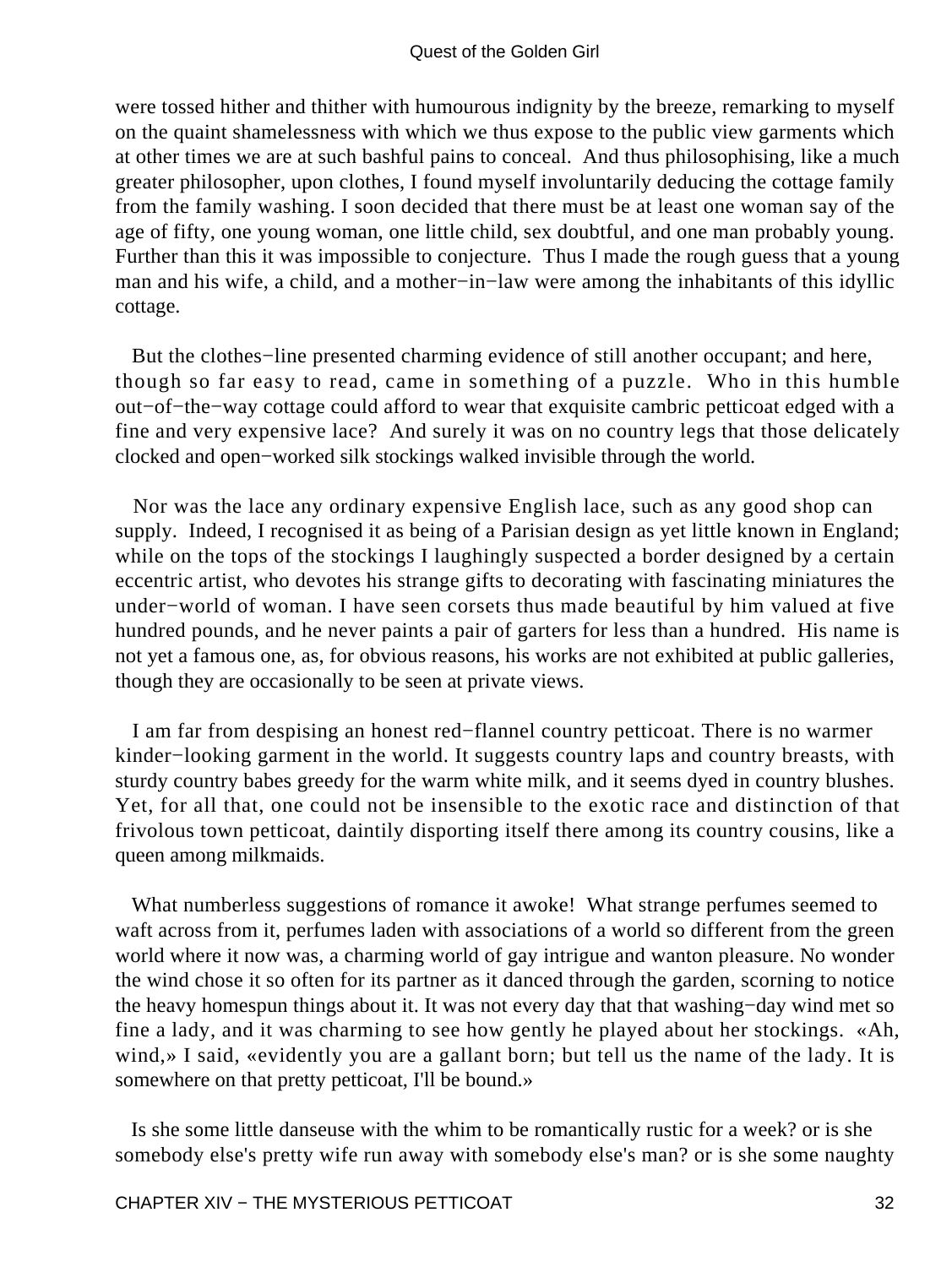little grisette with an extravagant lover? or is she just the usual lady landscape artist, with a more than usual taste in lingerie?

 At all events, it was fairly obvious that, for one reason or another, the wearer of the petticoat and stockings which have now occupied us for perhaps a sufficient number of pages, was a visitor at the cottage.

 The next thing was to get a look at her. So, remembering how fond I was of milk from the cow, I pushed open the gate and advanced to the cottage door.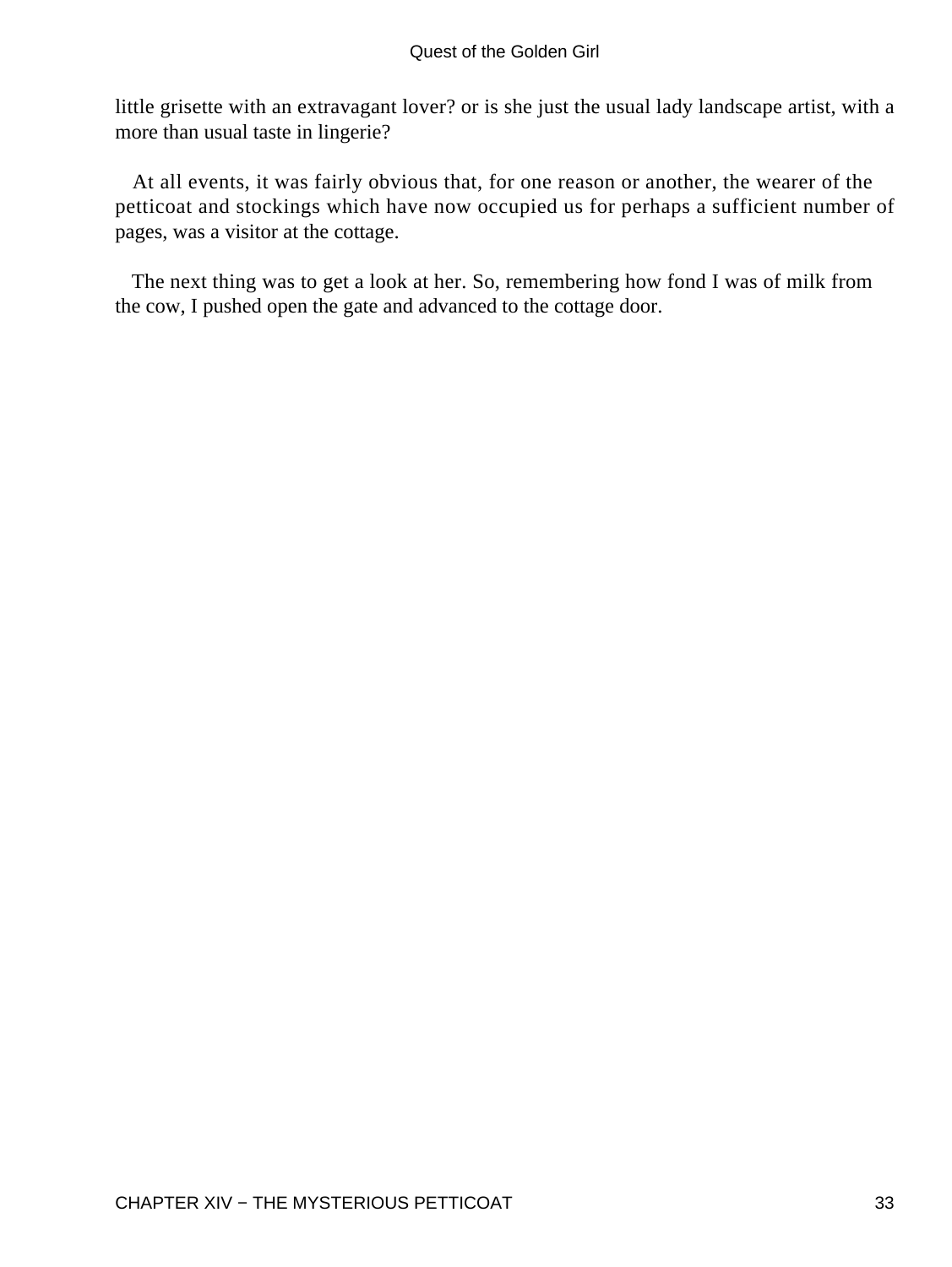## **[CHAPTER XV − STILL OCCUPIED WITH THE PETTICOAT](#page-138-0)**

**The door was opened by a comely young woman, with ruddy cheeks and a bright kind** eye that promised conversation. But «H'm,» said I to myself, as she went to fetch my milk, «evidently not yours, my dear.»

 «A nice drying day for your washing,» I said, as I slowly sipped my milk, with a half−inclination of my head towards the clothes−line.

 «Very fine, indeed, sir,» she returned, with something of a blush, and a shy deprecating look that seemed to beg me not to notice the peculiarly quaint antics which the wind, evidently a humourist, chose at that moment to execute with the female garments upon the line. However, I was for once cased in triple brass and inexorable.

«And who,» I ventured, smiling, «may be the owner of those fine things?»

 «Not those,» I continued, pointing to an odd garment which the wind was wantonly puffing out in the quaintest way, «but that pretty petticoat and those silk stockings?»

 The poor girl had gone scarlet, scarlet as the petticoat which I was sure WAS hers, with probably a fellow at the moment keeping warm her buxom figure.

 «You are very bold, sir,» she stammered through her blushes, but I could see that she was not ill−pleased that the finery should attract attention.

«But won't you tell me?» I urged; «I have a reason for asking.»

 And here I had better warn the reader that, as the result of a whim that presently seized me, I must be content to appear mad in his eyes for the next few pages, till I get an opportunity of explanation.

«Well, what if they should be mine?» at length I persuaded her into saying.

 I made the obvious gallant reply, but, «All the same,» I added, «you know they are not yours. They belong to some lady visitor, who, I'll be bound, isn't half so pretty; now, don't they?»

«Well, they just don't then. They're mine, as I tell you.»

«H'm,» I continued, a little nonplussed, «but do you really mean there is no lady staying

CHAPTER XV − STILL OCCUPIED WITH THE PETTICOAT 34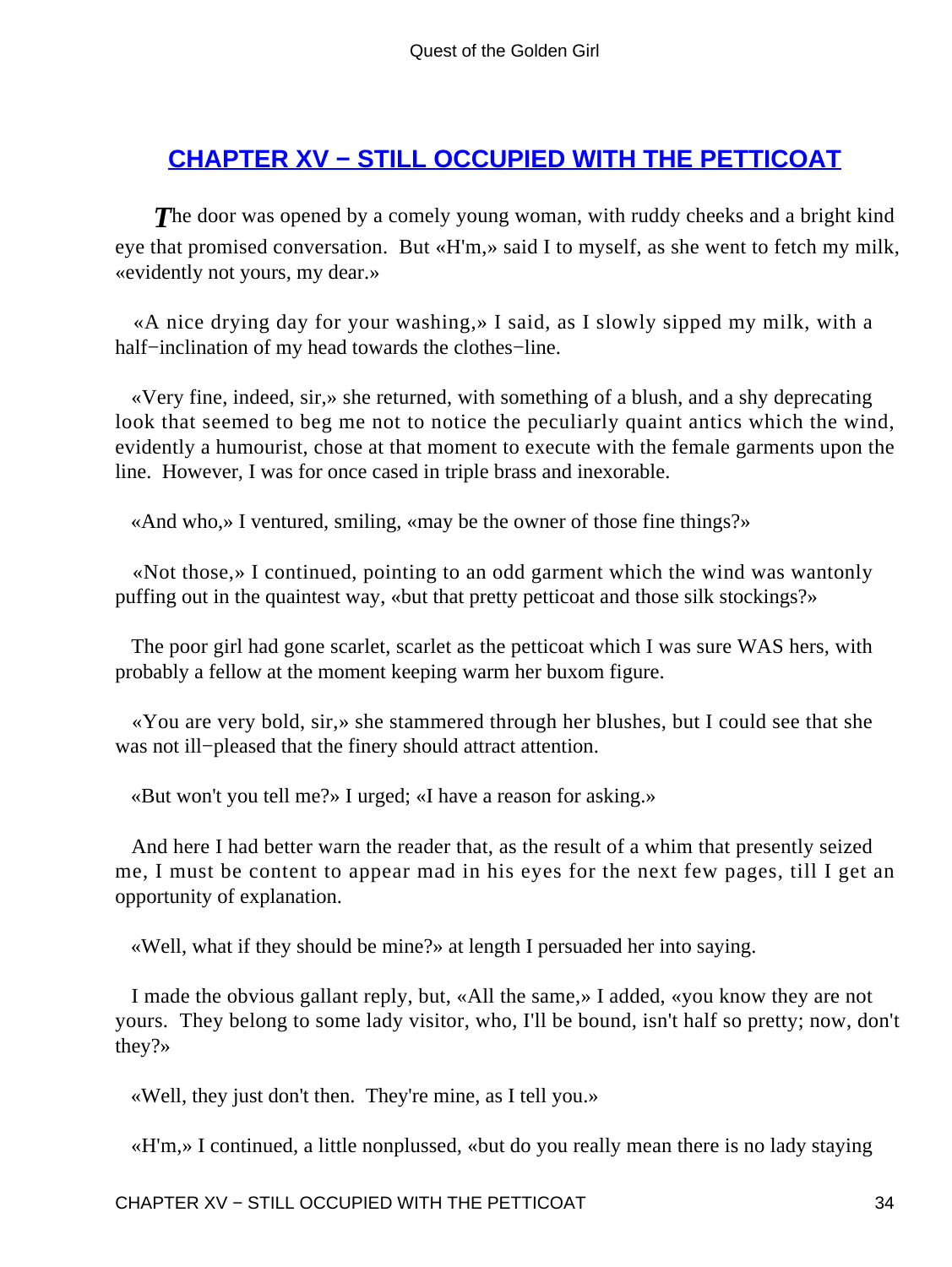with you?»

«Certainly,» she replied, evidently enjoying my bewilderment.

 «Well, then, some lady must have stayed here once,» I retorted, with a sudden inspiration, «and left them behind  $-\infty$ 

«You might be a detective after stolen goods,» she interrupted.

 "I tell you the things are mine; and what I should like to know does a gentleman want bothering himself about a lady's petticoat!

 No wonder you blush," for, in fact, as was easy to foresee, the situation was becoming a little ridiculous for me.

 «Now, look here,» I said with an affectation of gravity, «if you'll tell me how you came by those things, I'll make it worth your while. They were given to you by a lady who stayed here not so long ago, now, weren't they?»

«Well, then, they were.»

«The lady stayed here with a gentleman?»

«Yes, she did.»

«H'm! I thought so,» I said. «Yes! that lady, it pains me to say, was my wife!»

 This unblushing statement was not, I could see, without its effect upon the present owner of the petticoat.

«But she said they were brother and sister,» she replied.

 «Of course she did,» I returned, with a fine assumption of scorn, – «of course she did. They always do.»

 «Dear young woman,» I continued, when I was able to control my emotion, «you are happily remote from the sin and wickedness of the town, and I am sorry to speak of such things in so peaceful a spot – but as a strange chance has led me here, I must speak, must tell you that all wives are not so virtuous and faithful as you, I am sure, are. There are wives who forsake their husbands and – and go off with a handsomer man, as the poet says; and mine, mine, alas! was one of them. It is now some months ago that my wife left me in this way, and since then I have spent every day in searching for her; but never till this moment have I come upon the least trace of her. Strange, is it not? that here, in this peaceful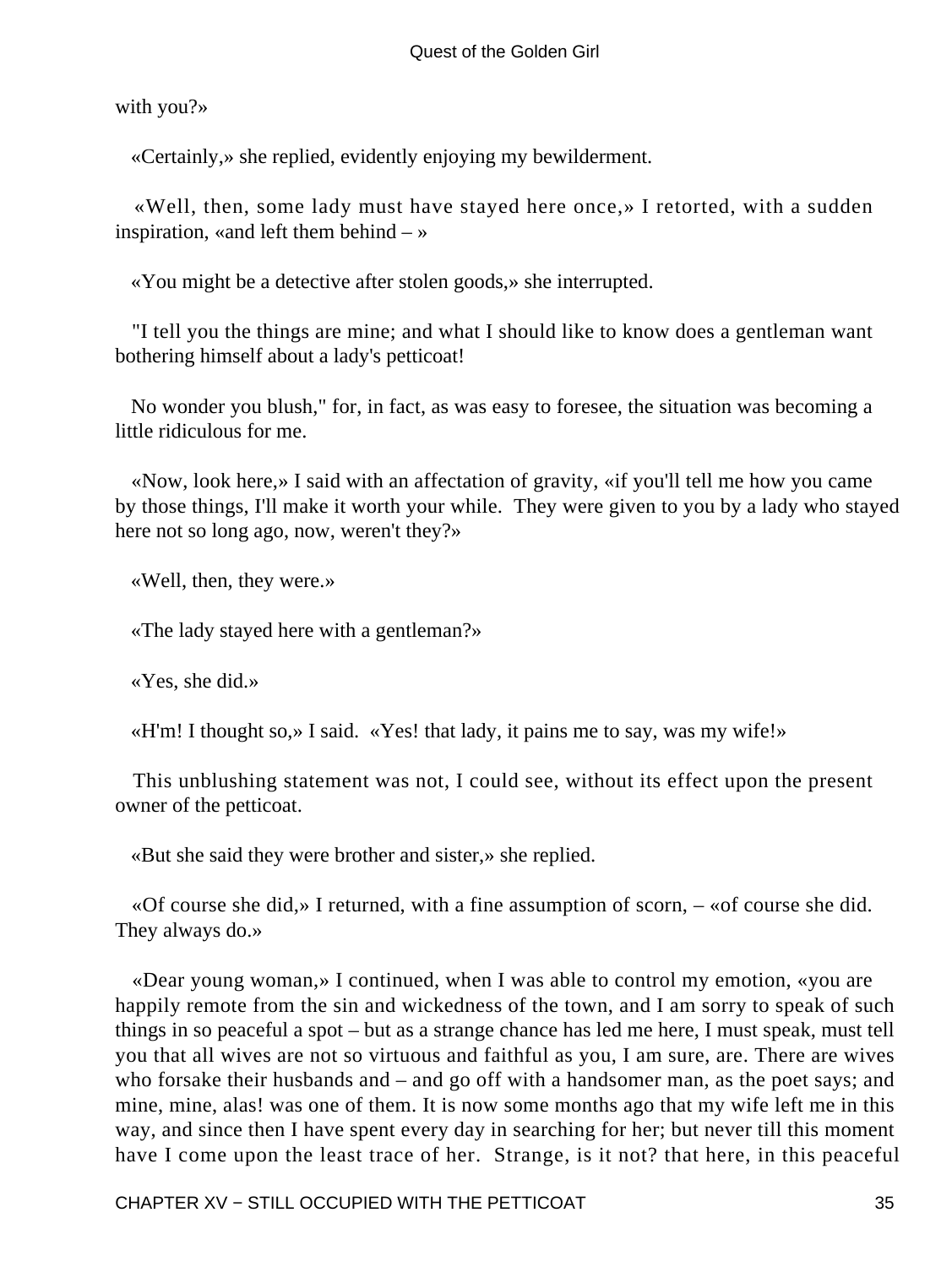#### Quest of the Golden Girl

out−of−the− way garden, I should come upon her very petticoat, her very stockings – »

 By this my grief had become such that the kind girl put her hand on my arm. «Don't take on so,» she said kindly, and then remembering her treasured property, and probably fearing a counterclaim on my part to its possession, «But how can you be sure she was here? There are lots of petticoats like that  $-\infty$ 

«What was she like?» I asked through my agitation.

 «Middle height, slim and fair, with red goldy hair and big blue eyes; about thirty, I should say.»

 «The very same,» I groaned, «there is no mistake; and now,» I continued, «I want you to sell me that petticoat and those stockings,» and I took a couple of sovereigns from my purse. «I want to have them to confront her with, when I do find her. Perhaps it will touch her heart to think of the strange way in which I came by them; and you can buy just as pretty ones again with the money,» I added, as I noticed the disappointment on her face at the prospect of thus losing her finery.

 «Well, it's a funny business, to be sure,» she said, as still half reluctantly she unpegged the coveted garments from the line; «but if what you say 's true, I suppose you must have them.»

 The wanton wind had been so busily kissing them all the morning that they were quite dry, so I was able to find room for them in my knapsack without danger to the other contents; and, with a hasty good−day to their recent possessor, I set off at full speed to find a secure nook where I could throw myself down on the grass, and let loose the absurd laughter that was dangerously bottled up within me; but even before I do that it behoves me if possible to vindicate my sanity to the reader.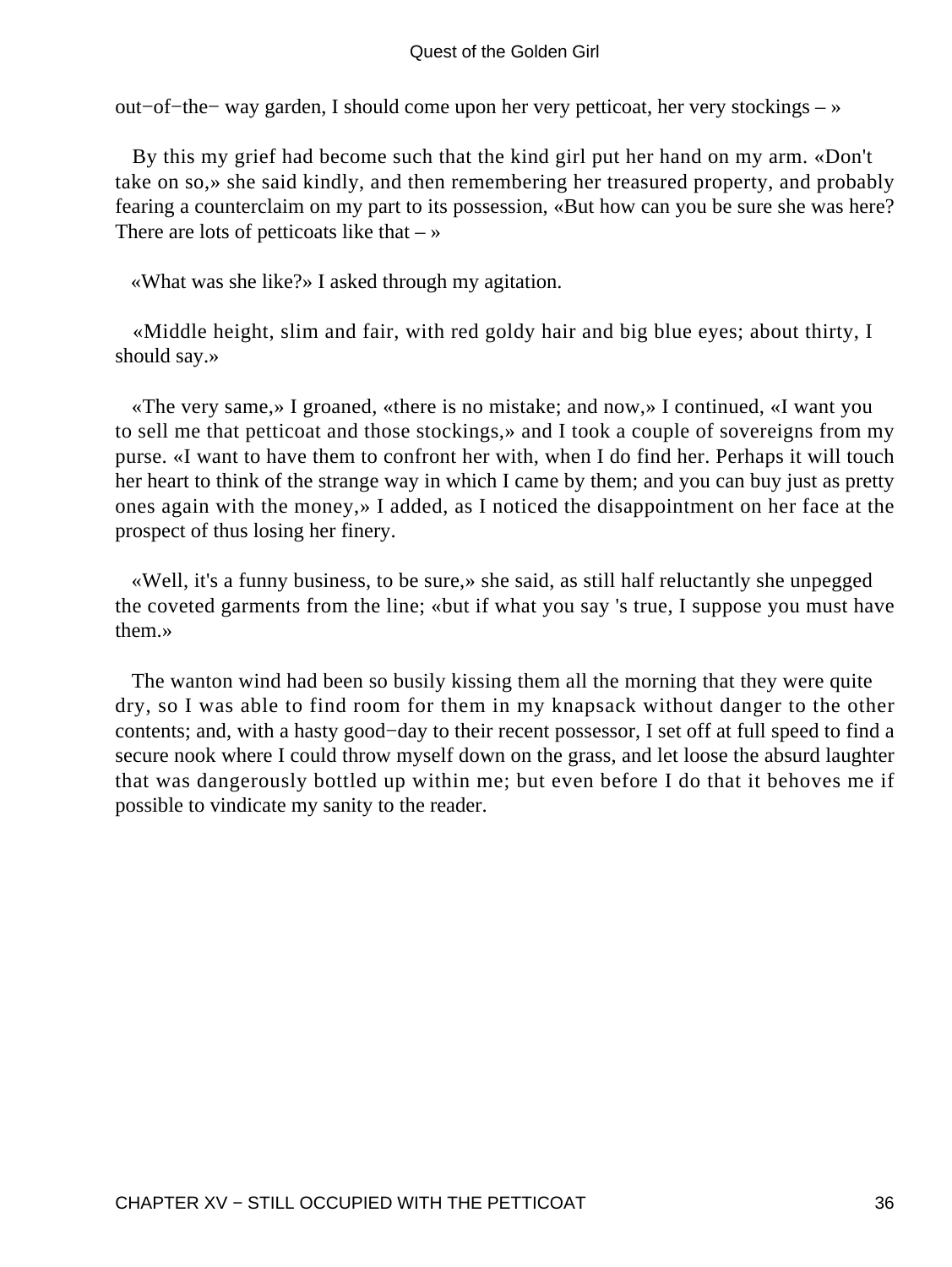## **[CHAPTER XVI − CLEARS UP MY MYSTERIOUS BEHAVIOUR](#page-138-0) [OF THE LAST CHAPTER](#page-138-0)**

**What a sane man should be doing carrying about with him a woman's petticoat and silk** stockings, may well be a puzzle to the most intelligent reader.

 Whim, sir, whim! and few human actions admit of more satisfactory solution. Like Shylock, I'll say «It is my humour.» But no! I'll be more explanatory. This madcap quest of mine, was it not understood between us from the beginning to be a fantastic whim, a poetical wild−goose chase, conceived entirely as an excuse for being some time in each other's company? To be whimsical, therefore, in pursuit of a whim, fanciful in the chase of a fancy, is surely but to maintain the spirit of the game. Now, for the purpose, therefore, of a romance that makes no pretence to reasonableness, I had very good reasons for buying that petticoat, which (the reasons, not the petticoat) I will now lay before you.

 I have been conscious all the way along through this pilgrimage of its inevitable vagueness of direction, of my need of something definite, some place, some name, anything at all, however slight, which I might associate, if only for a time, with the object of my quest, a definite something to seek, a definite goal for my feet.

 Now, when I saw that mysterious petticoat, and realised that its wearer would probably be pretty and young and generally charming, and that probably her name was somewhere on the waistband, the spirit of whim rejoiced within me. «Why not,» it said, «buy the petticoat, find out the name of its owner, and, instead of seeking a vague Golden Girl, make up your mind doggedly to find and marry her, or, failing that, carry the petticoat with you, as a sort of Cinderella's slipper, try it on any girl you happen to fancy, and marry her it exactly fits?»

 Now, I confess, that seemed to me quite a pretty idea, and I hope the reader will think so too. If not, I'm afraid I can offer him no better explanation; and in fact I am all impatience to open my knapsack, and inform myself of the name of her to the discovery of whom my wanderings are henceforth to be devoted.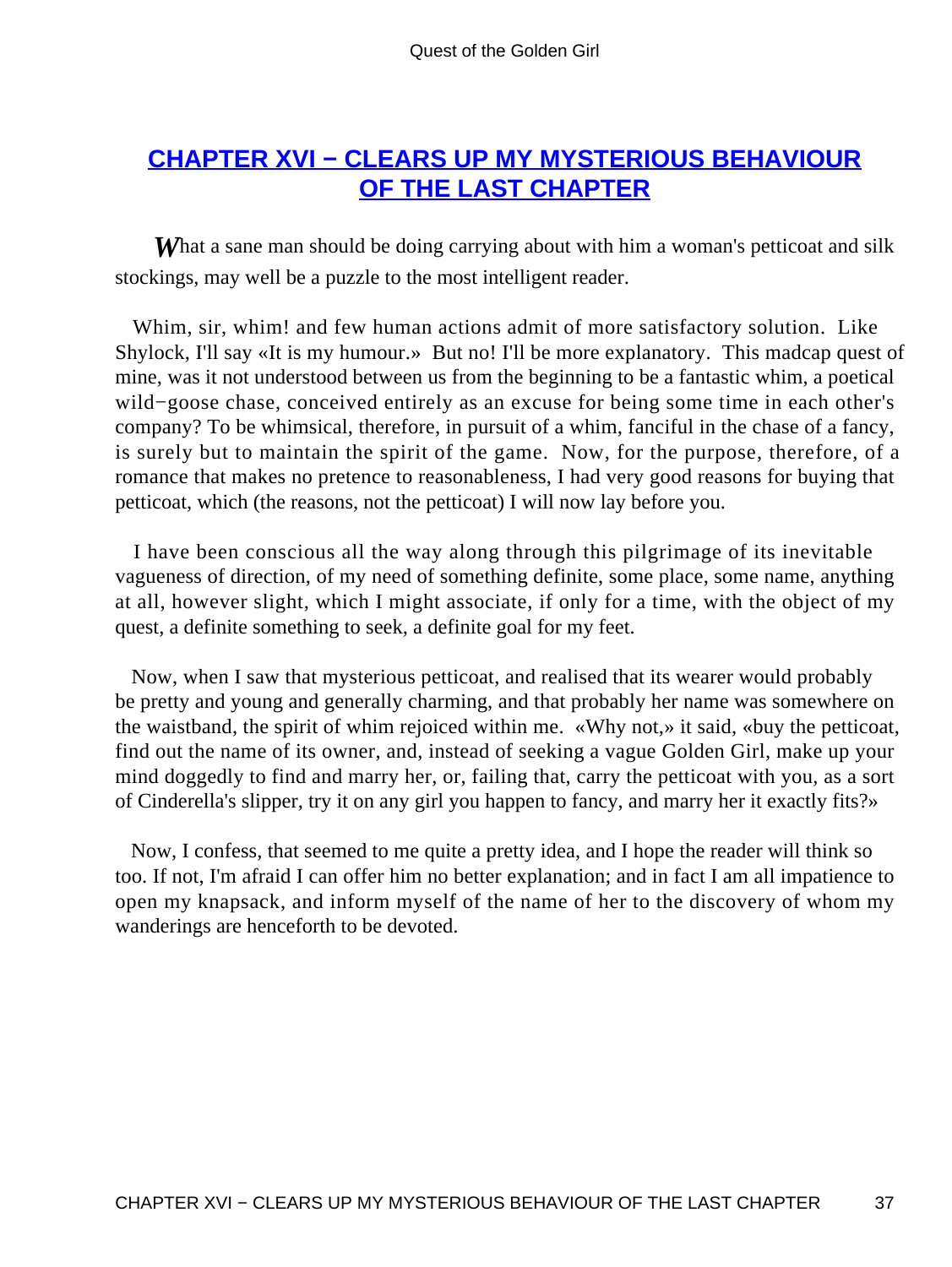## **[CHAPTER XVII − THE NAME UPON THE PETTICOAT](#page-138-0)**

*S*o imagine me seated in a grassy corner, with my knapsack open on the ground and my petticoat and silk stockings spread out in front of me, – an odd picture, to be sure, for any passer by to come upon. I suppose I could have passed for a pedlar, but undoubtedly it would have been very embarrassing. However, as it happened, I remained undisturbed, and was able to examine my purchases at leisure. I had never seen a petticoat so near before, – at all events I had never given one such close attention. What delicious dainty things they are! How essentially womanly – as I hope no one would call a pair of trousers essentially manly.

 How pretty it looked spread out on the grass in front of me! How soft! how wondrously dainty the finish of every little seam! And the lace! It almost tempts one to change one's sex to wear such things. There was a time indeed, and not so long ago, when brave men wore garments no less dainty.

 Rupert's Cavaliers were every bit as particular about their lace collars and frills as the lady whose pretty limbs once warmed this cambric.

But where is the name? Ah! here it is! What sweet writing! «Sylvia Joy, No. 6.»

 Sylvia Joy! What a perfectly enchanting name! and as I repeated it enthusiastically, it seemed to have a certain familiarity for my ear, – as though it were the name of some famous beauty or some popular actress, – yet the exact association eluded me, and obviously it was better it should remain a name of mystery. Sylvia Joy! Who could have hoped for such a pretty name! Indeed, to tell the truth, I had dreaded to find a «Mary Jones» or an «Ann Williams» – but Sylvia Joy! The name was a romance in itself. I already felt myself falling in love with its unseen owner. With such a petticoat and such a name, Sylvia herself could not be otherwise than delightful too. Already, you see, I was calling her by her Christian name! And the more I thought of her, the stronger grew the conviction – which has no doubt already forced itself upon the romantic reader – that we were born for each other.

 But who is Sylvia, who is she? and likewise where is Sylvia, where is she? Obviously they were questions not to be answered off−hand. Was not my future – at all events my immediate future – to be spent in answering them?

 Indeed, curiously enough, my recent haste to have them answered had suddenly died down. A sort of matrimonial security possessed me. I felt as I imagine a husband may feel on a solitary holiday – if there are husbands unnatural enough to go holidaying without their wives – pleasantly conscious of a home tucked somewhere beneath the distant sunset, yet in no precipitate hurry to return there before the appointed day.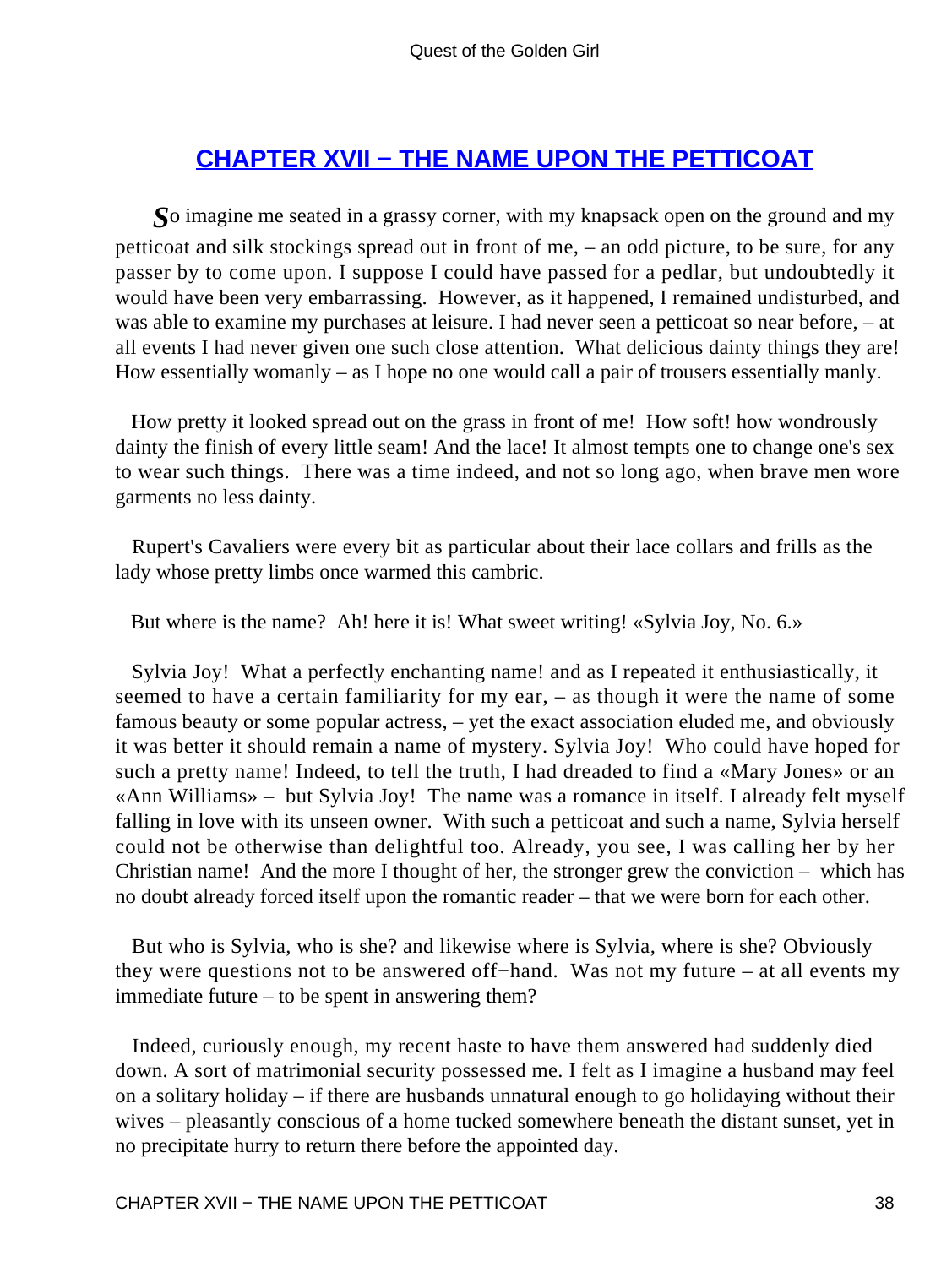In fact, a chill tremor went through me as I realised that, to all intent, I was at length respectably settled down, with quite a considerable retrospect of happy married life. To come to a decision is always to bring something to an end. And, with something of a pang, resolutely stifled, I realised for a moment the true blessedness of the single state I was so soon to leave behind. At all events, a little golden fragment of bachelorhood remained. There was yet a fertile strip of time wherein to sow my last handful of the wild oats of youth. So festina lente, my destined Sylvia, festina lente!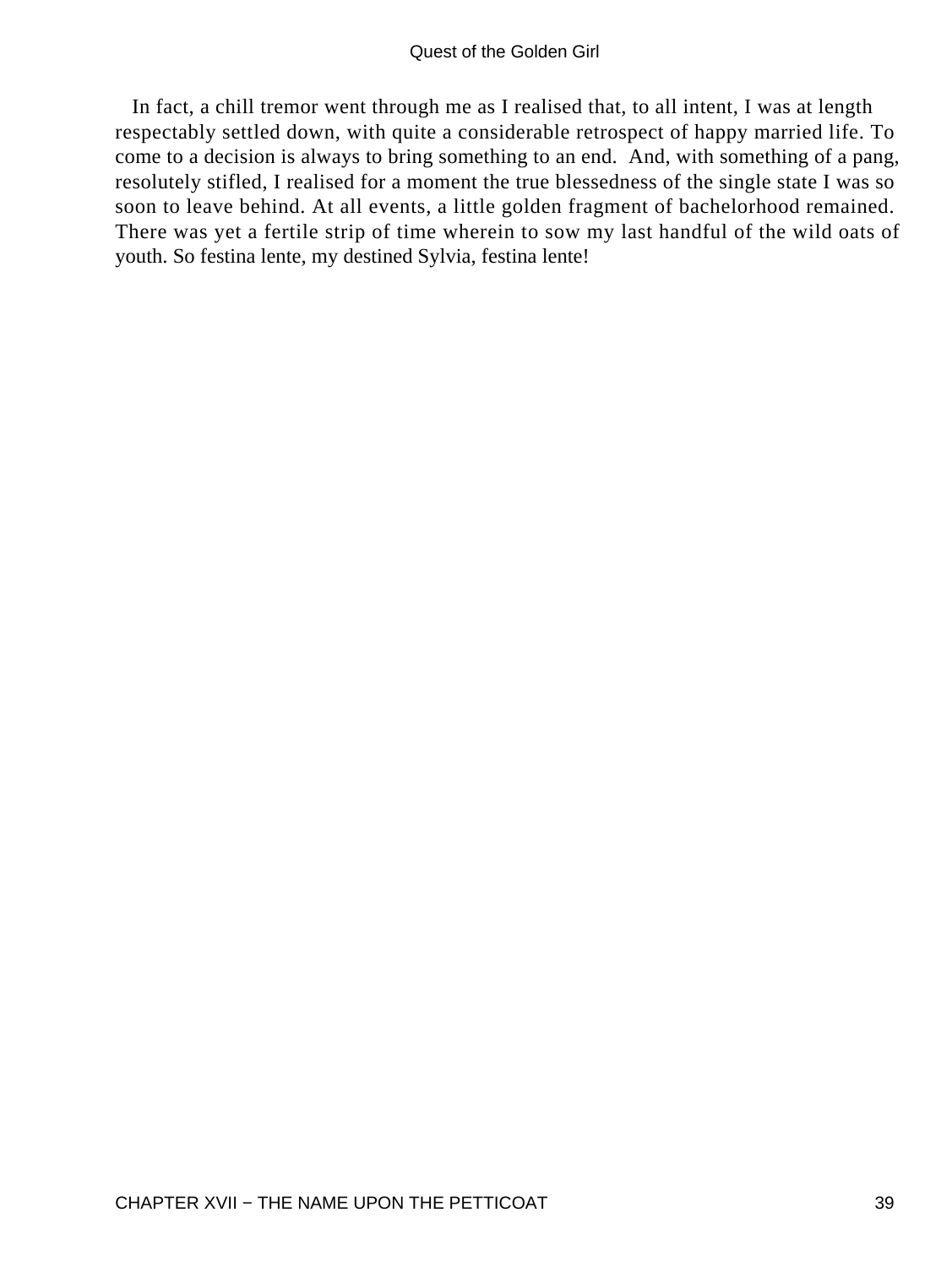## **[CHAPTER XVIII − IN WHICH THE NAME OF A GREAT](#page-138-0) [POET IS CRIED OUT](#page-138-0)**

### *I*N **A SOLITARY PLACE**

 As I once more shouldered my pack and went my way, the character of the country side began to change, and, from a semi− pastoral heathiness and furziness, took on a wildness of aspect, which if indeed melodramatic was melodrama carried to the point of genius.

 It was a scene for which the nineteenth century has no worthy use. It finds ignoble occupation as a gaping−ground for the vacuous tourist, – somewhat as Heine might have imagined Pan carrying the gentleman's luggage from the coach to the hotel. It suffers teetotal picnic−parties to encamp amid its savage hollows, and it humbly allows itself to be painted by the worst artists. Like a lion in a menagerie, it is a survival of the extinct chaos entrapped and exhibited amid the smug parks and well−rolled downs of England.

 I came upon it by a winding ledge of road, which clung to the bare side of the hill like the battlements of some huge castle. Some two hundred feet below, a brawling upland stream stood for the moat, and for the enemy there was on the opposite side of the valley a great green company of trees, settled like a cloud slope upon slope, making all haste to cross the river and ascend the heights where I stood. Some intrepid larches waved green pennons in the very midst of the turbulent water, here and there a veteran lay with his many−summered head abased in the rocky course of the stream, and here was a young foolhardy beech that had climbed within a dozen yards of the rampart. All was wild and solitary, and one might have declared it a scene untrodden by the foot of man, but for the telegraph posts and small piles of broken «macadam» at punctual intervals, and the ginger−beer bottles and paper bags of local confectioners that lent an air of civilisation to the road.

 It was a place to quote Alastor in, and nothing but a bad memory prevented my affrighting the oaks and rills with declamation. As it was, I could only recall the lines

 «The Poet wandering on, through Arabie And Persia, and the wild Carmanian waste, And o'er the aerial mountains which pour down Indus and Oxus from their icy caves  $-\infty$ 

and that other passage beginning

«At length upon the lone Chorasmian shore He paused  $-\infty$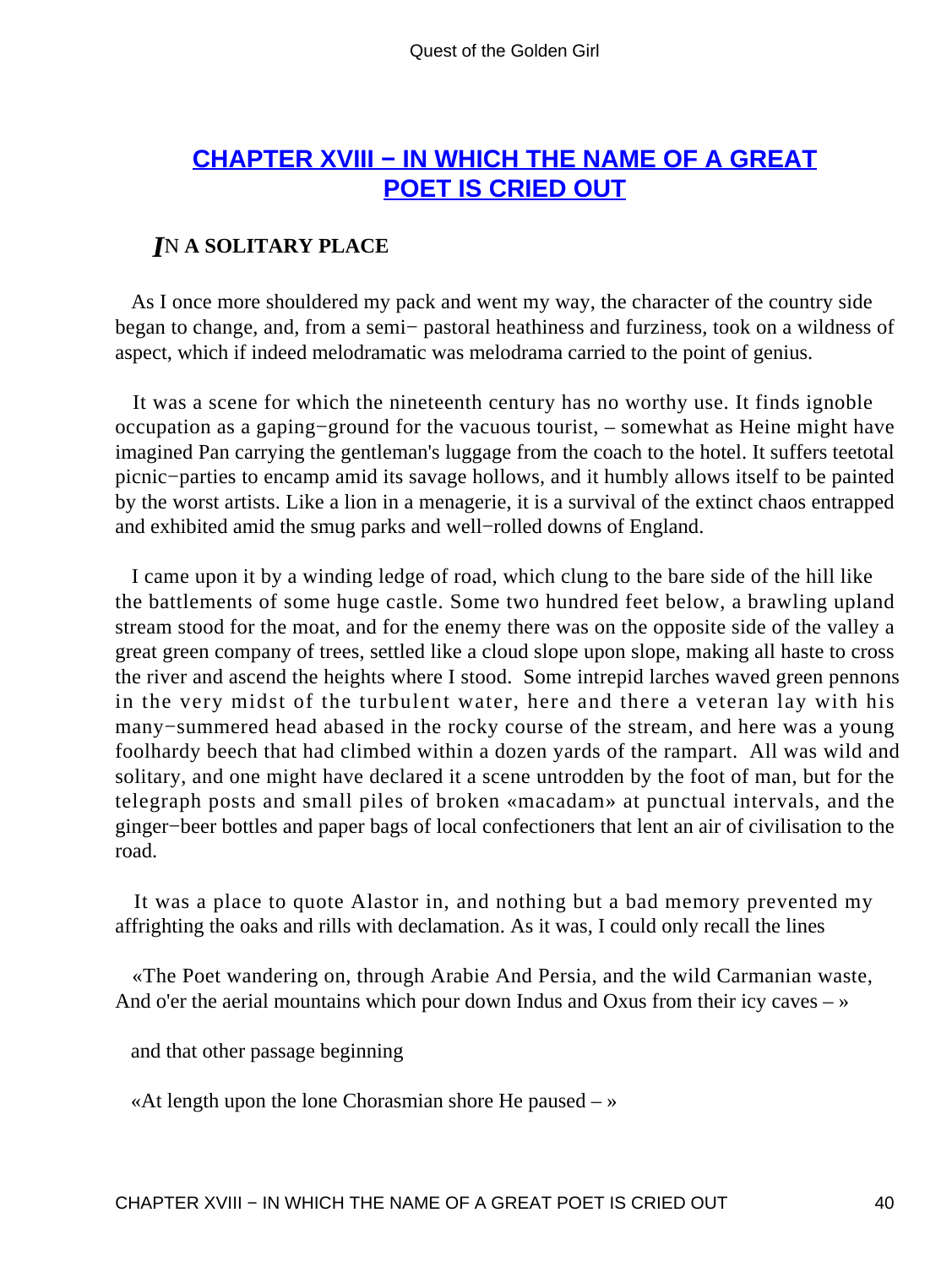This last I mouthed, loving the taste of its thunder; mouthed thrice, as though it were an incantation, – and, indeed, from what immediately followed, it might reasonably have seemed so.

«At length upon the lone Chorasmian shore He paused  $-\infty$ 

 I mouthed for the fourth time. And lo! advancing to me eagerly along the causeway seemed the very sprite of Alastor himself! There was a star upon his forehead, and around his young face there glowed an aureole of gold and roses – to speak figuratively, for the star upon his brow was hope, and the gold and roses encircling his head, a miniature rainbow, were youth and health. His longish golden hair had no doubt its share in the effect, as likewise the soft yellow silk tie that fluttered like a flame in the speed of his going. His blue eyes were tragically fresh and clear, – as though they had as yet been little used. There were little wings of haste upon his feet, and he came straight to me, with the air of the Angel Gabriel about to make his divine announcement. For a moment I thought that he was an apparition of prophecy charged to announce the maiden of the Lord for whom I was seeking. However, his brief flushed question was not of these things. He desired first to ask the time of day, and next – here, after a bump to the earth, one's thoughts ballooned again heavenwards – «had I seen a green copy of Shelley lying anywhere along the road?»

 Nothing so good had happened to me, I replied – but I believed that I had seen a copy of Alastor! For a moment my meaning was lost on him; then he flushed and smiled, thanked me and was off again, saying that he must find his Shelley, as he wouldn't lose it for the world!

 He had presently disappeared as suddenly as he had come, but he had left me a companion, a radiant reverberant name; and for some little space the name of Shelley clashed silvery music among the hills.

 Its seven letters seemed to hang right across the clouds like the Seven Stars, an apocalyptic constellation, a veritable sky sign; and again the name was an angel standing with a silver trumpet, and again it was a song. The heavens opened, and across the blue rift it hung in a glory of celestial fire, while from behind and above the clouds came a warbling as of innumerable larks.

 How strange was this miracle of fame, I pondered, this strange apotheosis by which a mere private name becomes a public symbol! Shelley was once a private person whose name had no more universal meaning than my own, and so were Byron and Cromwell and Shakespeare; yet now their names are facts as stubborn as the Rocky Mountains, or the National Gallery, or the circulation of the blood. From their original inch or so of private handwriting they have spread and spread out across the world, and now whole generations of men find intellectual accommodation within them, – drinking fountains and other public institutions are erected upon them; yea, Carlyle has become a Chelsea swimming−bath, and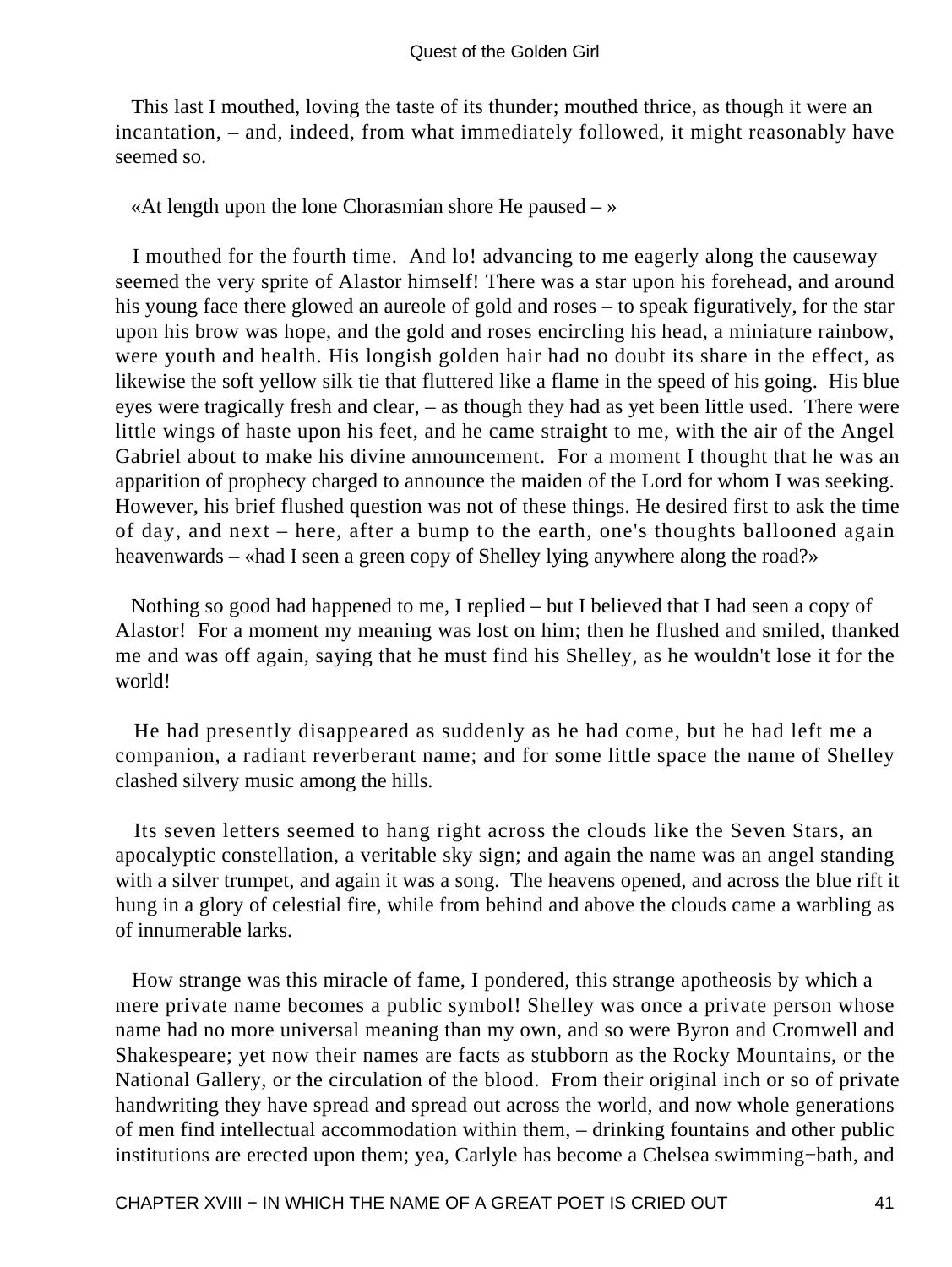«Highland Mary» is sold for whiskey, while Mr. Gladstone is to be met everywhere in the form of a bag.

 Does Mr. Gladstone, I wonder, instruct his valet «to pack his Gladstone»? How strange it must seem! Try it yourself some day and its effect on your servant. Ask him, for example, to «pack your  $-$  – » and see how he'll stare.

 Coming nearer and nearer to earth, I wondered if Colonel Boycott ever uses the word «boycott,» and how strange it must have seemed to the late MacAdam to walk for miles and miles upon his own name, like a carpet spread out before him.

 Then I once more rebounded heavenwards, at the vision of the eager dreamy lad whose question had set going all this odd clockwork of association. He wouldn't lose his Shelley for the world! How like twenty! And how many things that he wouldn't lose for the world will he have to give up before he is thirty, I reflected sententiously, – give up at last, maybe, with a stony indifference, as men on a sinking ship take no thought of the gold and specie in the hold.

 And then, all of a sudden, a little way up the ferny grassy hillside, I caught sight of the end of a book half hidden among the ferns. I climbed up to it. Of course it was that very green Shelley which the young stranger wouldn't lose for the world.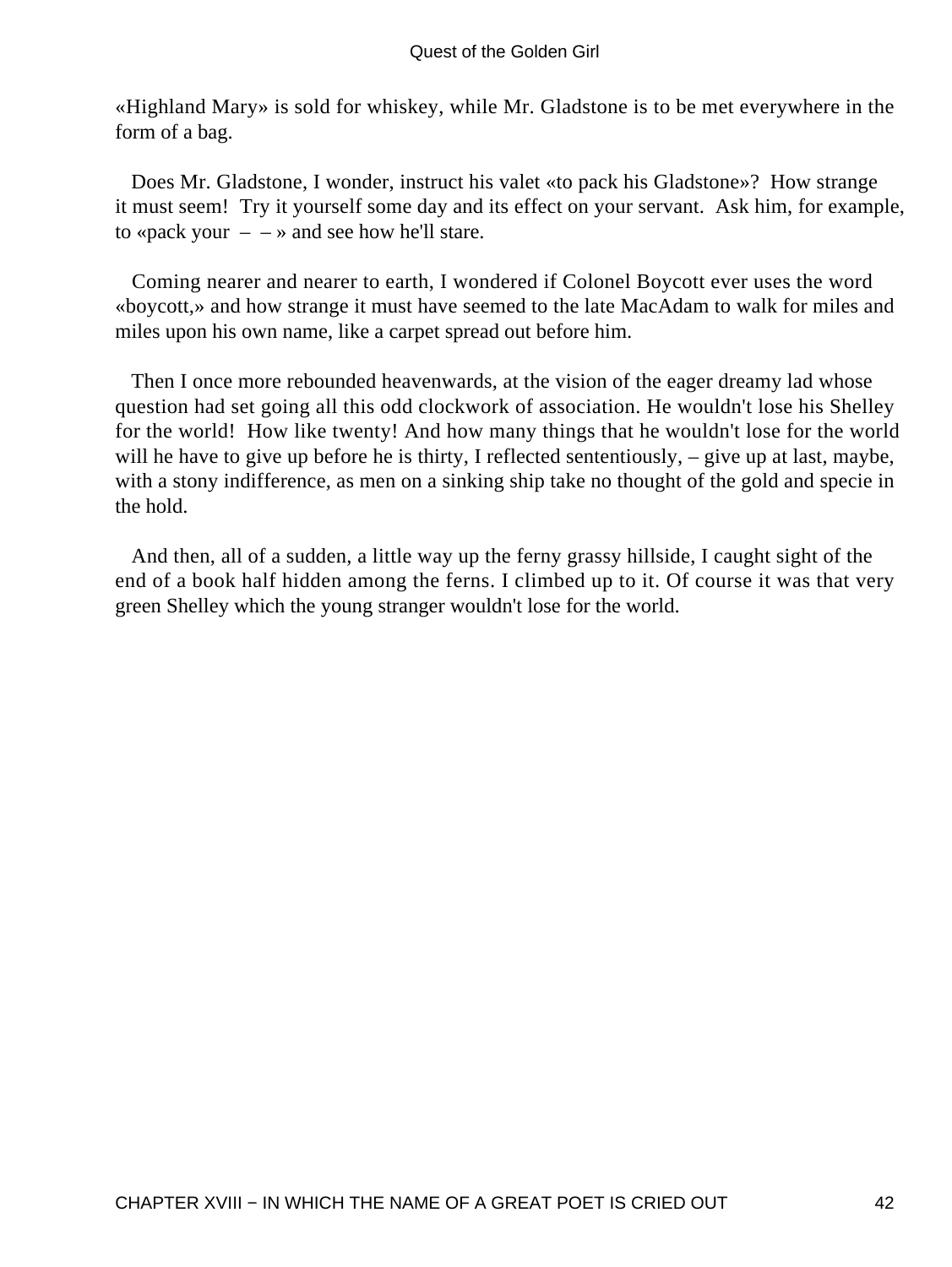## **[CHAPTER XIX − WHY THE STRANGER WOULD NOT LOSE HIS](#page-139-0) [SHELLEY FOR THE WORLD](#page-139-0)**

*Picking up the book, I opened it involuntarily at the titlepage, and then – I resisted a* great temptation! I shut it again. A little flowery plot of girl's handwriting had caught my eye, and a girl's pretty name. When Love and Beauty meet, it is hard not to play the eavesdropper, and it was easy to guess that Love and Beauty met upon that page. St. Anthony had no harder fight with the ladies he was unpolite enough to call demons, than I in resisting the temptation to take another look at that pen−and−ink love making. Now, as I look back, I think it was sheer priggishness to resist so human and yet so reverent an impulse. There is nothing sacred from reverence, and love's lovers have a right to regard themselves as the confidants of lovers, whenever they may chance to surprise either them or their letters.

 While I was still hesitating, and wondering how I could get the book conveyed to its romantic owner, suddenly a figure turned the corner of the road, and there was Alastor coming back again. I slipped the book, in distracted search for which he was evidently still engaged, under the ferns, and, leisurely lighting a pipe, prepared to tease him. He was presently within hail, and, looking up, caught sight of me.

 «Have you found your Shelley yet?» I called down to him, as he stood a moment in the road.

 He shook his head. No! But he meant to find it, if he had to hunt every square foot of the valley inch by inch.

 Wouldn't any other book do, I asked him. Would he take a Boccaccio, or a «Golden Ass,» or a «Tom Jones,» in exchange? – for of such consisted my knapsack library. He laughed a negative, and it seemed a shame to tease him.

«It is not so much the book itself,» he said.

«But the giver?» I suggested.

«Of course,» he blushingly replied.

«Well, suppose I have found it?» I continued.

«You don't mean it  $-\infty$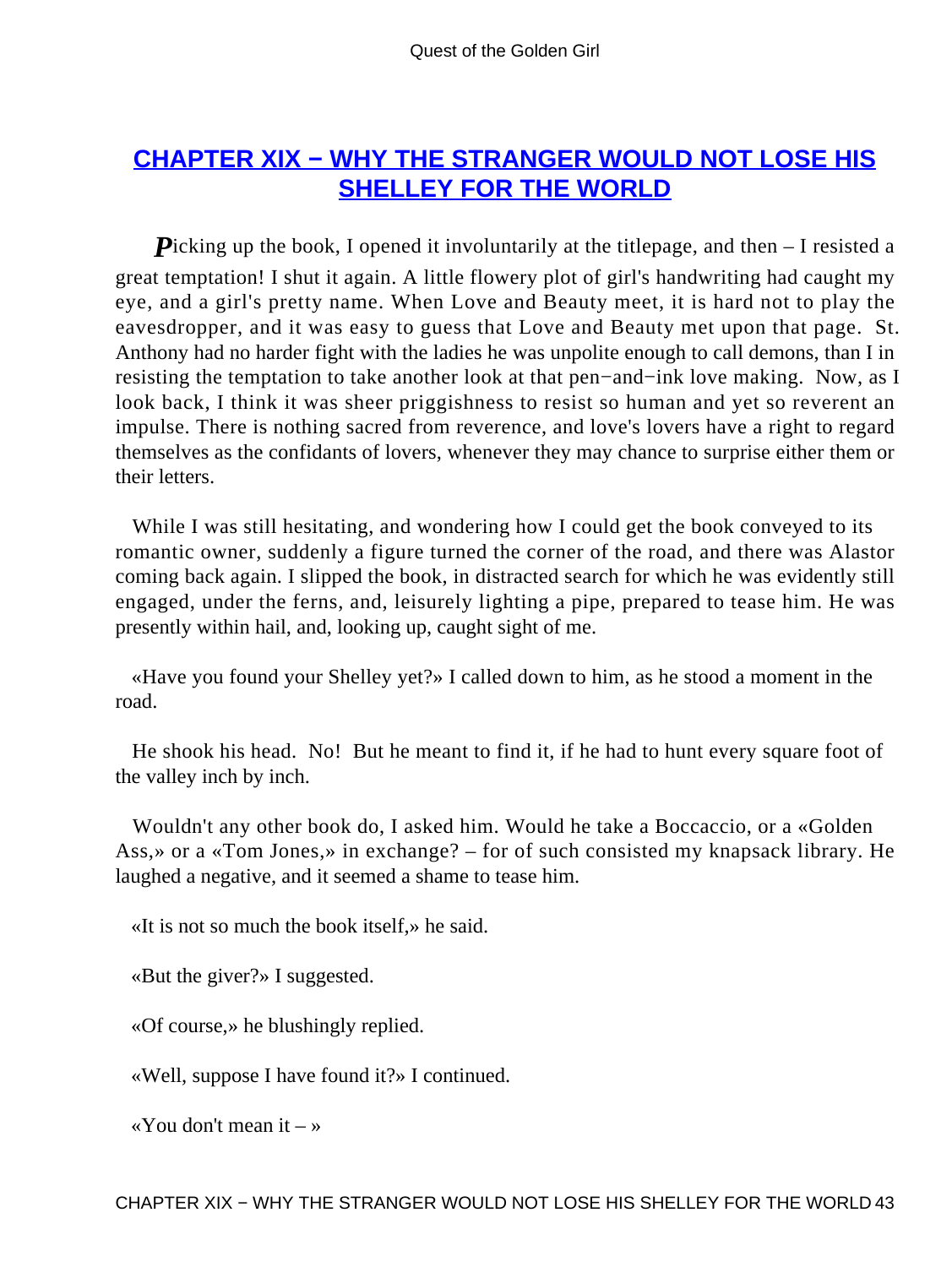«But suppose I have – I'm only supposing – will you give me the pleasure of your company at dinner at the next inn and tell me its story?»

«Indeed I will, gladly,» he replied.

«Well, then,» I said, «catch, for here it is!»

 The joy with which he recovered it was pretty to behold, and the eagerness with which he ran through the leaves, to see that the violets and the primroses and a spray of meadowsweet, young love's bookmarkers, were all in their right places, touched my heart.

 He could not thank me enough; and as we stepped out to the inn, some three or four miles on the road, I elicited something of his story.

 He was a clerk in a city office, he said, but his dreams were not commercial. His one dream was to be a great poet, or a great writer of some sort, and this was one of his holidays. As I looked at his sensitive young face, unmarred by pleasure and unscathed by sorrow, bathed daily, I surmised, in the may−dew of high philosophies – ah, so high! washed from within by a constant radiancy of pure thoughts, and from without by a constant basking in the shine of every beautiful and noble and tender thing, – I thought it not unlikely that he might fulfil his dream.

 But, alas! as he talked on, with lighted face and chin in the air, how cruelly I realised how little I had fulfilled mine.

 And how hard it was to talk to him, without crushing some flower of his fancy or casting doubt upon his dreams. Oh, the gulf between twenty and thirty! I had never quite comprehended it before. And how inexpressibly sad it was to hear him prattling on of the ideal life, of socialism, of Walt Whitman and what not, – all the dear old quackeries, – while I was already settling down comfortably to a conservative middle age. He had no hope that had not long been my despair, no aversion that I had not accepted among the more or less comfortable conditions of the universe. He was all for nature and liberty, whereas I had now come to realise the charm of the artificial, and the social value of constraint.

«Young man,» I cried in my heart, «what shall I do to inherit Eternal Youth?»

 The gulf between us was further revealed when, at length coming to our inn, we sat down to dinner. To me it seemed the most natural thing in the world to call for the wine−list and consult his choice of wine; but, will you believe me, he asked to be allowed to drink water! And when he quoted the dear old stock nonsense out of Thoreau about being able to get intoxicated on a glass of water, I could have laughed and cried at the same time.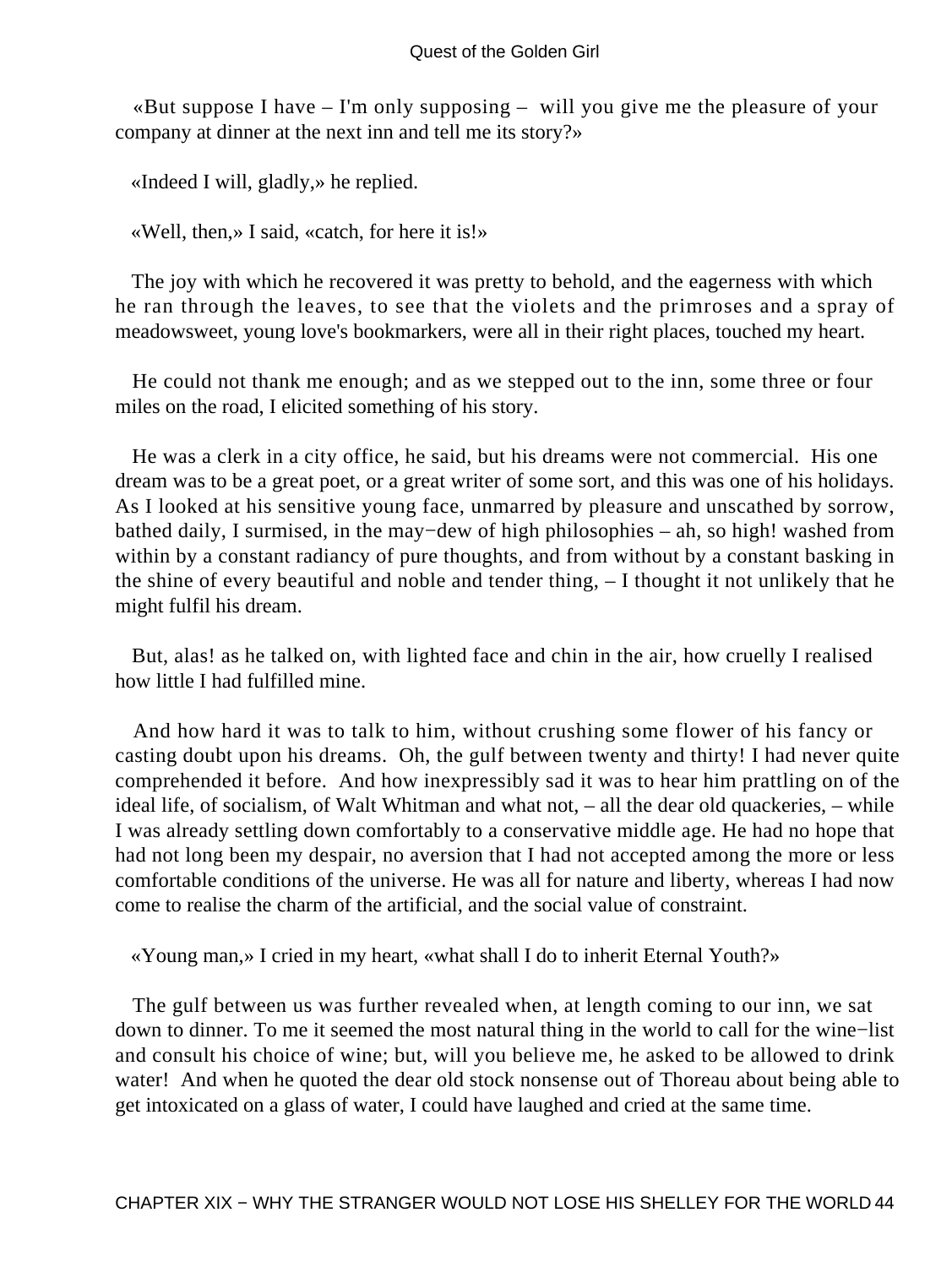#### Quest of the Golden Girl

 «Happy Boy!» I cried, «still able to turn water into wine by the divine power of your youth»; and then, turning to the waiter, I ordered a bottle of No. 37.

 «Wine is the only youth granted to middle age,» I continued, – «in vino juventus, one might say; and may you, my dear young friend, long remain so proudly independent of that great Elixir – though I confess that I have met no few young men under thirty who have been excellent critics of the wine−list.»

 As the water warmed him, he began to expand into further confidence, and then he told me the story of his Shelley, if a story it can be called. For, of course, it was simple enough, and the reader has long since guessed that the reason why he wouldn't lose his Shelley for the world was the usual simple reason.

 I listened to his rhapsodies of HER and HER and HER with an aching heart. How good it was to be young! No wonder men had so desperately sought the secret of Eternal Youth! Who would not be young for ever, for such dreams and such an appetite?

 Here of course was the very heaven−sent confidant for such an enterprise as mine. I told him all about my whim, just for the pleasure of watching his face light up with youth's generous worship of all such fantastic nonsense. You should have seen his enthusiasm and heard all the things he said. Why, to encounter such a whimsical fellow as myself in this unimaginative age was like meeting a fairy prince, or coming unexpectedly upon Don Quixote attacking the windmill. I offered him the post of Sancho Panza; and indeed what would he not give, he said, to leave all and follow me! But then I reminded him that he had already found his Golden Girl.

 «Of course, I forgot,» he said, with I'm afraid something of a sigh. For you see he was barely twenty, and to have met your ideal so early in life is apt to rob the remainder of the journey of something of its zest.

 I asked him to give me his idea of what the Blessed Maid should be, to which he replied, with a smile, that he could not do better than describe Her, which he did for the sixth time. It was, as I had foreseen, the picture of a Saint, a Goddess, a Dream, very lovely and pure and touching; but it was not a woman, and it was a woman I was in search of, with all her imperfections on her head. I suppose no boy of twenty really loves a WOMEN, but loves only his etherealised extract of woman, entirely free from earthy adulteration. I noticed the words «pure» and «natural» in constant use by my young friend. Some lines went through my head, but I forbore to quote them: –

 Alas I your so called purity Is merely immaturity, And woman's nature plays its part Sincerely but in woman's art.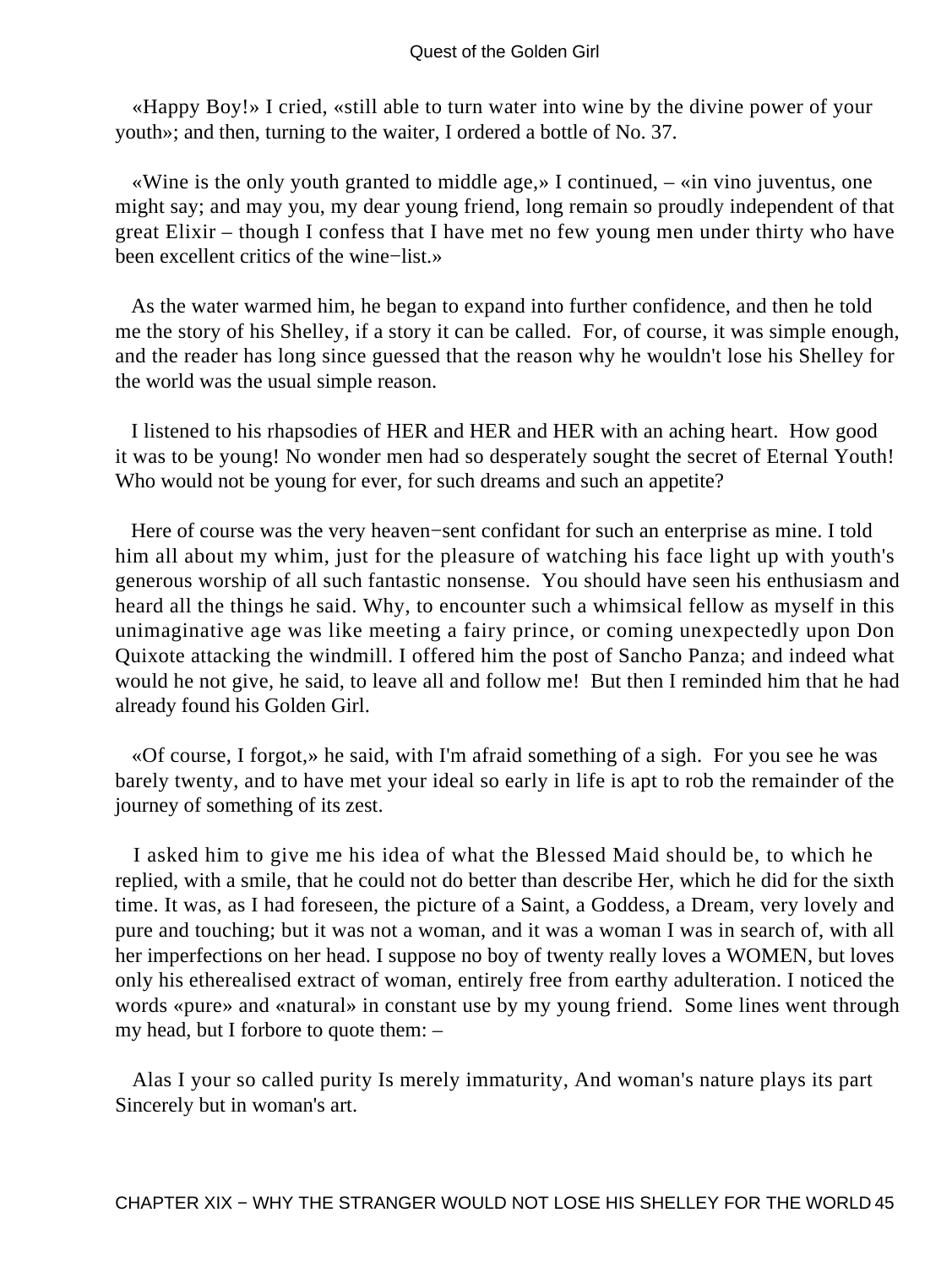But I couldn't resist asking him, out of sheer waggery, whether he didn't think a touch of powder, and even, very judiciously applied, a touch of rouge, was an improvement to woman. His answer went to my heart.

«Paint – a WOMAN!» he exclaimed.

It was as though you had said – paint an angel!

 I could bear no more of it. The gulf yawned shiveringly wide at remarks like that; so, with the privilege of an elder, I declared it time for bed, and yawned off to my room.

 Next morning we bade good−bye, and went our several ways. As we parted, he handed me a letter which I was not to open till I was well on my journey. We waved good−bye to each other till the turnings of the road made parting final, and then, sitting down by the roadside, I opened the letter. It proved to be not a letter, but a poem, which he had evidently written after I had left him for bed. It was entitled, with twenty's love for a tag of Latin, Ad Puellam Auream, and it ran thus: –

 The Golden Girl in every place Hides and reveals her lovely face; Her neither skill nor strength may find – 'T is only loving moves her mind. If but a pretty face you seek, You'll find one any day or week; But if you look with deeper eyes, And seek her lovely, pure, and wise, Then must you wear the pilgrim's shoon For many a weary, wandering moon.

 Only the pure in heart may see That lily of all purity, Only in clean unsullied thought The image of her face is caught, And only he her love may hold Who buys her with the spirit's gold.

 Thus only shall you find your pearl, O seeker of the Golden Girl! She trod but now the grassy way, A vision of eternal May.

 The devil take his impudence! «Only the pure in heart,» «clean, unsullied thought.» How like the cheek of twenty! And all the same how true! Dear lad, how true! Certainly, the child is father to the man. Dirige nos! O sage of the Golden Twenties!

 As I meditatively folded up the pretty bit of writing, I made a resolution; but it was one of such importance that not only is another chapter needed to do it honour, but it may well inaugurate another book of this strange uneventful history.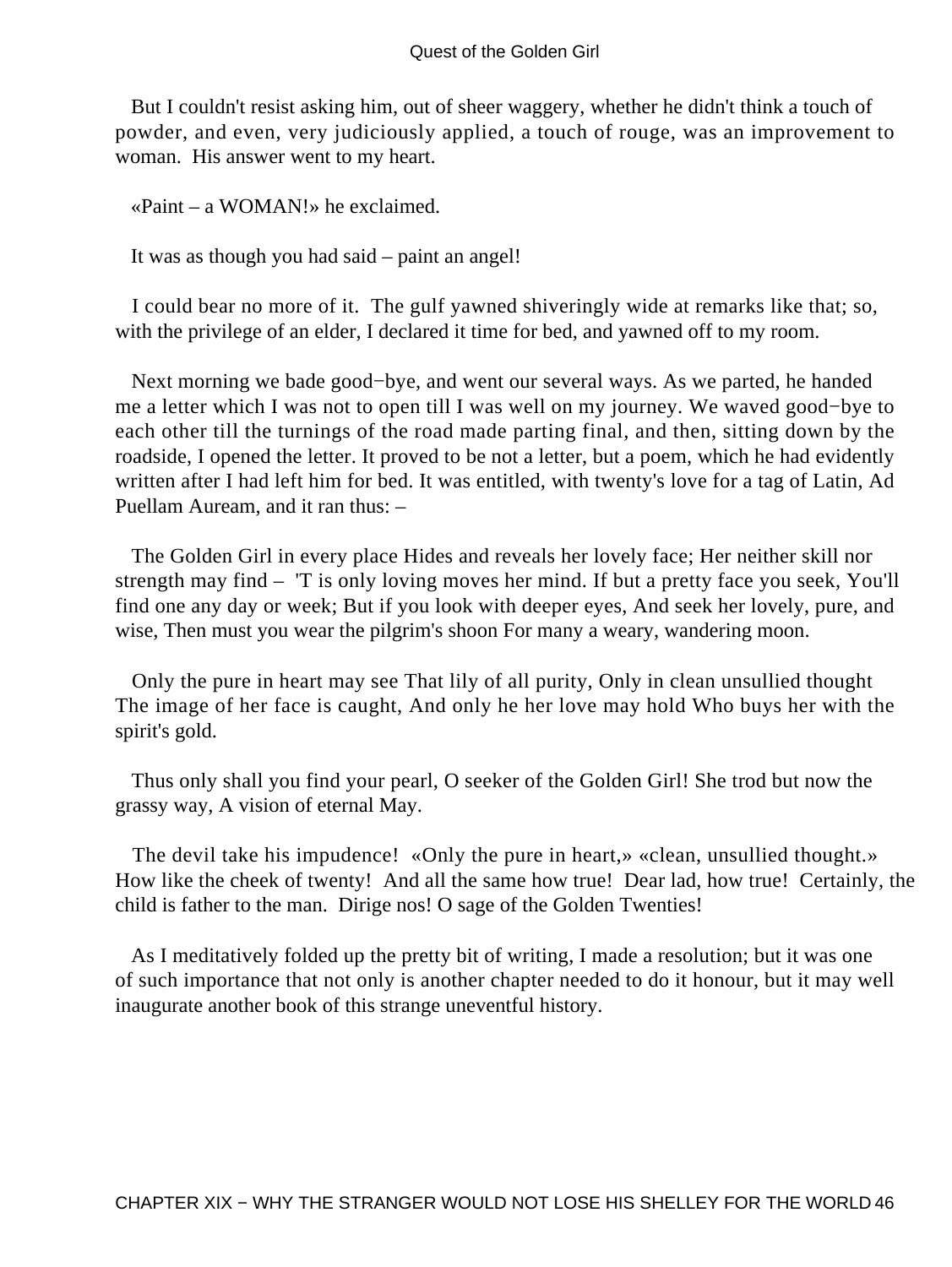# **[BOOK II](#page-139-0)**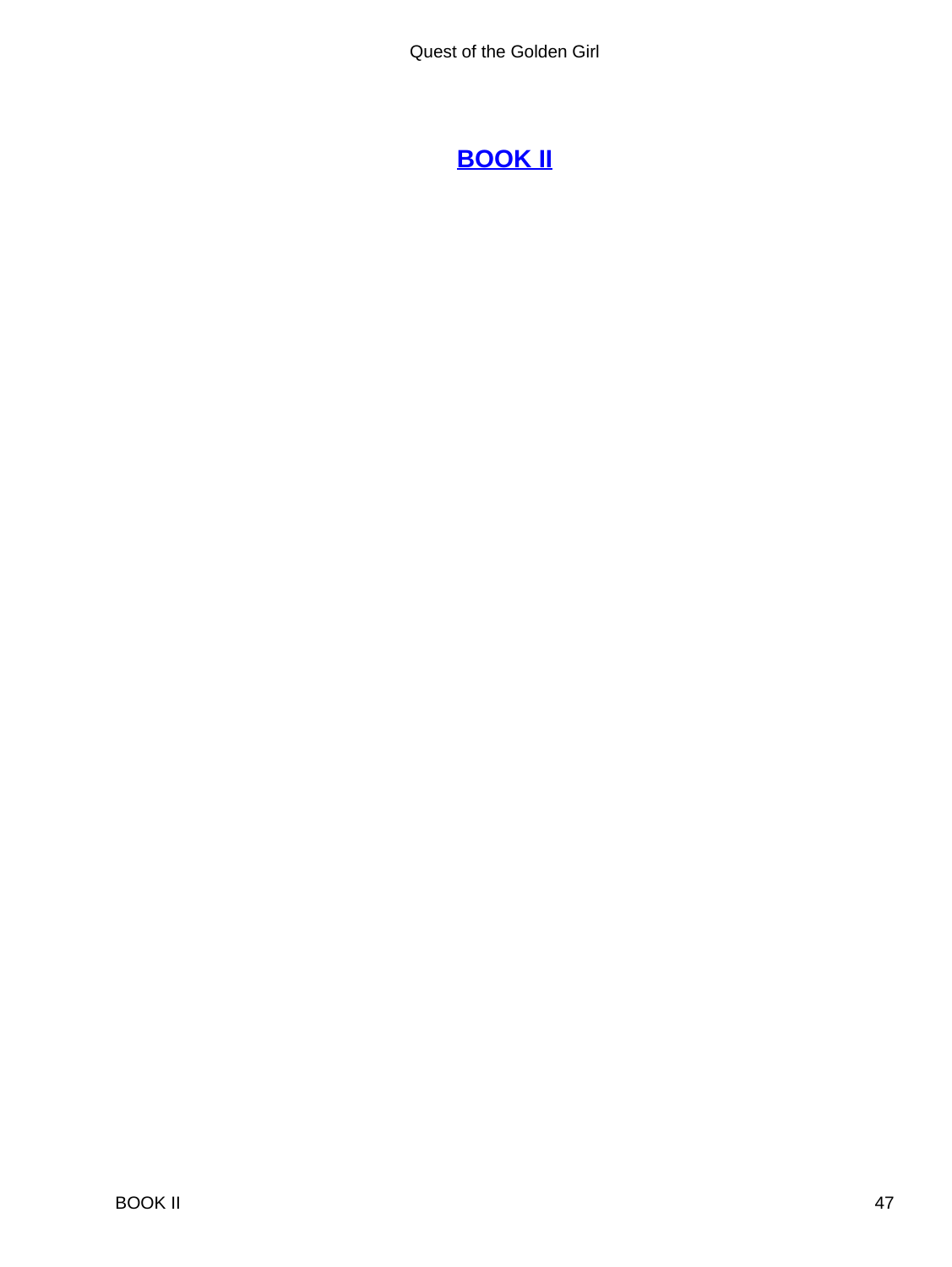## **[CHAPTER I − IN WHICH I DECIDE TO BE YOUNG AGAIN](#page-139-0)**

**Y**es, I said to myself, the lad is quite right; I will follow his advice. I'm afraid I was in danger of developing into a sad cynic, with a taste for the humour of this world. What should have been a lofty high−souled pilgrimage, only less transcendental than that of the Holy Grail itself, has so far failed, no doubt, because I have undertaken it too much in the wanton spirit of a troubadour.

 I will grow young and serious again. Yes, why not? I will take a vow of Youth. One's age is entirely a matter of the imagination. From this moment I am no longer thirty. Thirty falls from me like a hideous dream. My back straightens again at the thought; my silvering hair blackens once more; my eyes, a few moments ago lacklustre and sunken, grow bright and full again, and the whites are clear as the finest porcelain. Veni, veni, Mephistophile! your Faust is young again, – young, young, and, with a boy's heart, open once more to all the influences of the mighty world.

 I bring down my stick upon the ground with a mighty ring of resolution, and the miracle is done. Who would take me for thirty now? From this moment I abjure pessimism and cynicism in all their forms, put from my mind all considerations of the complexities of human life, unravel all by a triumphant optimism which no statistics can abash or criticism dishearten. I likewise undertake to divest myself entirely of any sense of humour that may have developed within me during the baneful experiences of the last ten years, and, in short, will consent for the future to be nothing that is not perfectly perfect and pure. These, I take it, are the fundamental conditions of being young again.

 And as for the Quest, it shall forthwith be undertaken in an entirely serious and high−minded spirit. From this moment I am on the look−out for a really transcendental attachment. No «bright−eyed bar−maids,» however «refined,» need apply. Ladies who are prodigal of their white petticoats are no longer fit company for me. Indeed I shall no longer look upon a petticoat, unless I am able first entirely to spiritualise it. It must first be disinfected of every earthly thought.

 Yes, I am once more a young man, sound in wind and limb, with not a tooth or an illusion lost, my mind tabula rasa, my heart to be had for the asking. Oh, come, ye merry, merry maidens! The fairy prince is on the fairy road.

### Incipit vita nuova!

 So in the lovely rapture of a new−born resolution – and is there any rapture like it? – nature has no more intoxicating illusion than that of turning over a new leaf, or beginning a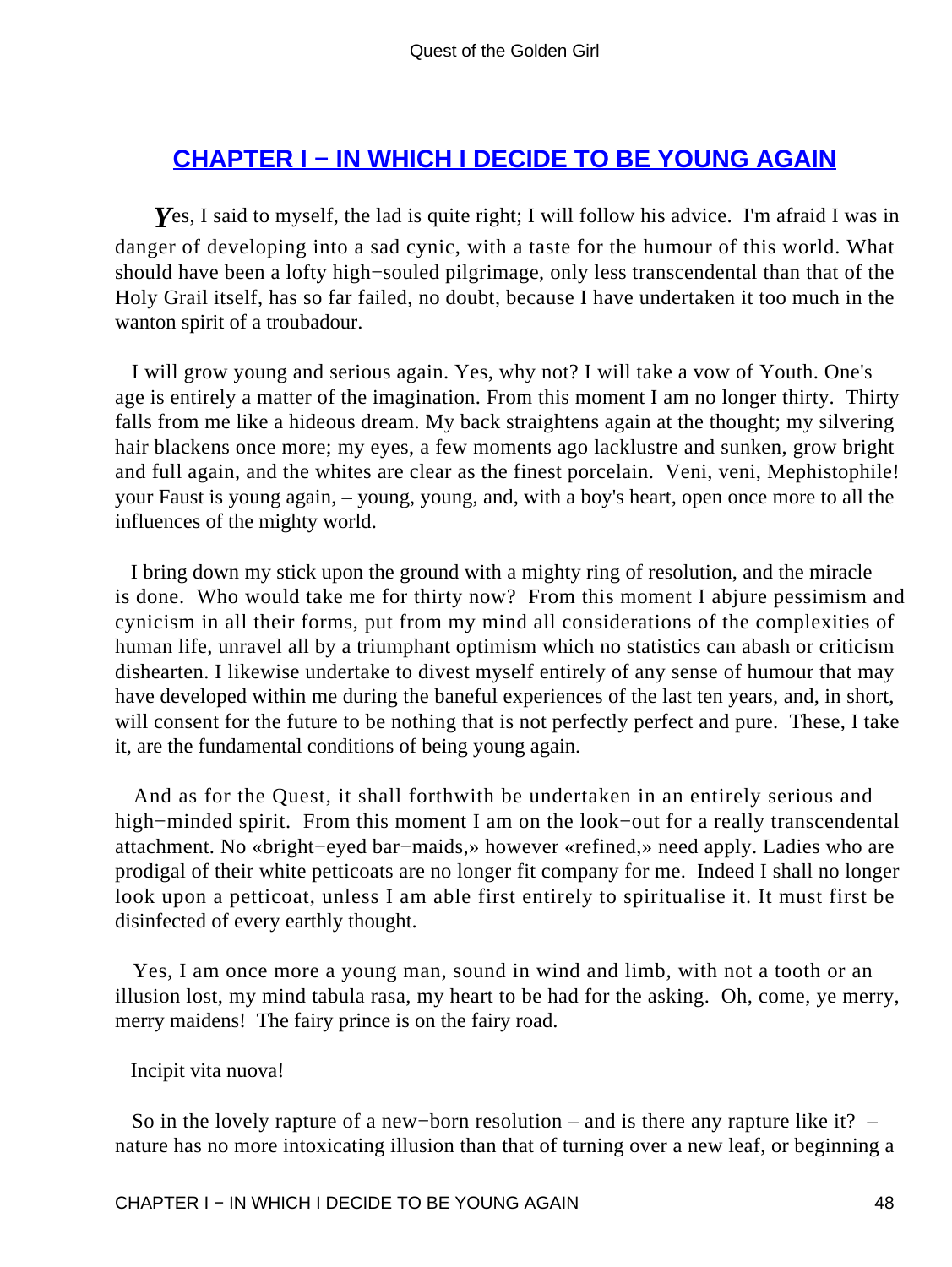new life from to−day – I sprang along the road with a carolling heart; quite forgetting that Apuleius and Fielding and Boccaccio were still in my knapsack – not to speak of the petticoat.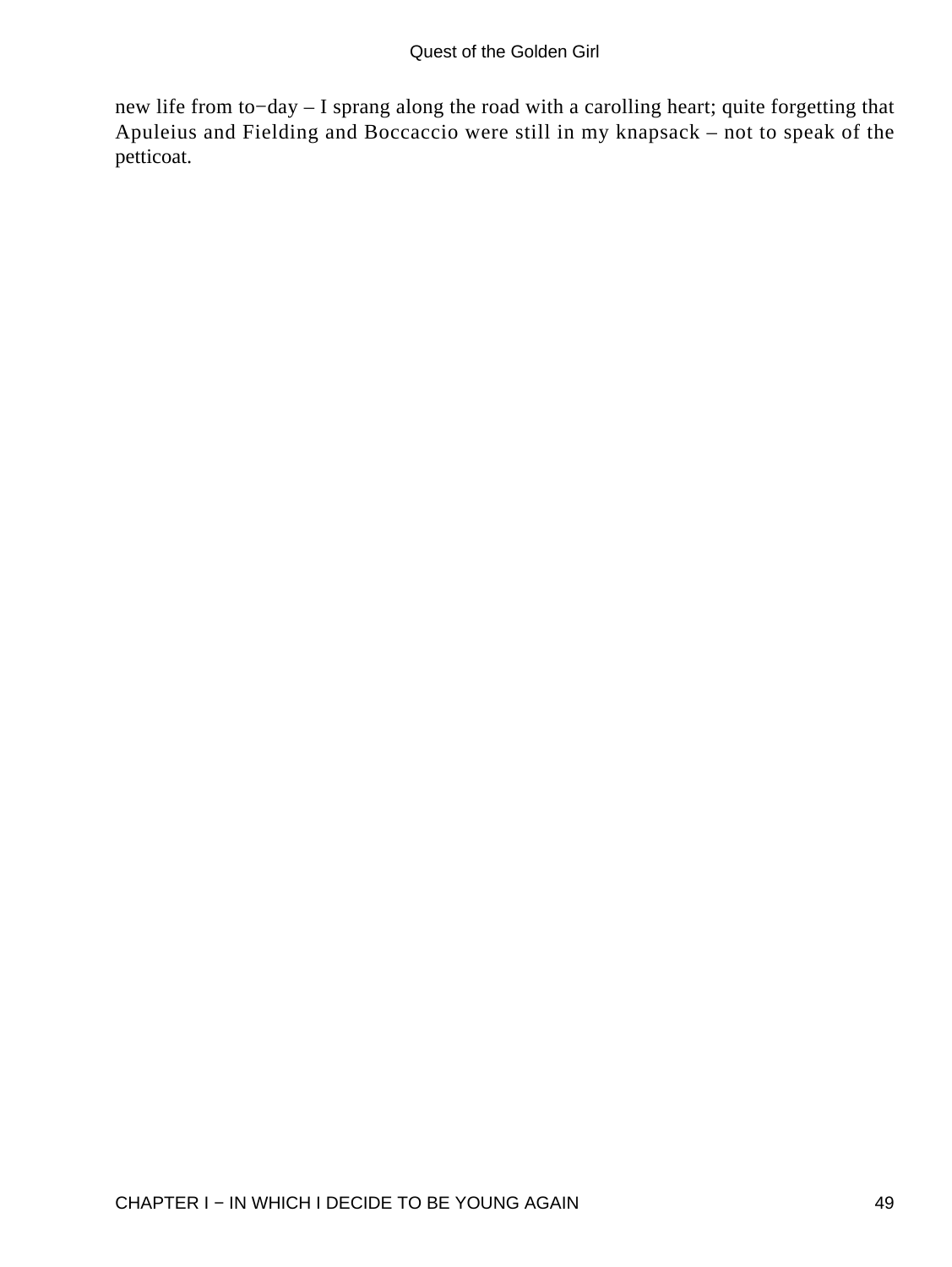## **[CHAPTER II − AT THE SIGN OF THE SINGING STREAM](#page-139-0)**

*A*puleius and Fielding and Boccaccio, bad companions for a petticoat, I'm afraid, bad companions too for so young a man as I had now become. However, as I say, I had for the time forgotten that pagan company, or, in my puritanic zeal, I might have thrown them all to be washed clean in the upland stream, whose pure waters one might fancy were fragrant from their sunny day among the ferns and the heather, fragrant to the eye, indeed, if one may so speak, with the shaken meal of the meadowsweet. This stream had been the good angel of my thoughts all the day, keeping them ever moving and ever fresh, cleansing and burnishing them, quite an open−air laundry of the mind.

 We were both making for the same little town, it appeared, and as the sun was setting we reached it together. I entered the town over the bridge, and the stream under it, washing the walls of the high−piled, many−gabled old inn where I proposed to pass the night. I should hear it still rippling on with its gentle harpsichord tinkle, as I stretched myself down among the cool lavendered sheets, and little by little let slip the multifarious world.

 The inn windows beamed cheerily, a home of ruddy rest. Having ordered my dinner and found my room, I threw down my knapsack and then came out again to smoke an ante−prandial pipe, listen to the evensong of the stream, and think great thoughts. The stream was still there, and singing the same sweet old song. You could hear it long after it was out of sight, in the gathering darkness, like an old nurse humming lullabies in the twilight.

 The dinner was good, the wine was old, and oh! the rest was sweet! Nothing fills one with so exquisite a weariness as a day spent in good resolutions and great thoughts. There is something perilously sensuous in the relaxation of one's muscles, both of mind and body, after a day thus well spent.

 Lighting up my pipe once more, and drawing to the fire, I suddenly realised a sense of loneliness. Of course, I was lonely for a book, – Apuleius or Fielding or Boccaccio!

 An hour ago they had seemed dangerous companions for so lofty a mood; but now, under the gentle influences of dinner, the mood had not indeed changed – but mellowed. So to say, we would split the difference between the ideal and the human, and be, say, twenty−five.

 It was in this genial attitude of mind that I strode up the quaint circular staircase to fetch Fielding from my room, and, shade of Tom Jones! what should be leaving my room, as I advanced to enter it, but – well, it's no use, resolutions are all very well, but facts are facts,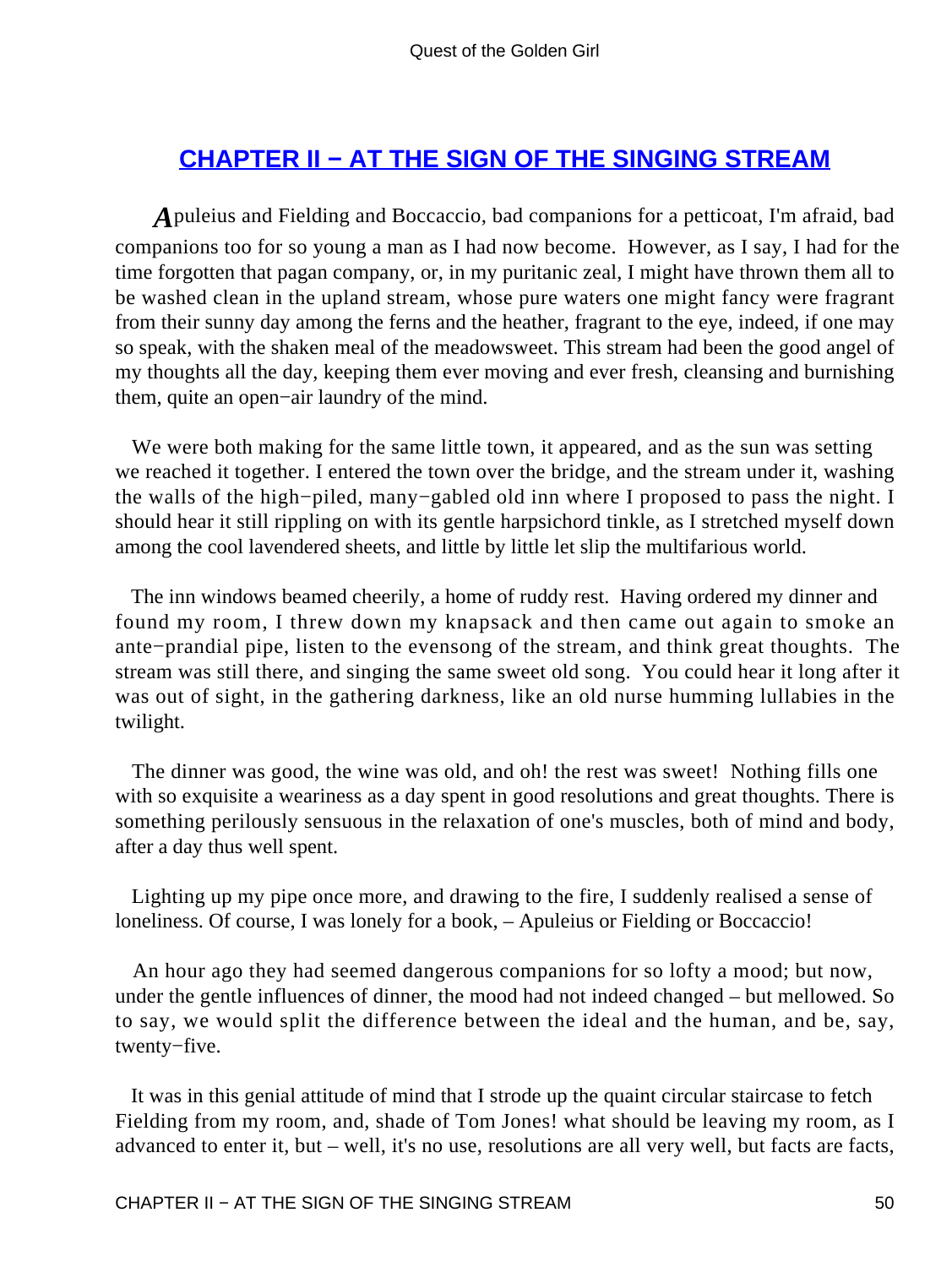especially when they're natural, and here was I face to face with the most natural little natural fact, and withal the most charming and merry−eyed, that – well, in short, as I came to enter my room I was confronted by the roundest, ruddiest little chambermaid ever created for the trial of mortal frailty.

 And the worst of it was that her merry eye was in partnership with a merry tongue. Indeed, for some unexplained reason, she was bubbling over with congested laughter, the reason for which mere embarrassment set one inquiring. At last, between little gushes of laughter which shook her plump shoulders in a way that aroused wistful memories of Hebe, she archly asked me, with mock solemnity, if I should need a lady's maid.

 «Certainly,» I replied with inane promptitude, for I had no notion of her drift; but then she ran off in a scurry of laughter, and still puzzled I turned into my room, **TO FIND,** neatly hung over the end of the bed, nothing less than the dainty petticoat and silk stockings of Sylvia Joy.

 You can imagine the colour of my cheeks at the discovery. No doubt I was already the laughing−stock of the whole inn. What folly! What a young vixen! Oh, what's to be done? Pay my bill and sneak off at once to the next town; but how pass through the grinning line of boots, and waiter, and chambermaid, and ironically respectful landlord and landlady, in the hall . . .

 But while I thus deliberated, something soft pressed in at the door; and, making a sudden dart, I had the little baggage who had brought about my dilemma a prisoner in my arms.

 I stayed some days at this charming old inn, for Amaryllis – oh, yes, you may be sure her name was Amaryllis – had not betrayed me; and indeed she may have some share in my retrospect of the inn as one of the most delightful which I encountered anywhere in my journeying. Would you like to know its name? Well, I know it as The Singing Stream. If you can find it under that name, you are welcome. And should you chance to be put into bedroom No. 26, you can think of me, and how I used to lie awake, listening to the stream rippling beneath the window, with its gentle harpsichord tinkle, and little by little letting slip the multifarious world.

 And if anything about this chapter should seem to contradict the high ideals of the chapter preceding it, I can only say that, though the episode should not rigidly fulfil the conditions of the transcendental, nothing could have been more characteristic of that early youth to which I had vowed myself. Indeed, I congratulated myself, as I looked my last at the sign of The Singing Stream, that this had been quite in my early manner.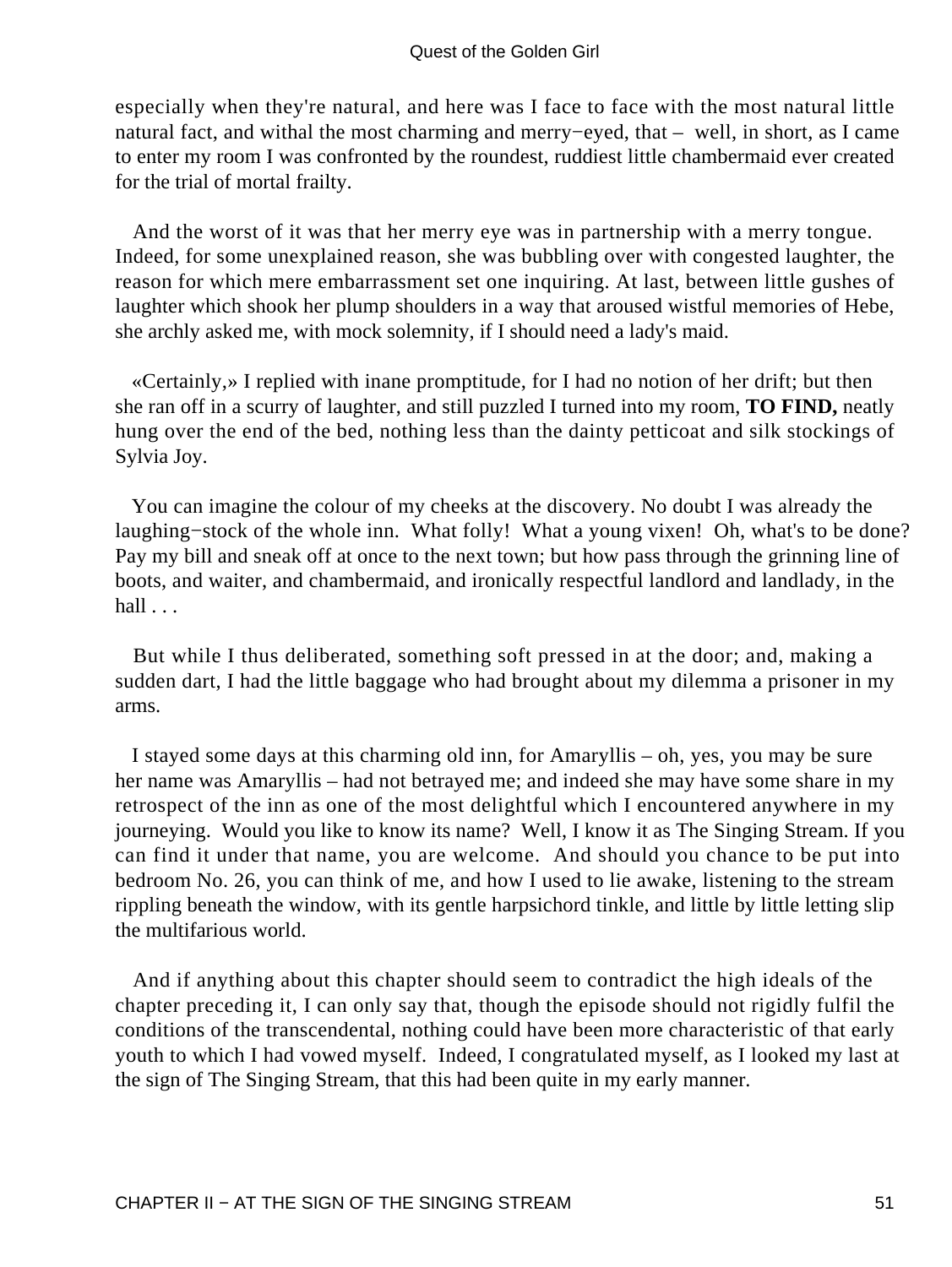### **[CHAPTER III − IN WHICH I SAVE A USEFUL LIFE](#page-139-0)**

*T*hough I had said good−bye to the inn, the stream and I did not part company at the inn−door, but continued for the best part of a morning to be fellow−travellers. Indeed, having led me to one pleasant adventure, its purpose, I afterwards realised, was to lead me to another, and then to go about its own bright business.

 I don't think either of us had much idea where we were or whither we were bound. Our guiding principle seemed to be to get as much sunshine as possible, and to find the easiest road. We avoided dull sandy levels and hard rocky places, with the same instinctive dexterity. We gloomed together through dark dingles, and came out on sunny reaches with the same gilded magnificence. There are days when every stream is Pactolus and every man is Croesus, and thanks to that first and greatest of all alchemists, the sun, the morning I write of was a morning when to breathe was gold and to see was silver. And to breathe and see was all one asked. It was the first of May, and the world shone like a great illuminated letter with which that father of artists, the sun, was making splendid his missal of the seasons.

 The month of May was ever his tour de force. Each year he has strained and stimulated his art to surpass himself, seeking ever a finer and a brighter gold, a more celestial azure. Never had his gold been so golden, his azure so dazzlingly clear and deep as on this particular May morning; while his fancy simply ran riot in the marginal decorations of woodland and spinney, quaint embroidered flowers and copses full of exquisitely painted and wonderfully trained birds of song. It was indeed a day for nature to be proud of. So seductive was the sunshine that even the shy trout leapt at noonday, eager apparently to change his silver for gold.

 O silver fish in the silver stream, O golden fish in the golden gleam, Tell me, tell me, tell me true, Shall I find my girl if I follow you?

 I suppose the reader never makes nonsense rhymes from sheer gladness of heart, – nursery doggerel to keep time with the rippling of the stream, or the dancing of the sun, or the beating of his heart; the gibberish of delight. As I hummed this nonsense, a trout at least three pounds in weight, whom you would know again anywhere, leapt a yard out of the water, and I took it, in my absurd, sun−soaked heart, as a good omen, as though he had said, «Follow and see.»

 I had no will but to follow, no desire but to see. All the same, though I affected to take him seriously, I had little suspicion how much that trout was to mean to me,  $-$  yes, within the course of a very few moments. Indeed, I had hardly strolled on for another quarter of a mile, when I was suddenly aroused from wool−gathering by his loud cries for help. Looking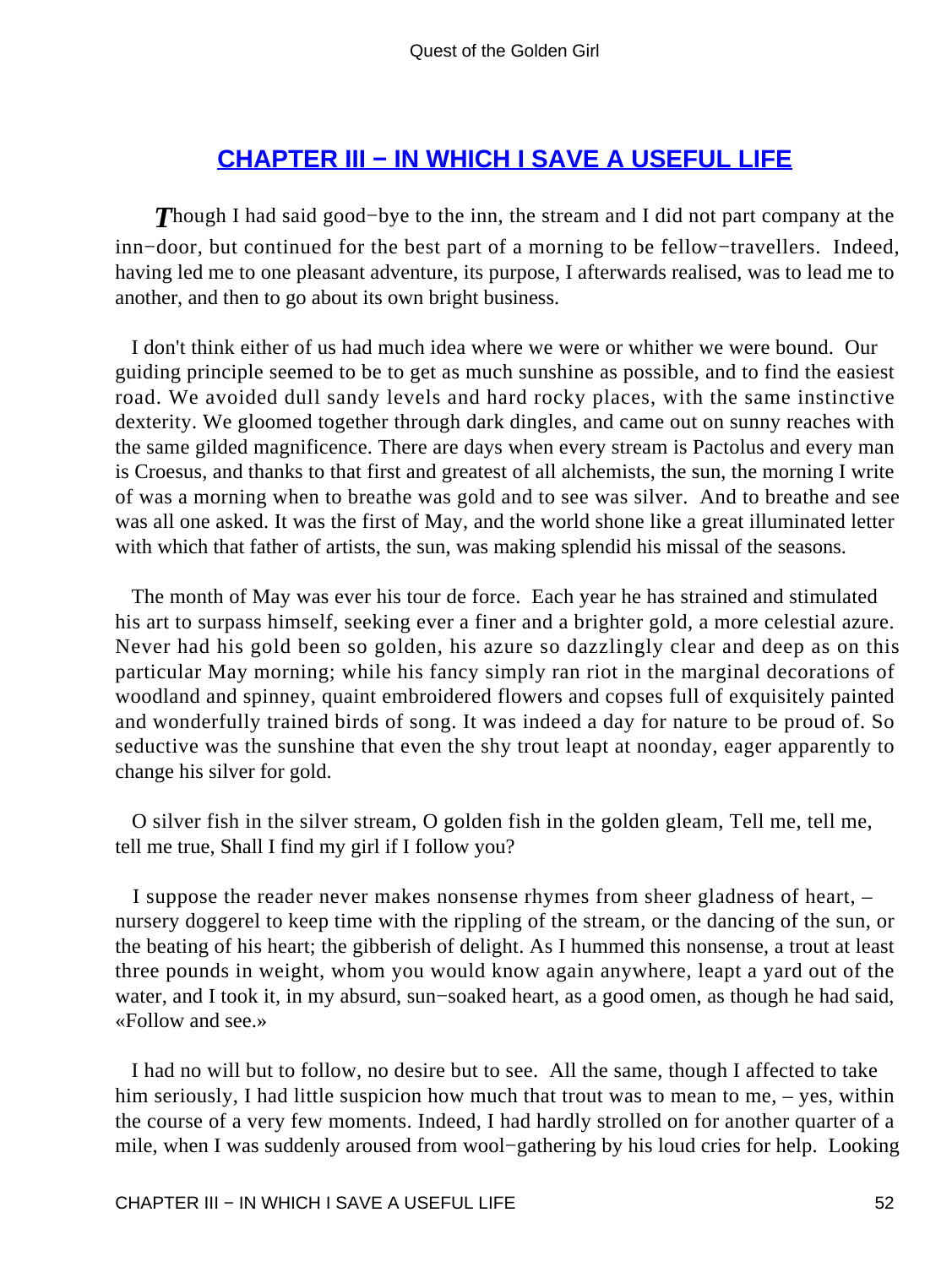up, I saw him flashing desperately in mid−air, a lovely foot of writhing silver. In another second he was swung through the sunlight, and laid out breathing hard in a death−bed of buttercups and daisies.

 There was not a moment to be lost, if I were to repay the debt of gratitude which in a flash I had seen that I owed him.

 «Madam,» I said, breathlessly springing forward, as a heavenly being was coldly tearing the hook from the gills of the unlucky trout, «though I am a stranger, will you do me a great favour? It is a matter of life or death . . .»

 She looked up at me with some surprise, but with a fine fearless glance, and almost immediately said, «Certainly, what can I do?»

«Spare the life of that trout – »

 «It is a singular request,» she replied, «and one,» she smiled, «self−sacrificing indeed for an angler to grant, for he weighs at least three pounds. However, since he seems a friend of yours, here goes  $-\infty$  And with the gladdest, most grateful sound in the world, the happy smack of a fish back home again in the water, after an appalling three minutes spent on land, that prophetic trout was once more an active unit in God's populous universe.

«Now that's good of you,» I said, with thankful eyes, «and shows a kind heart.»

 «And kind hearts, they say, are more than coronets,» she replied merrily, indulging in that derisive quotation which seems to be the final reward of the greatest poets.

 For a moment there was a silence, during which I confess to wondering what I should say next. However, she supplied my place.

 «But of course,» she said, «you owe it to me, after this touching display of humanitarianism, to entertain me with your reason for interposing between me and my just trout. Was it one of those wonderful talking fishes out of the Arabian Nights, or are you merely an angler yourself, and did you begrudge such a record catch to a girl?»

 «I see,» I replied, «that you will understand me. That trout was, so to speak, out of the Arabian Nights. Only five minutes ago it was a May−day madness of mine to think that he leaped out of the water and gave me a highly important message. So I begged his life from a mere fancy. It was just a whim, which I trust you will excuse.»

 «A whim! So you are a follower of the great god Whim,» she replied, with somewhat of an eager interest in her voice. «How nice it is to meet a fellow−worshipper!»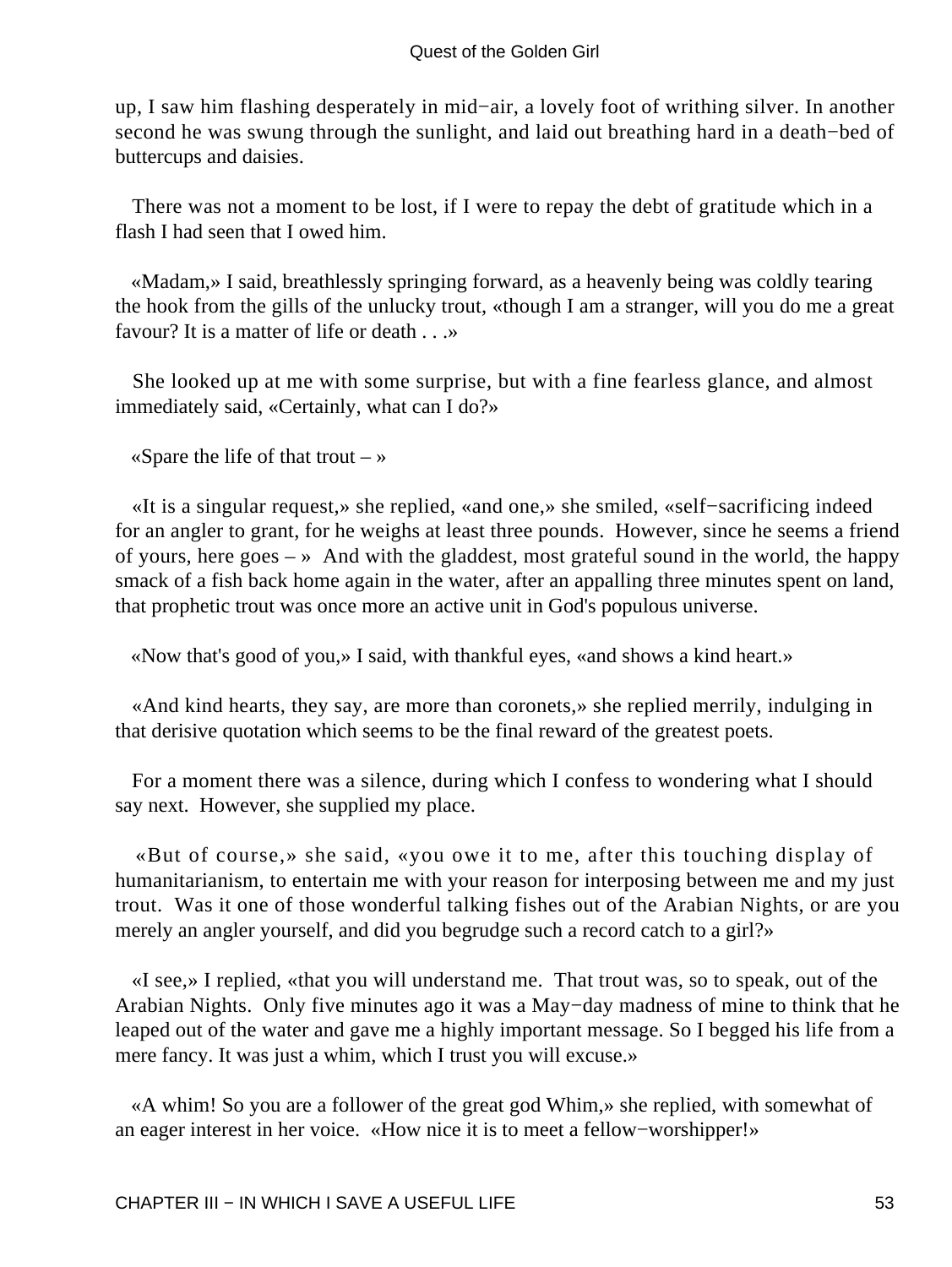«Do women ever have whims?» I respectfully asked.

 «I don't know about other women,» she replied. "Indeed, I'm afraid I'm unnatural enough to take no interest in them at all. But, as for me, – well, what nonsense! Tell me some more about the trout. What was the wonderful message he seemed to give you?

Or perhaps I oughtn't to ask?"

 «I'm afraid,» I said, «it would hardly translate into anything approaching common−sense.»

 «Did I ask for common−sense?» she retorted. It was true, she hadn't. But then I couldn't, with any respect for her, tell her the trout's message, or, with any respect for myself, recall those atrocious doggerel lines. In my dilemma, I caught sight of a pretty book lying near her fishing−basket, and diverted the talk by venturing to ask its name.

 « 'T is of Aucassin and Nicolete,» she replied, with something in her voice which seemed to imply that the tender old story would be familiar to me. My memory served me for once gallantly.

I answered by humming half to myself the lines from the prologue, –

 «Sweet the song, the story sweet, There is no man hearkens it, No man living 'neath the sun, So outwearied, so foredone, Sick and woful, worn and sad, But is healed, but is glad 'T is so sweet.»

 «How charming of you to know it!» she laughed. «You are the only man in this county, or the next, or the next, who knows it, I'm sure.»

«Are the women of the county more familiar with it?» I replied.

«But tell me about the trout,» she once more persisted.

 At the same moment, however, there came from a little distance the musical tinkle of a bell that sounded like silver, a fairy−like and almost startling sound.

 «It is my lunch,» she explained. «I'm a worshipper of the great god Whim too, and close by here I have a little summer−house, full of books and fishing−lines and other childishness, where, when my whim is to be lonely, I come and play at solitude. If you'll be content with rustic fare, and promise to be amusing, it would be very pleasant if you'd join me.»

 O! most prophetic and agreeable trout! Was it not like the old fairy tales, the you−help−us and we'll−help−you of Psyche and the ants?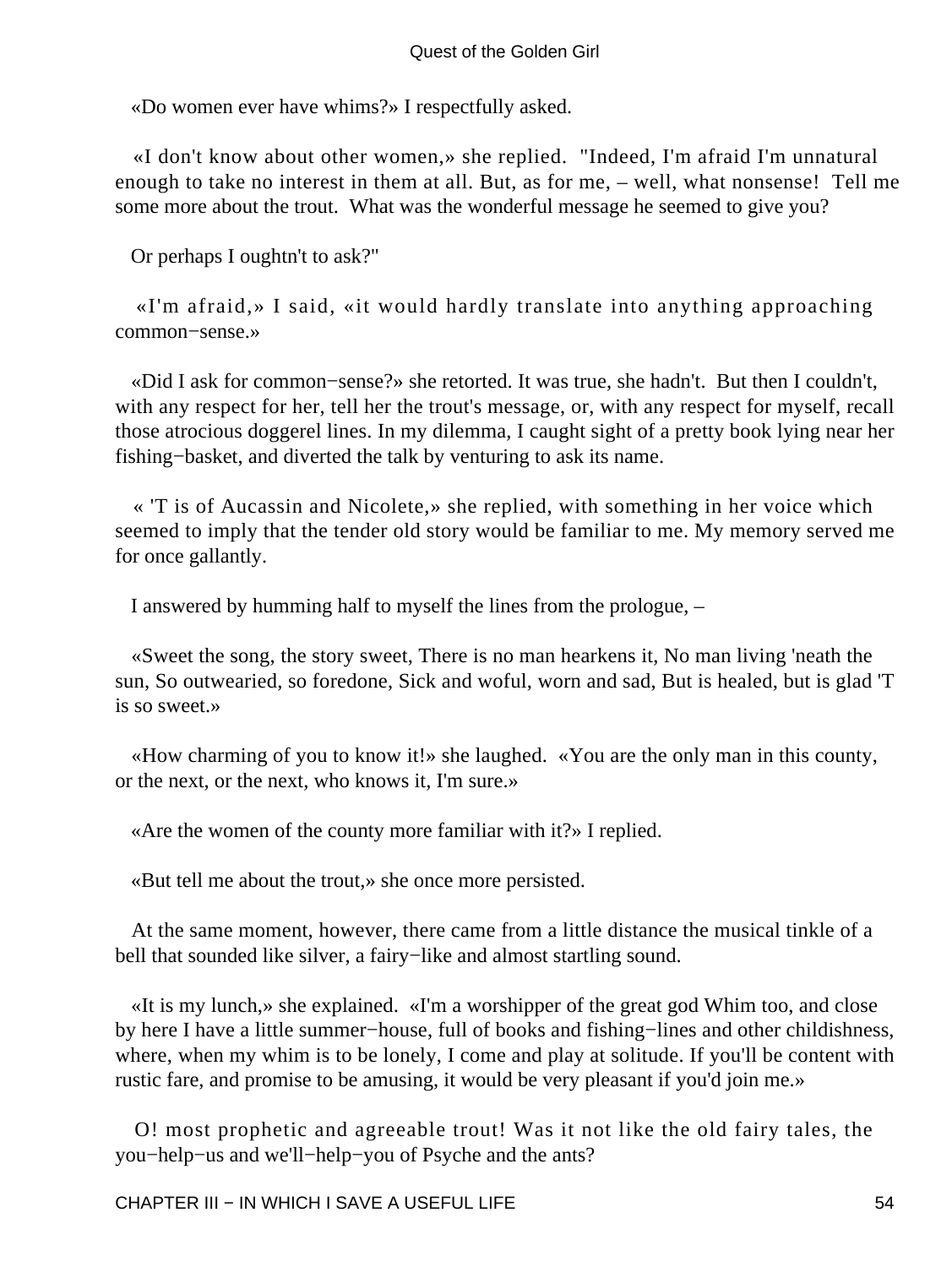It had been the idlest whim for me to save the life of that poor trout. There was no real pity in it. For two pins, I had been just as ready to cut it open, to see if by chance it carried in its belly the golden ring wherewith I was to wed the Golden –

 However, such is the gratitude of nature to man, that this little thoughtless act of kindness had brought me face to face with – was it the Golden Girl?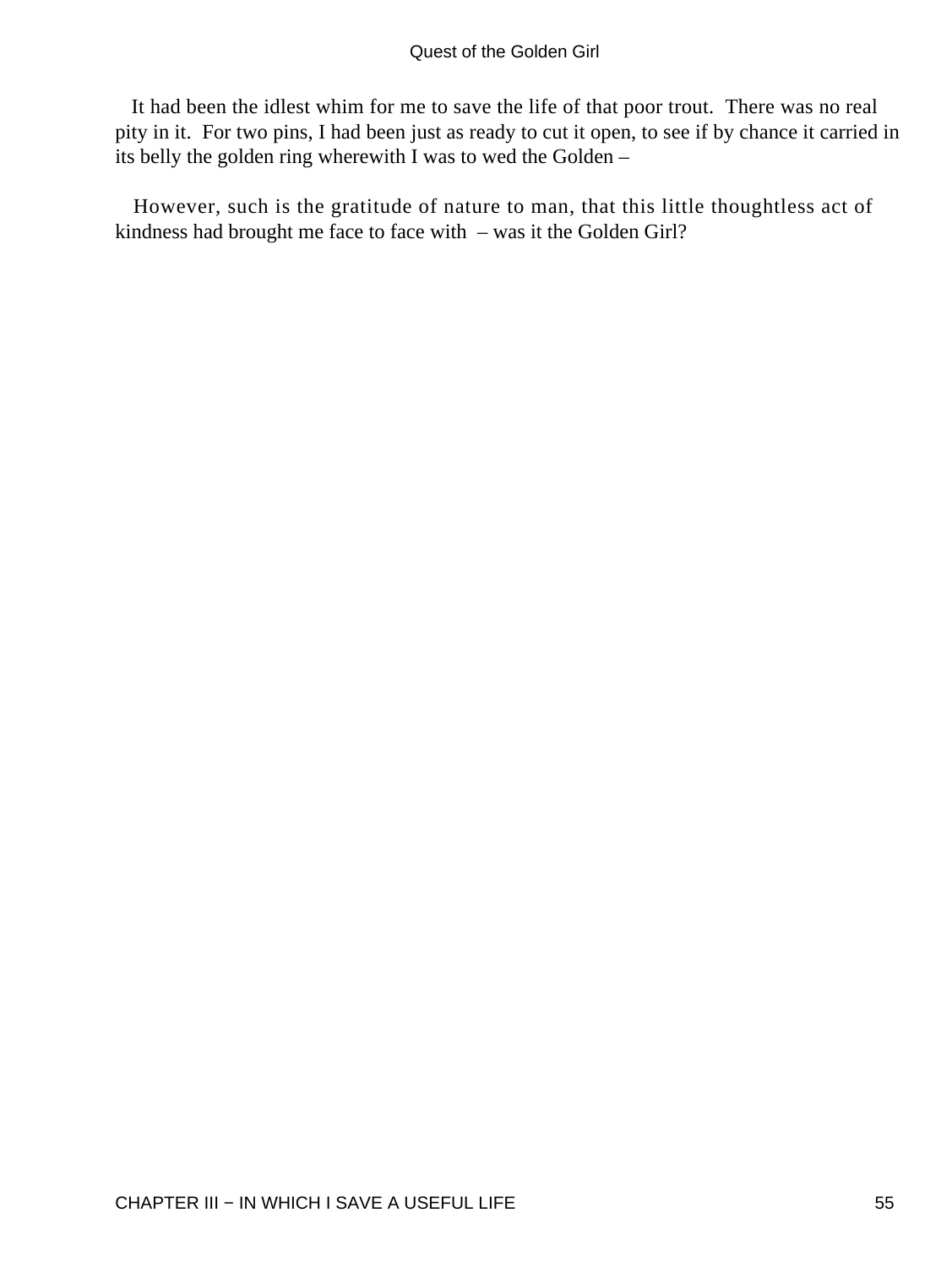## **[CHAPTER IV − 'T IS OF NICOLETE AND HER](#page-139-0) [BOWER IN THE WILDWOOD](#page-139-0)**

*But I have all this time left the reader without any formal descriptive introduction to* this whimsical young lady angler. Not without reason, for, like any really charming personality, she was very difficult to picture. Paint a woman! as our young friend Alastor said.

 Faces that fall into types you can describe, or at all events label in such a way that the reader can identify them; but those faces that consist mainly of spiritual effect and physical bloom, that change with everything they look upon, the light in which ebbs and flows with every changing tide of the soul, – these you have to love to know, and to worship to portray.

 Now the face of Nicolete, as I learnt in time to call her, was just soul and bloom, perhaps mainly bloom. I never noticed whether she had any other features except her eyes. I suppose she had a nose; a little lace pocket−handkerchief I have by me at the moment is almost too small to be evidence on that important point.

 As I walked by her side that May morning, I was only conscious of her voice and her exquisite girlhood; for though she talked with the **APLOMB** of a woman of the world, a passionate candour and simple ardour in her manner would have betrayed her, had her face not plainly declared her the incarnation of twenty. But if she were twenty years young, she was equally twenty years OLD; and twenty years old, in some respects, is the greatest age attained to by man or woman. In this she rather differed from Alastor, of whom otherwise she was the female counterpart. Her talk, and something rather in her voice than her talk, soon revealed her as a curious mixture of youth and age, of dreamer and desillusionee.

 One soon realised that she was too young, was hoping too much from life, to spend one's days with. Yet she had just sufficiently that touch of languor which puts one at one's ease, though indeed it was rather the languor of waiting for what was going to happen than the weariness of experience gone by. She was weary, not because of the past, but because the fairy theatre of life still kept its curtain down, and forced her to play over and over again the impatient overture of her dreams.

 I have no doubt that it was largely nervousness that kept the mysterious playwright so long fumbling behind the scenes, for it was obvious that it would be no ordinary sort of play, no every−day domestic drama, that would satisfy this young lady, to whom life had given, by way of prologue, the inestimable blessing of wealth, and the privilege, as a matter of course, of choosing as she would among the grooms (that is, the bride−grooms) of the romantic British aristocracy.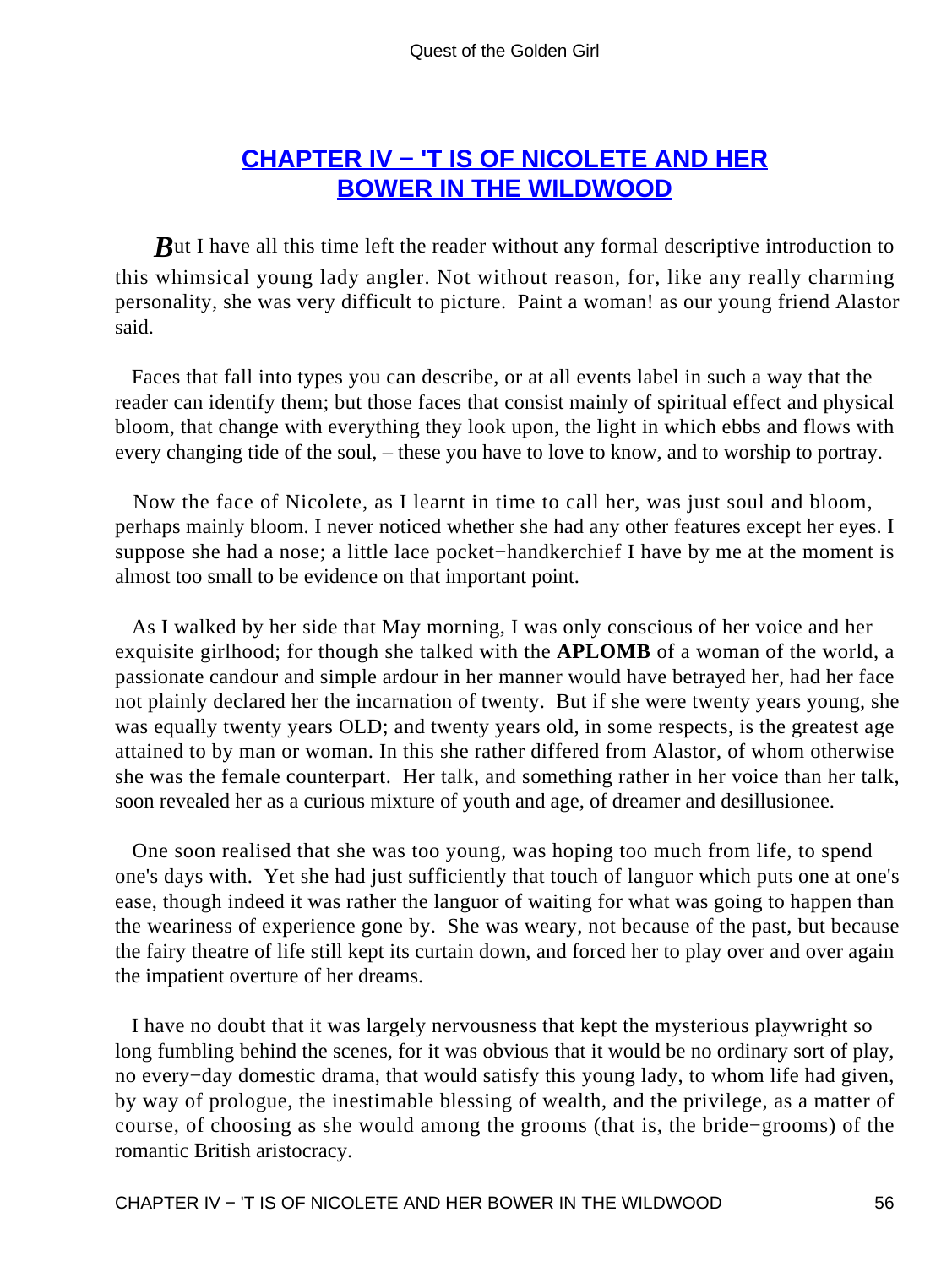She had made youth's common mistake of beginning life with books, which can only be used without danger by those who are in a position to test their statements. Youth naturally believes everything that is told it, especially in books.

 Now, books are simply professional liars about life, and the books that are best worth reading are those which lie the most beautifully. Yet, in fairness, we must add that they are liars, not with intent to mislead, but merely with the tenderest purpose to console. They are the good Samaritans that find us robbed of all our dreams by the roadside of life, bleeding and weeping and desolate; and such is their skill and wealth and goodness of heart, that they not only heal up our wounds, but restore to us the lost property of our dreams, on one condition, – that we never travel with them again in the daylight.

 A library is a better world, built by the brains and hearts of poets and dreamers, as a refuge from the real world outside; and in it alone is to be found the land of milk and honey which it promises.

 «Milk and honey» would have been an appropriate inscription for the delicious little library which parents who, I surmised, doted on Nicolete in vain, had allowed her to build in a wild woodland corner of her ancestral park, half a mile away from the great house, where, for all its corridors and galleries, she could never feel, at all events, spiritually alone. All that was most sugared and musical and generally delusive in the old library of her fathers had been brought out to this little woodland library, and to that nucleus of old leather−bound poets and romancers, long since dead, yet as alive and singing on their shelves as any bird on the sunny boughs outside, my young lady's private purse had added all that was most sugared and musical and generally delusive in the vellum bound Japanese−paper literature of our own luxurious day. Nor were poets and romancers from over sea – in their seeming simple paper covers, but with, oh, such complicated and subtle insides! – absent from the court which Nicolete held here in the greenwood. Never was such a nest of singing−birds. All day long, to the ear of the spirit, there was in this little library a sound of harping and singing and the telling of tales, – songs and tales of a world that never was, yet shall ever be. Here day by day Nicolete fed her young soul on the nightingale's−tongues of literature, and put down her book only to listen to the nightingale's− tongues outside. Yea, sun, moon, and stars were all in the conspiracy to lie to her of the loveliness of the world and the good intentions of life. And now, thus unexpectedly, I found myself joining the nefarious conspiracy. Ah, well! was I not twenty myself, and full of dreams!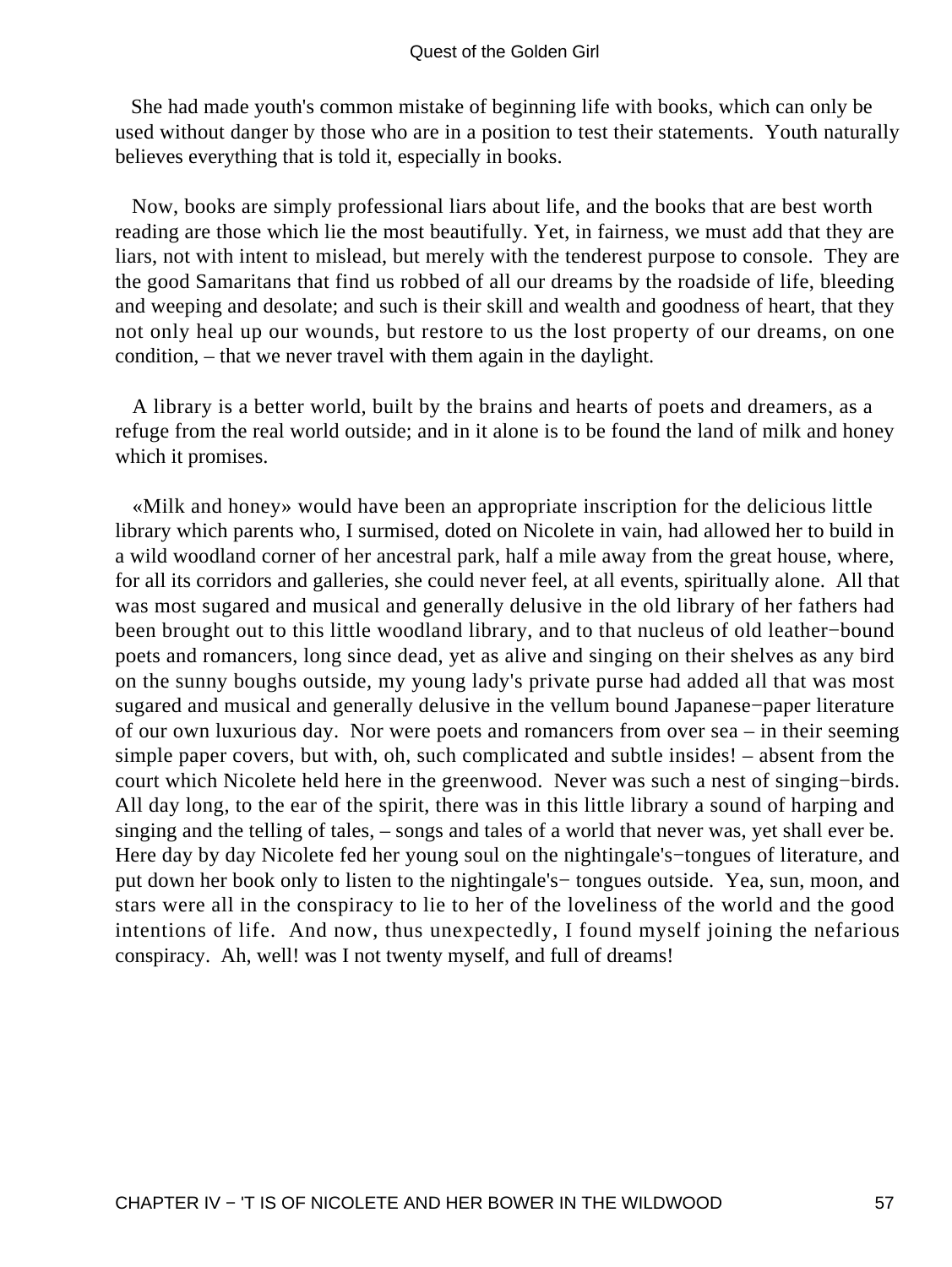## **[CHAPTER V − 'T IS OF AUCASSIN AND NICOLETE](#page-139-0)**

**Thus it was that we lunched together amid the books and birds, in an exquisite solitude** a deux; for the ringer of the silver bell had disappeared, having left a dainty meal in readiness – for two.

 «You see you were expected,» said Nicolete, with her pretty laugh. «I dreamed I should have a visitor to−day, and told Susan to lay the lunch for two. You mustn't be surprised at that,» she added mischievously; «it has often happened before. I dream that dream every other night, and Susan lays for two every day. She knows my whims, – knows that the extra knife and fork are for the fairy knight that may turn up any afternoon, as I tell her  $-\infty$ 

 «To find the sleepless princess,» I added, thinking at the same time one of those irrelevant asides that will go through the brain of thirty, that the woman who would get her share of kisses nowadays must neither slumber nor sleep.

 A certain great poet, I think it was Byron, objected to seeing women in the act of eating. He thought their eating should be done in private. What a curiously perverse opinion! For surely woman never shows to better advantage than in the dainty exercises of a dainty repast, and there is nothing more thrilling to man than a meal alone with a woman he loves or is about to love. Perhaps, deep down, the reason is that there still vibrates in the masculine blood the thrilling surprise of the moment when man first realised that the angel woman was built upon the same carnivorous principles as his grosser self.

 That is one of the first heart−beating surprises that come upon the boy Columbus, as he sets out to discover the New World of woman; and indeed his surprise has not seldom deepened into admiration, as he has found that not only does woman eat, but frequently eats a lot.

 This privilege of seeing woman eat is the earliest granted of those delicate animal intimacies, the fuller and fuller confiding of which plays not the least important part, and ever such a sweet one, even in a highly transcendental affection. It is this gradual humanising of the divine female that brings about the spiritualising of the unregenerate male.

 In the earliest stages of love the services are small that we are privileged to do for the loved one. But if we are allowed to sit at meat with her, – ever a royal condescension, – it is ours at least to pass her the salt, to see that she is never kept waiting a moment for the mustard or the pepper, to cut the bread for her with geometrical precision, and to lean as near her warm shoulder as we dare to pour out for her the sacred wine.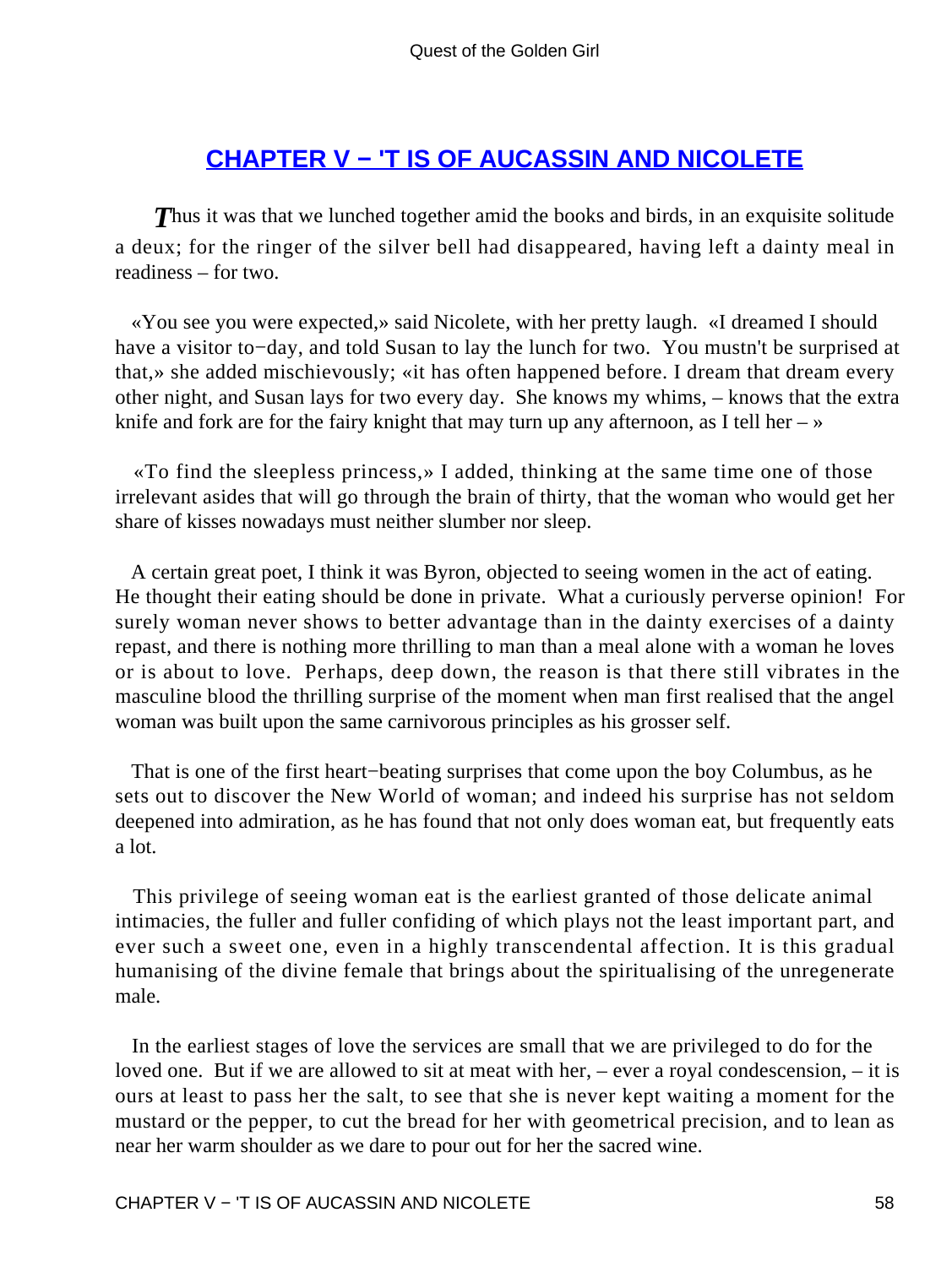Yes! for sure I was twenty again, for the performance of these simple services for Nicolete gave me a thrill of pure boyish pleasure such as I had never expected to feel again. And did she not make a knight of me by gently asking if I would be so kind as to carve the chicken, and how she laughed quite disproportionally at my school−boy story of the man who, being asked to carve a pigeon, said he thought they had better send for a wood−carver, as it seemed to be a wood pigeon.

 And while we ate and drank and laughed and chatted, the books around us were weaving their spells. Even before the invention of printing books were «love's purveyors.» Was it not a book that sent Paolo and Francesca for ever wandering on that stormy wind of passion and of death? And nowadays the part played by books in human drama is greater than we perhaps realise. Apart from their serious influence as determining destinies of the character, what endless opportunities they afford to lovers, who perhaps are denied all other meeting−places than may be found on the tell−tale pages of a marked volume. The method is so easy and so unsuspect. You have only to put faint pencil−marks against the tenderest passages in your favourite new poet, and lend the volume to Her, and She has only to leave here and there the dropped violet of a timid confirmatory initial, for you to know your fate. And what a touchstone books thus become! Indeed they simplify love− making, from every point of view. With books so inexpensive and accessible to all as they are to−day, no one need run any risks of marrying the wrong woman. He has only to put her through an unconscious examination by getting her to read and mark a few of his favourite authors, and he is thus in possession of the master clues of her character. With a list of her month's reading and a photograph, a man ought to be able to make up his mind about any given woman, even though he has never spoken to her. «Name your favourite writer» should be one of the first questions in the Engagement Catechism.

 There is, indeed, no such short cut to knowledge of each other as a talk about books. One short afternoon is enough for any two book−lovers, though they may have met for the first time in the morning, to make up their minds whether or not they have been born for each other. If you are agreed, say, in admiring Meredith, Hardy, Omar Khayyam, and Maeterlinck, – to take four particularly test−authors, – there is nothing to prevent your marrying at once. Indeed, a love for any one of these significant writers will be enough, not to speak of an admiration for «Aucassin and Nicolete.»

 Now, Nicolete and I soon found that we had all these and many another writer in common, and before our lunch was ended we were nearer to each other than many old friends. The heart does not more love the heart that loves it than the brain loves the brain that comprehends it; and, whatever else was to befall us, Nicolete and I were already in love with each other's brains. Whether or not the malady would spread till it reached the heart is the secret of some future chapter.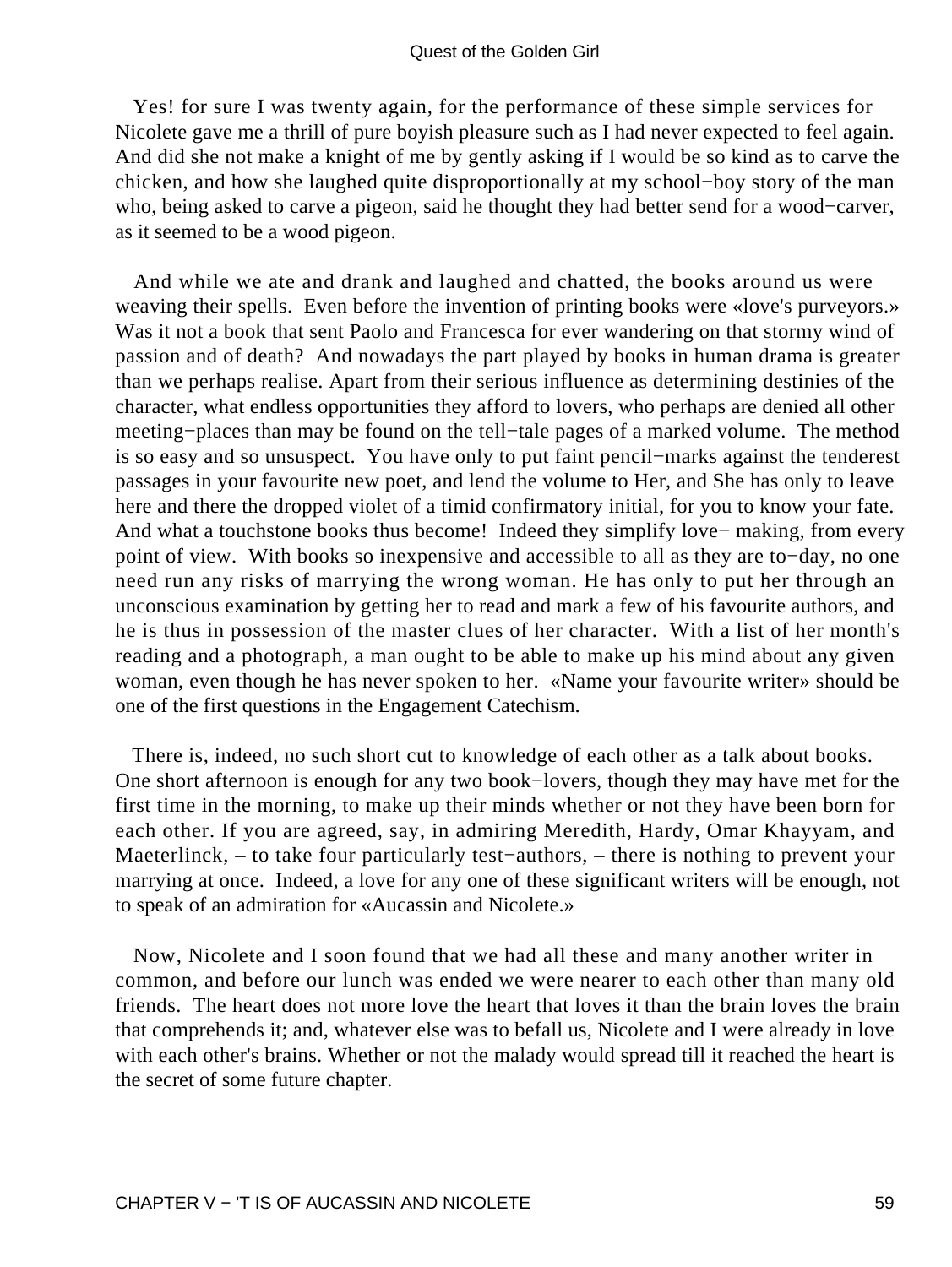### **[CHAPTER VI − A FAIRY TALE AND ITS FAIRY TAILORS](#page-139-0)**

*A*s this is not a realistic novel, I do not hold myself bound, as I have said before, to account reasonably for everything that is done – least of all, said – within its pages. I simply say, So it happened, or So it is, and expect the reader to take my word. If he be uncivil enough to doubt it, we may as well stop playing this game of fancy. It is one of the first conditions of enjoying a book, as it is of all successful hypnotism, that the reader surrenders up his will to the writer, who, of course, guarantees to return it to him at the close of the volume. If you say that no young lady would have behaved as I have presently to relate of Nicolete, that no parents were ever so accommodating in the world of reality, I reply, – No doubt you are right, but none the less what I have to tell is true and really did happen, for all that. And not only did it happen, but to the whimsically minded, to the true children of fancy, it will seem the most natural thing in the world. No doubt they will wonder why I have made such a preamble about it, as indeed, now I think of it, so do I.

 Again I claim exemption in this wandering history from all such descriptive drudgery upon second, third, and fourth dramatis personsonae as your thorough−going novelist must undertake with a good grace. Like a host and hostess at a reception, the poor novelist has to pretend to be interested in everybody, – in the dull as in the brilliant, in the bore as in the beauty. I'm afraid I should never do as a novelist, for I should waste all my time with the heroine; whereas the true novelist is expected to pay as much attention to the heroine's parents as though he were a suitor for her hand. Indeed, there is no relative of hero or heroine too humble or stupid for such a novelist as the great Balzac. He will invite the dullest of them to stay with him for quite prolonged visits, and without a murmur set apart a suite of chapters for their accommodation. I'm not sure that the humanity of the reader in these cases is of such comprehensive sympathy as the novelist's, and it may well be that the novelist undertakes all such hard labour under a misapprehension of the desires of the reader, who, as a rule, I fancy, is as anxious to join the ladies as the novelist himself. Indeed, I believe that there is an opportunity for a new form of novel, in which the novelist, as well as the reader, will skip all the dull people, and merely indicate such of them as are necessary to the action by an outline or a symbol, compressing their familiar psychology, and necessary plot−interferences with the main characters, into recognised formulae. For the benefit of readers voracious for everything about everybody, schedule chapters might be provided by inferior novelists, good at painting say tiresome bourgeois fathers, gouty uncles and brothers in the army, as sometimes in great pictures we read that the sheep in the foreground have been painted by Mr. So−and−so, R.A.

 The Major−General and his Lady were taking the waters at Wiesbaden. That was all I knew of Nicolete's parents, and all I needed to know; with the exception of one good action, – at her urgent entreaty they had left Nicolete behind them, with no other safeguard than a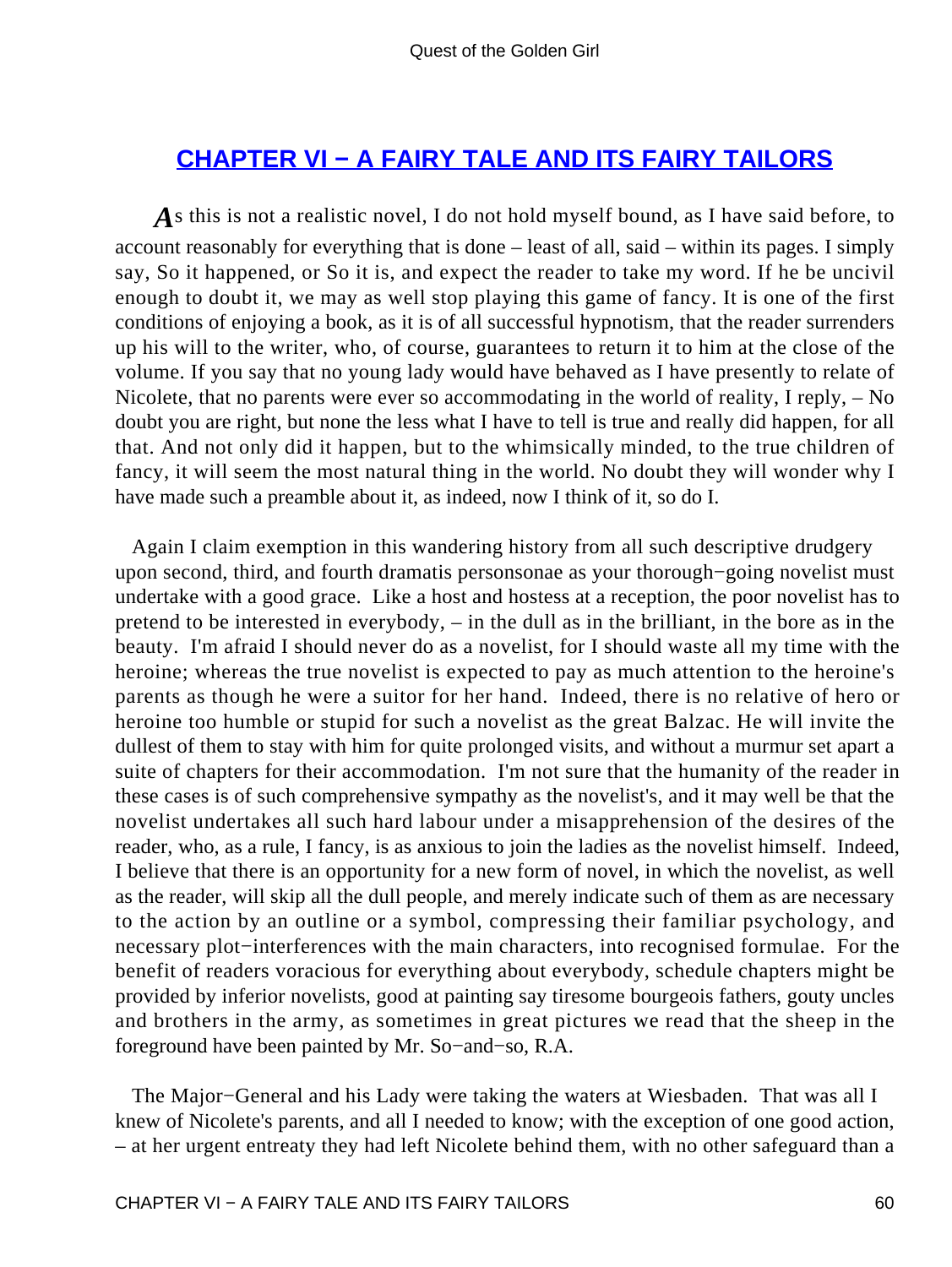charming young lady companion, whose fitness for her sacred duties consisted in a temperament hardly less romantic and whimsical than Nicolete's own. She was too charming to deserve the name of obstacle; and as there was no other –

 But I admit that the cart has got a little in front of the horse, and I grow suddenly alarmed lest the reader should be suspecting me of an elopement, or some such romantic vulgarity. If he will only put any such thoughts from his mind, I promise to proceed with the story in a brief and business− like manner forthwith.

 We are back once more at the close of the last chapter, in Nicolete's book−bower in the wildwood. It is an hour or two later, and the afternoon sun is flooding with a searching glory all the secret places of the woodland. Hidden nooks and corners, unused to observation, suddenly gleam and blush in effulgent exposure, – like lovers whom the unexpected turning on of a light has revealed kissing in the dark, – and are as suddenly, unlike the lovers, left in their native shade again. It was that rich afternoon sunlight that loves to flash into teacups as though they were crocuses, that loves to run a golden finger along the beautiful wrinkles of old faces and light up the noble hollows of age−worn eyes; the sunlight that loves to fall with transfiguring beam on the once dear book we never read, or, with malicious inquisitiveness, expose to undreamed− of detection the undusted picture, or the gold− dusted legs of remote chairs, which the poor housemaid has forgotten.

 So in Nicolete's bower it illuminated with strange radiancy the dainty disorder of deserted lunch, made prisms out of the wine−glasses, painted the white cloth with wedge−shaped rainbows, and flooded the cavernous interiors of the half−eaten fowl with a pathetic yellow torchlight.

 Leaving that melancholy relic of carnivorous appetite, it turned its bold gold gaze on Nicolete. No need to transfigure her! But, heavens! how grandly her young face took the great kiss of the god! Then it fell for a tender moment on the jaundiced page of my old Boccaccio, – a rare edition, which I had taken from my knapsack to indulge myself with the appreciation of a connoisseur. Next minute «the unobstructed beam» was shining right into the knapsack itself, for all the world like one of those little demon electric lights with which the dentist makes a momentary treasure−cave of your distended jaws, flashing with startled stalactite. At the same moment Nicolete's starry eyes took the same direction; then there broke from her her lovely laughter, merry and inextinguishable.

 Once more, need I say, my petticoat had played me false – or should I not say true? For there was its luxurious lace border, a thing for the soft light of the boudoir, or the secret moonlight of love's permitted eyes, alone to see, shamelessly brazening it out in this terrible sunlight. Obviously there was but one way out of the dilemma, to confess my pilgrimage to Nicolete, and reveal to her all the fanciful absurdity to which, after all, I owed the sight of her.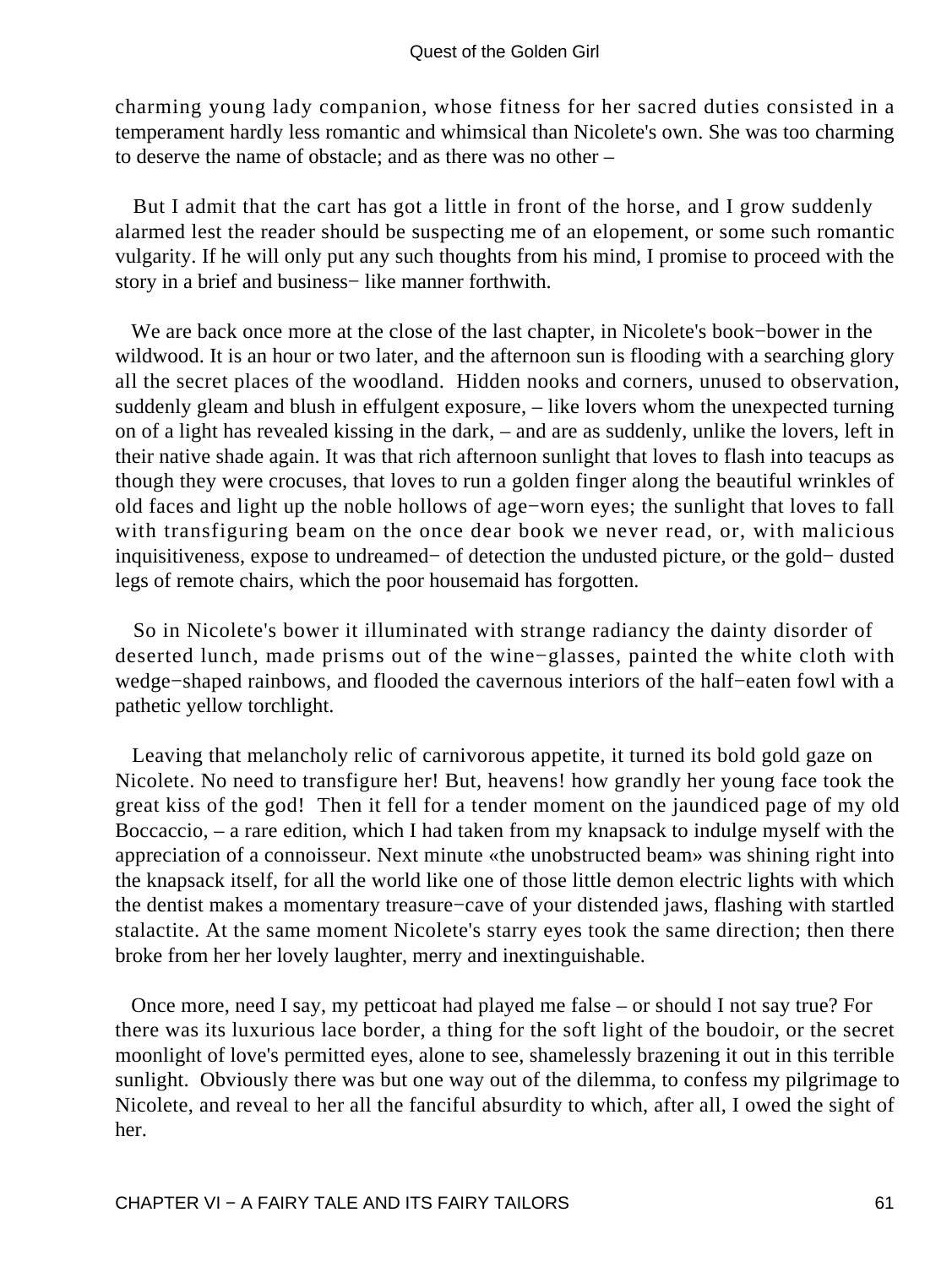«So that is why you pleaded so hard for that poor trout,» she said, when I had finished. «Well, you are a fairy prince indeed! Now, do you know what the punishment of your nonsense is to be?»

«Is it very severe and humiliating?» I asked.

«You must judge of that. It is – to take me with you!»

«You, – what do you mean?»

 «Yes, – not for good and all, of course, but just for, say, a fortnight, just a fortnight of rambles and adventures, and then to deliver me safe home again where you found me  $-\infty$ 

«But it is impossible,» I almost gasped in surprise. «Of course you are not serious?»

 «I am, really, and you will take me, won't you?» she continued pleadingly. «You don't know how we women envy you men those wonderful walking−tours we can only read about in Hazlitt or Stevenson. We are not allowed to move without a nurse or a footman. From the day we are born to the day we die, we are never left a moment to ourselves. But you – you can go out into the world, the mysterious world, do as you will, go where you will, wander here, wander there, follow any bye−way that takes your fancy, put up at old inns, make strange acquaintances, have all kinds of romantic experiences – Oh, to be a man for a fortnight, your younger brother for a fortnight!»

«It is impossible!» I repeated.

 «It isn't at all,» she persisted, with a fine blush. «If you will only be nice and kind, and help me to some Rosalind's clothes. You have only to write to your tailors, or send home for a spare suit of clothes, – with a little managing yours would just fit me, you're not so much taller, – and then we could start, like two comrades, seeking adventures. Oh, how glorious it would be!»

 It was in vain that I brought the batteries of common−sense to bear upon her whim. I raised every possible objection in vain.

I pointed out the practical difficulties. There were her parents.

Weren't they drinking the waters at Wiesbaden, and weren't they to go on drinking them for another three weeks? My fancy made a picture of them distended with three weeks' absorption of mineral springs. Then there was her companion. Nicolete was confident of her assistance. Then I tried vilifying myself. How could she run the risk of trusting herself to such intimate companionship with a man whom she hadn't known half a dozen hours? This she laughed to scorn. Presently I was silent from sheer lack of further objections; and need I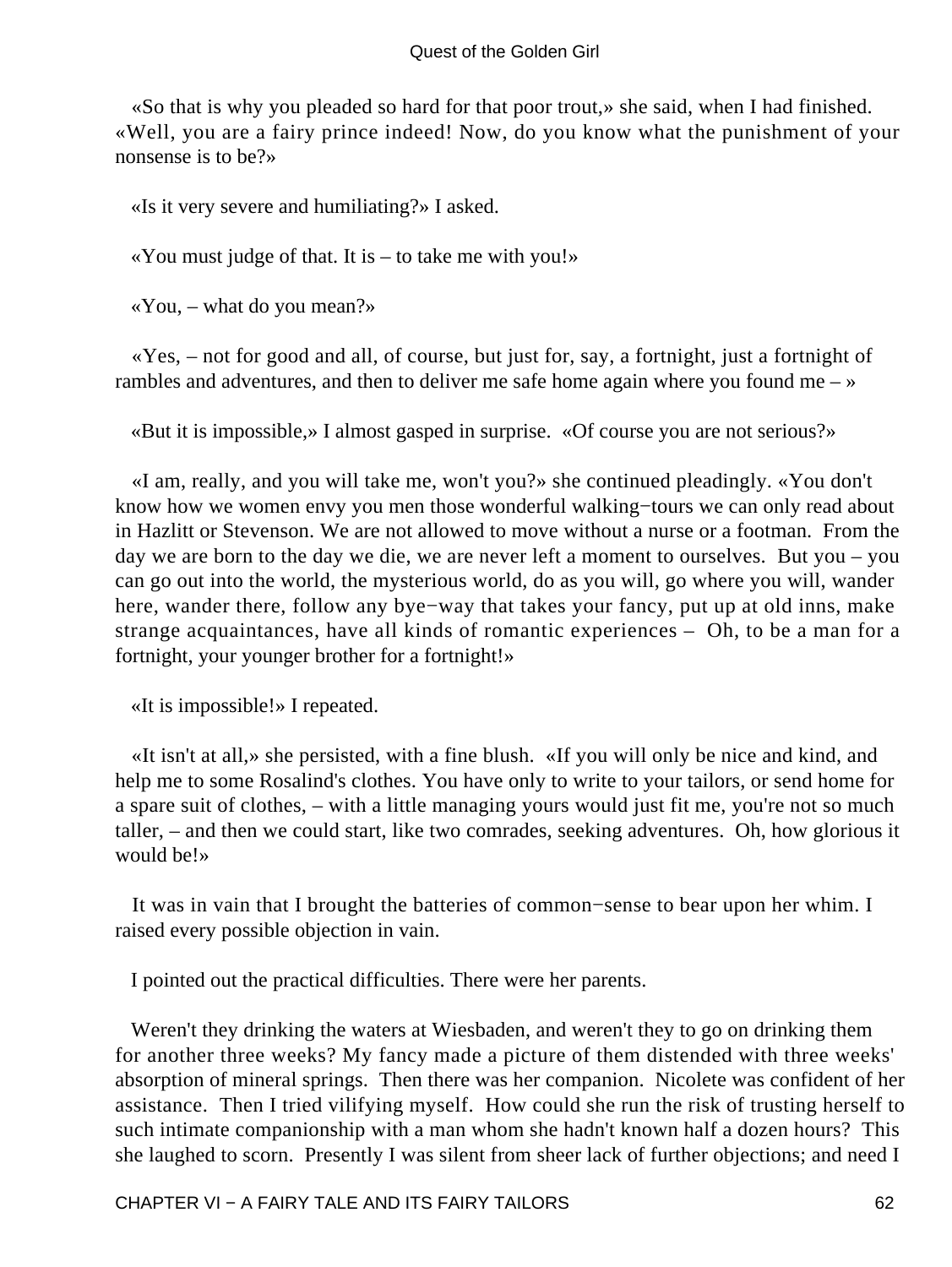#### Quest of the Golden Girl

say that all the while there had been a traitor impulse in my heart, a weak sweetness urging me on to accept the pretty chance which the good genius of my pilgrimage had so evidently put in my way, – for, after all, what harm could it do? With me Nicolete was, indeed, safe, – that, of course, I knew, – and safely she should come back home again after her little frolic. All that was true enough. And how charming it would be to have such a dainty companion! then the fun, the fancy, the whim of it all. What was the use of setting out to seek adventures if I didn't pursue them when found.

 Well, the long and short of it was that I agreed to undertake the adventure, provided that Nicolete could win over the lady whom at the beginning of the chapter I declared too charming to be described as an obstacle.

 By nine o'clock the following morning the fairy tailors, as Nicolete called them, were at work on the fairy clothes, and, at the end of three days, there came by parcel−post a bulky unromantic−looking brown−paper parcel, which it was my business to convey to Nicolete under cover of the dark.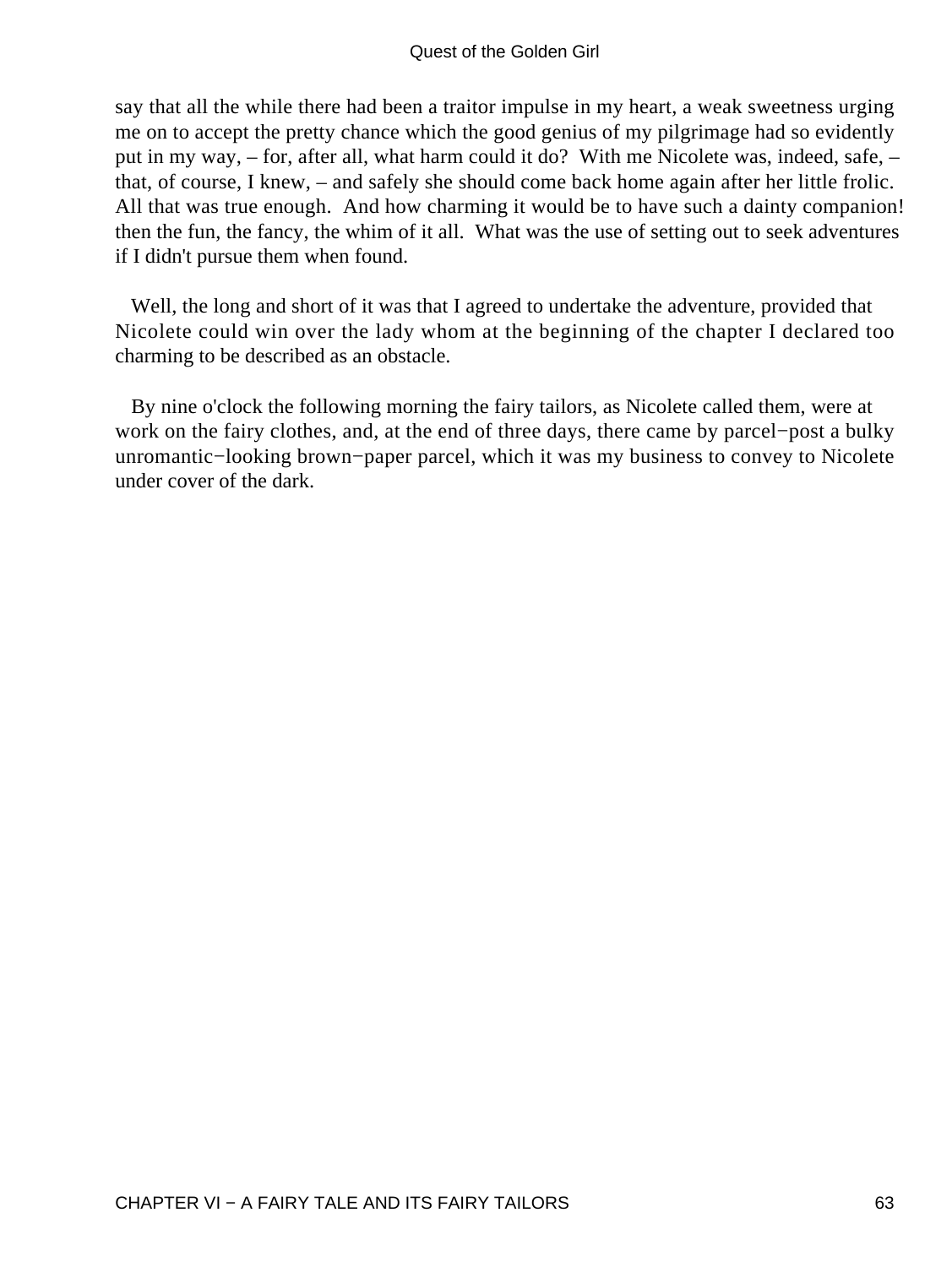### **[CHAPTER VII − FROM THE MORNING STAR TO THE MOON](#page-139-0)**

*I* quite realise that this book is written perhaps only just in time for the motive of these two or three chapters to be appreciated in its ancient piquancy. Very soon, alas! the sexes will be robbed of one of the first and most thrilling motives of romance, the motive of As You Like It, the romance of wearing each other's clothes. Alas, that every advance of reason should mean a corresponding retreat of romance! It is only reasonable that woman, being – have you yet realised the fact? – a biped like her brothers, should, when she takes to her brothers' recreations, dress as those recreations demand; and yet the death of Rosalind is a heavy price to pay for the lady bicyclist. So soon as the two sexes wear the same clothes, they may as well wear nothing; the game of sex is up. In this matter, as in others, we cannot both have our cake and eat it. All romance, like all temptation, is founded on the Fascination of the Exception. So soon as the exception becomes, instead of merely proving, the rule, that particular avenue of romance is closed. The New Woman of the future will be the woman with the petticoats, she who shall restore the ancient Eleusinian mysteries of the silk skirt and the tea−gown.

 Happily for me, my acquaintance among the Rosalinds of the bicycle, at this period of my life, was but slight, and thus no familiarity with the tweed knickerbocker feminine took off the edge of my delight on first beholding Nicolete clothed in like manhood with ourselves, and yet, delicious paradox! looking more like a woman than ever.

 During those three days while the fairy tailors were at work our friendship had not been idle. Indeed, some part of each day we had spent diligently learning each other, as travellers to distant lands across the Channel work hard at phrase−book and Baedeker the week before their departure. Meanwhile too I had made the acquaintance of the charming lady Obstacle, – as it proved so unfair to call her, – and by some process of natural magnetism we had immediately won each other's hearts, so that on the moonlight night on which I took the river path with my brown−paper parcel there was no misgiving in my heart, – nothing but harping and singing, and blessings on the river that seemed all silver with the backs of magic trout. As I thought of all I owed that noble fish, I kneeled by the river's bearded lip, among the nettles and the meadowsweet, and swore by the inconstant moon that trout and I were henceforth kinsmen, and that between our houses should be an eternal amity. The chub and the dace and the carp, not to speak of that Chinese pirate the pike, might still look to it, when I came forth armed with rod and line; but for me and my house the trout is henceforth sacred. By the memory of the Blessed Saint Izaak, I swore it!

 My arrival at Beaucaire was one of great excitement. Nicolete and the Obstacle were both awaiting me, for the mysteries of masculine attire were not to be explored alone. The parcel was snatched quite unceremoniously from my hands, the door shut upon me, and I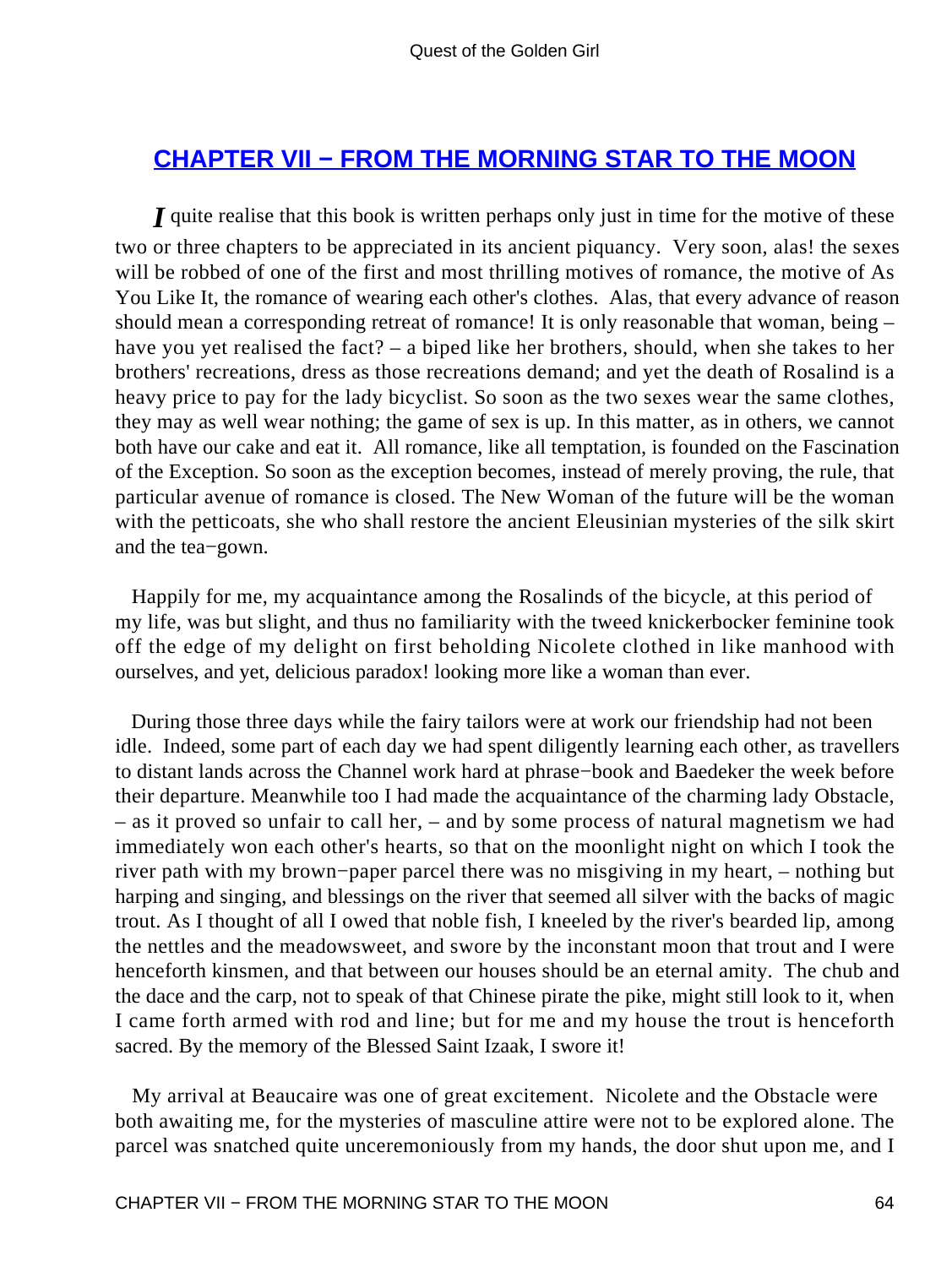laughingly bidden go listen to the nightingale. I was not long in finding one, nor, being an industrious phrase−maker, did I waste my time, for, before I was summoned to behold Nicolete in all her boyhood, I had found occasion and moonlight to remark to my pocket−book that, Though all the world has heard the song of the Nightingale to the Rose, only the Nightingale has heard the answer of the Rose. This I hurriedly hid in my heart for future conversation, as the pre−arranged tinkle of the silver bell called me to the rose.

 Would, indeed, that I were a nightingale to sing aright the beauty of that rose with which, think of it, I was to spend a whole fortnight,  $-$  yes, no less than fourteen wonderful days.

 The two girls were evidently proud of themselves at having succeeded so well with the mysterious garments. There were one or two points on which they needed my guidance, but they were unimportant; and when at last Nicolete would consent to stand up straight and let me have a good look at her, – for, poor child! she was as shy and shrinking as though she had nothing on, – she made a very pretty young man indeed.

 She didn't, I'm afraid, look like a young man of our degenerate day. She was far too beautiful and distinguished for that. Besides, her dark curling hair, quite short for a woman, was too long, and her eyes – like the eyes of all poets – were women's eyes. She looked, indeed, like one of those wonderful boys of the Italian Renaissance, whom you may still see at the National Gallery, whose beauty is no denial, but rather the stamp of their slender, supple strength, young painters and sculptors who held the palette for Leonardo, or wielded the chisel for Michelangelo, and anon threw both aside to take up sword for Guelf or Ghibelline in the narrow streets of Florence.

 Her knapsack was already packed, and its contents included a serge skirt «in case of emergencies.» Already, she naughtily reminded me, we possessed a petticoat between us.

 The brief remainder of the evening passed in excited chatter and cigarettes, and in my instructing Nicolete in certain tricks of masculine deportment. The chief difficulty I hardly like mentioning; and if the Obstacle had not been present, I certainly dare not have spoken of it to Nicolete. I mean that she was so shy about her pretty legs. She couldn't cross them with any successful nonchalance.

 «You must take your legs more for granted, dear Nicolete,» I summoned courage to say. «The nonchalance of the legs is the first lesson to be learnt in such a masquerade as this. You must regard them as so much bone and iron, rude skeleton joints and shins, as though they were the bones of the great elk or other extinct South Kensington specimen,» – «not,» I added in my heart, «as the velvet and ivory which they are.»

We had agreed to start with the sun on the morrow, so as to get clear of possible Peeping Toms; and when good−nights had been said, and I was once more swinging towards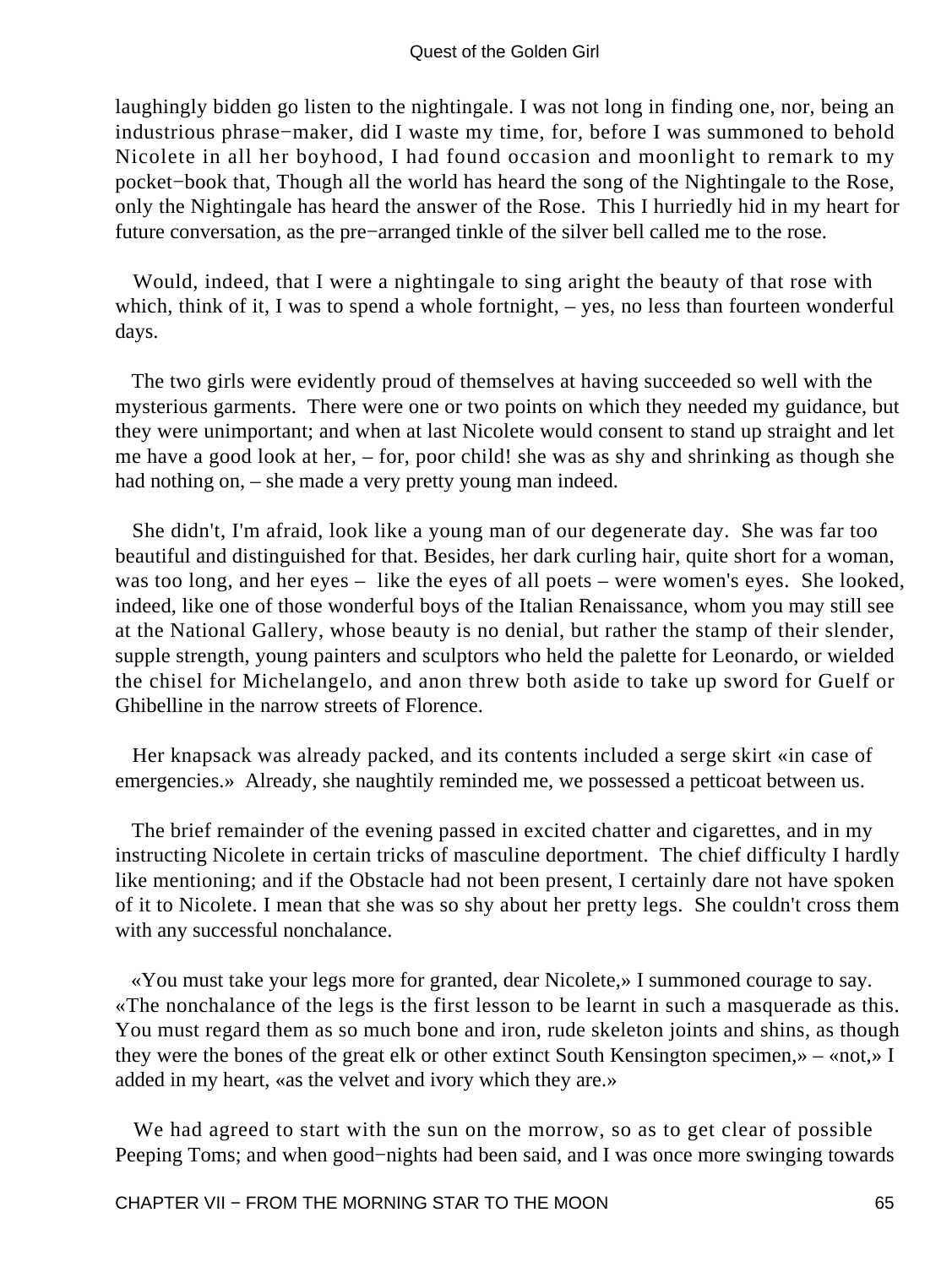#### Quest of the Golden Girl

my inn, it seemed but an hour or two, as indeed it was, before I heard four o'clock drowsily announced through my bedroom door, and before I was once more striding along that river−bank all dew− silvered with last night's moonlight, the sun rubbing his great eye on the horizon, the whole world yawning through dainty bed−clothes of mist, and here and there a copse−full of birds congratulating themselves on their early rising.

 Nicolete was not quite ready, so I had to go listen to the lark, about whom, alas! I could find nothing to say to my pocket−book, before Nicolete, armed cap−a−pie with stick and knapsack, appeared at the door of her chalet.

 The Obstacle was there to see us start. She and Nicolete exchanged many kisses which were hard to bear, and the first quarter of an hour of our journey was much obstructed by the farewells of her far−fluttering handkerchief. When at last we were really alone, I turned and looked at Nicolete striding manfully at my side, just to make sure that it was really true.

«Well, we're in for it now,» I said; «aren't you frightened?»

«Oh, it's wonderful,» she replied; «don't spoil it by talking.»

 And I didn't; for who could hope to compete with the sun, who was making the whole dewy world shake with laughter at his brilliancy, or with the birds, any one of whom was a poet at least equal to Herrick?

 Presently we found ourselves at four crossroads, with a four−fingered post in the centre. We had agreed to leave our destination to chance. We read the sign−post.

«Which shall we choose?» I said, –

«Aucassin, true love and fair, To what land do we repair?»

«Don't you think this one,» she replied. «this one? – To the Moon!»

 «Certainly, we couldn't find a prettier place; but it's a long way,» I replied, looking up at the sky, all roses and pearls, – «a long way from the Morning Star to the Moon.»

«All the longer to be free,» cried Nicolete, recklessly.

«So be it,» I assented. «Allons – to the Moon!»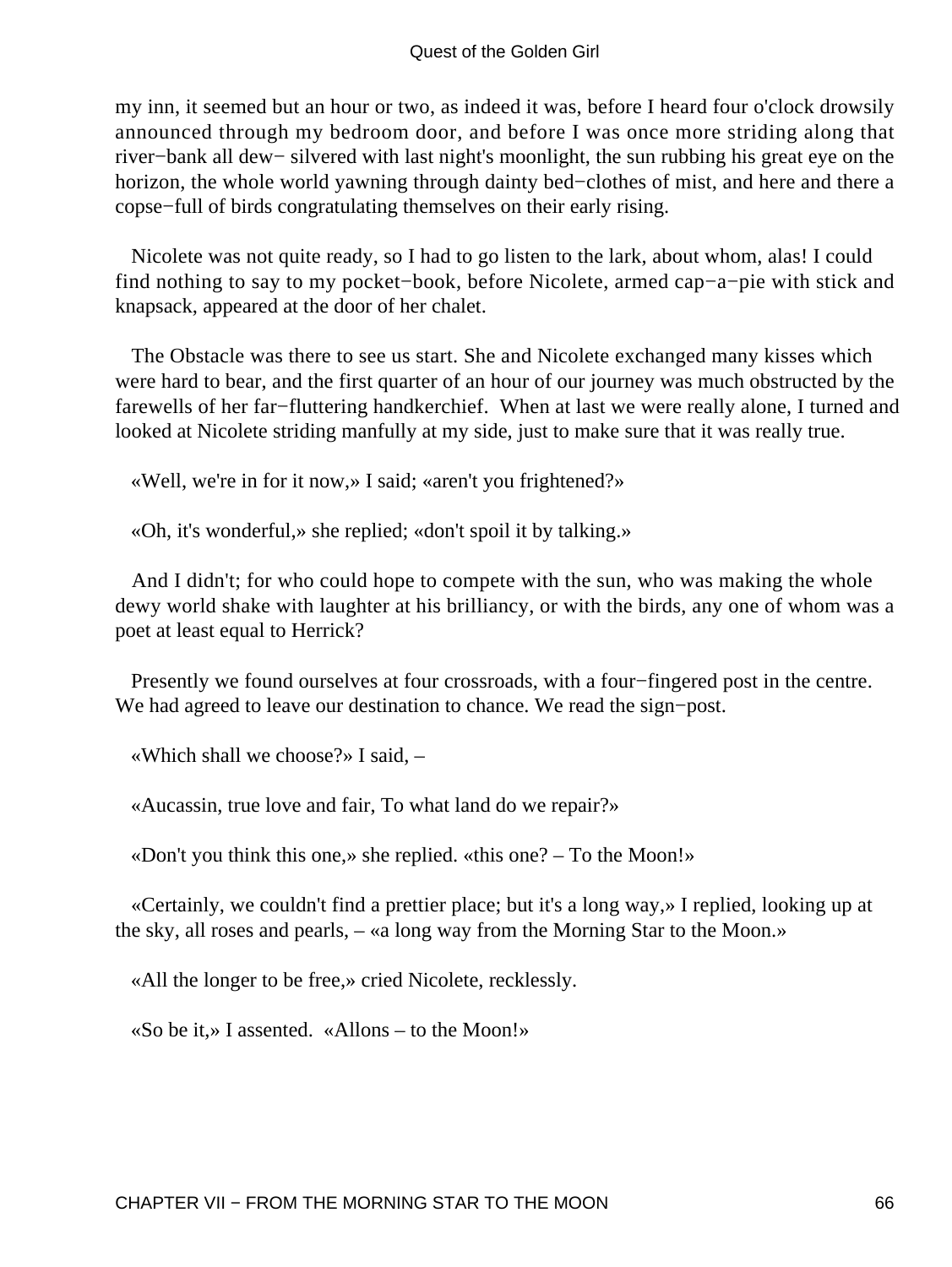## **[CHAPTER VIII − THE KIND OF THING THAT](#page-139-0) [HAPPENS IN THE MOON](#page-139-0)**

**T**wo friends of my youth, with whom it would be hopeless to attempt competition, have described the star−strewn journey to the moon. It is not for me to essay again where the ingenious M. Jules Verne and Mr. William Morris have preceded me. Besides, the journey is nowadays much more usual, and therefore much less adventurous, than when those revered writers first described it. In the middle ages a journey to the moon with a woman you loved was a very perilous matter indeed. Even in the last century the roads were much beset with danger; but in our own day, like most journeys, it is accomplished with ease and safety in a few hours.

 However, to the latter−day hero, whose appetite for dragons is not keen, this absence of adventure is perhaps rather pleasurable than otherwise; and I confess that I enjoyed the days I spent on foot with Nicolete none the less because they passed in tranquil uneventfulness, – that is, without events of the violent kind. Of course, all depends on what you call an event. We were not waylaid by robbers, we fed and slept unchallenged at inns, we escaped collision with the police, and we encountered no bodily dangers of any kind; yet should I not call the journey uneventful, nor indeed, I think, would Nicolete.

 To me it was one prolonged divine event, and, with such daily intercourse with Nicolete, I never dreamed of craving for any other excitement. To walk from morning to evening by her side, to minister to her moods, to provide such entertainment as I might for her brain, and watch like a father over her physical needs; to note when she was weary and too proud to show it, and to pretend to be done up myself; to choose for her the easiest path, and keep my eyes open for wayside flowers and every country surprise, – these, and a hundred other atten− tions, kept my heart and mind in busy service.

 To picnic by some lonely stream−side on a few sandwiches, a flask of claret, and a pennyworth of apples; to talk about the books we loved; to exchange our hopes and dreams, – we asked nothing better than this simple fare.

 And so a week went by. But, though so little had seemed to happen, and though our walking record was shamefully modest, yet, imperceptible as the transition had been, we were, quite insensibly indeed, and unacknowledged, in a very different relation to each other than when we had started out from the Morning Star. In fact, to make no more words about it, I was head over heels in love with Nicolete, and I think, without conceit, I may say that Nicolete was rapidly growing rather fond of me. Apart from anything else, we were such excellent chums. We got along together as if indeed we had been two brothers, equable in our tempers and one in our desires.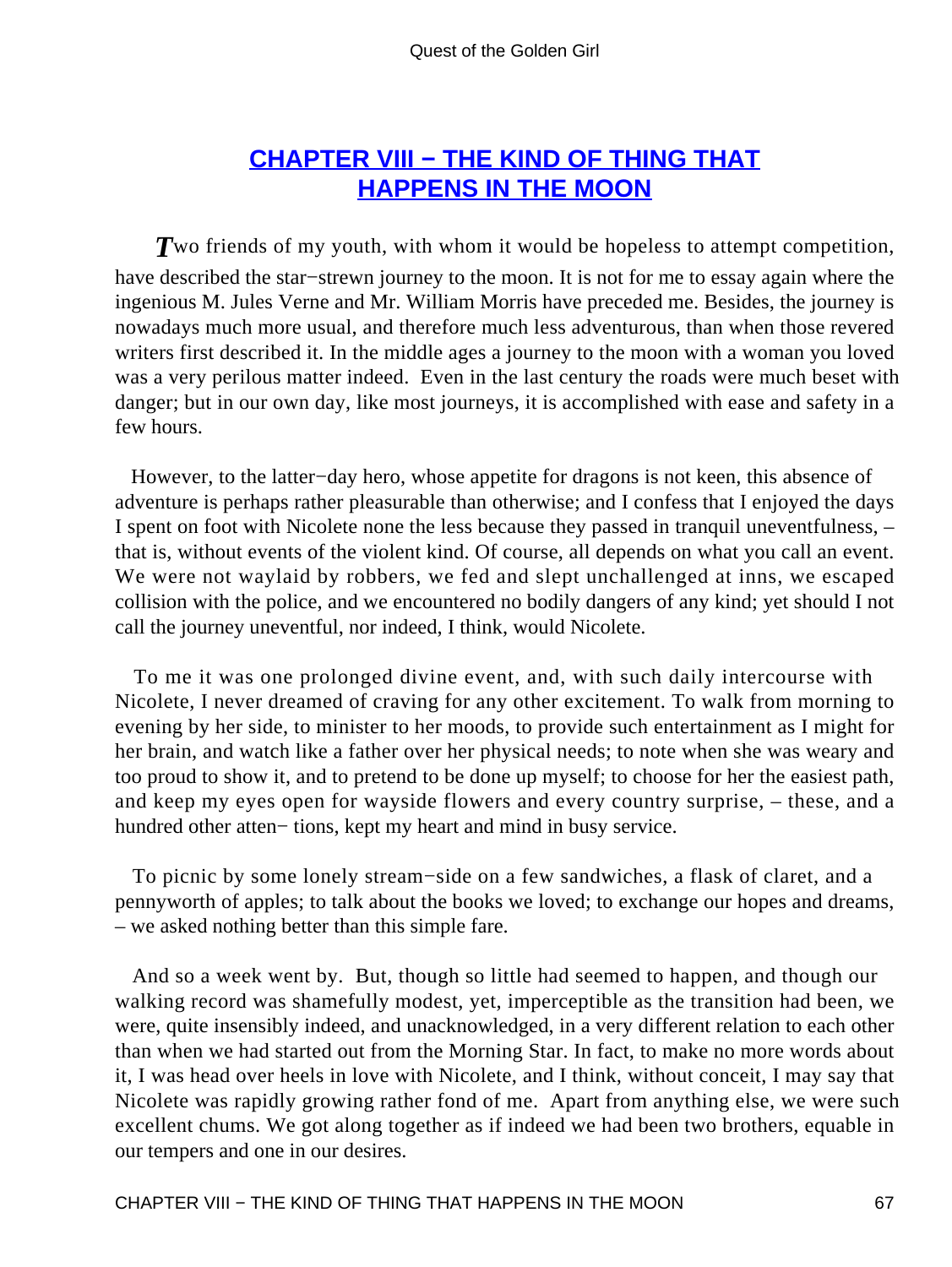At last the feeling on my side became so importunate that I could no longer keep silence.

 We were seated together taking tea at a small lonely inn, whose windows looked out over a romantic little lake, backed by Salvator Rosa pine−woods. The sun was beginning to grow dreamy, and the whole world to wear a dangerously sentimental expression.

 I forget exactly what it was, but something in our talk had set us glowing, had touched tender chords of unexpected sympathy, and involuntarily I stretched out my hand across the corner of the table and pressed Nicolete's hand as it rested on the cloth. She did not withdraw it, and our eyes met with a steady gaze of love.

 «Nicolete,» I said presently, when I could speak, «it is time for you to be going back home.»

«Why?» she asked breathlessly.

«Because,» I answered, «I must love you if you stay.»

«Would you then bid me go?» she said.

«Nicolete,» I said, «don't tempt me. Be a good girl and go home.»

 «But supposing I don't want to go home,» she said; «supposing – oh, supposing I love you too? Would you still bid me go?»

«Yes,» I said. «In that case it would be even more imperative.»

«Aucassin!»

«It is true, it is true, dear Nicolete.»

 «Then, Aucassin,» she replied, almost sternly, in her great girlish love, «this is true also, – I love you. I have never loved, shall never love, any man but you!»

«Nicolete!»

«Aucassin!»

There were no more words spoken between us for a full hour that afternoon.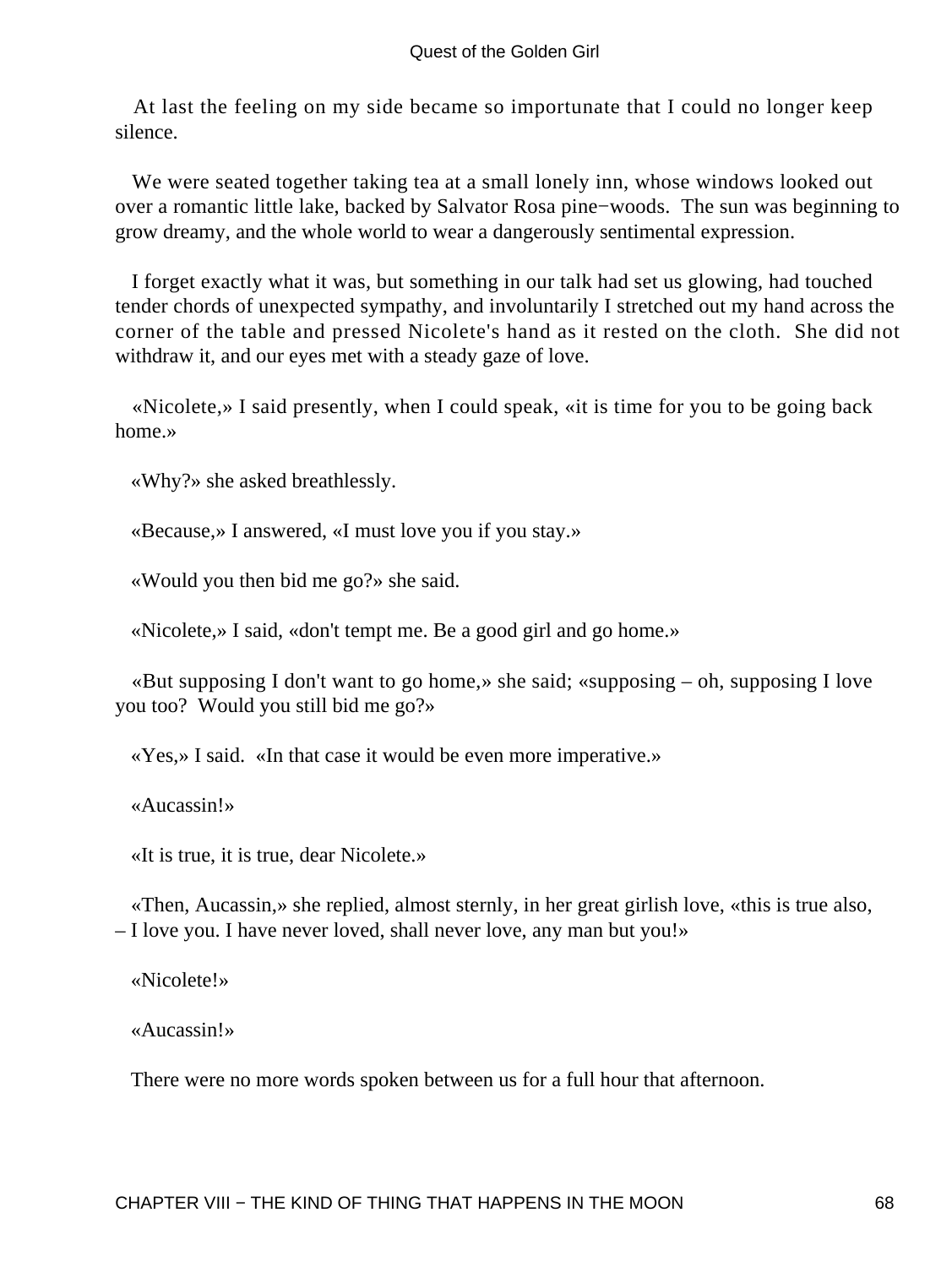## **[CHAPTER IX − WRITTEN BY MOONLIGHT](#page-139-0)**

*I* knew deep down in my heart that it couldn't last, yet how deny myself these roses, while the opportunity of gathering them was mine! – the more so, as I believed it would do no harm to Nicolete. At all events, a day or two more or less of moonshine would make no matter either way. And so all next day we walked hand in hand through Paradise.

 It has been said by them of old time, and our fathers have told us, that the kiss of first love, the first kiss of the first woman we love, is beyond all kisses sweet; and true it is. But true is it also that no less sweet is the first kiss of the last woman we love.

 Putting my faith in old saws, as a young man will, I had never dreamed to know again a bliss so divinely passionate and pure as came to me with every glance of Nicolete's sweet eyes, with every simple pressure of her hand; and the joy that was mine when sometimes, stopping on our way, we would press together our lips ever so gravely and tenderly, seems too holy even to speak of.

 The holy angels could not have loved Nicolete with a purer love, a love freer from taint of any earthly thought, than I, a man of thirty, blase, and fed from my youth upon the honeycomb of woman.

 It was curious that the first difficulty of our pilgrimage should befall us the very next day. Coming towards nightfall to a small inn in a lonely unpopulated countryside, we found that the only accommodation the inn afforded was one double−bedded room, and there was no other inn for at least ten miles. I think I was more troubled than Nicolete. When, after interviewing the landlady, I came and told her of the dilemma, where she sat in the little parlour wearied out with the day's walk, she blushed, it is true, but seemed little put about. Indeed, she laughed, and said it was rather fun, «like something out of Sterne,» – of such comfort is a literary reference in all seasons and circumstances, – and then she added, with a sweet look that sent the blood rioting about my heart, «It won't matter so much, will it, love, NOW?»

 There proved nothing for it but to accept the situation, and we made the arrangement that Nicolete was to slip off to bed first, and then put out the light and go to sleep. However, when I followed her, having sat up as long as the landlady's patience would endure, I found that, though she had blown out the candle, she had forgotten to put out the moon, which shone as though it were St. Agnes' Eve across half the room.

 I stole in very shyly, kept my eyes sternly from Nicolete's white bed, though, as I couldn't shut my ears, the sound of her breathing came to me with indescribable sweetness.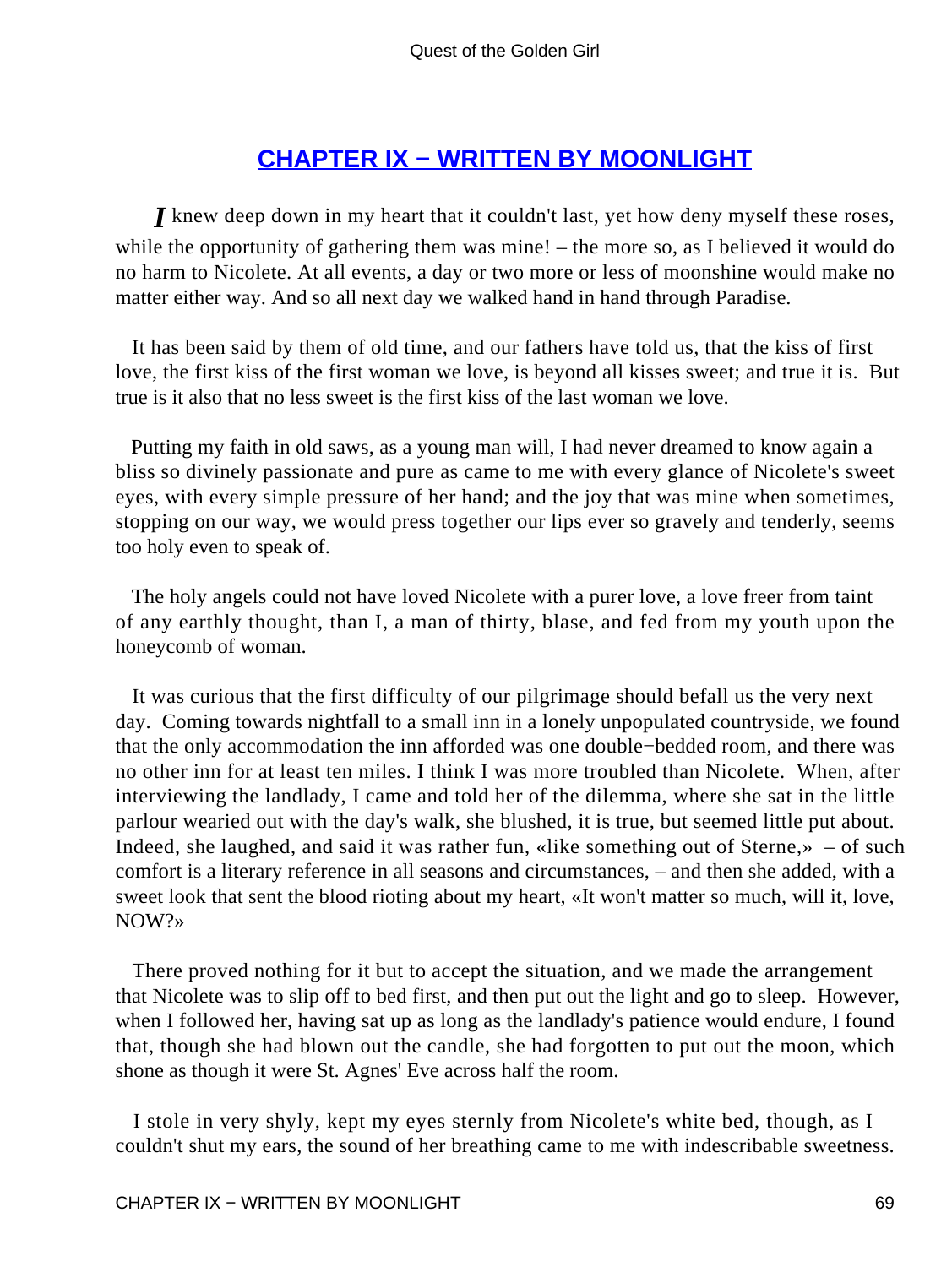After I had lain among the sheets some five or ten minutes, I was suddenly startled by a little voice within the room saying, –

«I'm not asleep.»

 «Well, you should be, naughty child. Now shut your eyes and go to sleep, – and fair dreams and sweet repose,» I replied.

«Won't you give me one little good−night kiss?»

«I gave you one downstairs.»

«Is it very wicked to want another?»

 There was not a foot between our two beds, so I bent over and took her soft white shoulders in my arms and kissed her. All the heaped−up sweetness of the whitest, freshest flowers of the spring seemed in my embrace as I kissed her, so soft, so fragrant, so pure; and as the moonlight was the white fire in our blood. Softly I released her, stroked her brown hair, and turned again to my pillow. Presently the little voice was in the room again, –

«Mayn't I hold your hand? Somehow I feel lonely and frightened.»

 So our hands made a bridge across which our dreams might pass through the night, and after a little while I knew that she slept.

 As I lay thus holding her hand, and listening to her quiet breathing, I realised once more what my young Alastor had meant by the purity of high passion. For indeed the moonlight that fell across her bosom was not whiter than my thoughts, nor could any kiss – were it even such a kiss as Venus promised to the betrayer of Psyche – even in its fiercest delirium, be other than dross compared with the wild white peace of those silent hours when we lay thus married and maiden side by side.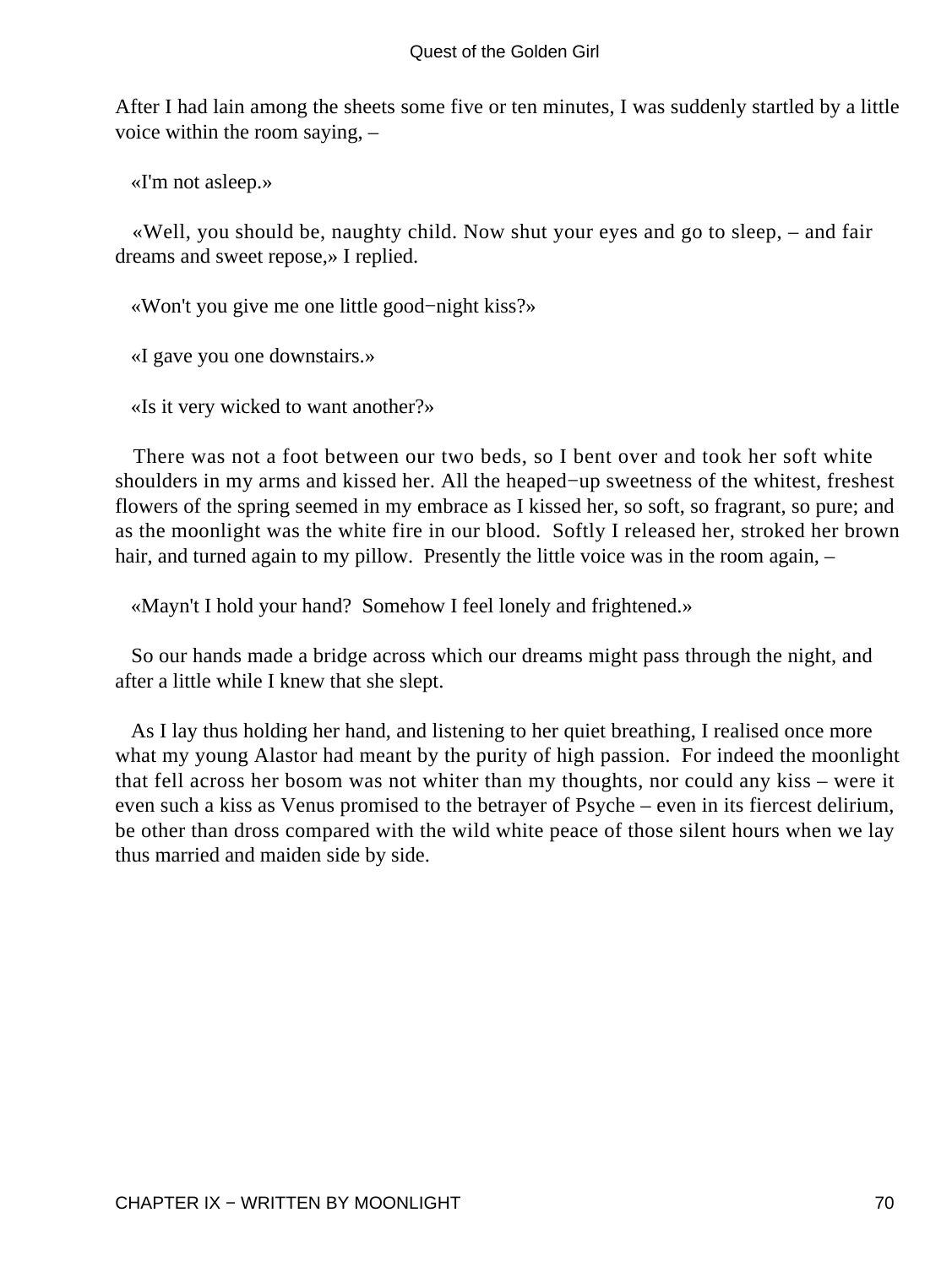## **[CHAPTER X − HOW ONE MAKES LOVE AT THIRTY](#page-139-0)**

*My* sleeplessness while Nicolete slept had not been all ecstasy, for I had come to a bitter resolution; and next morning, when we were once more on our way, I took a favourable opportunity of conveying it to Nicolete.

 «Nicolete,» I said, as we rested awhile by the roadside, «I have something serious to say to you.»

«Yes, dear,» she said, looking rather frightened.

«Well, dear, it is this, – our love must end with our holiday. No good can come of it.»

«But oh, why? I love you.»

 «Yes, and I love you, – love you as I never thought I could love again. Yet I know it is all a dangerous dream, – a trick of our brains, an illusion of our tastes.»

«But oh, why? I love you.»

 «Yes, you do to−day, I know; but it couldn't last. I believe I could love you for ever; but even so, it wouldn't be right. You couldn't go on loving me. I am too old, too tired, too desillusione, perhaps too selfish.»

«I will love you always!» said girl Nicolete.

 «Whereas you,» I continued, disregarding the lovely refrain of her tear−choked voice, «are standing on the wonderful threshold of life, waiting in dreamland for the dawn. And it will come, and with it the fairy prince, with whom you shall wander hand in hand through all its fairy rose−gardens; but I, dear Nicolete, – I am not he.»

Nicolete did not speak.

 «I know,» I continued, pressing her hand, «that I may seem young enough to talk like this, but some of us get through life quicker than others, and when we say, `It is done,' it is no use for onlookers to say, `Why, it is just beginning!' Believe me, Nicolete, I am not fit husband for you.»

«Then shall I take no other,» said Nicolete, with set face.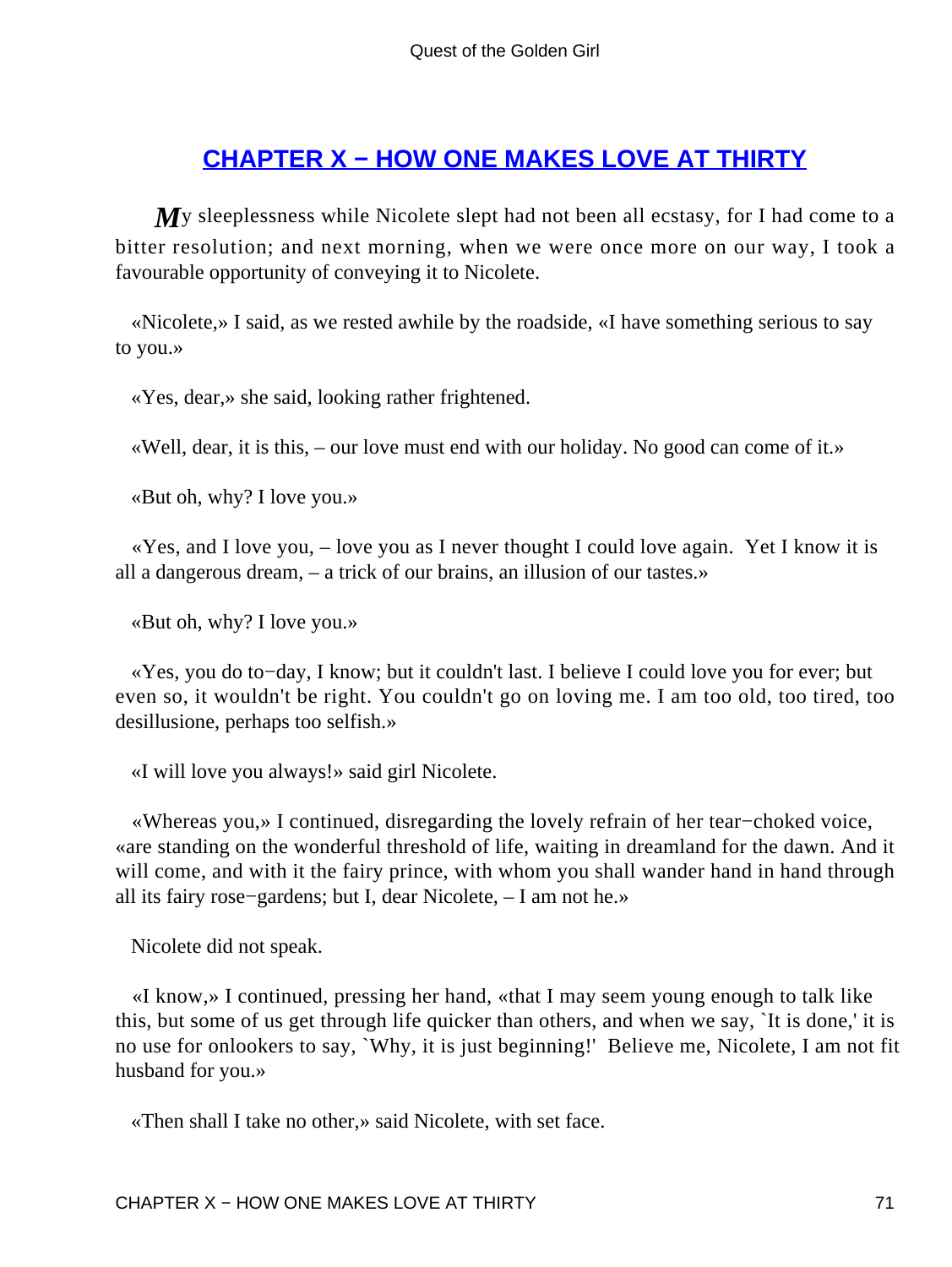«Oh, yes, you will,» I rejoined; «let but a month or two pass, and you will see how wise I was, after all. Besides, there are other reasons, of which there is no need to speak  $-\infty$ 

«What reasons?»

 «Well,» I said, half laughing, "there is the danger that, after all, we mightn't agree. There is nothing so perilously difficult as the daily intercourse of two people who love each other. You are too young to realise its danger. And I couldn't bear to see our love worn away by the daily dropping of tears, not to speak of its being rent by the dynamite of daily quarrels.

We know each other's tastes, but we know hardly anything of each other's natures."

Nicolete looked at me strangely. 'Troth, it was a strange way to make love, I knew.

«And what else?» she asked somewhat coldly.

«Well, then, though it's not a thing one cares to speak of, I'm a poor man  $-\infty$ 

Nicolete broke through my sentence with a scornful exclamation.

 «You,» I continued straight on, – «well, you have been accustomed to a certain spaciousness and luxury of life. This it would be out of my power to continue for you. These are real reasons, very real reasons, dear Nicolete, though you may not think so now. The law of the world in these matters is very right. For the rich and the poor to marry is to risk, terribly risk, the very thing they would marry for – their love. Love is better an unmarried than a married regret.»

Nicolete was silent again.

 «Think of your little woodland chalet, and your great old trees in the park, – you couldn't live without them. I have, at most, but one tree worth speaking of to offer you  $-\infty$ 

 I purposely waived the glamour which my old garden had for my mind, and which I wouldn't have exchanged for fifty parks.

«Trees!» retorted Nicolete, – «what are trees?»

 «Ah, my dear girl, they are a good deal, – particularly when they are genealogical, as my one tree is not.»

 «Aucassin,» she said suddenly, almost fiercely, «can you really jest? Tell me this, – do you love me?»

CHAPTER X – HOW ONE MAKES LOVE AT THIRTY TO THE THIRTY T2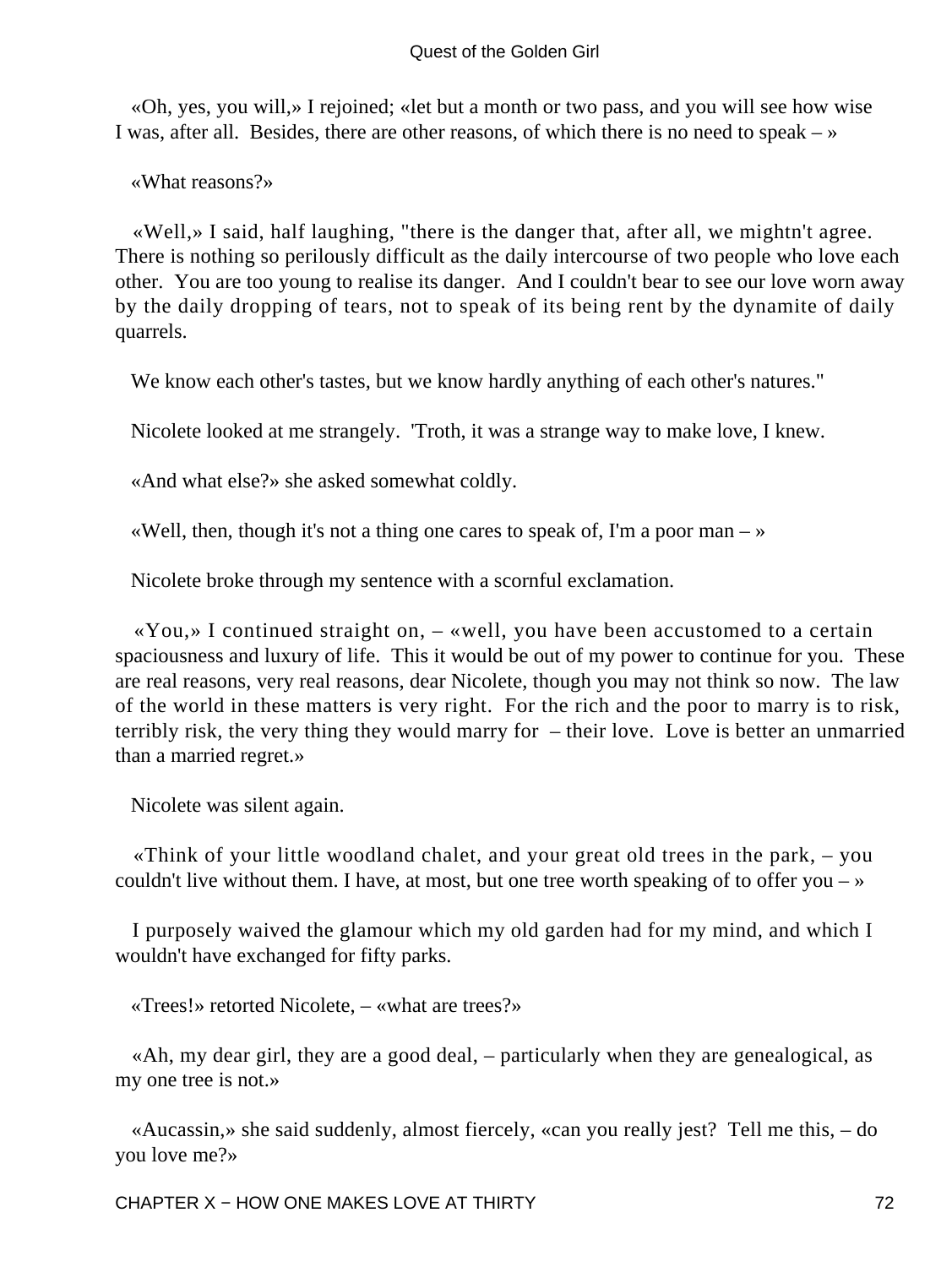#### Quest of the Golden Girl

 «I love you,» I said simply; «and it is just because I love you so much that I have talked as I have done. No man situated as I am who loved you could have talked otherwise.»

 «Well, I have heard it all, weighed it all,» said Nicolete, presently; «and to me it is but as thistledown against the love within my heart. Will you cast away a woman who loves you for theories? You know you love me, know I love you. We should have our trials, our ups and downs, I know; but surely it is by those that true love learns how to grow more true and strong. Oh, I cannot argue! Tell me again, do you love me?»

 And there she broke down and fell sobbing into my arms. I consoled her as best I might, and presently she looked up at me through her tears.

 «Tell me again,» she said, «that you love me, just as you did yesterday, and promise never to speak of all those cruel things again. Ah! have you thought of the kind of men you would give me up to?»

At that I confess I shuddered, and I gave her the required assurance.

«And you won't be wise and reasonable and ridiculous any more?»

«No,» I answered; adding in my mind, «not, at all events, for the present.»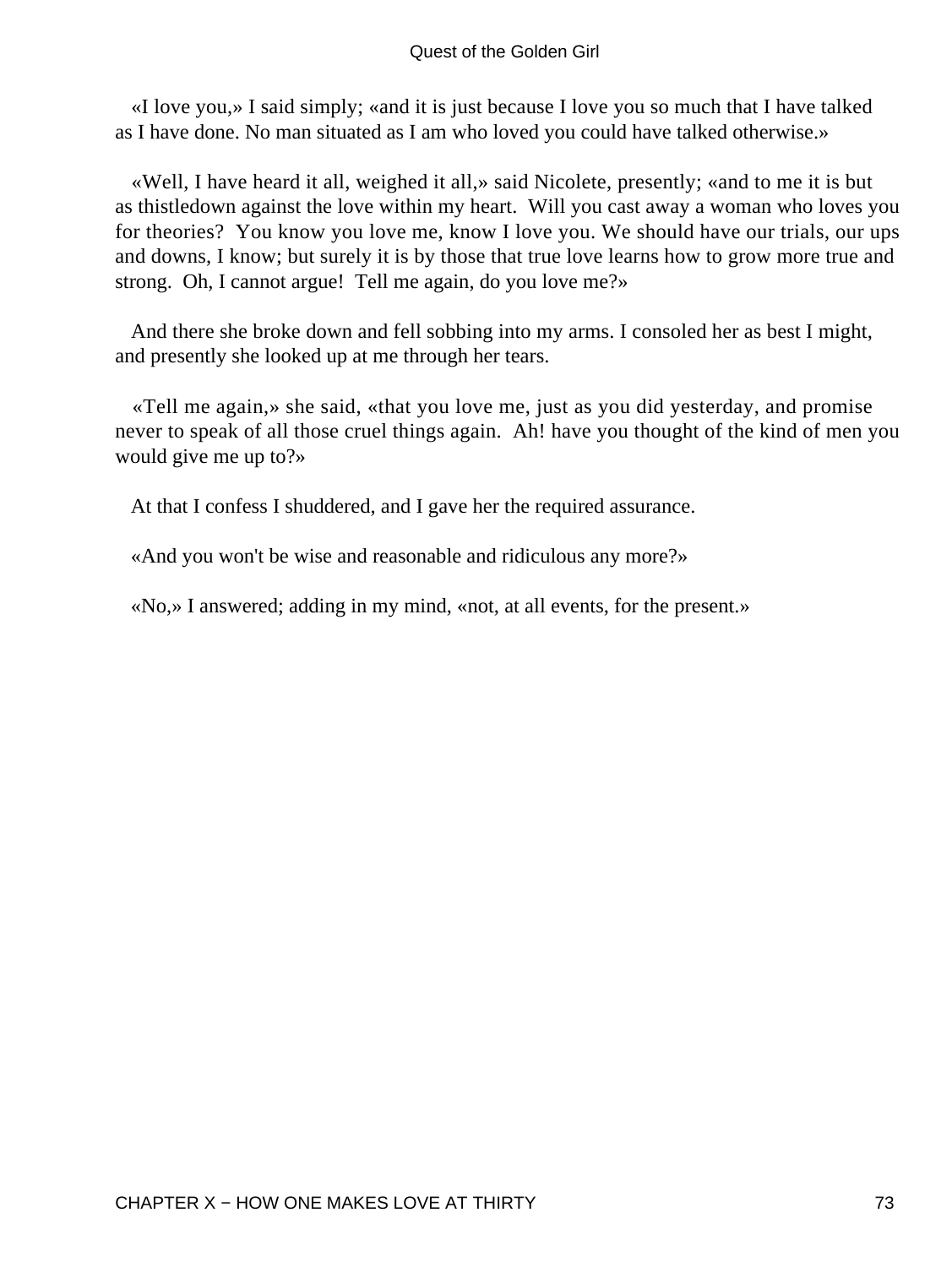### **[CHAPTER XI − HOW ONE PLAYS THE HERO AT THIRTY](#page-139-0)**

*H*ad we only been able to see a day into the future, we might have spared ourselves this agonising, for all our doubts and fears were suddenly dispersed in an entirely unexpected manner. Happily these interior problems are not infrequently resolved by quite exterior forces.

 We were sitting the following afternoon in one of those broad bay windows such as one finds still in some old country inns, just thinking about starting once more on our way, when suddenly Nicolete, who had been gazing out idly into the road, gave a little cry. I followed her glance. A carriage with arms on its panels had stopped at the inn, and as a smart footman opened the door, a fine grey−headed military−looking man stepped out and strode hurriedly up the inn steps.

«Aucassin,» gasped Nicolete, «it is my father!»

 It was too true. The old man's keen eye had caught sight of Nicolete at the window also, and in another moment we were all three face to face. I must do the Major− General the justice of saying that he made as little of a «scene» of it as possible.

 «Now, my girl,» he said, «I have come to put an end to this nonsense. Have you a petticoat with you? Well, go upstairs and get it on. I will wait for you here . . . On you, sir, I shall waste no words. From what I have heard, you are as moonstruck as my daughter.»

 «Of course,» I stammered, «I cannot expect you to understand the situation, though I think, if you would allow me, I could in a very few words make it somewhat clearer, – make you realise that, after all, it has been a very innocent and childish escapade, in which there has been no harm and a great deal of pleasure  $-\infty$ 

But the Major−General cut me short.

 «I should prefer,» he said, «not to discuss the matter. I may say that I realise that my daughter has been safe in your hands, however foolish,» – for this I thanked him with a bow, – «but I must add that your eccentric acquaintance must end here – »

 I said him neither yea nor nay; and while we stood in armed and embarrassed silence, Nicolete appeared with white face at the door, clothed in her emergency petticoat. Alas! it was for no such emergency as this that it had been destined that merry night when she had packed it in her knapsack. With a stern bow her father turned from me to join her; but she suddenly slipped past him, threw her arms round me, and kissed me one long passionate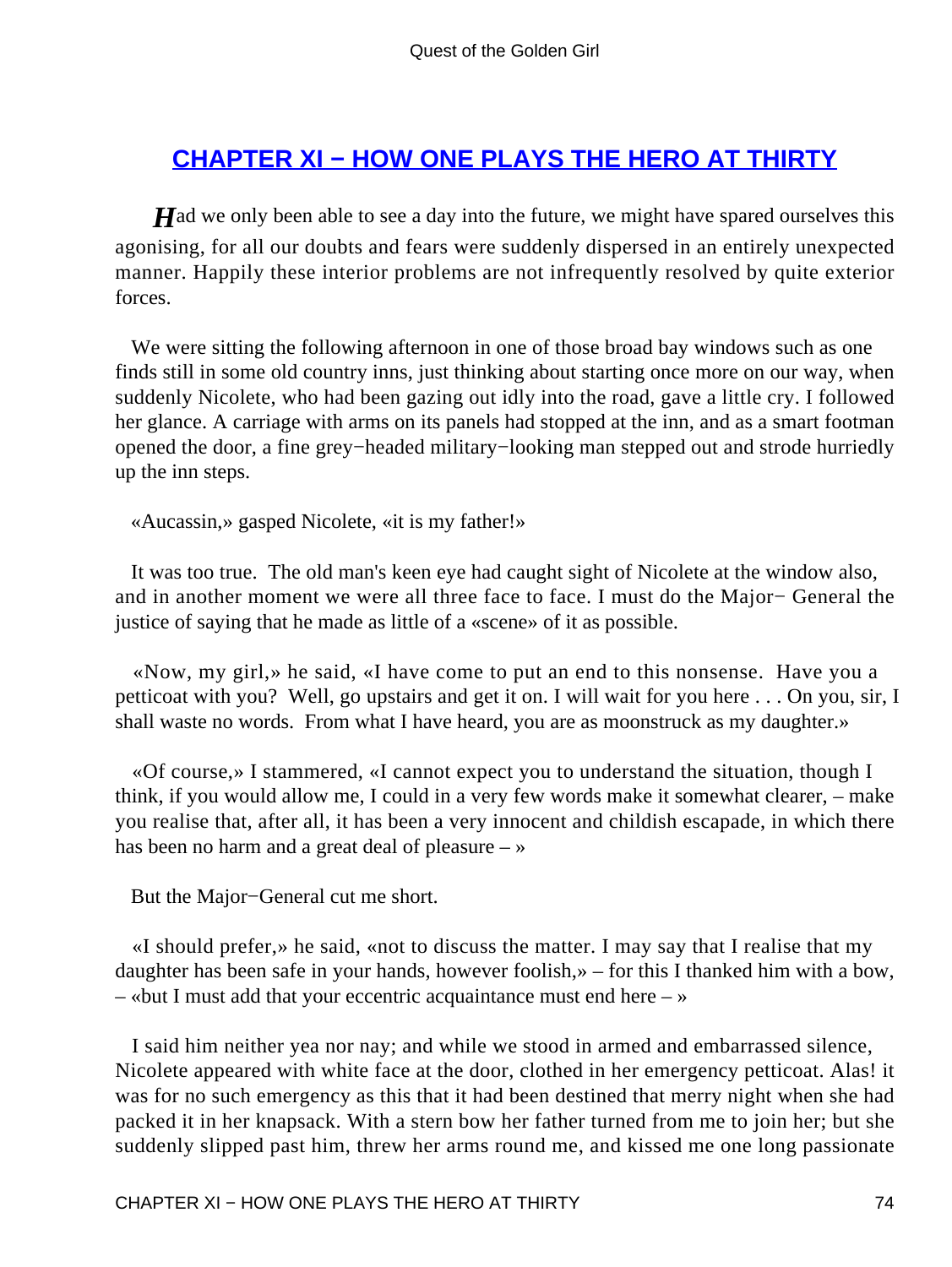kiss.

 «Aucassin, be true,» she cried, «I will never forget you, – no one shall come between us; »and then bursting into tears, she buried her face in her hands and followed her father from the room.

 In another moment she had been driven away, and I sat as one stupefied in the inn window. But a few short minutes ago she had been sitting merrily prattling by my side, and now I was once more as lonely as if we had never met. Presently I became conscious in my reverie of a little crumpled piece of paper on the floor. I picked it up. It was a little note pencilled in her bedroom at the last moment. «Aucassin,» it ran, just like her last passionate words, «be true. I will never forget you. Stay here till I write to you, and oh, write to me soon! – Your broken−hearted Nicolete.»

 As I read, I saw her lovely young face, radiant with love and sorrow as I had last seen it, and pressing the precious little letter to my lips, I said fervently, «Yes, Nicolete, I will be true.»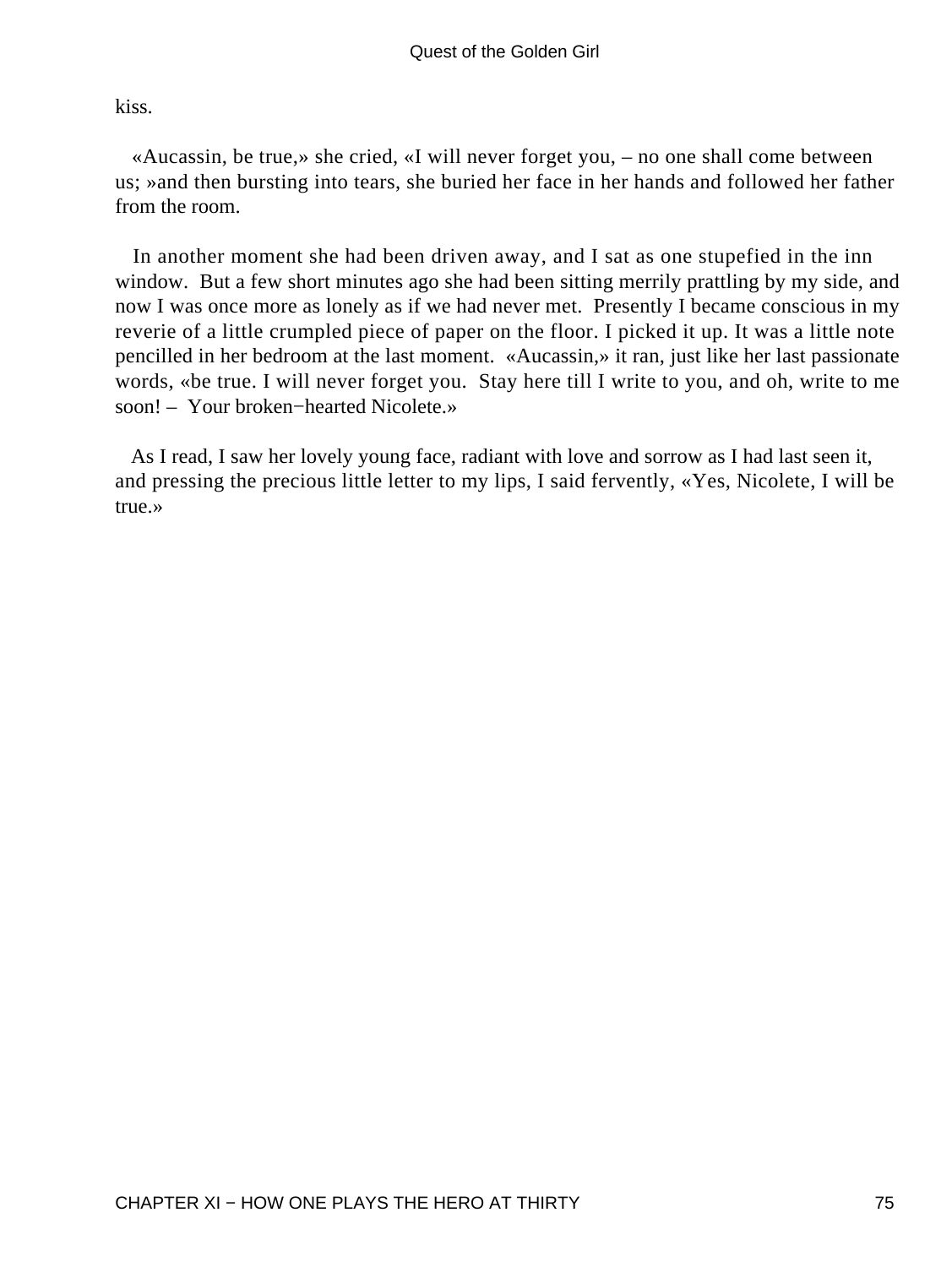## **[CHAPTER XII − IN WHICH I REVIEW MY ACTIONS](#page-139-0) [AND RENEW MY RESOLUTIONS](#page-139-0)**

*N*o doubt the youthful reader will have but a poor opinion of me after the last two chapters. He will think that in the scene with the Major−General I acted with lamentably little spirit, and that generally my friend Alastor would have proved infinitely more worthy of the situation. It is quite true, I confess it. The whole episode was made for Alastor. Nicolete and he were born for each other. Alas! it is one of the many drawbacks of experience that it frequently prevents our behaving with spirit.

 I must be content to appeal to the wiser and therefore sadder reader, of whom I have but a poor opinion if he too fails to understand me. He, I think, will understand why I didn't promptly assault the Major− General, seize Nicolete by the waist, thrust her into her ancestral carriage, haul the coachman from his box, and, seizing the reins, drive away in triumph before astonishment had time to change into pursuit. Truly it had been but the work of a moment, and there was only one consideration which prevented my following this now−I−call−that−heroic course. It is a consideration I dare hardly venture to write, and the confession of which will, I know, necessitate my changing my age back again to thirty on the instant. Oh, be merciful, dear romantic reader! I didn't strike the Major−General, because, oh, because **I AGREED WITH HIM!**

 I loved Nicolete, you must have felt that. She was sweet to me as the bunch of white flowers that, in their frail Venetian vase, stand so daintily on my old bureau as I write, doing their best to sweeten my thoughts. Dear was she to me as the birds that out in the old garden yonder sing and sing their best to lift up my leaden heart. She was dear as the Spring itself, she was only less dear than Autumn.

 Yes, black confession! after the first passion of her loss, the immediate ache of her young beauty had passed, and I was able to analyse what I really felt, I not only agreed with him, I thanked God for the Major−General! He had saved me from playing the terrible part of executioner. He had just come in time to behead the Lady Jane Grey of our dreams.

 I should have no qualms about tightening the rope round the neck of some human monster, or sticking a neat dagger or bullet into a dangerous, treacherous foe, but to kill a dream is a sickening business. It goes on moaning in such a heart−breaking fashion, and you never know when it is dead. All on a sudden some night it will come wailing in the wind outside your window, and you must blacken your heart and harden your face with another strangling grip of its slim appealing throat, another blow upon its angel eyes. Even then it will recover, and you will go on being a murderer, making for yourself day by day a murderer's face, without the satisfaction of having really murdered.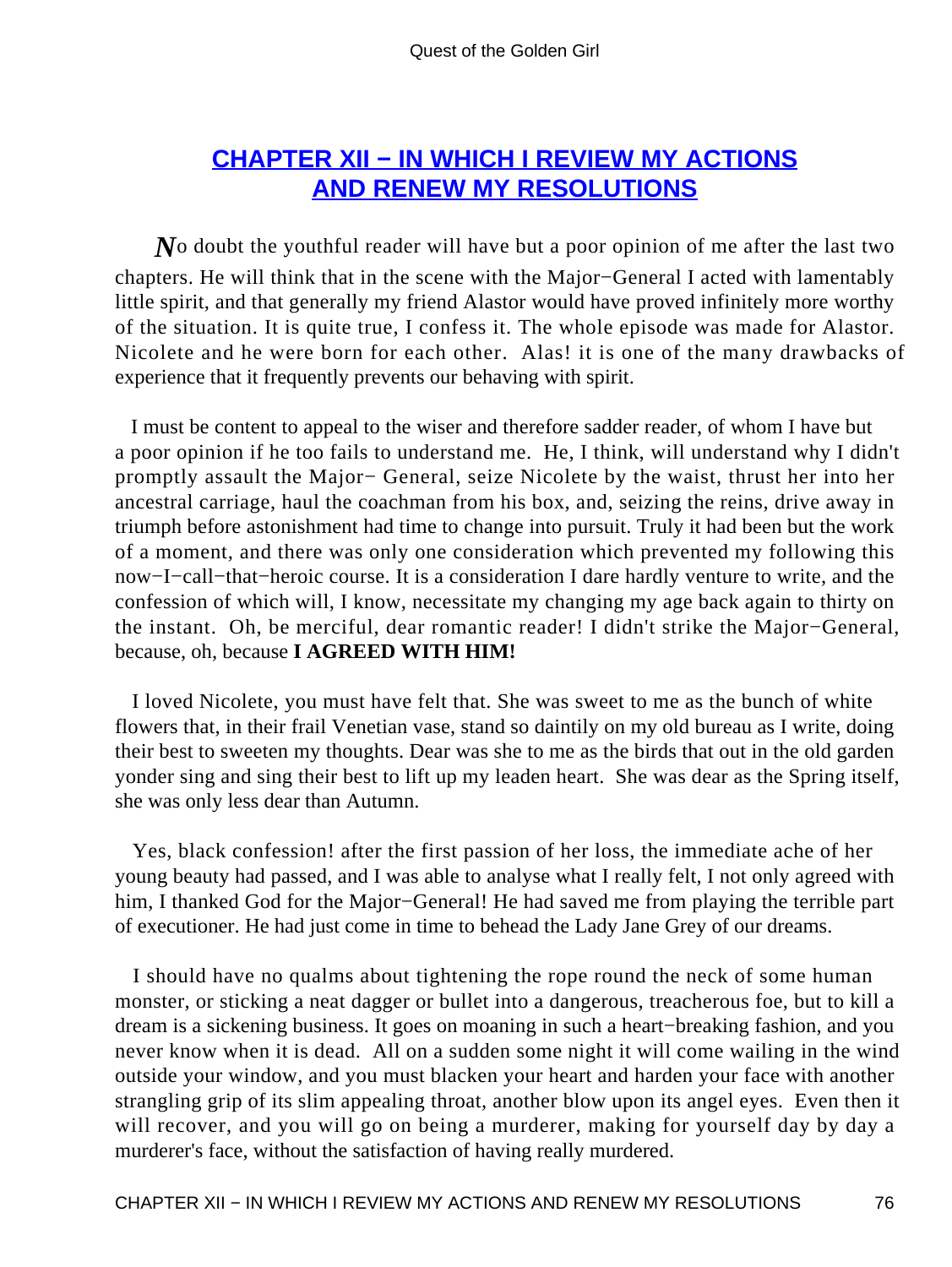But what of Nicolete? do you exclaim. Have you no thought for her, bleeding her heart away in solitude? Can you so soon forget those appealing eyes? Yes, I have thought for her. Would God that I could bear for her those growing pains of the heart! and I shall never forget those farewell eyes. But then, you see, I had firmly realised this, that she would sooner recover from our separation than from our marriage; that her love for me, pretty and poignant and dramatic while it lasted, was a book− born, book−fed dream, which must die soon or late, – the sooner the better for the peace of the dreams that in the course of nature would soon spring up to take its place.

 But while I realised all this, and, with a veritable aching of the heart at the loss of her, felt a curious satisfaction at the turn of events, still my own psychology became all the more a puzzle to me, and I asked myself, with some impatience, what I would be at, and what it was I really wanted.

 Here had I but a few moments ago been holding in my hands the very dream I had set out to find, and here was I secretly rejoicing to be robbed of it! If Nicolete did not fulfil the conditions of that mystical Golden Girl, in professed search for whom I had set out that spring morning, well, the good genius of my pilgrimage felt it time to resign. Better give it up at once, and go back to my books and my bachelorhood, if I were so difficult to please. No wonder my kind providence felt provoked. It had provided me with the sweetest pink− and−porcelain dream of a girl, and might reasonably have concluded that his labours on my behalf were at an end.

 But, really, there is no need to lecture me upon the charms and virtues of Nicolete, for I loved them from the first moment of our strange introduction, and I dream of them still. There was indeed only one quality of womanhood in which she was lacking, and in which, after much serious self− examination, I discovered the reason of my instinctive self−sacrifice of her, – **SHE HAD NEVER SUFFERED.** As my heart had warned me at the beginning, «she was hoping too much from life to spend one's days with.» She lacked the subtle half−tones of experience. She lacked all that a pretty wrinkle or two might have given. There was no shadowy melancholy in her sky−clear eyes. She was gay indeed, and had a certain childish humour; but she had none of that humour which comes of the resigned perception that the world is out of joint, and that you were never born to set it right. These characteristics I had yet to find in woman. There was still, therefore, an object to my quest. Indeed my experience had provided me with a formula. I was in search of a woman who, in addition to every other feminine charm and virtue, was a woman who had suffered.

With this prayer I turned once more to the genius of my pilgrimage. «Grant me,» I asked, «but this – **A WOMAN WHO HAS** SUFFERED!» and, apparently as a consequence, he became once more quite genial. He seemed to mean that a prayer so easy to grant would put any god into a good temper; and possibly he smiled with a deeper meaning too.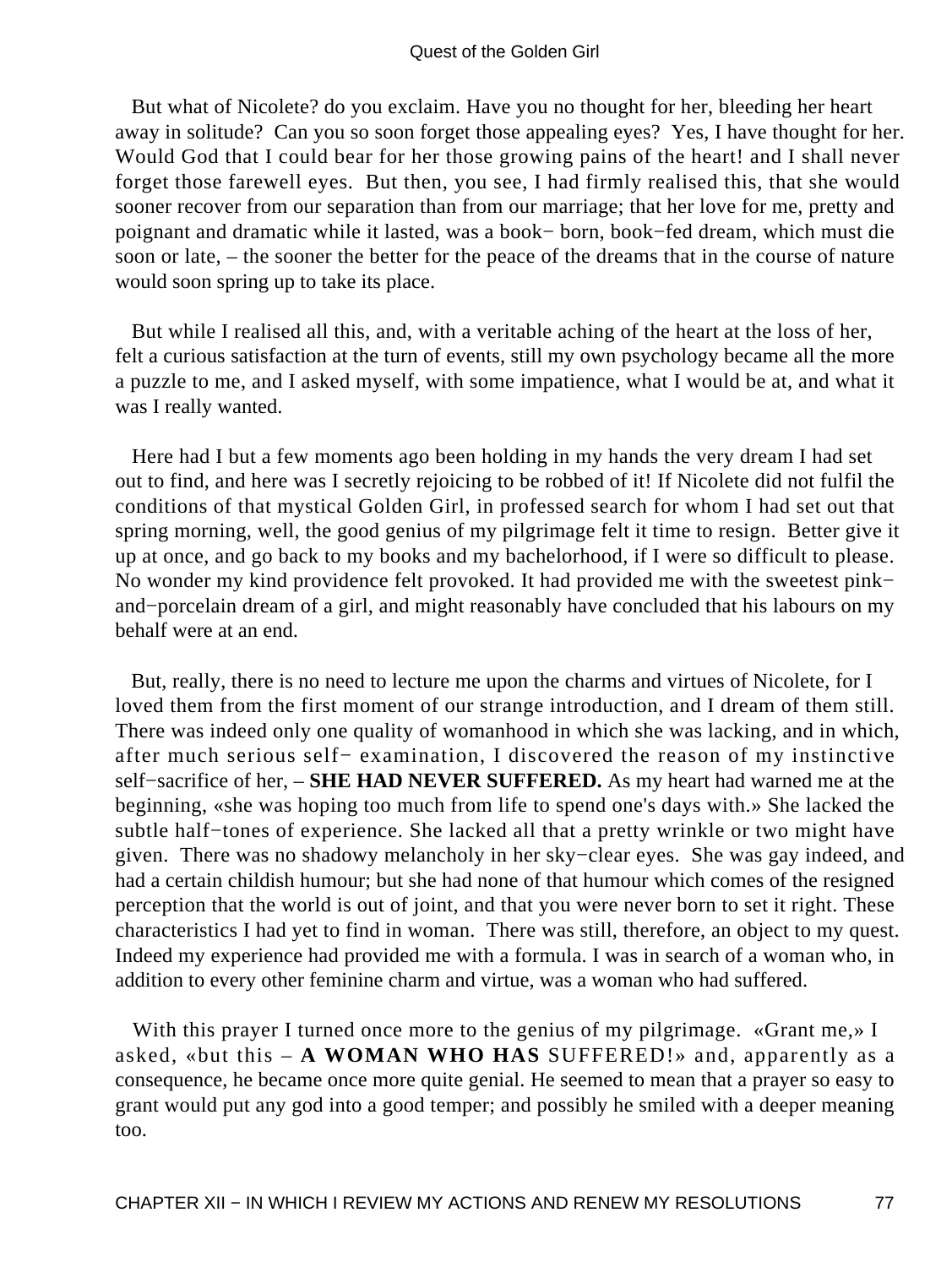# **[BOOK III](#page-139-0)**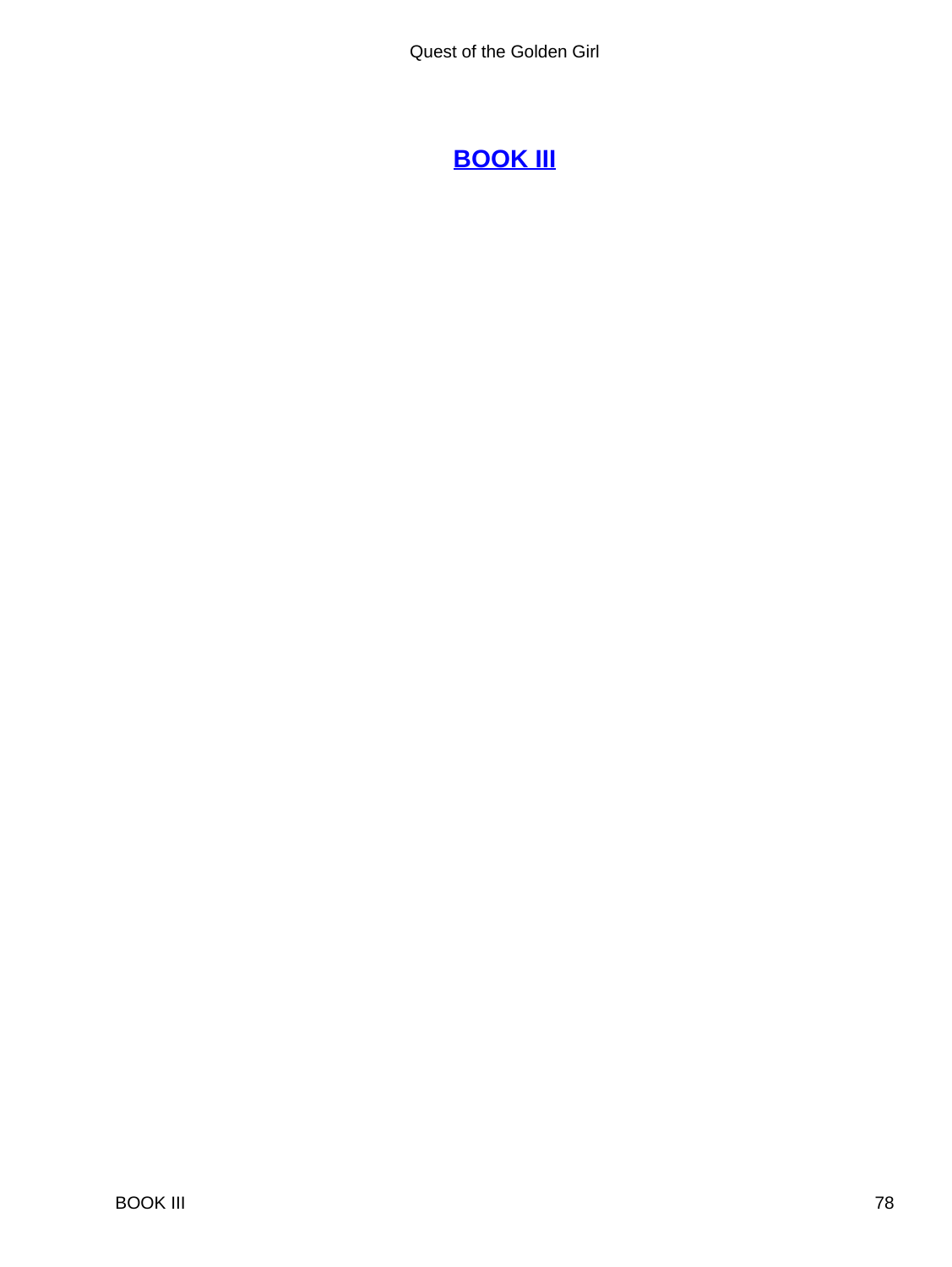## **[CHAPTER I − IN WHICH I RETURN TO MY RIGHT AGE](#page-139-0)**

### *A*ND **ENCOUNTER A COMMON OBJECT OF THE COUNTRY**

 And so when the days of my mourning for Nicolete were ended (and in this sentence I pass over letters to and fro, – letters wild from Nicolete, letters wise from Aucassin, letters explanatory and apologetic from the Obstacle – how the Major−General had suddenly come home quite unexpectedly and compelled her to explain Nicolete's absence, etc., etc. Dear Obstacle! I should rather have enjoyed a pilgrimage with her too) – I found myself one afternoon again upon the road. The day had been very warm and dusty, and had turned sleepy towards tea−time.

 I had now pretty clearly in my mind what I wanted. This time it was, all other things equal, to be «a woman who had suffered,» and to this end, I had, before starting out once more, changed my age back again at the inn and written «Aetat. 30» after my name in the visitors' book. As a young man I was an evident failure, and so, having made the countersign, I was speedily transformed to my old self; and I must say that it was a most comfortable feeling, something like getting back again into an old coat or an old pair of shoes. I never wanted to be young again as long as I lived. Youth was too much like the Sunday clothes of one's boyhood. Moreover, I had a secret conviction that the woman I was now in search of would prefer one who had had some experience at being a man, who would bring her not the green plums of his love, but the cunningly ripened nectarines, a man to whom love was something of an art as well as an inspiration.

It was in this frame of mind that I came upon the following scene.

 The lane was a very cloistral one, with a ribbon of gravelly road, bordered on each side with a rich margin of turf and a scramble of blackberry bushes, green turf banks and dwarf oak−trees making a rich and plenteous shade. My attention was caught firstly by a bicycle lying carelessly on the turf, and secondly and lastly by a graceful woman's figure, recumbent and evidently sleeping against the turf bank, well tucked in among the afternoon shadows. My coming had not aroused her, and so I stole nearer to her on tiptoe.

 She was a pretty woman, of a striking modern type, tall, well−proportioned, strong, I should say, with a good complexion that had evidently been made just a little better. But her most striking feature was an opulent mass of dark red hair, which had fallen in some disorder and made quite a pillow for her head. Her hat was off, lying in its veil by her side, and a certain general abandon of her figure, – which was clothed in a short cloth skirt, cut with that unmistakable touch which we call style – betokened weariness that could no longer wait for rest.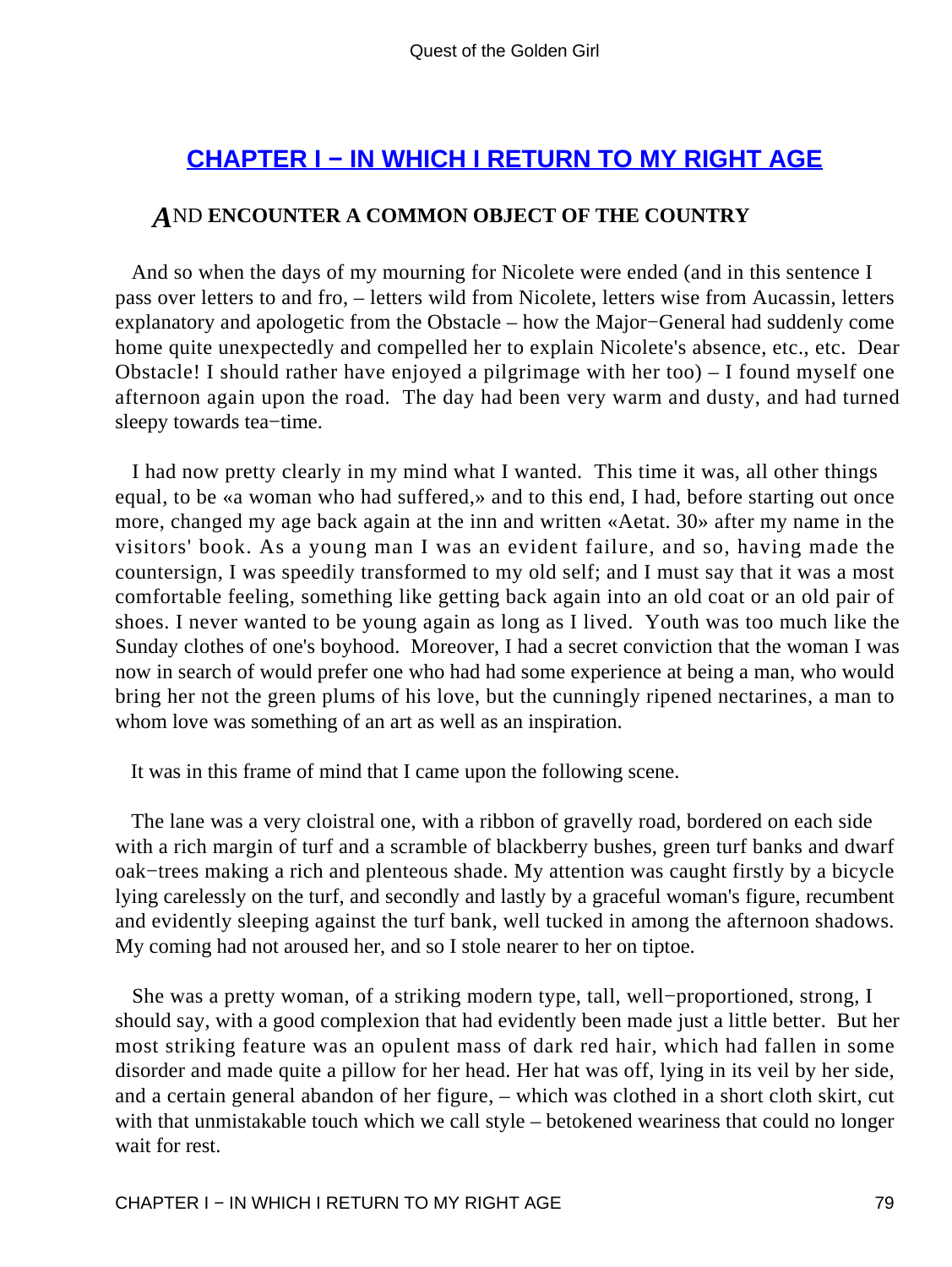Poor child! she was tired out. She must never be left to sleep on there, for she seemed good to sleep till midnight.

 I turned to her bicycle, and, examining it with the air of a man who had won silver cups in his day, I speedily discovered what had been the mischief. The tire of the front wheel had been pierced, and a great thorn was protruding from the place. Evidently this had been too much for poor Rosalind, and it was not unlikely that she had cried herself to sleep.

 I bent over her to look – yes, there were traces of tears. Poor thing! Then I had a kindly human impulse. I would mend the tire, having attended ambulance classes, do it very quietly so that she wouldn't hear, like the fairy cobblers who used to mend people's boots while they slept, and then wait in ambush to watch the effect upon her when she awoke.

What do you think of the idea?

 But one important detail I have omitted from my description of the sleeper. Her left hand lay gloveless, and of the four rings on her third finger one was a wedding−ring.

 «Such red hair, – and a wedding−ring!» I exclaimed inwardly. «How this woman must have suffered!»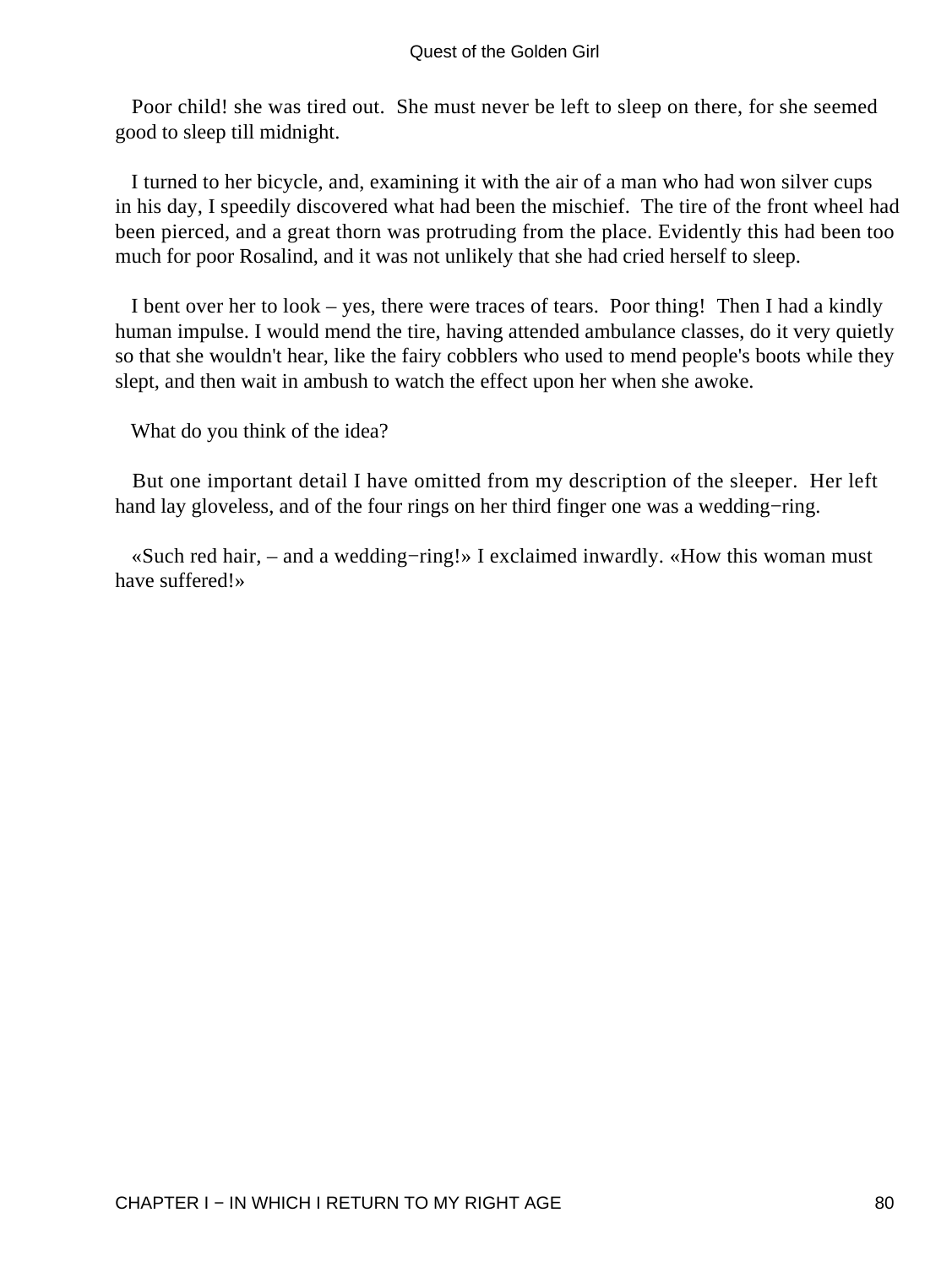## **[CHAPTER II − IN WHICH I HEAL A BICYCLE AND COME TO](#page-139-0) [THE WHEEL OF PLEASURE](#page-139-0)**

*M*oving the bicycle a little away, so that my operations upon it might not arouse her, I had soon made all right again, and when I laid it once more where she had left it, she was still sleeping as sound as ever. She had only to sleep long enough, a sly thought suggested, to necessitate her ending her day's journey at the same inn as myself, some five miles on the road. One virtue at least the reader will allow to this history, – we are seldom far away from an inn in its pages. When I thought of that I sat stiller than ever, hardly daring to turn over the pages of Apuleius, which I had taken from my knapsack to beguile the time, and, I confess, to give my eyes some other occupation than the dangerous one of gazing upon her face, dangerous in more ways than one, but particularly dangerous at the moment, because, as everybody knows, a steady gaze on a sleeping face is apt to awake the sleeper. And she wasn't to be disturbed!

 «No! she mustn't waken before seven at the latest,» I said to myself, holding my breath and starting in terror at every noise. Once a great noisy bee was within an ace of waking her, but I caught him with inspired dexterity, and he buzzed around her head no more.

 But despite the providential loneliness of the road, there were one or two terrors that could not be disposed of so summarily. The worst of all was a heavy miller's cart which one could hardly crush to silence in one's handkerchief; but it went so slowly, and both man and horses were so sleepy, that they passed unheard and unnoticing.

 A sprightly tramp promised greater difficulty, and nothing but some ferocious pantomime and a shilling persuaded him to forego a choice fantasia of cockney humour.

 A poor tired Italian organ−grinder, tramping with an equally tired monkey along the dusty roads, had to be bought off in a similar manner, – though he only cost sixpence. He gave me a Southern smile and shrug of comprehension, as one acquainted with affairs of the heart, – which was a relief after the cockney tramp's impudent expression of, no doubt, a precisely similar sentiment.

 And then at last, just as my watch pointed to 6.50 (how well I remember the exact moment!) Rosalind awoke suddenly, as women and children do, sitting straight up on the instant, and putting up her hands to her tousled hair, with a half−startled «Where am I?» When her hair was once more «respectable,» she gave her skirts a shake, bent sideways to pull up her stockings and tighten her garters, looked at her watch, and then with an exclamation at the lateness of the hour, went over, with an air of desperate determination, to her bicycle.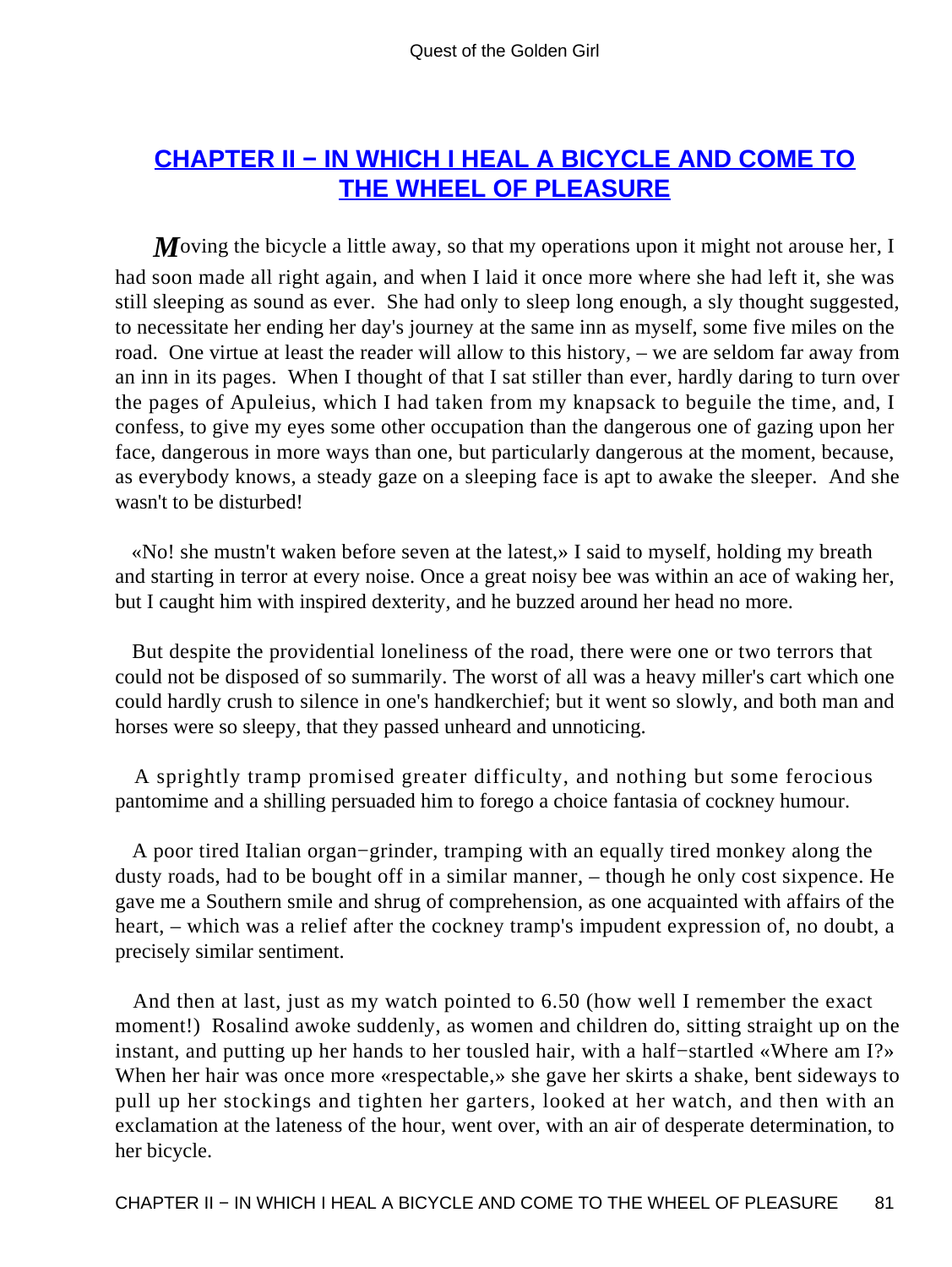#### Quest of the Golden Girl

«Now for this horrid puncture!» were the first words I was to hear fall from her lips.

She sought for the wound in the india− rubber with growing bewilderment.

 «Goodness!» was her next exclamation, «why, there's nothing wrong with it. Can I have been dreaming?»

 «I hope your dreams have been pleasanter than that,» I ventured at this moment to stammer, rising, a startling apparition, from my ambush behind a mound of brambles; and before she had time to take in the situation I added that I hoped she'd excuse my little pleasantry, and told her how I had noticed her and the wounded bicycle, et cetera, et cetera, as the reader can well imagine, without giving me the trouble of writing it all out.

She was sweetness itself on the instant.

 «Excuse you!» she said, «I should think so. Who wouldn't? You can't tell the load you've taken off my mind. I'm sure I must have groaned in my sleep – for I confess I cried myself to sleep over it.»

 «I thought so,» I said with gravity, and eyes that didn't dare to smile outright till they had permission, which, however, was not long withheld them.

«How did you know?»

 «Oh, intuition, of course – who wouldn't have cried themselves to sleep, and so tired too!»

 «You're a nice sympathetic man, anyhow,» she laughed; «what a pity you don't bicycle!»

«Yes,» I said, «I would give a thousand pounds for a bicycle at this moment.»

 «You ought to get a good one for that,» she laughed, – «all bright parts nickel, I suppose; indeed, you should get a real silver frame and gold handle−bars for that, don't you think? Well, it would be nice all the same to have your company a few miles, especially as it's growing dark,» she added.

«Especially as it's growing dark,» I repeated.

 «You won't be going much farther to− night. Have you fixed on your inn?» I continued innocently. She had – but that was in a town too far to reach to−night, after her long sleep.

«You might have wakened me,» she said.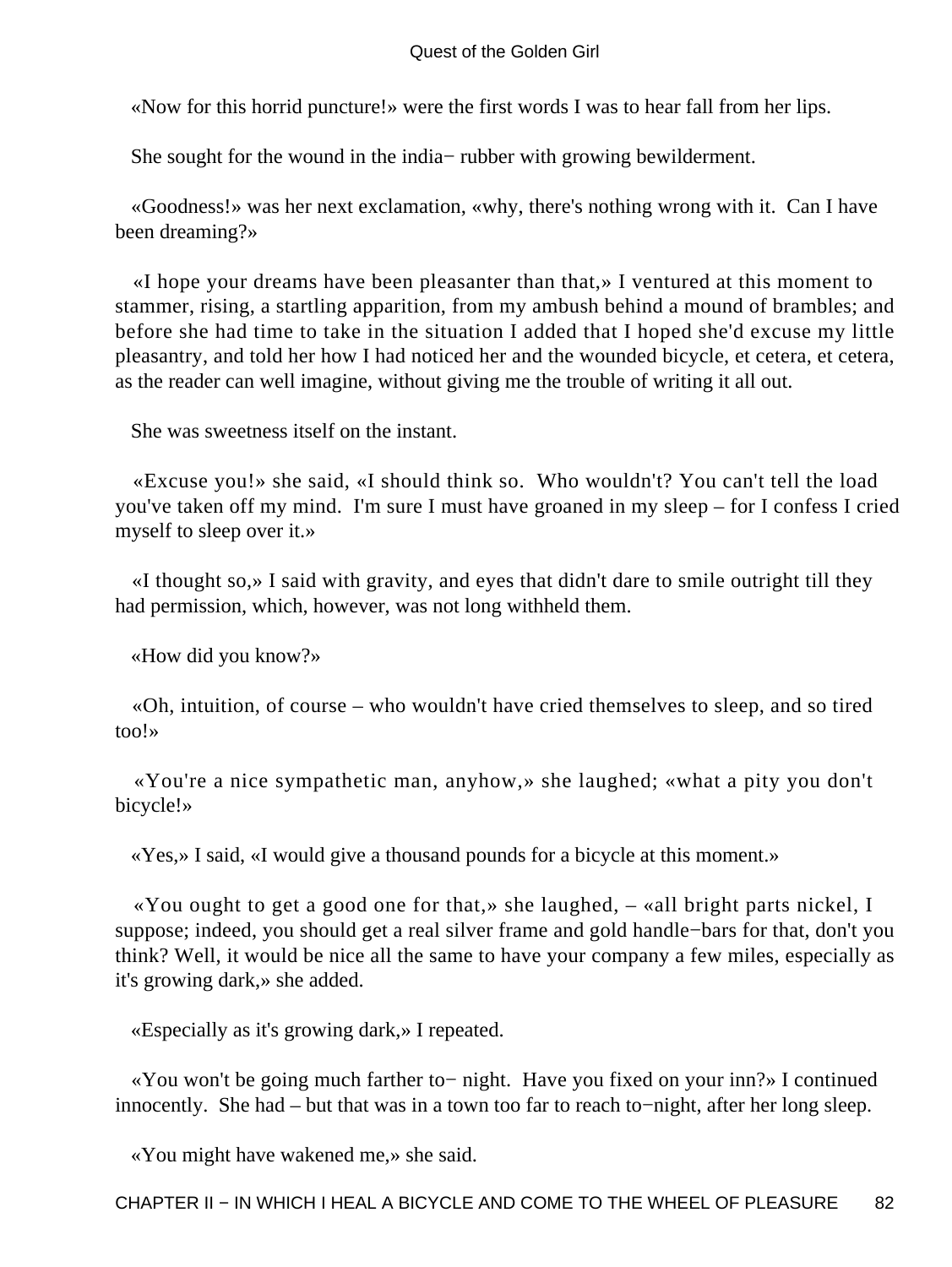«Yes, it was stupid of me not to have thought of it,» I answered, offering no explanation of the dead bee which at the moment I espied a little away in the grass, and saying nothing of the merry tramp and the melancholy musician.

 Then we talked inns, and thus she fell beautifully into the pit which I had digged for her; and it was presently arranged that she should ride on to the Wheel of Pleasure and order a dinner, which she was to do me the honour of sharing with me.

 I was to follow on foot as speedily as might be, and it was with a high heart that I strode along the sunset lanes, hearing for some time the chiming of her bell in front of me, till she had wheeled it quite out of hearing, and it was lost in the distance.

I never did a better five miles in my life.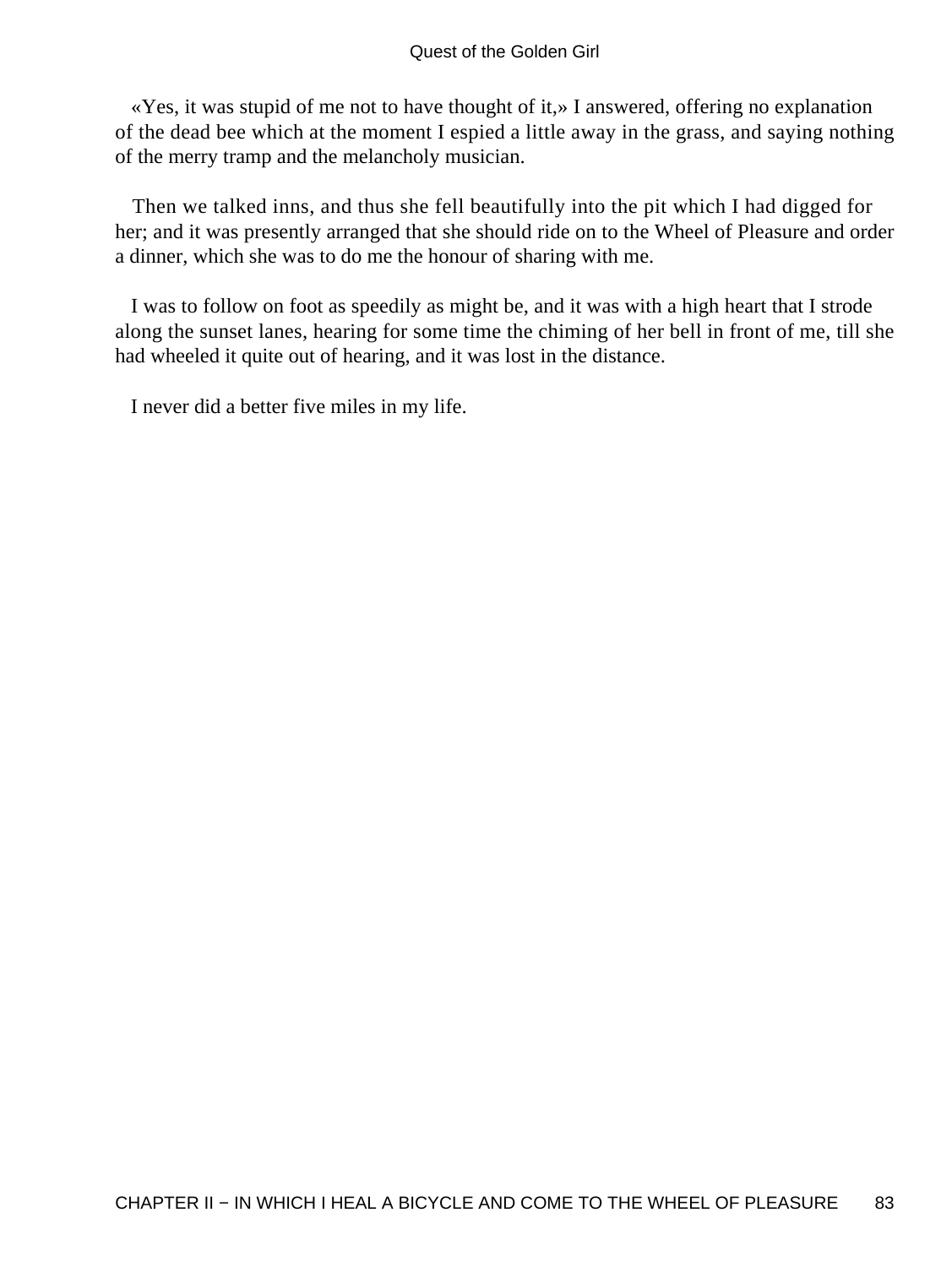## **[CHAPTER III − TWO TOWN MICE AT A COUNTRY INN.](#page-139-0)**

*When* I reached the Wheel of Pleasure, I found Rosalind awaiting me in the coffee– room, looking fresh from a traveller's toilette, and with the welcome news that dinner was on the way. By the time I had washed off the day's dust it was ready, and a merry meal it proved. Rosalind had none of Alastor's objections to the wine−list, so we drank an excellent champagne; and as there seemed to be no one in the hotel but ourselves, we made ourselves at home and talked and laughed, none daring to make us afraid.

 At first, on sitting down to table, we had grown momentarily shy, with one of those sudden freaks of self−consciousness which occasionally surprise one, when, midway in some slightly unconventional situation to which the innocence of nature has led us, we realise it – «for an instant and no more.»

 Positively, I think that in the embarrassment of that instant I had made some inspired remark to Rosalind about the lovely country which lay dreamy in the afterglow outside our window. Oh, yes, I remember the very words. They were «What a heavenly landscape!» or something equally striking.

«Yes,» Rosalind had answered, «it is almost as beautiful as the Strand!»

 If I'd known her better, I should have exclaimed, «You dear!» and I think it possible that I did say something to that effect, – perhaps «You dear woman!» At all events, the veil of self–consciousness was rent in twain at that remark, and our spirits rushed together at this touch of London nature thus unexpectedly revealed.

 London! I hadn't realised till this moment how I had been missing it all these days of rustication, and my heart went out to it with a vast homesickness.

«Yes! the Strand,» I repeated tenderly, «the Strand – at night!»

«Indeed, yes! what is more beautiful in the whole world?» she joined in ardently.

 «The wild torrents of light, the passionate human music, the hansoms, the white shirts and shawled heads, the theatres  $-\infty$ 

«Don't speak of them or you'll make me cry,» said Rosalind.

«The little suppers after the theatre  $-\infty$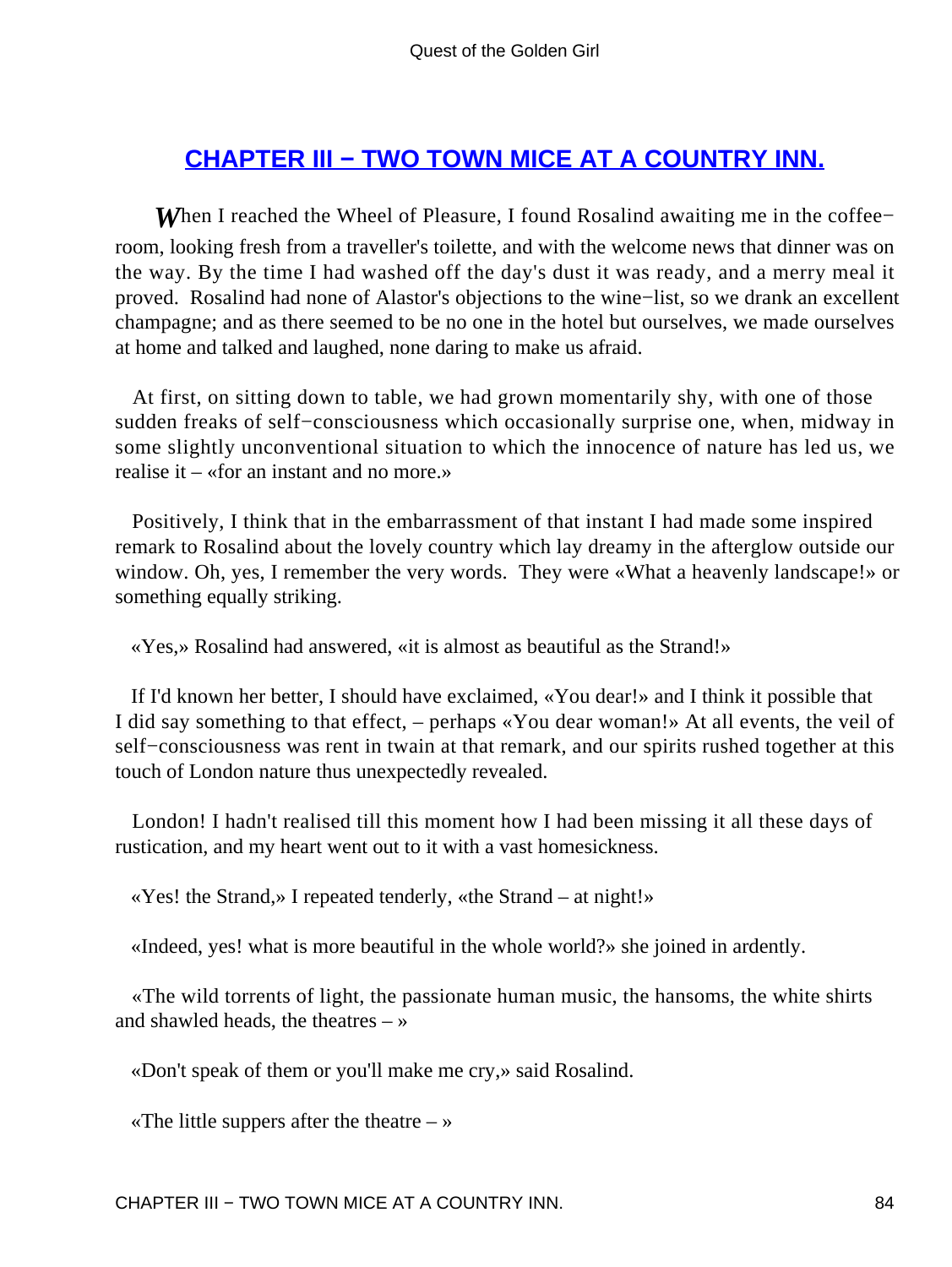«Please don't,» she cried, «it is cruel;» and I saw that her eyes were indeed glistening with tears.

 «But, of course,» I continued, to give a slight turn aside in our talk, "it is very wrong of us to have such sophisticated tastes. We ought to love these lonely hills and meadows far more.

 The natural man revels in solitude, and wants no wittier company than birds and flowers. Wordsworth made a constant companion of a pet daisy. He seldom went abroad without one or two trotting at his side, and a skylark would keep Shelley in society for a week."

 «But they were poets,» retorted Rosalind; «you don't call poets natural. Why, they are the most unnatural of men. The natural person loves the society of his kind, whereas the poet runs away from it.»

 «Well, of course, there are poets and poets, poets sociable and poets very unsociable. Wordsworth made the country, but Lamb made the town; and there is quite a band of poets nowadays who share his distaste for mountains, and take London for their muse. If you'll promise not to cry again, I'll recall some lines by a friend of mine which were written for town−tastes like ours. But perhaps you know them?»

 It will gratify my friend to learn that Rosalind had the verses I refer to by heart, and started off humming, –

 «Ah, London, London, our delight, Great flower that opens but at night, Great city of the midnight sun, Whose day begins when day is done . . . Like dragon−flies the hansoms hover With jewelled eyes to catch the lover;»

 and so on, with a gusto of appreciation that must have been very gratifying to the author had he been present.

 Thus perceiving a taste for a certain modern style of poetry in my companion, I bethought me of a poem which I had written on the roadside a few days before, and which, I confess, I was eager to confide to some sympathetic ear. I was diffident of quoting it after such lines as Rosalind had recalled, but by the time we had reached our coffee, I plucked up courage to mention it. I had, however, the less diffidence in that it would have a technical interest for her, being indeed no other than a song of cycling a deux which had been suggested by one of those alarmist danger−posts always placed at the top of the pleasantest hills, sternly warning the cyclist that «this hill is dangerous,» – just as in life there is always some minatory notice−board frowning upon us in the direction we most desire to take.

But I omit further preface and produce the poem: –

CHAPTER III − TWO TOWN MICE AT A COUNTRY INN. 85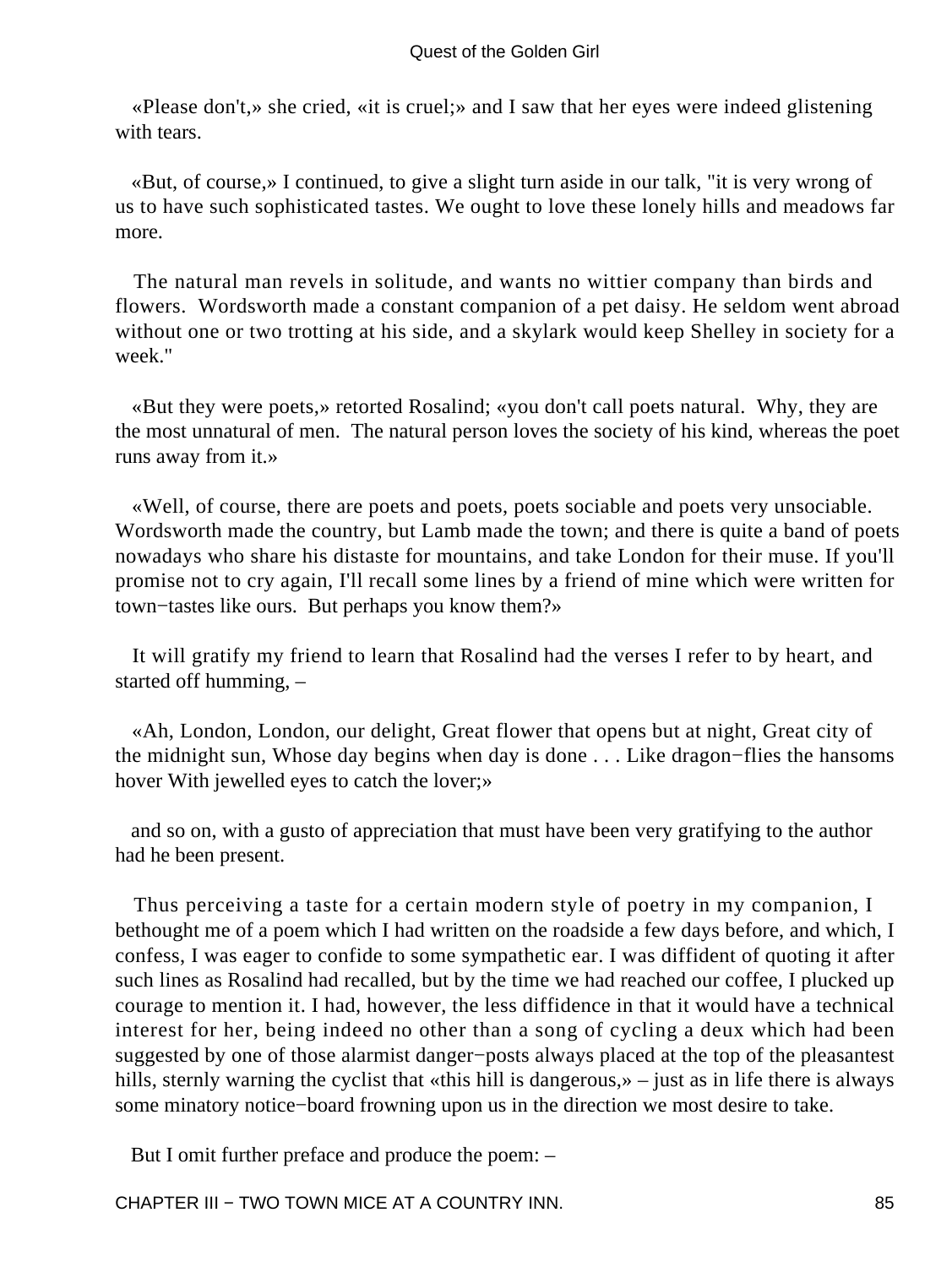«This hill is dangerous,» I said, As we rode on together Through sunny miles and sunny miles Of Surrey heather; «This hill is dangerous – don't you think We'd better walk it?» «Or sit it out – more danger still!» She smiled – «and talk it?»

 «Are you afraid?» she turned and cried So very brave and sweetly, – Oh that brave smile that takes the heart Captive completely!

 «Afraid?» I said, deep in her eyes Recklessly gazing; «For you I'd ride into the sun And die all blazing!»

 «I never yet saw hill,» I said, «And was afraid to take it; I never saw a foolish law, And feared to break it. Who fears a hill or fears a law With you beside him? Who fears, dear star, the wildest sea With you to guide him?»

Then came the hill – a cataract, A dusty swirl, before us; The world stood round – a village world – In fearful chorus. Sure to be killed! Sure to be killed! O fools, how dare ye! Sure to be killed – and serve us right! Ah I love, but were we?

 The hill was dangerous, we knew, And knew that we must take it; The law was strong, – that too we knew Yet dared to break it. And those who'd fain know how we fared Follow and find us, Safe on the hills, with all the world Safely behind us.

 Rosalind smiled as I finished. «I'm afraid,» she said, «the song is as dangerous as the hill. Of course it has more meanings than one?»

«Perhaps two,» I assented.

«And the second more important than the first.»

«Maybe,» I smiled; «however, I hope you like it.»

 Rosalind was very reassuring on that point, and then said musingly, as if half to herself, «But that hill is dangerous, you know; and young people would do well to pay attention to the danger−board!»

 Her voice shook as she spoke the last two or three words, and I looked at her in some surprise.

 «Yes, I know it,» she added, her voice quite broken; and before I realised what was happening, there she was with her beautiful head down upon the table, and sobbing as if her heart would break.

«Forgive me for being such a fool,» she managed to wring out.

CHAPTER III − TWO TOWN MICE AT A COUNTRY INN. 86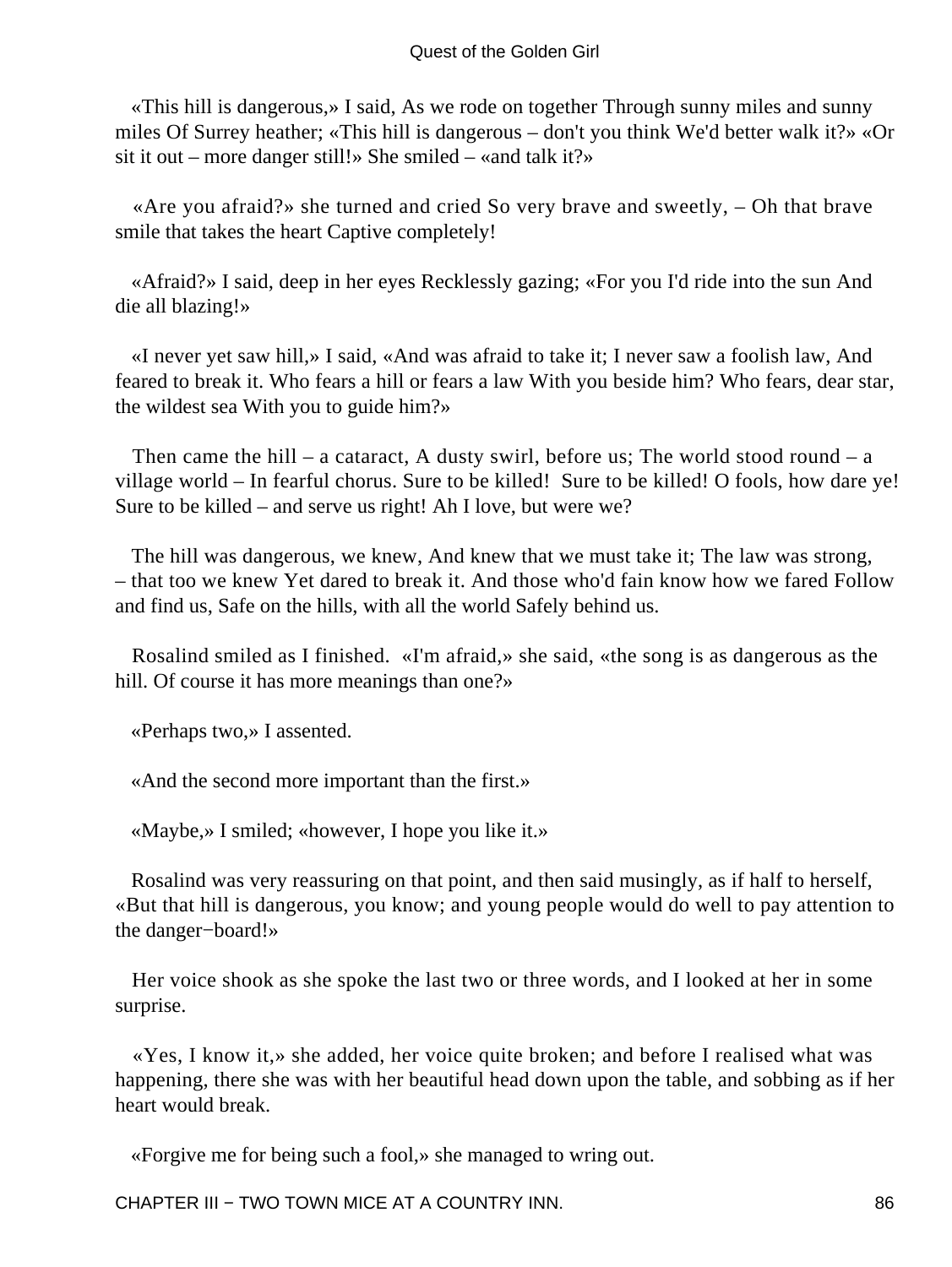#### Quest of the Golden Girl

 Now, usually I never interrupt a woman when she is crying, as it only encourages her to continue; but there was something so unexpected and mysterious about Rosalind's sudden outburst that it was impossible not to be sympathetic. I endeavoured to soothe her with such words as seemed fitting; and as she was crying because she really couldn't help it, she didn't cry long.

 These tears proved, what certain indications of manner had already hinted to me, that Rosalind was more artless than I had at first supposed. She was a woman of the world, in that she lived in it, and loved its gaieties, but there was still in her heart no little of the child, as is there not in the hearts of all good women – or men?

 And this you will realise when I tell you the funny little story which she presently confided to me as the cause of her tears.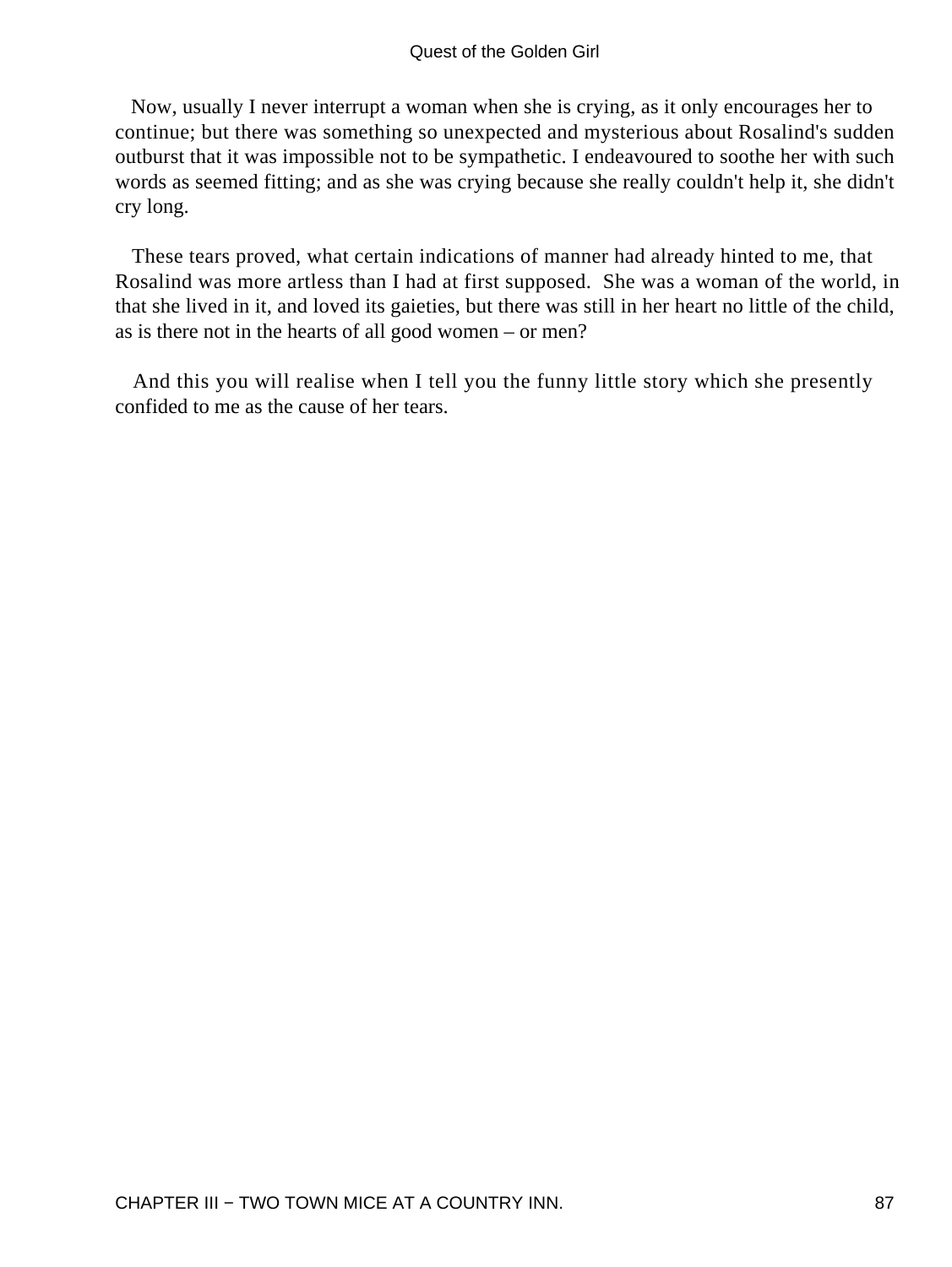## **[CHAPTER IV − MARRIAGE A LA MODE](#page-139-0)**

*F* or Rosalind was no victim of the monster man, as you may have supposed her, no illustration of his immemorial perfidies. On the contrary, she was one half of a very happy marriage, and, in a sense, her sufferings at the moment were merely theoretical, if one may so describe the sufferings caused by a theory. But no doubt the reader would prefer a little straightforward narrative.

 Well, Rosalind and Orlando, as we may as well call them, are two newly married young people who've been married, say, a year, and who find themselves at the end of it loving each other more than at the beginning, – for you are to suppose two of the tenderest, most devoted hearts that ever beat as one. However, they are young people of the introspective modern type, with a new theory for everything.

 About marriage and the law of happiness in that blessed estate, they boasted the latest philosophical patents. To them, among other matters, the secret of unhappy marriages was as simple as can be. It was in nothing more or less than the excessive «familiarity» of ordinary married life, and the lack of personal freedom allowed both parties to the contract. Thus love grew commonplace, and the unhappy ones to weary of each other by excessive and enforced association. This was obvious enough, and the remedy as obvious, – separate bedrooms, and a month's holiday in each year to be spent apart (notoriously all people of quality had separate bedrooms, and see how happy they were!). These and similar other safeguards of individual liberty they had in mock−earnest drawn up and signed on their marriage eve, as a sort of supplemental wedding service.

 It would not be seemly to inquire how far certain of these conditions had been kept, – how often, for example, Orlando's little hermit's bed had really needed remaking during those twelve months! Answer, ye birds of the air that lie in your snug nests, so close, so close, through the tender summer nights, and maybe with two or three little ones besides, – unless, indeed, ye too have felt the influence of the Zeit−geist, and have taken to sleeping in separate nests.

 The condition with which alone we have here to concern ourselves was one which provided that each of the two lovers, hereafter to be called the husband of the one part and the wife of the other part, solemnly bound themselves to spend one calendar month of each year out of each other's society, with full and free liberty to spend it wheresoever, with whomsoever, and howsoever they pleased; and that this condition was rigidly to be maintained, whatever immediate effort it might cost, as the parties thereto believed that so would their love the more likely maintain an enduring tenderness and an unwearied freshness. And to this did Orlando and his Rosalind set their hands and hearts and lips.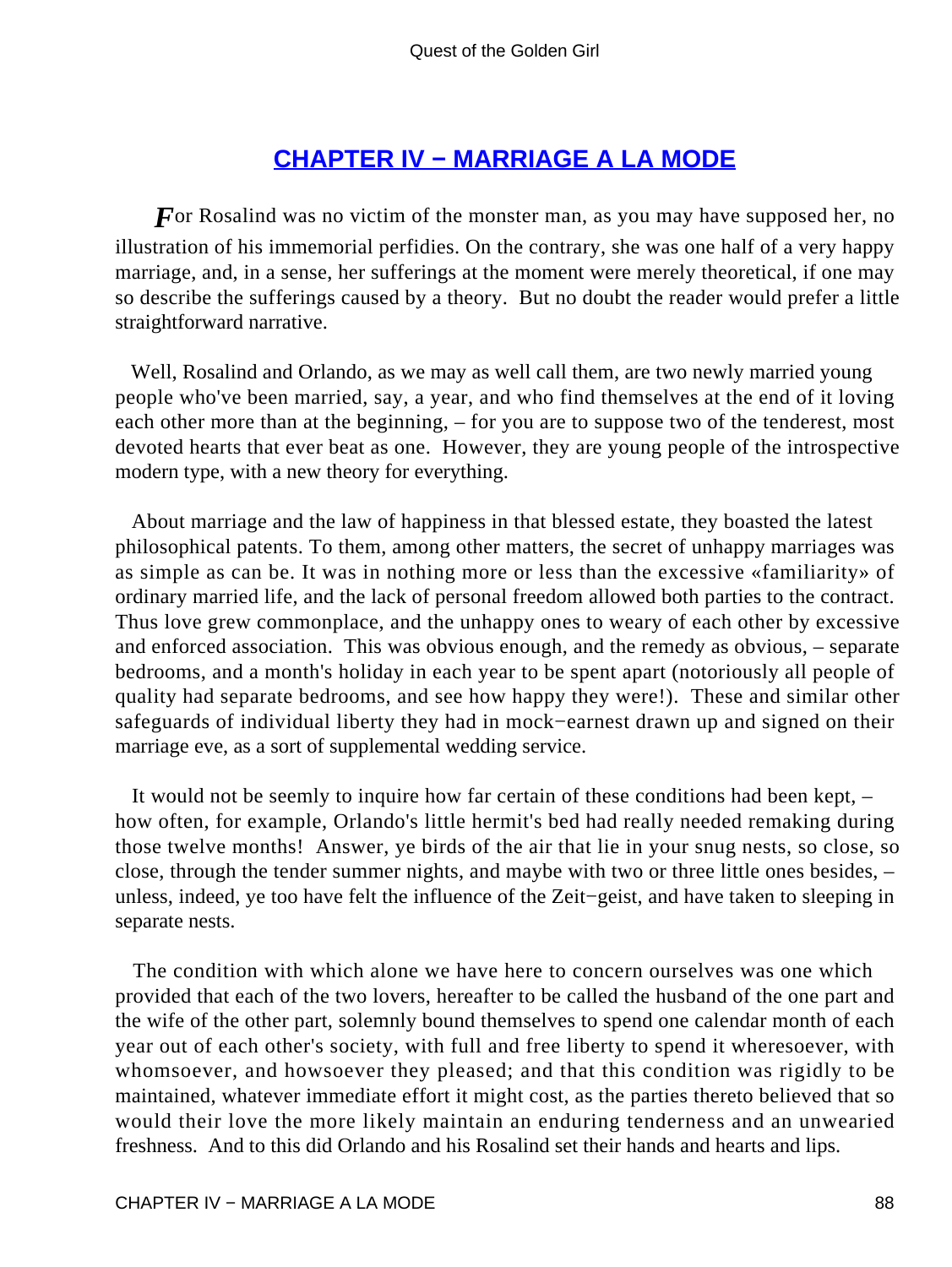#### Quest of the Golden Girl

 Now, wisdom is all very well till the time comes to apply it; and as that month of June approached in which they had designed to give their love a holiday, they had found their courage growing less and less. Their love didn't want a holiday; and when Orlando had referred to the matter during the early days of May, Rosalind had burst into tears, and begged him to reconsider a condition which they had made before they really knew what wedded love was. But Orlando, though in tears himself (so Rosalind averred), had a higher sense of their duty to their ideal, and was able, though in tears, to beg her look beyond the moment, and realise what a little self−denial now might mean in the years to come. They hadn't kept any other of their resolutions, – thus Rosalind let it out! – this must be kept.

 And thus it had come about that Orlando had gone off for his month's holiday with a charming girl, who, with the cynic, will no doubt account for his stern adherence to duty; and Rosalind had gone off for hers with a pretty young man whom she'd liked well enough to go to the theatre and to supper with, – a young man who was indeed a dear friend, and a vivacious, sympathetic companion, but whom, as a substitute for Orlando, she immediately began to hate. Such is the female heart!

 The upshot of the experiment, so far as she was concerned, was that she had quarrelled with her companion, and had gone off in search of her husband, on which search she was embarked at the moment of my encountering her. The tears, therefore, – that is, the first lot of tears by the roadside, – had not been all on account of the injured bicycle, you see.

 Now the question was, How had Orlando been getting on? I had an intuition that in his case the experiment had proved more enjoyable, but I am not one to break the bruised reed by making such a suggestion. On the contrary, I expressed my firm conviction that Orlando was probably even more miserable than she was.

 «Do you really think so?» she asked eagerly, her poor miserable face growing bright a moment with hope and gratitude.

 «Undoubtedly,» I answered sententiously. «To put the case on the most general principles, apart from Orlando's great love for you, it is an eternal truth of masculine sentiment that man always longs for the absent woman.»

«Are you quite sure?» asked Rosalind, with an unconvinced half−smile.

«Absolutely.»

 «I thought,» she continued, «that it was just the other way about; that it was presence and not absence that made the heart of man grow fonder, and that if a man's best girl, so to say, was away, he was able to make himself very comfortable with his second−best!»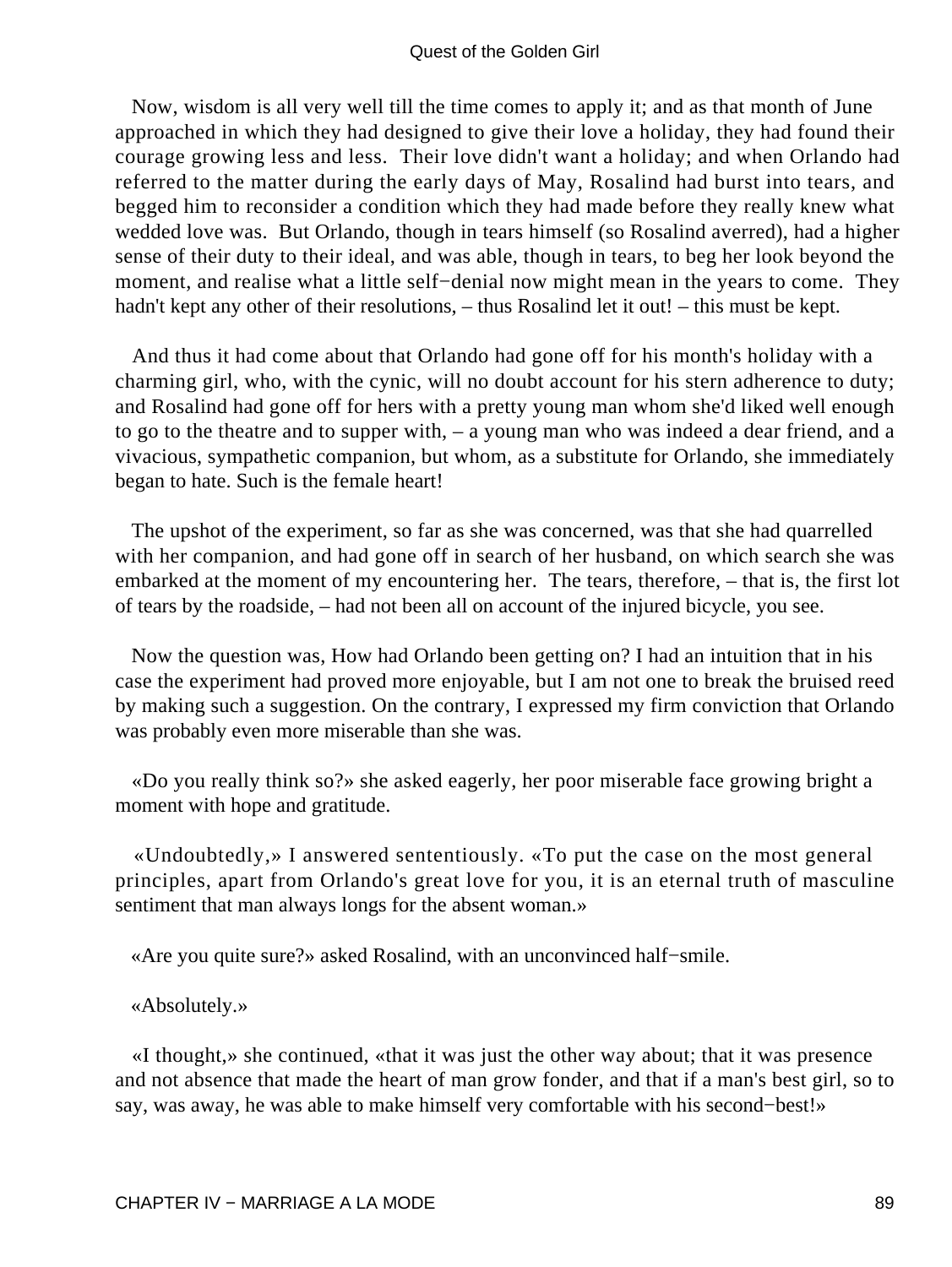«In some cases, of course, it's true,» I answered, unmoved; «but with a love like yours and Orlando's, it's quite different.»

«Oh, do you really mean it?»

 «Certainly I do; and your mistake has been in supposing that an experiment which no few every−day married couples would be only too glad to try, was ever meant for two such love−birds as you. Laws and systems are meant for the unhappy and the untractable, not for people like you, for whom Love makes its own laws.»

 «Yes, that is what we used to say; and indeed, we thought that this was one of love's laws, – this experiment, as you call it.»

 «But it was quite a mistake,» I went on in my character as matrimonial oracle. «Love never made a law so cruel, a law that would rob true lovers of each other's society for a whole month in a year, stretching them on the rack of absence  $-\infty$  There my period broke down, so I began another less ambitiously planned.

 «A whole month in a year! Think what that would mean in a lifetime. How long do you expect to live and love together? Say another fifty years at the most. Well, fifty ones are fifty. Fifty months equal – four twelves are forty−eight and two over – four years and two months. Yes, out of the short life God allows even for the longest love you would voluntarily throw away four years and two months!»

 This impressive calculation had a great effect on poor Rosalind; and it is a secondary matter that it and its accompanying wisdom may have less weight with the reader, as for the moment Rosalind was my one concern.

 «But, of course, we have perfect trust in each other,» said Rosalind presently, with charming illogicality.

 «No doubt,» I said; «but Love, like a good householder (ahem!), does well not to live too much on trust.»

«But surely love means perfect trust,» said Rosalind.

 «Theoretically, yes; practically, no. On the contrary, it means exactly the opposite. Trust, perfect trust, with loved ones far away! No, it is an inhuman ideal, and the more one loves the less one lives up to it. If not, what do these tears mean?»

 «Oh, no!» Rosalind retorted, with a flush, «you mustn't say that. I trust Orlando absolutely. It isn't that; it's simply that I can't bear to be away from him.»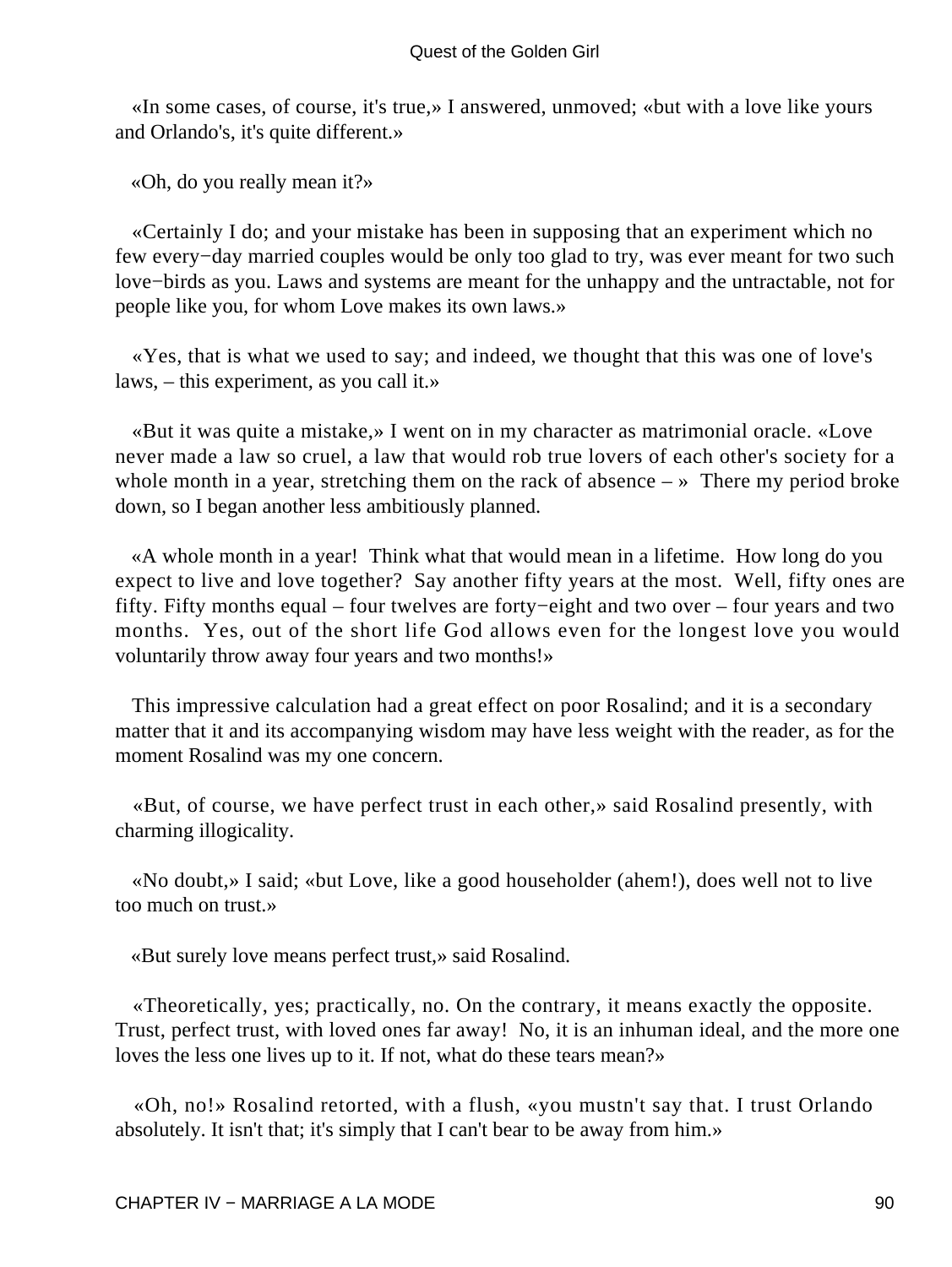What women mean by «trusting» might afford a subject for an interesting disquisition. However, I forbore to pursue the matter, and answered Rosalind's remark in a practical spirit.

 «Well, then,» I said, «if that's all, the thing to do is to find Orlando, tell him that you cannot bear it, and spend the rest of your holiday, you and he, together.»

«That's what I thought,» said Rosalind.

 «Unfortunately,» I continued, «owing to your foolish arrangement not to tell each other where you were going and not to write, as being incompatible with Perfect Trust, you don't know where Orlando is at the present moment.»

 «No; but I have a good guess,» said Rosalind. «There's a smart little watering− place, not so many miles from here, called Yellowsands, a sort of secret little Monaco, which not many people know of, a wicked−innocent gay little place, where we've often talked of going. I think it's very likely that Orlando has gone there; and that's just where I was going when we met.»

 I will tell the reader more about Yellowsands in the next chapter. Meanwhile, let us complete Rosalind's arrangements. The result of our conversation was that she was to proceed to Yellowsands on the morrow, and that I was to follow as soon as possible, so as to be available should she chance to need any advice, and at all events to give myself the pleasure of meeting her again.

 This arranged, we said good−night, Rosalind with ever such a brightened−up face, of which I thought for half an hour and then fell asleep to dream of Yellowsands.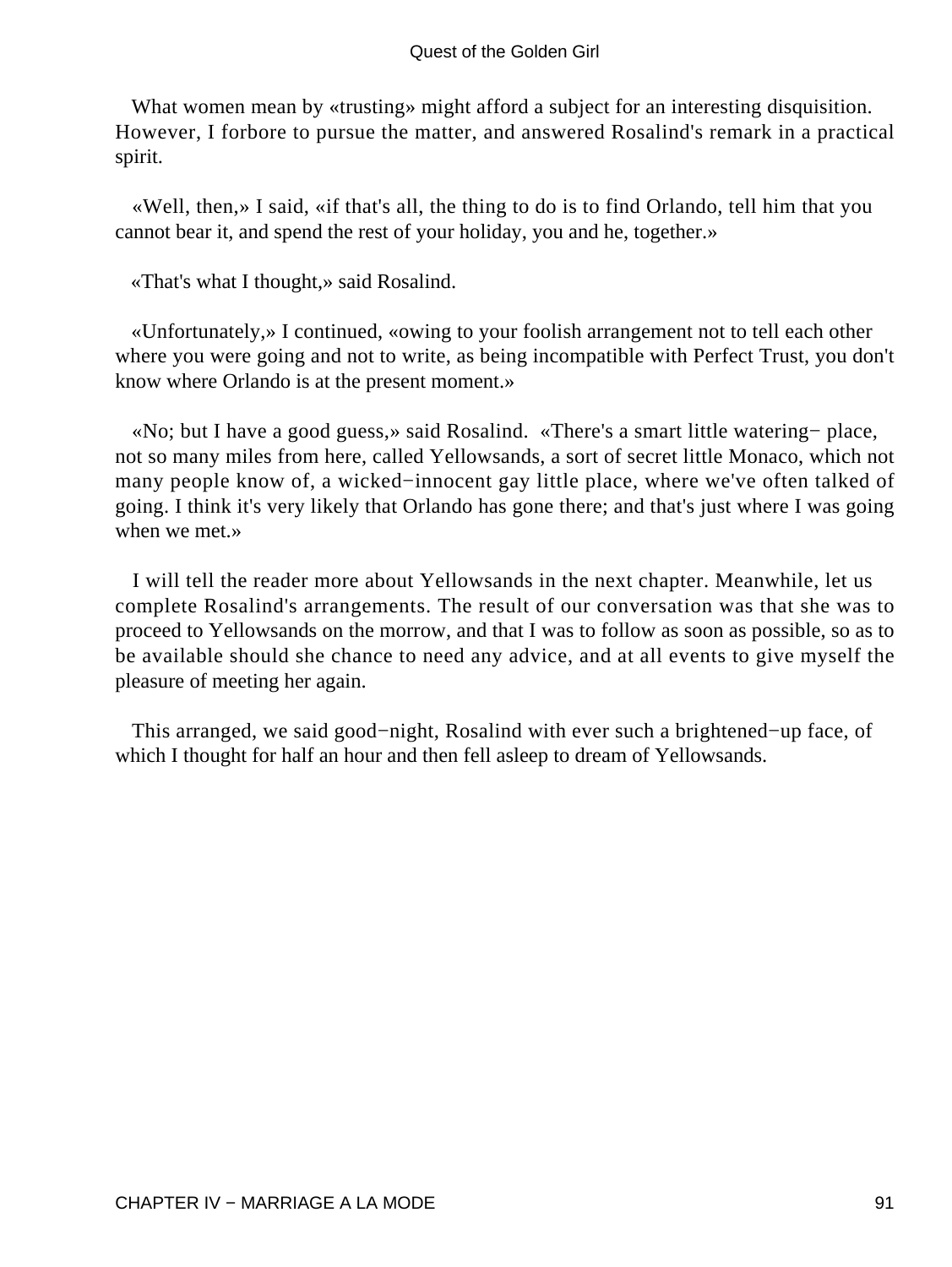### **[CHAPTER V − CONCERNING THE HAVEN OF YELLOWSANDS](#page-139-0)**

*O*n the morrow, at the peep of day, Rosalind was off to seek her lord. An hour or so after I started in leisurely pursuit.

 Yellowsands! I had heard in a vague way of the place, as a whim of a certain young nobleman who combined brains with the pursuit of pleasure. Like most ideas, it was simple enough when once conceived. Any one possessing a mile or two of secluded seaboard, cut off on the land side by precipitous approaches, and including a sheltered river mouth ingeniously hidden by nature, in the form of a jutting wall of rock, from the sea, might have made as good use of these natural opportunities as the nobleman in question, had they only been as wise and as rich. William Blake proposed to rebuild Jerusalem in this green and pleasant land. My lord proposed to erect a miniature Babylon amid similar pleasant surroundings, a little dream−city by the sea, a home for the innocent pleasure−seeker stifled by the puritanism of the great towns, refugium peccatorum in this island of the saints.

 «Once it was the Puritan Fathers who left our coasts,» he is recorded to have said; «nowadays it is our Prodigal Sons.»

 No doubt it was in further elaboration of this aphorism that the little steamboat that sailed every other day from Yellowsands to the beckoning shores of France was called «the Mayflower.»

 My lord's plan had been simple. By the aid of cunning architects he had first blasted his harbour into shape, then built his hotels and pleasure−palaces, and then leased them to dependants of his who knew the right sort of people, and who knew that it was as much as their lease was worth to find accommodation for teetotal amateur photographers or wistful wandering Sunday−school treats. As, unfortunately, the Queen's highway ran down in tortuous descent to the handful of fishermen's cottages that had clung there limpet−like for ages, there was always a chance of such a stray visitation; but it was remote, and the whole place, hand and heart, was in the pocket of my lord.

 So much to give the reader some idea of the secret watering−place of Yellowsands, situated at the mouth of that romantic little torrent, the river Sly. Such further description as may be needed may be kept till we come within sight of its gilded roofs and marble terraces.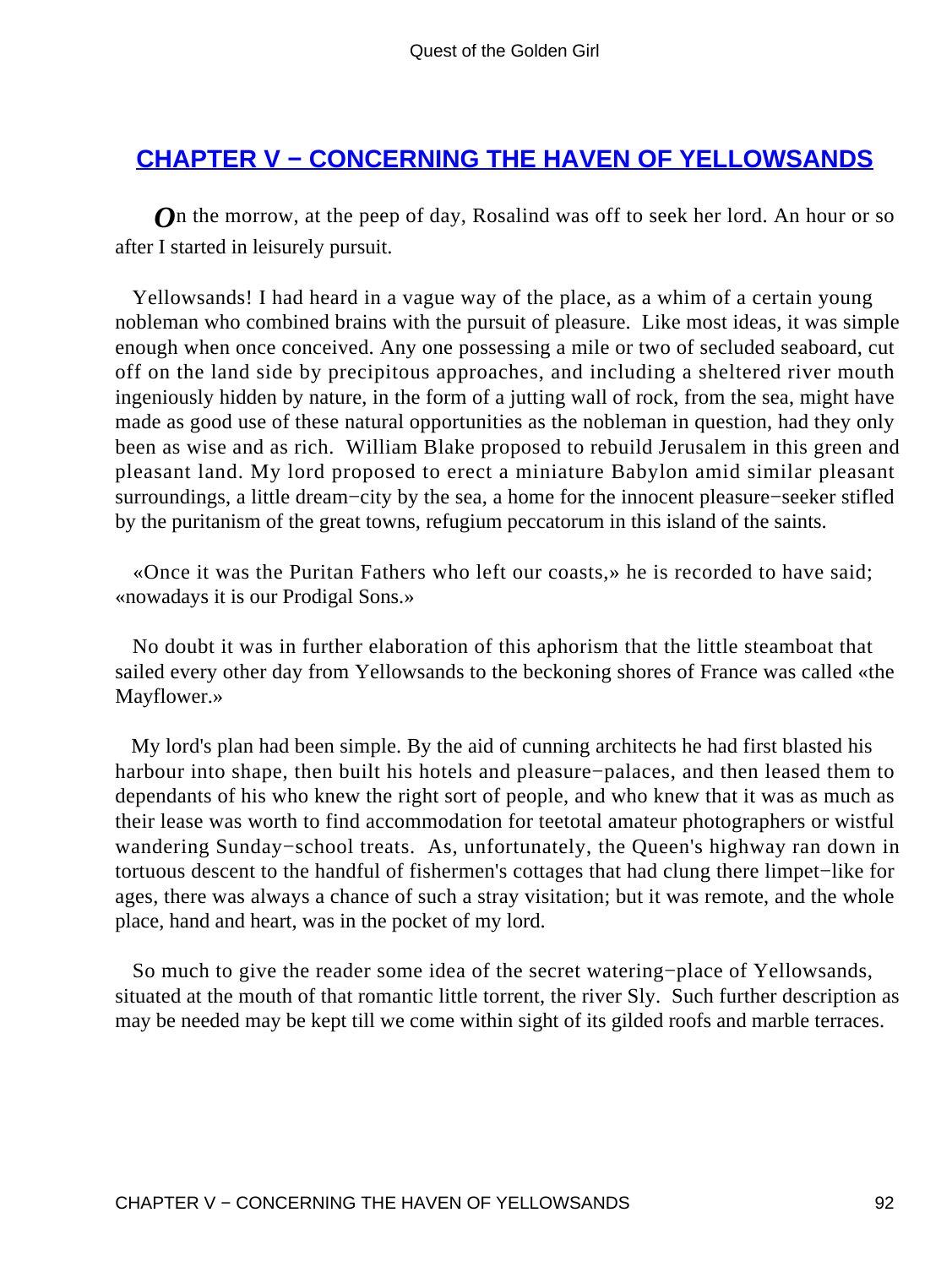### **[CHAPTER VI − THE MOORLAND OF THE APOCALYPSE](#page-140-0)**

*I* reckoned that it would take me two or three days, leisurely walking, to reach Yellowsands. Rosalind would, of course, arrive there long before me; but that I did not regret, as I was in a mood to find company in my own thoughts.

 Her story gave me plenty to think of. I dwelt particularly on the careless extravagance of the happy. Here were two people to whom life had given casually what I was compelled to go seeking lonely and footsore through the world, and with little hope of finding it at the end; and yet were they so little aware of their good fortune as to risk it over a trumpery theory, a shadow of pseudo−philosophy. Out of the deep dark ocean of life Love had brought them his great moon−pearl, and they sat on the boat's edge carelessly tossing it from one to the other, unmindful of the hungry fathoms on every side. A sudden slip, and they had lost it for ever, and might only watch its shimmering fall to the bottom of the world. Theories! Theories are for the unknown and the unhappy. Who will trouble to theorise about Heaven when he has found Heaven itself? Theories are for the poor− devil outcast, – for him who stands outside the confectioner's shop of life without a penny in his pocket, while the radiant purchasers pass in and out through the doors, – for him who watches with wistful eyes this and that sugared marvel taken out of the window by mysterious hands, to bless some happy customer inside. He is not fool enough even to hope for one of those glistering masterpieces of frosted sugar and silk flowers, which rise to pinnacles of snowy sweetness, white mountains of blessedness, rich inside, they say, with untold treasures for the tooth that is sweet. No! he craves nothing but a simple Bath−bun of happiness, and even that is denied him.

 Would I ever find my Bath−bun? I disconsolately asked myself. I had been seeking it now for some little time, and seemed no nearer than when I set out. I had seen a good many Bath−buns on my pilgrimage, it is true. Some I have not had space to confide to the reader; but somehow or other they had not seemed the unmistakably predestined for which I was seeking.

 And oh, how I could love a girl, if she would only give me the chance, – that is, be the right girl! Oh, Sylvia Joy! where art thou? Why so long dost thou remain hidden «in shady leaves of destiny»?

«Seest thou thy lover lowly laid, Hear'st thou the sighs that rend his breast?»

And then, as the novelists say, «a strange thing happened.»

The road I was tramping at the moment was somewhat desolate. It ran up from a small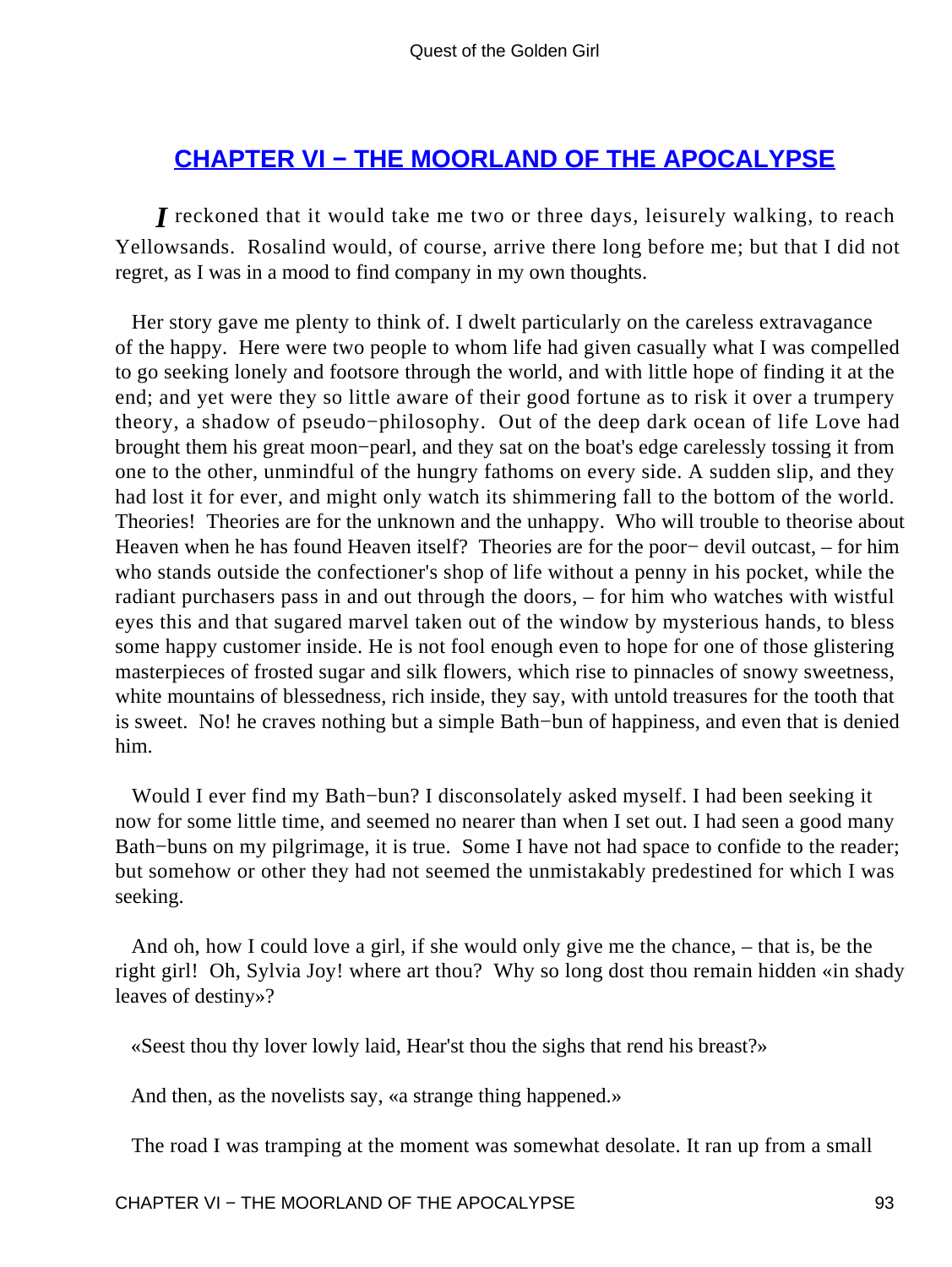market town through a dreary undulating moorland, forking off here and there to unknown villages of which the horizon gave no hint. Its cheerless hillocks were all but naked of vegetation, for a never very flourishing growth of heather had recently been burnt right down to the unkindly− looking earth, leaving a dwarf black forest of charred sticks very grim to the eye and heart; while the dull surface of a small lifeless−looking lake added the final touch to the Dead−Sea mournfulness of the prospect.

 Suddenly I became aware of the fluttering of a grey dress a little ahead of me. Unconsciously I had been overtaking a tall young woman walking in the same direction as myself, with a fine athletic carriage of her figure and a noble movement of her limbs.

 She walked manfully, and as I neared her I could hear the sturdy ring of her well−shod feet upon the road. There was an air of expectancy about her walk, as though she looked to be met presently by some one due from the opposite direction.

 It was curious that I had not noticed her before, for she must have been in sight for some time. No doubt my melancholy abstraction accounted for that, and perhaps her presence there was to be explained by a London train which I had listlessly observed come in to the town an hour before. This surmise was confirmed, as presently, – over the brow of a distant undulation in the road, I descried a farmer's gig driven by another young woman. The gig immediately hoisted a handkerchief; so did my pedestrian. At this moment I was within a yard or two of overtaking her. And it was then the strange thing happened.

 Distance had lent no enchantment which nearness did not a hundred times repay. The immediate impression of strength and distinction which the first glimpse of her had made upon me was more and more verified as I drew closer to her. The carriage of her head was no whit less noble than the queenly carriage of her limbs, and her glorious chestnut hair, full of warm tints of gold, was massed in a sumptuous simplicity above a neck that would have made an average woman's fortune. This glowing description, however, must be lowered or heightened in tone by the association of these characteristics with an undefinable simplicity of mien, a certain slight rusticity of effect. The town spoke in her well−cut gown and a few simple adornments, but the dryad still moved inside.

 I suppose most men, even in old age, feel a certain anxiety, conscious or not, as they overtake a woman whose back view is in the least attractive. I confess that I felt a more than usual, indeed a quite irrational, perturbation of the blood, as, coming level with her, I dared to look into her face. As I did so she involuntarily turned to look at me – turned to look at me, did I say? «To look» is a feeble verb indeed to express the unexpected shock of beauty to which I was suddenly exposed. I cannot describe her features, for somehow features always mean little to me. They were certainly beautifully moulded, and her skin was of a lovely pale olive, but the life of her face was in her great violet eyes and her wonderful mouth. Thus suddenly to look into her face was like unexpectedly to come upon moon and stars reflected in some lonely pool. I suppose the look lasted only a second or two; but it left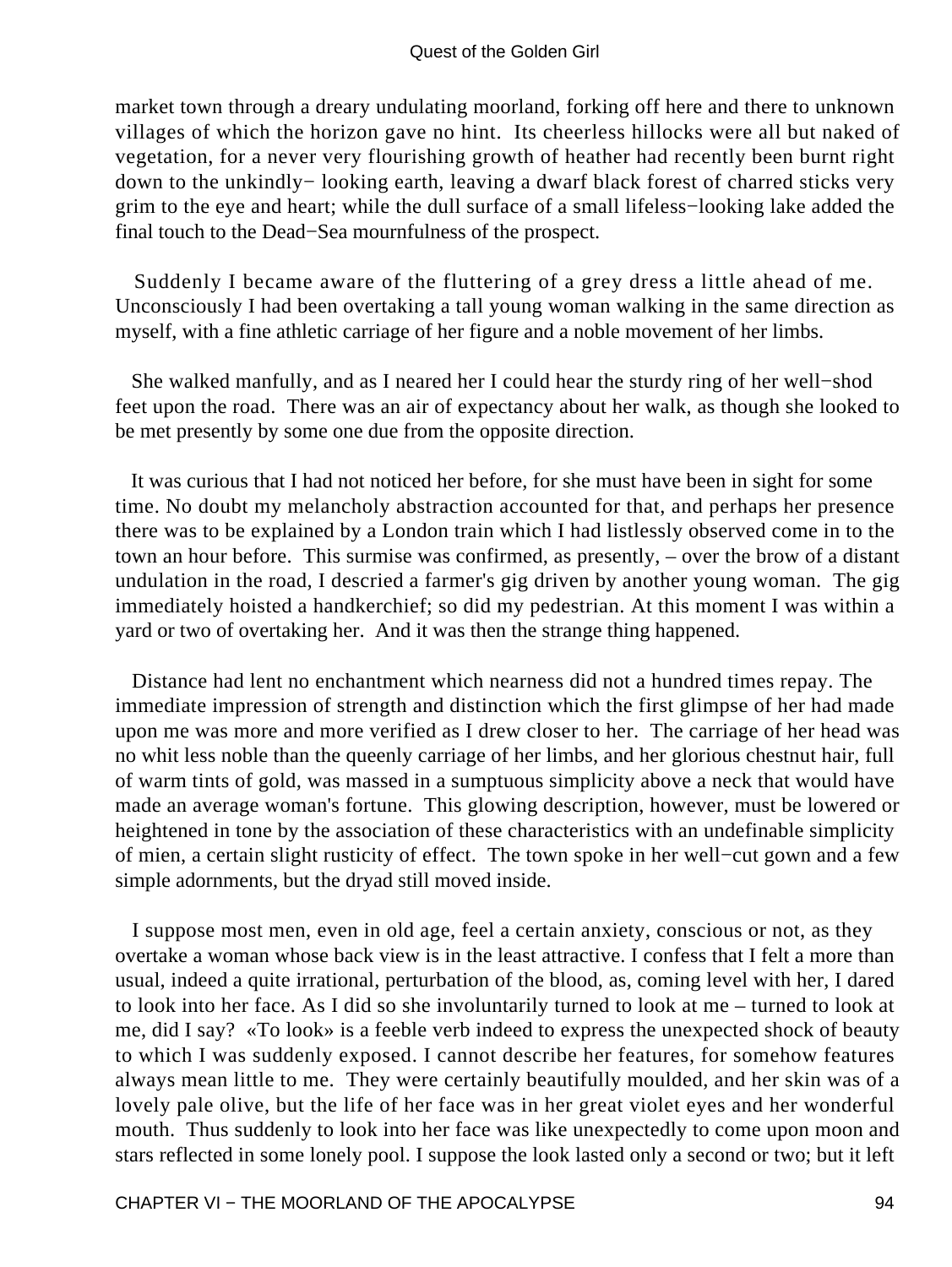#### Quest of the Golden Girl

me dazzled as that king in the Eastern tale, who seemed to have lived whole dream−lives between dipping his head into a bowl of water and taking it out again. Similarly in that moment I seemed to have dived into this unknown girl's eyes, to have walked through the treasure palaces of her soul, to have stood before the flaming gates of her heart, to have gathered silver flowers in the fairy gardens of her dreams. I had followed her white−robed spirit across the moonlit meadows of her fancy, and by her side had climbed the dewy ladder of the morning star, and then suddenly I had been whirled up again to the daylight through the magic fountains of her eyes.

 I'll tell you more about that look presently! Meanwhile the gig approached, and the two girls exchanged affectionate greetings.

 «Tom hasn't come with you, then?» said the other girl, who was evidently her sister, and who was considerably more rustic in style and accent. She said it with a curious mixture of anxiety and relief.

 «No,» answered the other simply, and I thought I noticed a slight darkening of her face. Tom was evidently her husband. So she was married!

«Yes!» said a fussy hypocrite of reason within me, «and what's that to do with you?»

 «Everything, you fool!» answered a robuster voice in my soul, kicking the feeble creature clean out of my head on the instant.

 For, absurd as it may sound, with that look into those Arabian Nights' eyes, had come somewhere out of space an overwhelming intuition, nay, an unshakable conviction, that the woman who was already being rolled away from me down the road in that Dis's car of a farmer's gig, was now and for ever and before all worlds the woman God had created for me, and that, unless I could be hers and she mine, there would be no home, no peace for either of us so long as we lived.

 And yet she was being carried away further and further every moment, while I gazed after her, aimlessly standing in the middle of the road. Why did I not call to her, overtake her? In a few moments she would be lost to me for ever –

 Though I was unaware of it, this hesitation was no doubt owing to a stealthy return of reason by the back−door of my mind. In fact, he presently dared to raise his voice again. «I don't deny,» he ventured, ready any moment to flee for his life, «that she is written yours in all the stars, and particularly do I see it written on the face of the moon; but you mustn't forget that many are thus meant for each other who never meet, not to speak of marrying. It is such contradictions between the purposes and performance of the Creator that make life – life; you'll never see her again, so make your mind easy  $-\infty$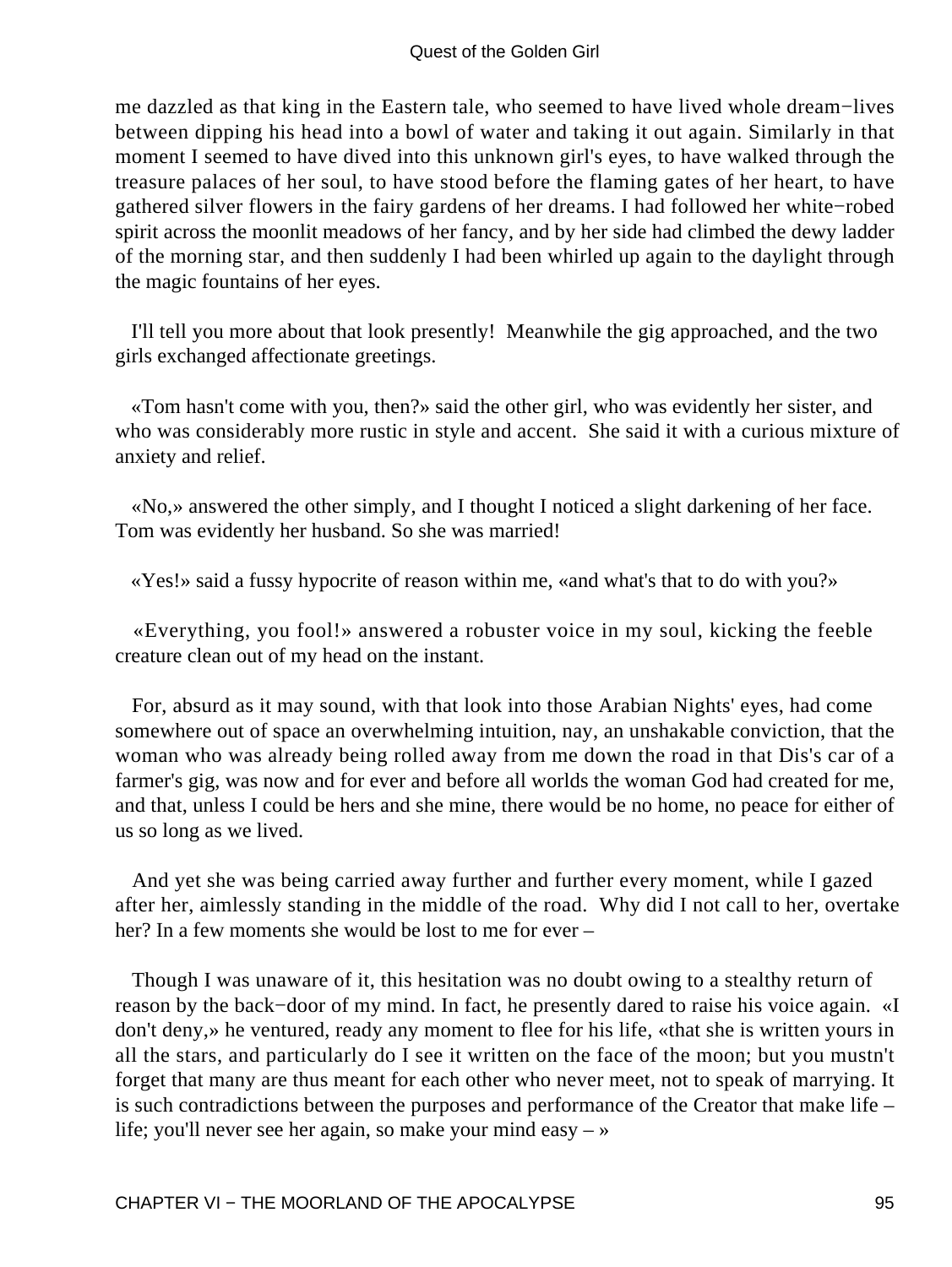At that moment the gig was on the point of turning a corner into a dark pine−wood; but just ere it disappeared, – was it fancy? – I seemed to have caught the flash of a momentarily fluttering handkerchief. «Won't I? you fool!» I exclaimed, savagely smiting reason on the cheek, as I sprang up wildly to wave mine; but the road was already blank.

 At this a sort of panic possessed me, and like a boy I raced down the road after her. To lose her like this, at the very moment that she had been revealed to me. It was more than I could bear.

 Past the dreary lake, through the little pine−wood I ran, and then I was brought to a halt, panting, by cross−roads and a finger−post. An involuntary memory of Nicolete sang to me as I read the quaint names of the villages to one of which the Vision was certainly wending. Yes! I was bound on one more journey to the moon, but alas! there was no heavenly being by my side to point the way. Oh, agony, which was the road she had taken?

 It never occurred to me till the following day that I might have been able to track her by the wheel−marks of the gig on the dusty summer road. Instead I desperately resorted to the time−honoured expedient of setting up a stick and going in the direction of its fall. Like most ancient guide−posts, it led me quite wrong, down into a pig's−trough of a hamlet whither I felt sure she couldn't have been bound. Then I ran back in a frenzy, and tried the other road, – as if it could be any use, with at least three quarters of an hour gone since I had lost sight of her. Of course I had no luck; and finally, hot and worn out with absurd excitement, I threw myself down in a meadow and called myself an ass, – which I undoubtedly was.

 For of all the fancies that had obsessed my moonstruck brain, this was surely the maddest. Suppose I had overtaken the girl, what could I have said to her? And, suppose she had listened to me, how did I know she was the girl I imagined her to be? But this was sheer reason again, and has no place in a fantastic romance. So I hasten to add that the mood was one of brief duration, and that no cold−water arguments were able to quench the fire which those eyes had set aflame within me, no daylight philosophy had any power to dispel the dream of a face which was now my most precious possession, as I once more took up my stick and listlessly pursued my way to Yellowsands.

 For I had one other reason than my own infatuation, or thought I had. Yes, brief and rapid as our glance at each other had been, I had fancied in her eyes a momentary kindling as they met mine, a warm summer− lightning which seemed for a second to light up for me the inner heaven of her soul.

 Of one feeling, however, I was sure, – that on my side this apocalyptic recognition of her, as it had seemed, was no mere passionate correspondence of sex, no mere spell of a beautiful face (for such passion and such glamour I had made use of opportunities to study), but was indeed the flaming up of an elemental affinity, profounder than sex, deeper than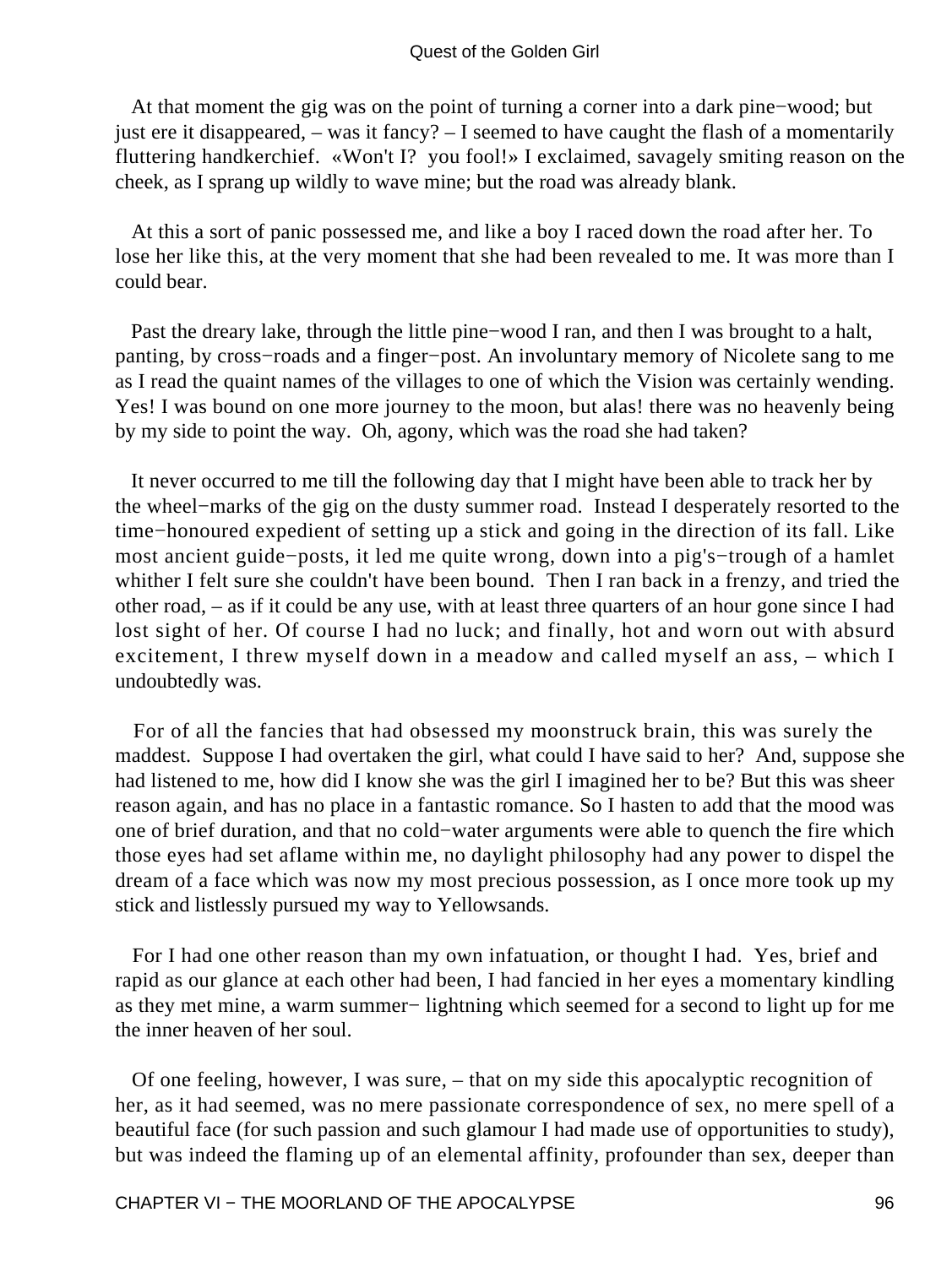reason, and ages older than speech.

 But it was a fancy, for all that? Yes, one of those fancies that are fancies on earth, but facts in heaven. Perhaps you don't believe in them. Well, I'm afraid that cannot be helped.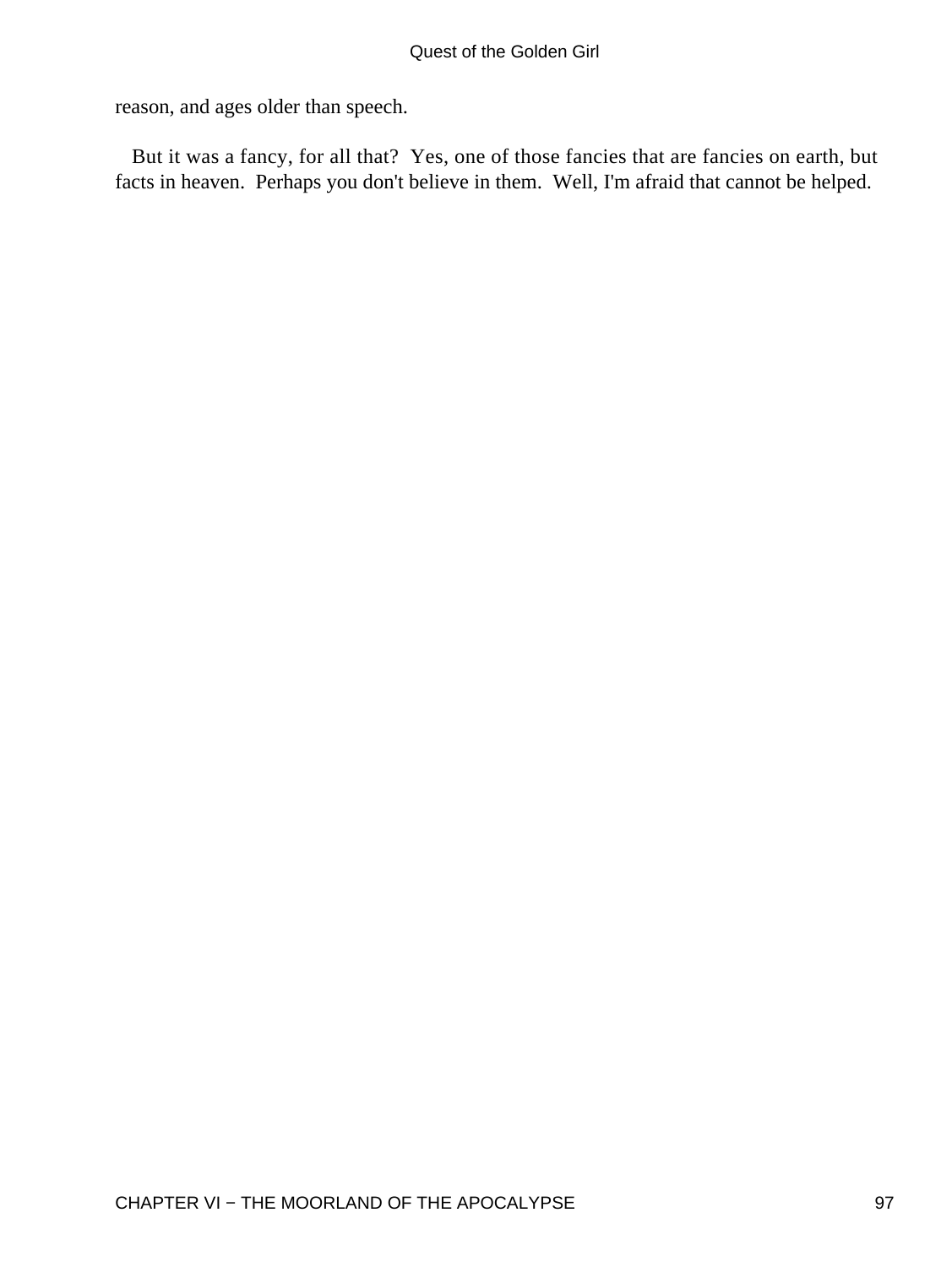### **[CHAPTER VII − «COME UNTO THESE YELLOW SANDS!»](#page-140-0)**

*N*othing further happened to me till I reached Yellowsands, except an exciting ride on the mail−coach, which connected it with the nearest railway−station some twenty miles away. For the last three or four miles the road ran along the extreme precipitous verge of cliffs that sloped, a giant's wall of grassy mountain, right away down to a dreamy amethystine floor of sea, miles and miles, as it seemed, below. To ride on that coach, as it gallantly staggered betwixt earth and heaven, was to know all the ecstasy of flying, with an added touch of danger, which birds and angels, and others accustomed to fly, can never experience. And then at length the glorious mad descent down three plunging cataracts of rocky road, the exciting rattling of the harness, the grinding of the strong brakes, the driver's soothing calls to his horses, and the long burnished horn trailing wild music behind us, like invisible banners of aerial brass, – oh, it stirred the dullest blood amongst us thus as it were to tear down the sky towards the white roofs of Yellowsands, glittering here and there among the clouds of trees which filled the little valley almost to the sea's edge, while floating up to us came soft strains of music, silken and caressing, as though the sea itself sang us a welcome. Had you heard it from aboard the Argo, you would have declared it to be the sirens singing, and it would have been found necessary to lash you to the mast. But there were no masts to lash you to in Yellowsands – and of the sirens it is not yet time to speak.

 It was the golden end of afternoon as the coach stopped in front of the main hotel, The Golden Fortune; and for the benefit of any with not too long purses who shall hereafter light on Yellowsands, and be alarmed at the name and the marble magnificence of that delightful hotel, I may say that the charges there were surprisingly «reasonable,» owing to one other wise provision of the young lord and master of that happy place, who had had the wit to realise that the nicest and brightest and prettiest people were often the poorest. Yellowsands, therefore, was carried on much like a club, to which you had only to be the right sort of person to belong. I was relieved to find that the hotel people evidently considered me the right sort of person, and didn't take me for a Sunday−school treat, – for presently I found myself in a charming little corner bedroom, whence I could survey the whole extent of the little colony of pleasure. The Golden Fortune was curiously situated, perched at the extreme sea−end of a little horse−shoe bay hollowed out between two headlands, the points of which approached each other so closely that the river Sly had but a few yards of rocky channel through which to pour itself into the sea. The Golden Fortune, therefore, backed by towering woodlands, looked out to sea at one side, across to the breakwater headland on another, and on its land side commanded a complete view of the gay little haven, with its white houses built terrace on terrace upon its wooded slopes, connected by flights of zigzag steps, by which the apparently inaccessible shelves and platforms circulated their gay life down to the gay heart of the place, – the circular boulevard, exquisitely leafy and cool, where one found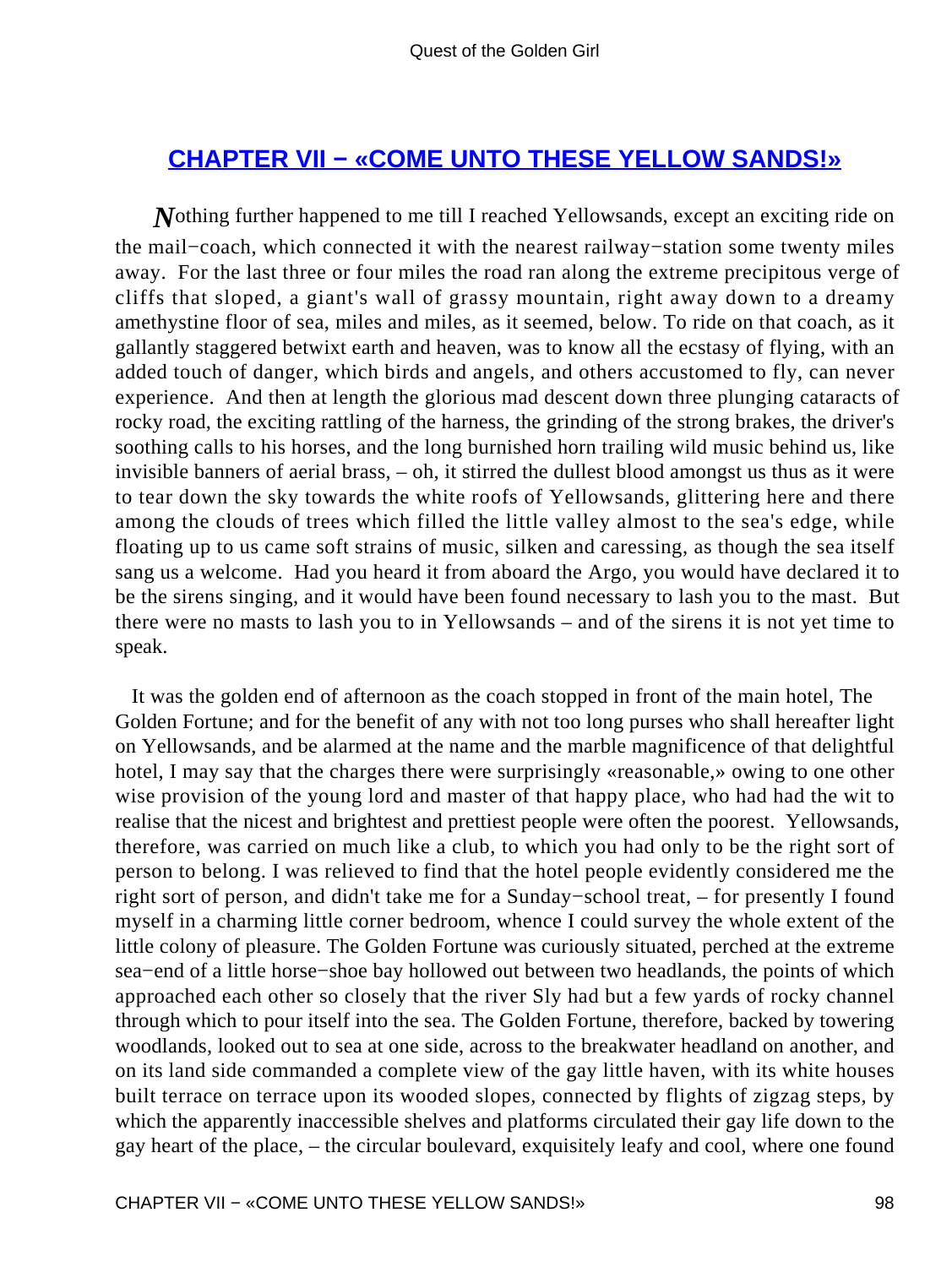the great casino and the open−air theatre, the exquisite orchestra, into which only the mellowest brass and the subtlest strings were admitted, and the Cafe du Ciel, charmingly situated among the trees, where the boulevard became a bridge, for a moment, at the mouth of the river Sly. Here one might gaze up the green rocky defile through which the Sly made pebbly music, and through which wound romantic walks and natural galleries, where far inland you might wander

«From dewy dawn to dewy night, And have one with you wandering,»

 or where you might turn and look across the still lapping harbour, out through the little neck of light between the headlands to the shimmering sea beyond, – your ears filled with a melting tide of sweet sounds, the murmur of the streams and the gentle surging of the sea, the rippling of leaves, the soft restless whisper of women's gowns, and the music of their vowelled voices. It was here I found myself sitting at sunset, alone, but so completely under the spell of the place that I needed no companion. The place itself was companion enough. The electric fairy lamps had popped alight; and as the sun sank lower, Yellowsands seemed like a glowing crown of light floating upon the water.

 I had as yet failed to catch any sight of Rosalind; so I sat alone, and so far as I had any thoughts or feelings, beyond a consciousness of heavenly harmony with my surroundings, they were for that haunting unknown face with the violet eyes and the heavy chestnut hair.

 Presently, close by, the notes of a guitar came like little gold butterflies out of the twilight, and then a woman's voice rose like a silver bird on the air. It was a gay wooing measure to which she sang. I listened with ears and heart. «All ye,» it went, –

 All ye who seek for pleasure, Here find it without measure – No one to say A body nay, And naught but love and leisure.

 All ye who seek forgetting, Leave frowns and fears and fretting, Here by the sea Are fair and free To give you peace and petting.

 All ye whose hearts are breaking For somebody forsaking, We'll count you dear, And heal you here, And send you home love−making."

 «Bravo!» I cried involuntarily, as the song ended amid multitudinous applause; and I thus attracted the attention of another who sat near me as lonely as myself, but evidently quite at home in the place.

 «You haven't heard our sirens sing before?» he said, turning to me with a pleasant smile, and thus we fell into talk of the place and its pleasures.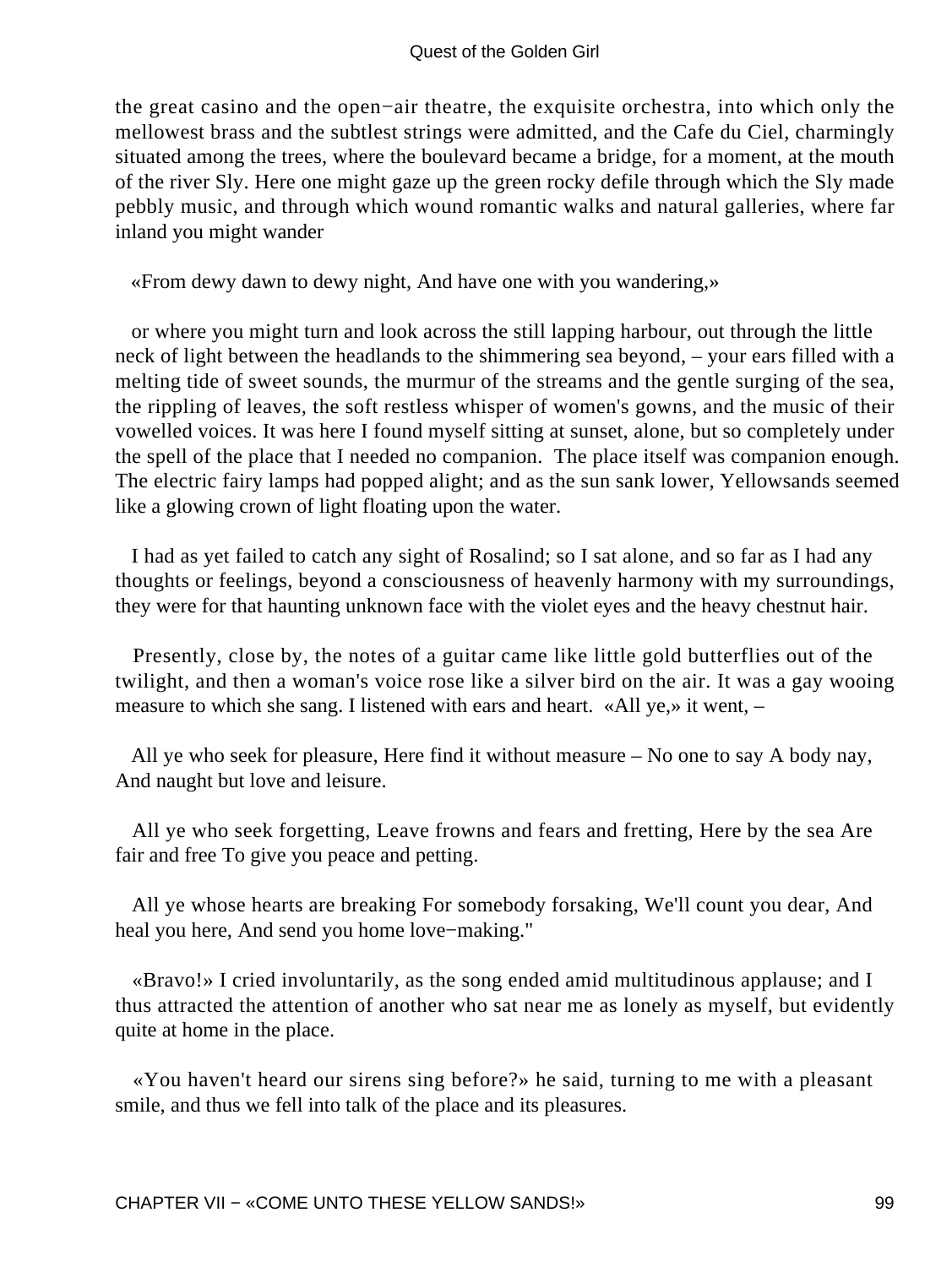«There's one feature of the place I might introduce you to if you care for a stroll,» he said presently. «Have you heard of The Twelve Golden−Haired Bar−maids?» I hadn't, but the fantastic name struck my fancy. It was, he explained, the name given to a favourite buffet at the Hotel Aphrodite, which was served by twelve wonderful girls, not one under six feet in height, and all with the most glorious golden hair. It was a whim of the management, he said.

So, of course, we went.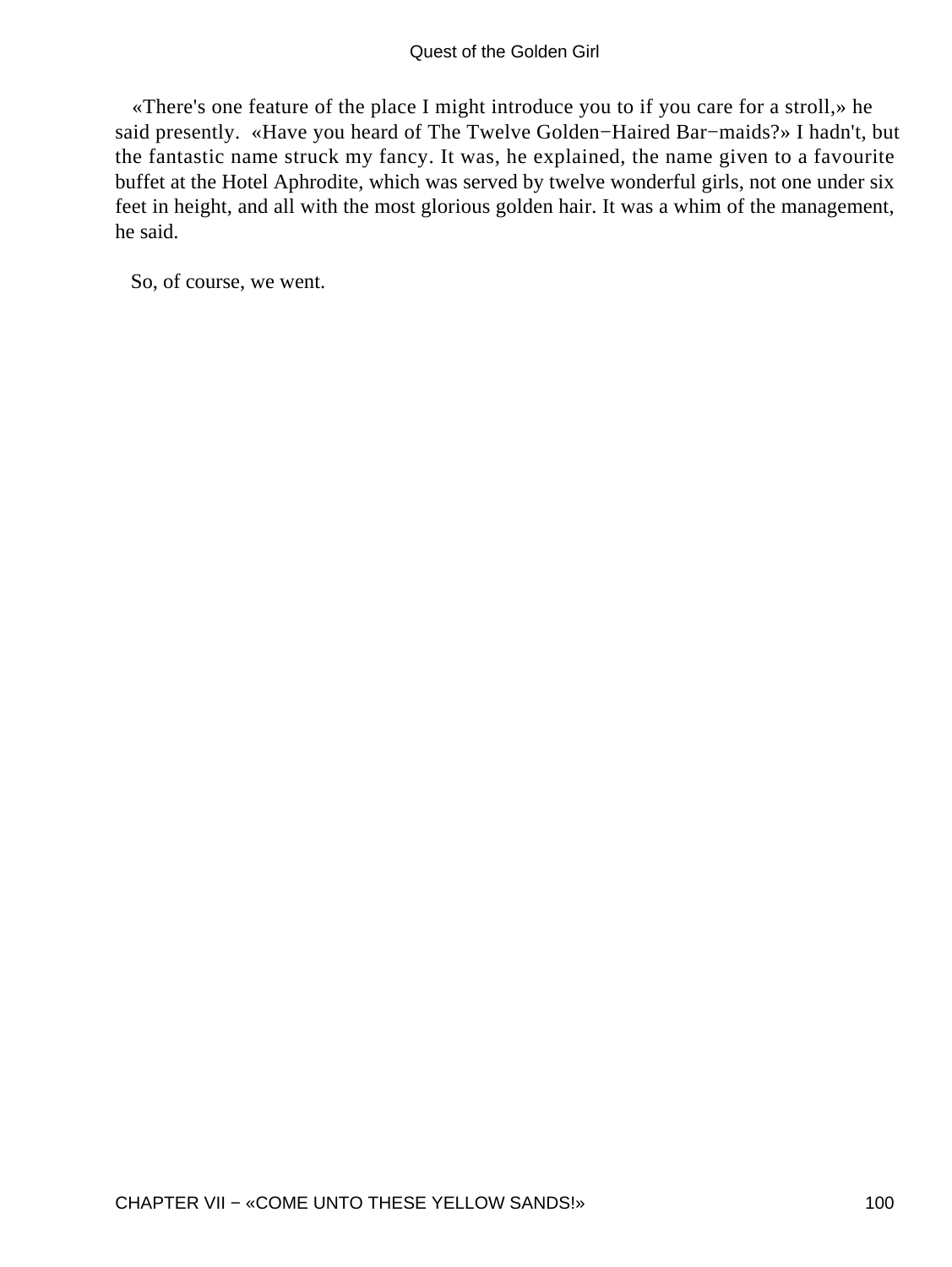### **[CHAPTER VIII − THE TWELVE GOLDEN−HAIRED BAR−MAIDS.](#page-140-0)**

*Now* it was not without some boyish nervousness that I followed my newly made friend, for I confess that I have ever been a poor hand at talking to bar−maids. It is, I am convinced, an art apart, an art like any other, – needing first the natural gift, then the long patient training, and finally the courageous practice. Alas for me, I possessed neither gift, training, nor courage. Courage I lacked most of all. It was in vain that I said to myself that it was like swimming, – all that was needed was «confidence.» That was the very thing I couldn't muster. No doubt I am handicapped by a certain respectful homage which I always feel involuntarily to any one in the shape of woman, for anything savouring of respect is the last thing to win the bar−maid heart divine. The man to win her is he who calls loudly for his drink, without a «Please» or a «Thank you,» throws his hat at the back of his head, gulps down half his glass, and, while drawing breath for the other half, takes a hard, indifferent look at her, and in an off−hand voice throws her some fatuous, mirthless jest.

 Now, I've never been able to do this in the convincing grand manner of the British male; and whatever I have said, the effect has been the same. I've talked about theatres and music−halls, of events of the day, I've even – Heaven help me – talked of racing and football, but I might as well have talked of Herbert Spencer. I suppose I didn't talk about them in the right way. I'm sure it must be my fault somewhere, for certainly they seem easy enough to please, poor things! However, my failure remains, and sometimes even I find it extremely hard to attract their attention in the ordinary way of business. I don't mind my neighbour being preferred before me, but I do object to his being served before me!

 So, I say, I couldn't but tremble at the vision of those golden−haired goddesses, standing with immobile faces by their awful altars. Indeed, had I realised how superbly impressive they were going to be, I think I must have declined the adventure altogether, – for, robed in lustrous ivory−white linen were those figures of undress marble, the wealth of their glorious bodies pressing out into bosoms magnificent as magnolias (nobler lines and curves Greece herself has never known), towering in throats of fluted alabaster, and flowering in coiffures of imperial gold.

 Nor was their temple less magnificent. To make it fair, Ruskin had relit the seven lamps of architecture, and written the seven labours of Hercules; for these windows through a whole youth Burne Jones had worshipped painted glass at Oxford, and to breathe romance into these frescos had Rossetti been born, and Dante born again. Men had gone to prison and to death that this temple of Whiskey−and−Soda might be fair.

 Strange, in truth, are the ministrations to which Beauty is called. Out of the high heaven is she summoned, from mystic communion with her own perfection, from majestic labours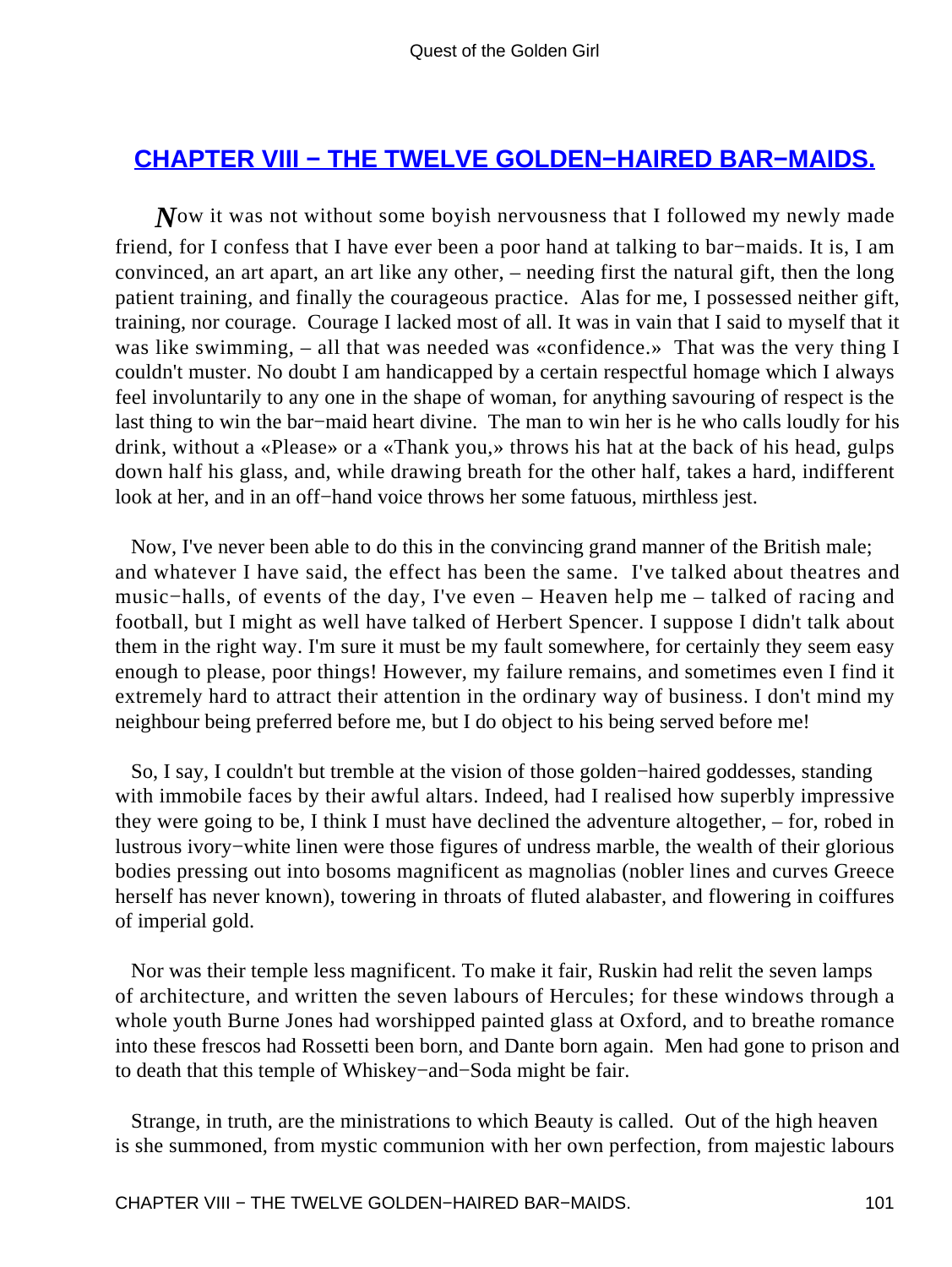in the Sistine Chapel of the Stars, – yea, she must put aside her gold−leaf and purples and leave unfinished the very panels of the throne of God, – that Circe shall have her palace, and her worshippers their gilded sty.

 As there were at least a score of «worshippers» round each Circe, my nervousness became unimportant, and therefore passed. Thus, as my companion and I sat at one of the little tables, from which we might gaze upon the sea without and Aphrodite within, my eyes were able to fly like bees from one fair face to another. Finally, they settled upon a Circe less besieged of the hoarse and grunting mob. She was conspicuously less in height, her hair was rather bright red than golden, and her face had more meanings than the faces of her fellows.

 «Why,» in a flash it came to me, «it's Rosalind!» and clean forgetting to be shy, or polite to my companion, I hastened across to her, to be greeted instantly in a manner so exclusively intimate that the little crowd about her presently spread itself among the other crowds, and we were left to talk alone.

«Well,» I said, «you're a nice girl! Whatever are you doing here?»

 «Yes, I'm afraid you'll have but a strange opinion of me,» she said; «but I love all experience, – it's such fun, – and when I heard that there was a sudden vacancy for a golden−haired beauty in this place, I couldn't resist applying, and to my surprise they took me – and here I am! Of course I shall only stay till Orlando appears – which,» she added mournfully – «he hasn't done yet.»

 Her hours were long and late, but she had two half−days free in the week, and for these of course I engaged myself.

 Meanwhile I spent as much time as I decently could at her side; but it was impossible to monopolise her, and the rest of my time there was no difficulty in filling up, you may be sure, in so gay a place.

 Two or three nights after this, a little before dinner−time, while I was standing talking to her, she suddenly went very white, and in a fluttering voice gasped, «Look yonder!» I looked. A rather slight dark− haired young man was entering the bar, with a very stylish pretty woman at his side. As they sat down and claimed the waiter, some distance away, Rosalind whispered, «That's my husband!»

 «Oh!» I said; «but that's no reason for your fainting. Pull yourself together. Take a drop of brandy.» But woman will never take the most obvious restorative, and Rosalind presently recovered without the brandy. She looked covertly at her husband, with tragic eyes.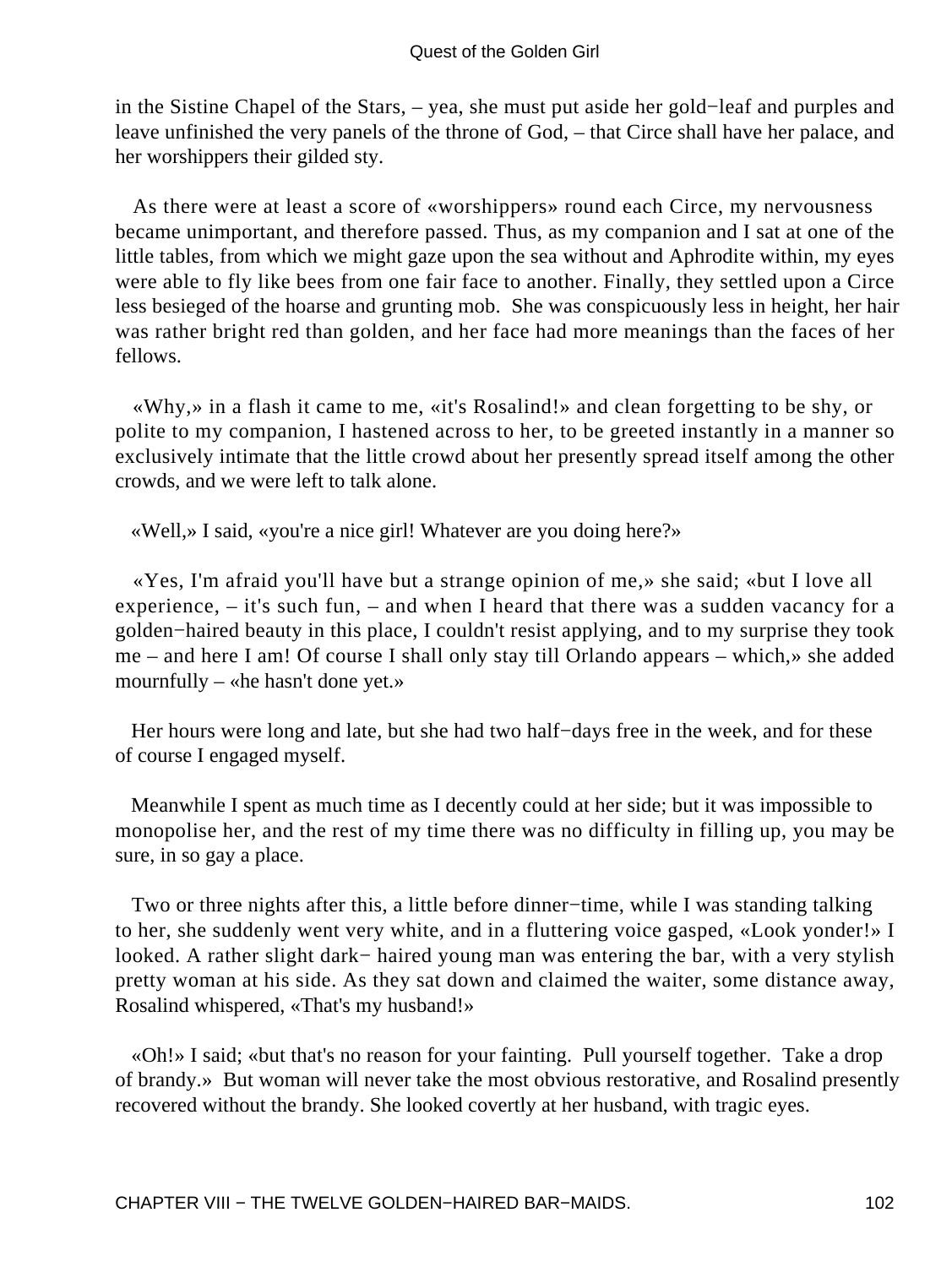«He's much younger than I imagined him,» I said, – reserving for myself the satisfaction which this discovery had for me.

 «Oh, yes, he's really quite a boy,» said Rosalind; adding under her breath, «Dear fellow! how I love him!»

 «And hate him too!» she superadded, as she observed his evident satisfaction with his present lot. Indeed the experiment appeared to be working most successfully with him; nor, looking at his companion, could I wonder. She was a sprightly young woman, very smart and merry and decorously voluptuous, and of that fascinating prettiness that wins the hearts of boys and storms the footlights. One of her characteristics soothed the heart of Rosalind. She had splendid red hair, almost as good as her own.

«He's been faithful to my hair, at all events,» she said, trying to be nonchalant.

«And the eyes are not unlike,» I added, meaning well.

«I'm sorry you think so,» said Rosalind, evidently piqued.

«Well, never mind,» I tried to make peace, «she hasn't your hands,»  $-$  I knew that women cared more about their hands than their faces.

«How do you know?» she retorted; «you cannot see through her gloves.»

 «Would any gloves disguise your hands?» I persisted. «They would shine through the mittens of an Esquimau.»

 «Well, enough of that! See – I know it's wickedly mean of me – but couldn't you manage to sit somewhere near them and hear what they are saying? Of course you needn't tell me anything it would be mean to hear, but only what  $-\infty$ 

«You would like to know.»

 But this little plot died at its birth, for that very minute the threatened couple arose, and went out arm in arm, apparently as absurdly happy as two young people can be.

As they passed out, one of Rosalind's fellow bar−maids turned to her and said, –

«You know who that was?»

«Who?» said Rosalind, startled.

«That pretty woman who went out with that young Johnny just now?»

CHAPTER VIII − THE TWELVE GOLDEN−HAIRED BAR−MAIDS. 103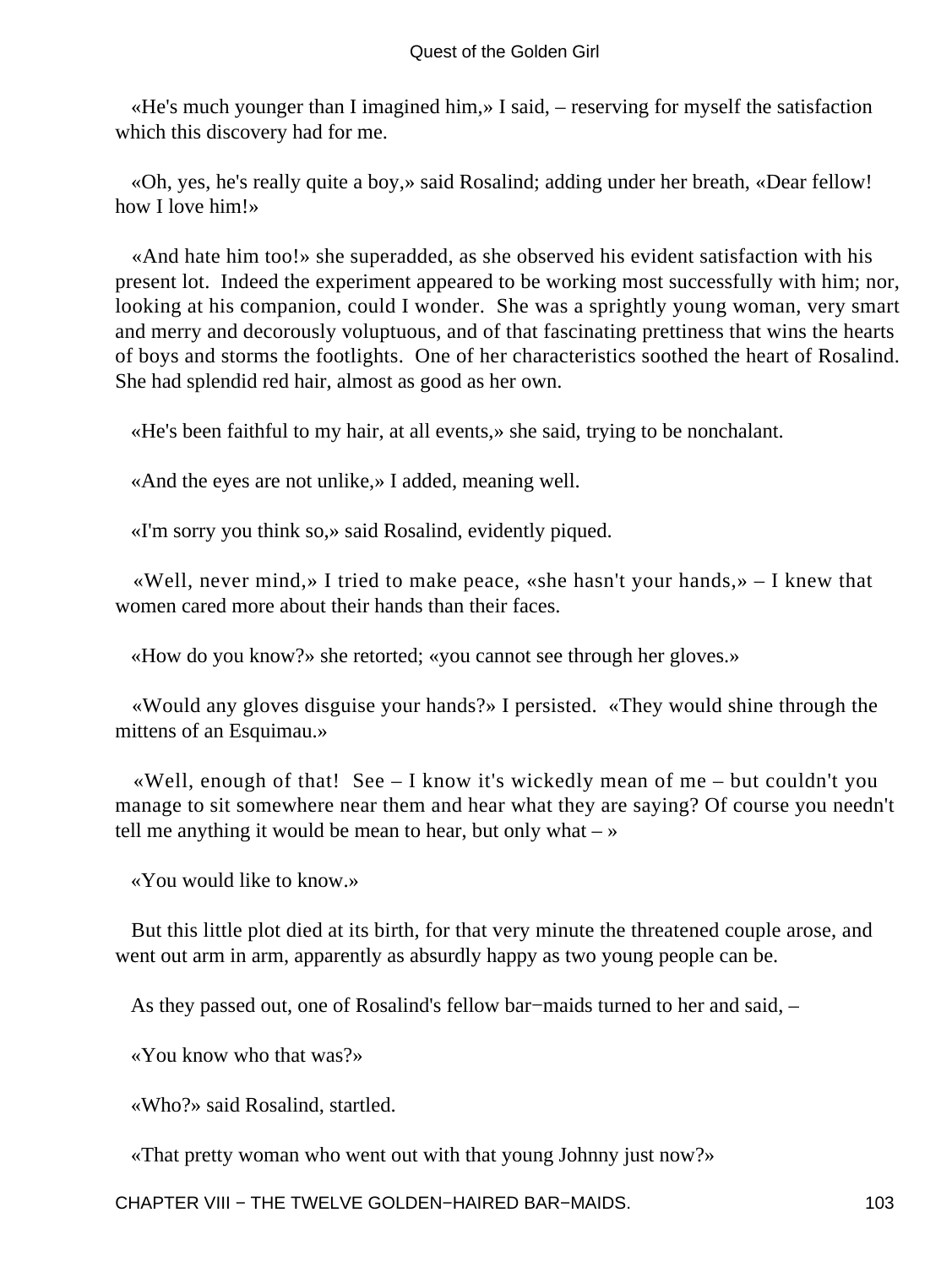«No; who is she?»

 «Why, that's» – and readers with heart− disease had better brace themselves up for a great shock – «that's **SYLVIA JOY,** the famous dancer!»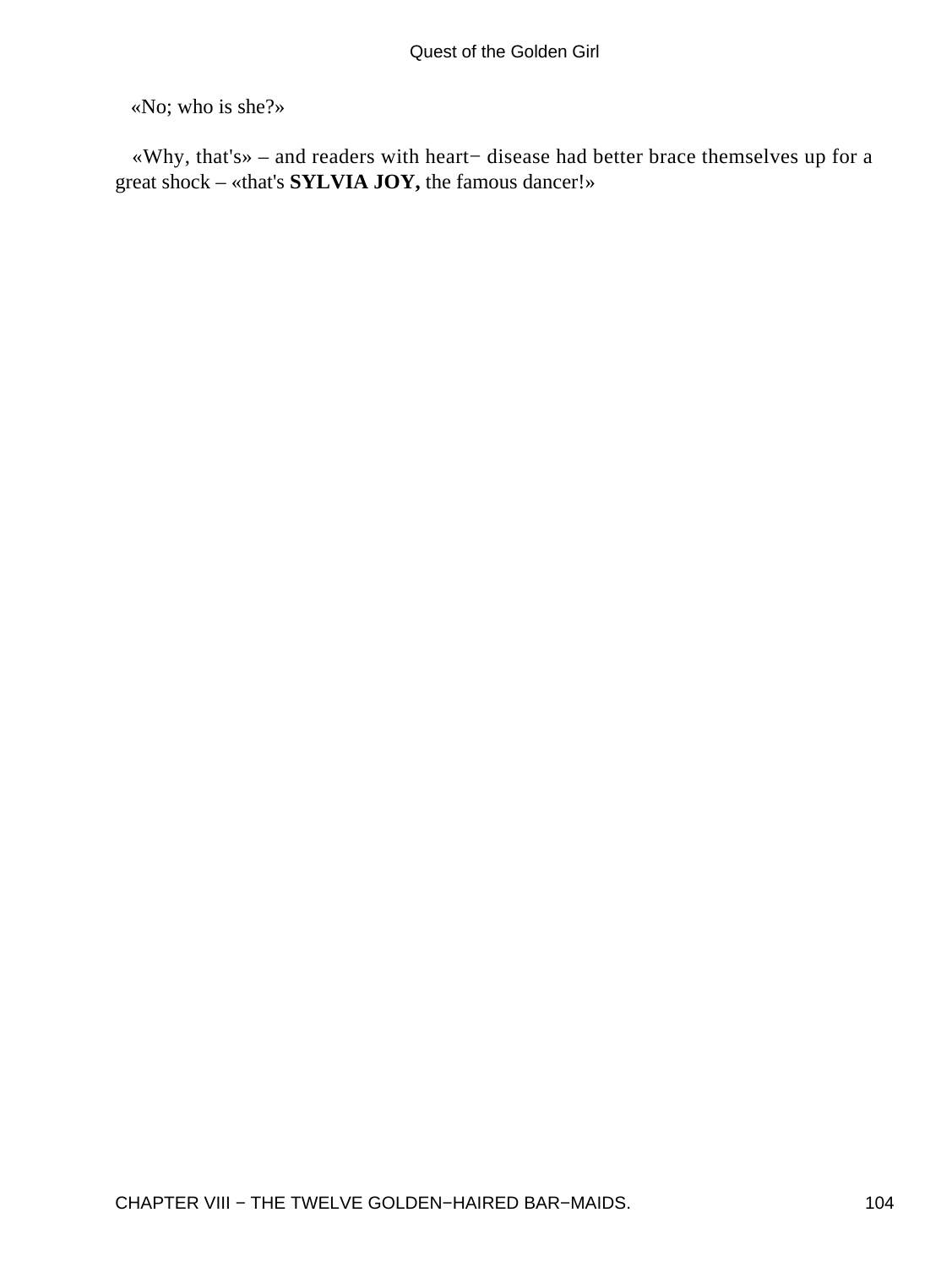### **[CHAPTER IX − SYLVIA JOY](#page-140-0)**

*Sylvia Joy!* And I hadn't so much as looked at her petticoat for weeks! But I would now. The violet eyes and the heavy chestnut hair rose up in moralising vision. Yes! God knows, they were safe in my heart, but petticoats were another matter. Sylvia Joy!

Well, did you ever? Well, I'm  $d - -d!$  Sylvia Joy!

 I should have been merely superhuman had I been able to control the expression of surprise which convulsed my countenance at the sound of that most significant name.

 «The name seems familiar to you,» said Rosalind, a little surprised and a little eagerly; «do you know the lady?»

«Slightly,» I prevaricated.

«How fortunate!» exclaimed Rosalind; «you'll be all the better able to help me!»

 «Yes,» I said; «but since things have turned out so oddly, I may say that our relations are of so extremely delicate a nature that I shall have very carefully to think out what is best to be done. Meanwhile, do you mind lending me that ring for a few hours?»

 It was a large oblong opal set round with small diamonds, – a ring of distinguished design you could hardly help noticing, especially on a man's hand, for which it was too conspicuously dainty. I slipped it on the little finger of my left hand, and, begging Rosalind to remain where she was meanwhile, and to take no steps without consulting me, I mysteriously, not to say officiously, departed.

 I left the twelfth Golden−Haired Bar−maid not too late to stalk her husband and her under−study to their hotel, where they evidently proposed to dine. There was, therefore, nothing left for me but to dine also. So I dined; and when the courses of my dining were ended, I found myself in a mellow twilight at the Cafe du Ciel. And it was about the hour of the sirens' singing. Presently the little golden butterflies flitted once more through the twilight, and again the woman's voice rose like a silver bird on the air.

 As I have a partiality for her songs, I transcribe this Hymn of the Daughters of Aphrodite, which you must try to imagine transfigured by her voice and the sunset.

 Queen Aphrodite's Daughters are we, She that was born Of the morn And the sea; White are our limbs As the foam on the wave, Wild are our hymns And our lovers are brave!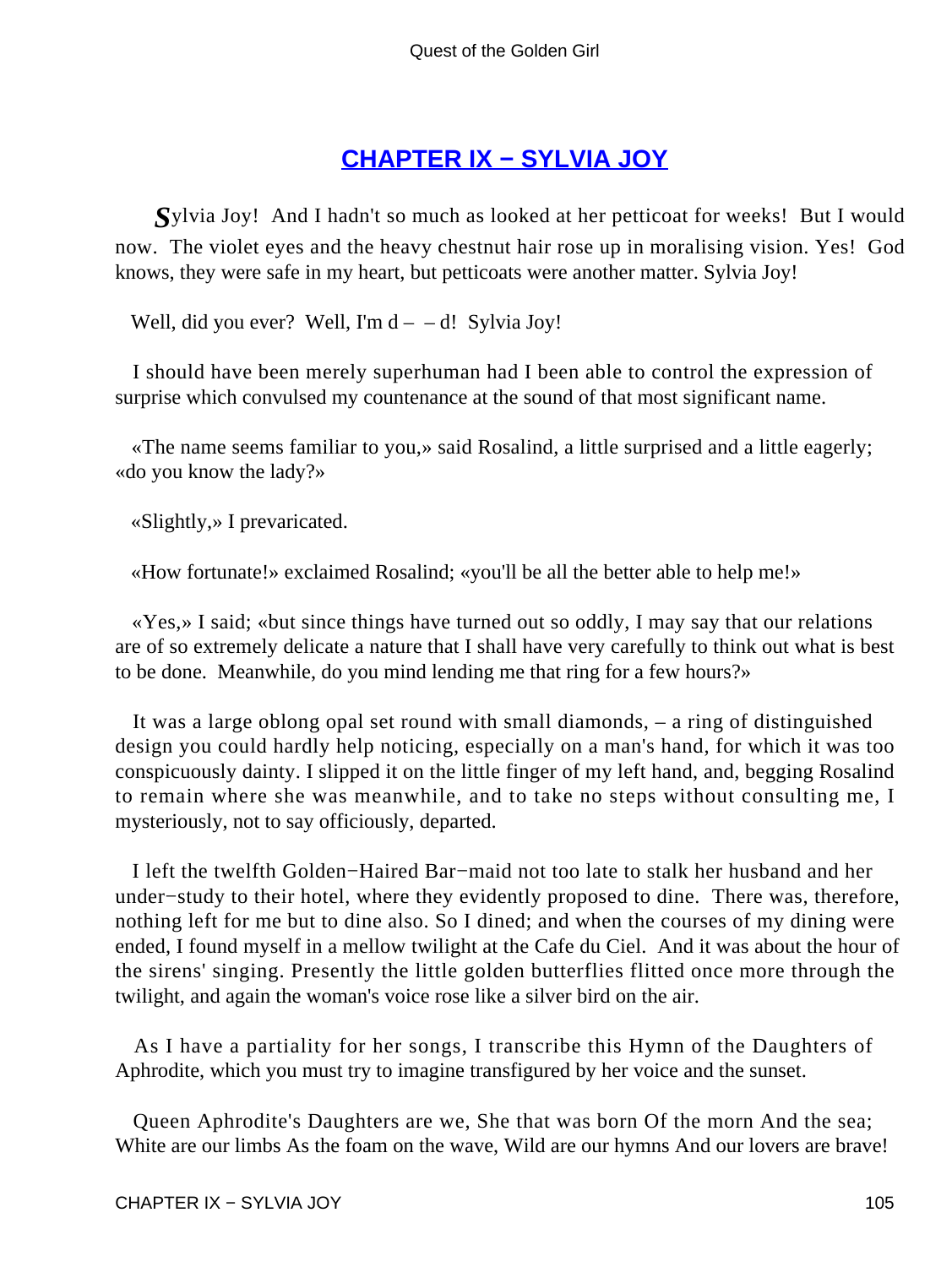Queen Aphrodite, Born of the sea, Beautiful dutiful daughters Are we!

 You who would follow, Fear not to come, For love is for love As dove is for dove; The harp of Apollo Shall lull you to rest, And your head find its home On this beautiful breast.

Queen Aphrodite, Born of the sea, Beautiful dutiful daughters Are we!

 Born of the Ocean, Wave−like are we! Rising and falling Like waves of the sea; Changing for ever, Yet ever the same, Music in motion And marble in flame.

Queen Aphrodite, Born of the sea, Beautiful dutiful daughters Are we!

When I alighted once more upon the earth from the heaven of this song, who should I find seated within a table of me but the very couple I was at the moment so unexpectedly interested in? But they were far too absorbed in each other to notice me, and consequently I was able to hear all of importance that was said. I regret that I cannot gratify the reader with a report of their conversation, for the excuse I had for listening was one that is not transferable. A woman's happiness was at stake. No other consideration could have persuaded me to means so mean save an end so noble. I didn't even tell Rosalind all I heard. Mercifully for her, the candour of fools is not among my superstitions. Suffice it for all third persons to know – what Rosalind indeed has never known, and what I hope no reader will be fool enough to tell her – that Orlando was for the moment hopelessly and besottedly faithless to his wife, and that my services had been bespoken in the very narrowest nick of time.

 Having, as the reader has long known, a warm personal interest in his attractive companion, and desiring, therefore, to think as well of her as possible, I was pleased to deduce, negatively, from their conversation, that Sylvia Joy knew nothing of Rosalind, and believed Orlando to be a free, that is, an unmarried man. From the point of view, therefore, of her code, there was no earthly reason why she should not fall in with Orlando's proposal that they should leave for Paris by the «Mayflower» on the following morning. Orlando, I could hear, wished to make more extended arrangements, and references to that well−known rendezvous, «Eternity,» fell on my ears from time to time. Evidently Sylvia had no very saving belief in Eternity, for I heard her say that they might see how they got on in Paris for a start. Then it would be time enough to talk of Eternity. This and other remarks of Sylvia's considerably predisposed me towards her. Having concluded their arrangements for the heaven of the morrow, they rose to take a stroll along the boulevards. As they did so, I touched Orlando's shoulder and begged his attention for a moment. Though an entire stranger to him, I had, I said, a matter of extreme importance to communicate to him, and I hoped, therefore, that it would suit his convenience to meet me at the same place in an hour and a half. As I said this, I flashed his wife's ring in the light so obviously that he was compelled to notice it.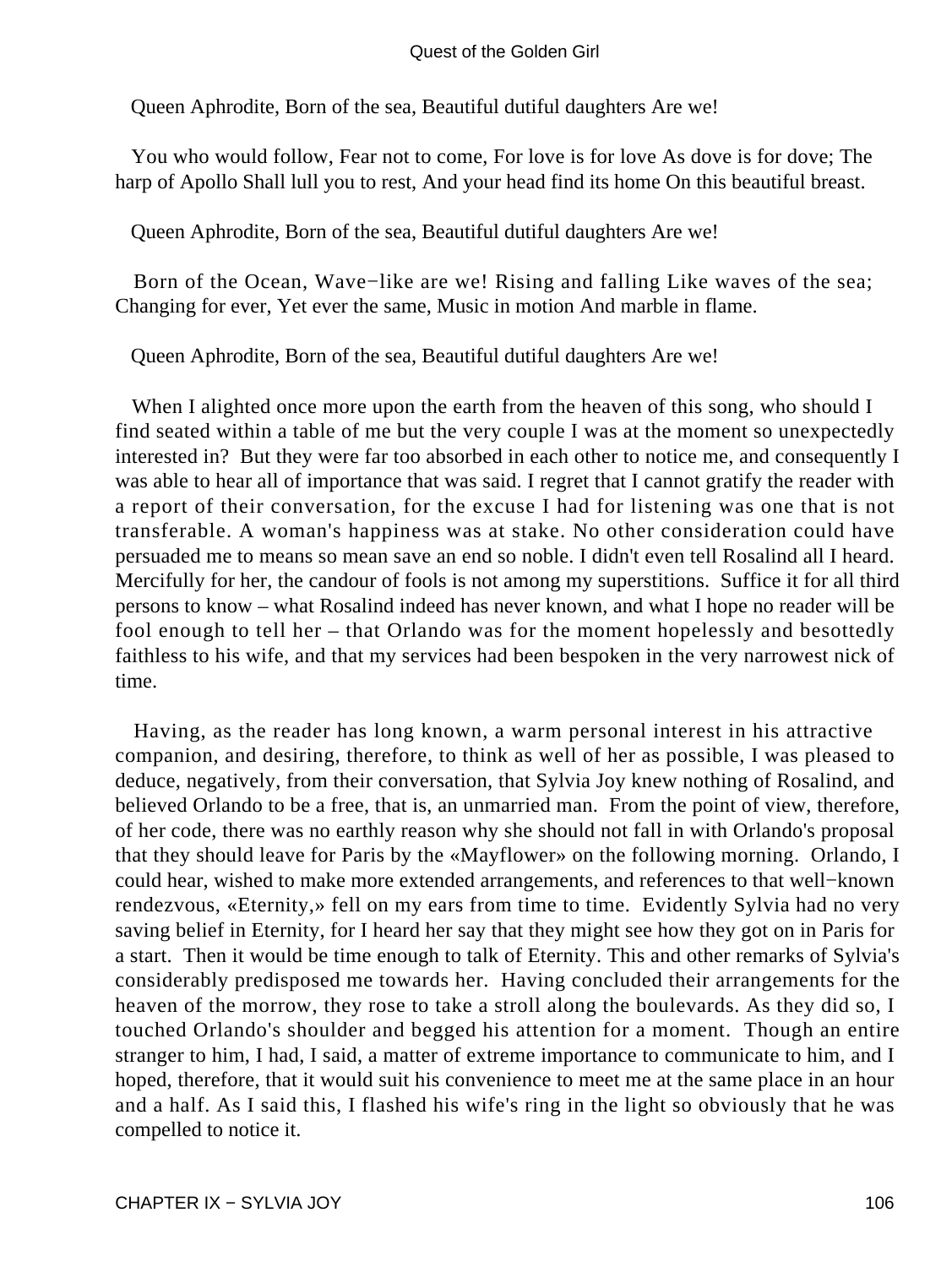«Wherever did you get that?» he gasped, no little surprised and agitated.

«From your wife,» I answered, rapidly moving away. «Be sure to be here at eleven.»

 I slipped away into the crowd, and spent my hour and a half in persuading Rosalind that her husband was no doubt a little infatuated, but nevertheless the most faithful husband in the world. If she would only leave all to me, by this time to−morrow night, if not a good many hours before, he should be in her arms as safe as in the Bank. It did my heart good to see how happy this artistic adaptation of the truth made her; and I must say that she never had a wiser friend.

 When eleven came, I was back in my seat at the Cafe du Ciel. Orlando too was excitedly punctual.

«Well, what is it?» he hurried out, almost before he had sat down.

«What will you do me the honour of drinking?» I asked calmly.

«Oh, drink be  $d - -d!$ » he said; «what have you to tell me?»

 «I'm glad to hear you rap out such a good honest oath,» I said; «but I should like a drink, for all that, and if I may say so, you would be none the worse for a brandy and soda, late as it is »

When the drinks had come, I remarked to him quietly, but not without significance: "The meaning of this ring is that your wife is here, and very wretched. By an accident I have been privileged with her friendship; and I may say, to save time, that she has told me the whole story.

 «What happily she has not been able to tell me, and what I need hardly say she will never know from me, I overheard, in the interests of your joint happiness, an hour or so ago.»

 The man who is telling the story has a proverbial great advantage; but I hope the reader knows enough of me by this to believe that I am far from meanly availing myself of it in this narrative. I am well and gratefully aware that in this interview with Orlando my advantages were many and fortunate. For example, had he been bigger and older, or had he not been a gentleman, my task had been considerably more arduous, not to say dangerous.

 But, as Rosalind had said, he was really quite a boy, and I confess I was a little ashamed for him, and a little piqued, that he showed so little fight. The unexpectedness of my attack had, I realised, given me the whip−hand. So I judged, at all events, from the fact that he forbore to bluster, and sat quite still, with his head in his hands, saying never a word for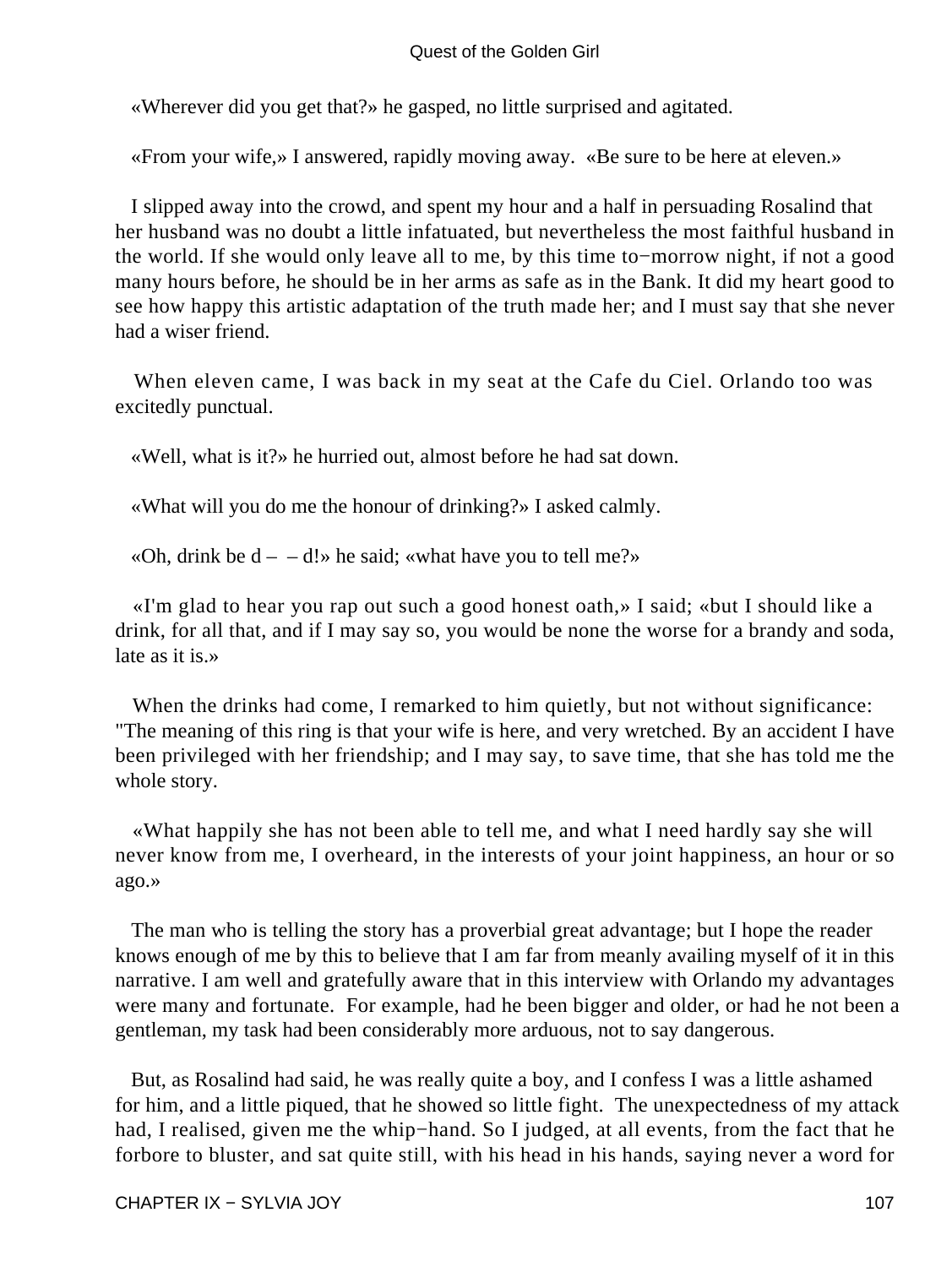what seemed several minutes. Then presently he said very quietly,  $-$ 

«I love my wife all the same.»

 «Of course you do,» I answered, eagerly welcoming the significant announcement; «and if you'll allow me to say so, I think I understand more about the whole situation than either of you, bachelor though unfortunately I am. As a famous friend of mine is fond of saying, lookers−on see most of the game.»

 Then I rapidly told him the history of my meeting with his wife, and depicted, in harrowing pigments of phrase, the distress of her mind.

 «I love my wife all the same,» he repeated, as I finished; «and,» he added, «I love Sylvia too.»

«But not quite in the same way?» I suggested.

«I love Sylvia very tenderly,» he said.

 «Yes, I know; I don't think you could do anything else. No man worth his salt could be anything but tender to a dainty little woman like that. But tenderness, gentleness, affection, even self−sacrifice, – these may be parts of love; but they are merely the crude untransformed ingredients of a love such as you feel for your wife, and such as I know she feels for you.»

«She still loves me, then,» he said pitifully; «she hasn't fallen in love with you.»

 «No fear,» I answered; «no such luck for me. If she had, I'm afraid I should hardly have been talking to you as I am at this moment. If a woman like Rosalind, as I call her, gave me her love, it would take more than a husband to rob me of it, I can tell you.»

 «Yes,» he repeated, «on my soul, I love her. I have never been false to her, in my heart;  $but - *>*$ 

«I know all about it,» I said; «may I tell you how it all was, – diagnose the situation?»

«Do,» he replied; «it is a relief to hear you talk.»

 «Well,» I said, «may I ask one rather intimate question? Did you ever before you were married sow what are known as wild oats?»

«Never,» he answered indignantly, flashing for a moment.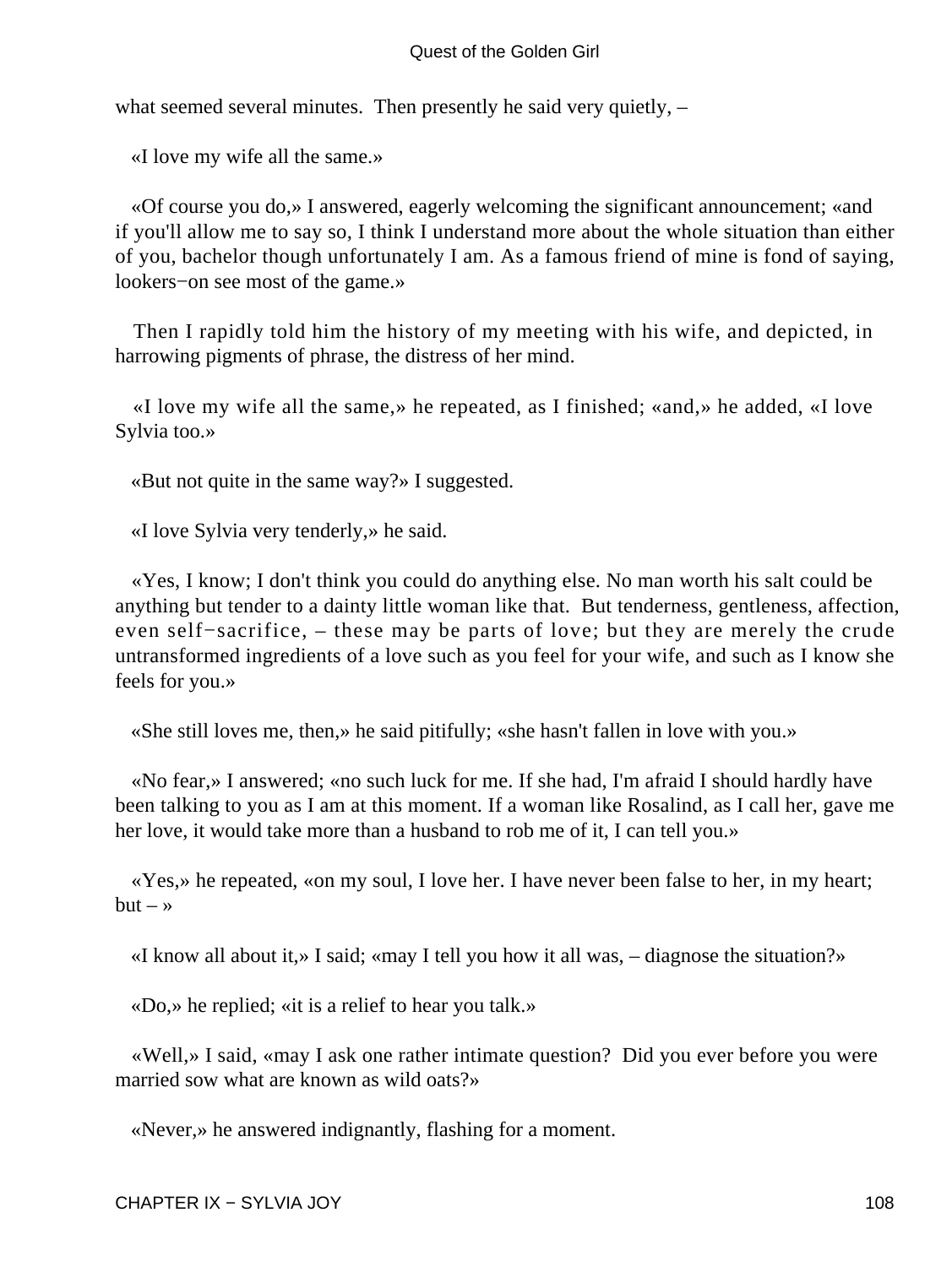«Well, you should have done,» I said; «that's just the whole trouble. Wild oats will get sown some time, and one of the arts of life is to sow them at the right time, – the younger the better. Think candidly before you answer me.»

«I believe you are right,» he replied, after a long pause.

 «You are a believer in theories,» I continued, «and so am I; but you can take my word that on these matters not all, but some, of the old theories are best. One of them is that the man who does not sow his wild oats before marriage will sow them afterwards, with a whirlwind for the reaping.»

Orlando looked up at me, haggard with confession.

 «You know the old story of the ring given to Venus? Well, it is the ruin of no few men to meet Venus for the first time on their marriage night. Their very chastity, paradoxical as it may seem, is their destruction. No one can appreciate the peace, the holy satisfaction of monogamy till he has passed through the wasting distractions, the unrest of polygamy. Plunged right away into monogamy, man, unexperienced in his good fortune, hankers after polygamy, as the monotheistic Jew hankered after polytheism; and thus the monogamic young man too often meets Aphrodite for the first time, and makes future appointments with her, in the arms of his pure young wife. If you have read Swedenborg, you will remember his denunciation of the lust of variety. Now, that is a lust every young man feels, but it is one to be satisfied before marriage. Sylvia Joy has been such a variant for you; and I'm afraid you're going to have some little trouble to get her off your nerves. Tell me frankly,» I said, «have you had your fill of Aphrodite? It is no use your going back to your wife till you have had that.»

 «I'm not quite a beast,» he retorted. «After all, it was an experiment we both agreed to try.»

 «Certainly,» I answered, «and I hope it may have the result of persuading you of the unwisdom of experimenting with happiness. You have the realities of happiness; why should you trouble about its theories? They are for unhappy people, like me, who must learn to distil by learned patience the aurum potabile from the husks of life, the peace which happier mortals find lying like manna each morn upon the meadows.»

 «Well,» I continued, «enough of the abstract; let us have another drink, and tell me what you propose to do.»

«Poor Sylvia!» sighed Orlando.

 «Shall I tell you about Sylvia?» I said. «On second thoughts, I won't. It would hardly be fair play; but this, I may say, relying on your honour, that if you were to come to my hotel, I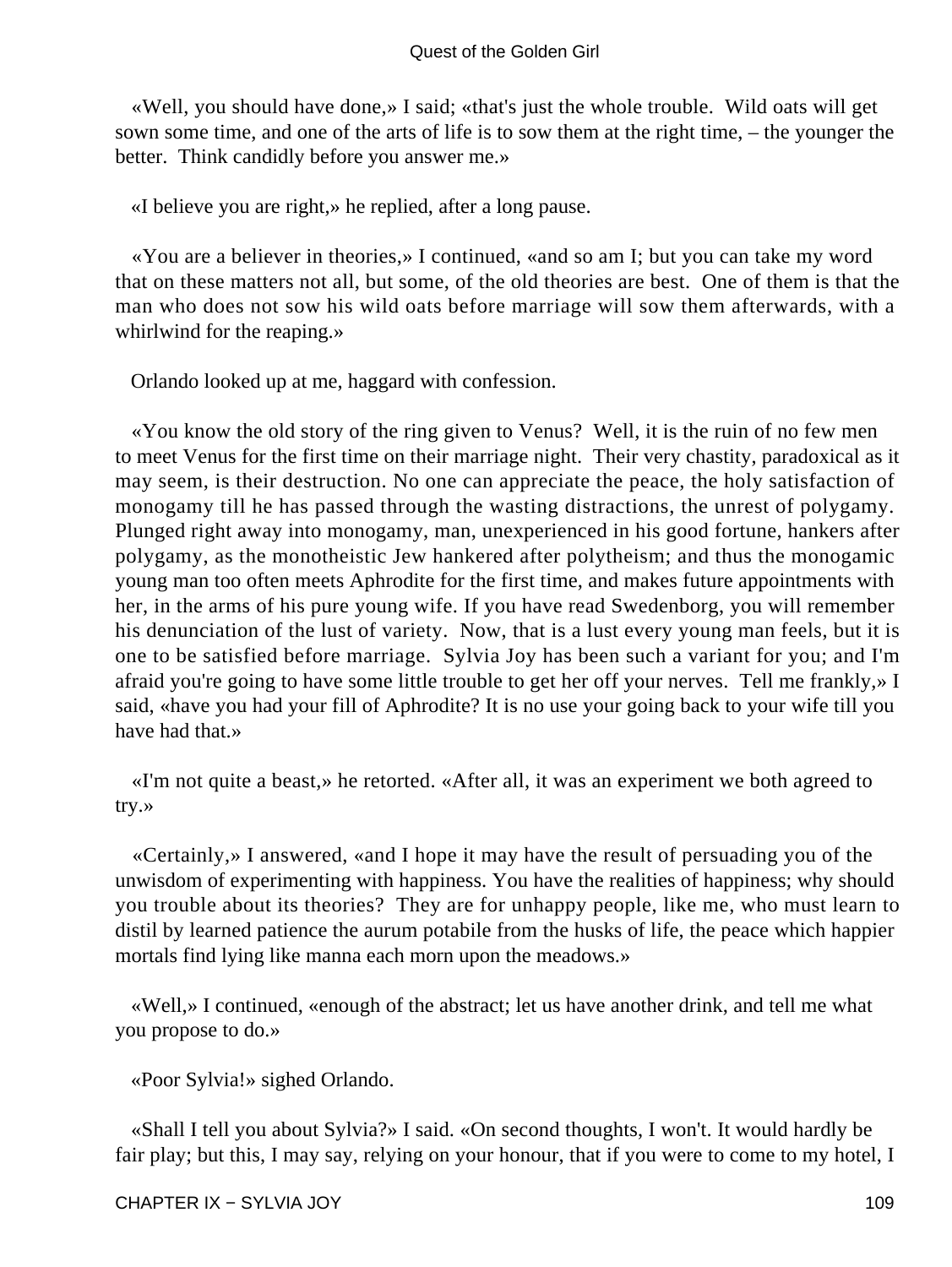could show you indisputable proof that I know at least as much about Sylvia Joy as even such a privileged intimate as yourself.»

 «It is strange, then, that she never recognised you just now,» he retorted, with forlorn alertness.

 «Of course she didn't. How young you are! It is rather too bad of a woman of Sylvia's experience.»

 «And I've bought our passages for to− morrow. I cannot let her go without some sort of good−bye.»

«Give the tickets to me. I can make use of them. How much are they? Let's see.»

The calculation made and the money passed across, I said abruptly, –

«Now supposing we go and see your wife.»

«You have saved my life,» he said hoarsely, pressing my hand as we rose.

«I don't know about that,» I said inwardly; «but I do hope I have saved your wife.»

As I thought of that, a fear occurred to me.

 «Look here,» I said, as we strolled towards the Twelve Golden−Haired, «I hope you have no silly notions about confession, about telling the literal truth and so on. Because I want you to promise me that you will lie stoutly to your wife about Sylvia Joy. You must swear the whole thing has been platonic. It's the only chance for your happiness. Your wife, no doubt, will lure you on to confession by saying that she doesn't mind this, that, and the other, so long as you don't keep it from her; and no doubt she will mean it till you have confessed. But, however good their theories, women by nature cannot help confusing body and soul, and what to a man is a mere fancy of the senses, to them is a spiritual tragedy. Promise me to lie stoutly on this point. It is, I repeat, the only chance for your future happiness. As has been wisely said, a lie in time saves nine; and such a lie as I advise is but one of the higher forms of truth. Such lying, indeed, is the art of telling the truth. The truth is that you love her body, soul, and spirit; any accidental matter which should tend to make her doubt that would be the only real lie. Promise me, won't you?»

«Yes, I will lie,» said Orlando.

«Well, there she is,» I said; «and God bless you both.»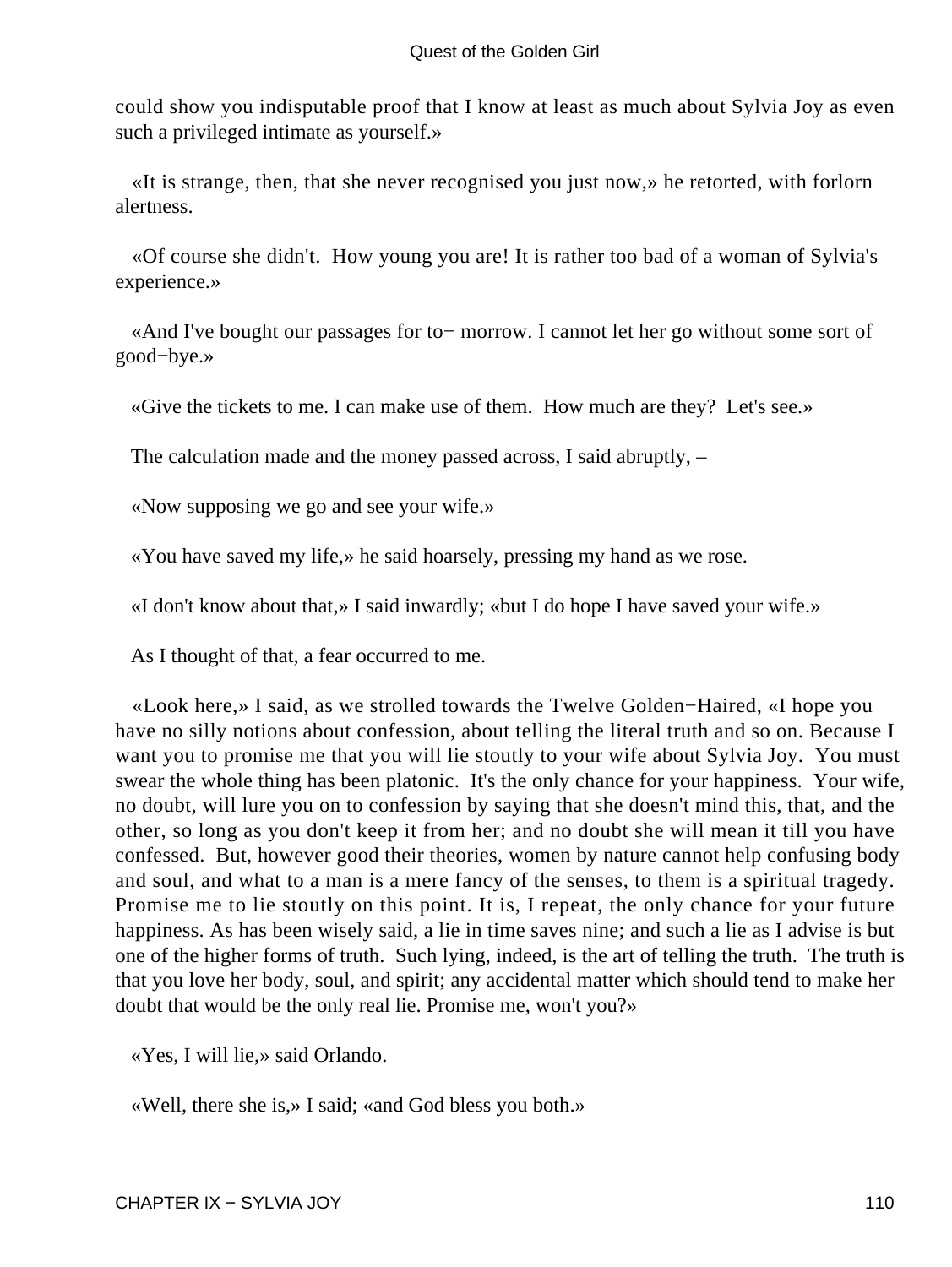## <span id="page-111-0"></span>**[CHAPTER X − IN WHICH ONCE MORE I BECOME OCCUPIED](#page-140-0) [IN MY OWN AFFAIRS](#page-140-0)**

**During a pause in my matrimonial lecture, Orlando had written a little farewell note to** Sylvia, – a note which, of course, I didn't read, but which it is easy to imagine «wild with all regret.» This I undertook to have delivered to her the same night, and promised to call upon her on the morrow, further to illuminate the situation, and to offer her every consolation in my power. To conclude the history of Orlando and his Rosalind, I may say that I saw them off from Yellowsands by the early morning coach. There was a soft brightness in their faces, as though rain had fallen in the night; but it was the warm sweet rain of joy that brings the flowers, and is but sister to the sun. They are, at the time of my writing, quite old friends of mine, and both have an excessive opinion of my wisdom and good−nature.

 «That lie,» Orlando once said to me long after, «was the truest thing I ever said in my life,» – a remark which may not give the reader a very exalted idea of his general veracity.

 As the coach left long before pretty young actresses even dreamed of getting up, I had to control my impatient desire to call on Mademoiselle Sylvia Joy till it was fully noon. And even then she was not to be seen. I tried again in the afternoon with better success.

 Rain had been falling in the night with her too, I surmised, but it had failed to dim her gay eyes, and had left her complexion unimpaired. Of course her little affair with Orlando had never been very serious on her side. She genuinely liked him. «He was a nice kind boy,» was the height of her passionate expression, and she was, naturally, a little disappointed at having an affectionate companion thus unexpectedly whisked off into space. Her only approach to anger was on the subject of his deceiving her about his wife. Little Sylvia Joy had no very long string of principles; but one generous principle she did hold by, – never, if she knew it, to rob another woman of her husband. And that did make her cross with Orlando. He had not played the game fair.

 There is no need to follow, step by step, the progression by which Sylvia Joy and I, though such new acquaintances, became in the course of a day or two even more intimate than many old friends. We took to each other instinctively, even on our first rather difficult interview, and very gently and imperceptibly I bid for the vacant place in her heart.

That night we dined together.

The next day we lunched and dined together.

The next day we breakfasted, lunched, and dined together.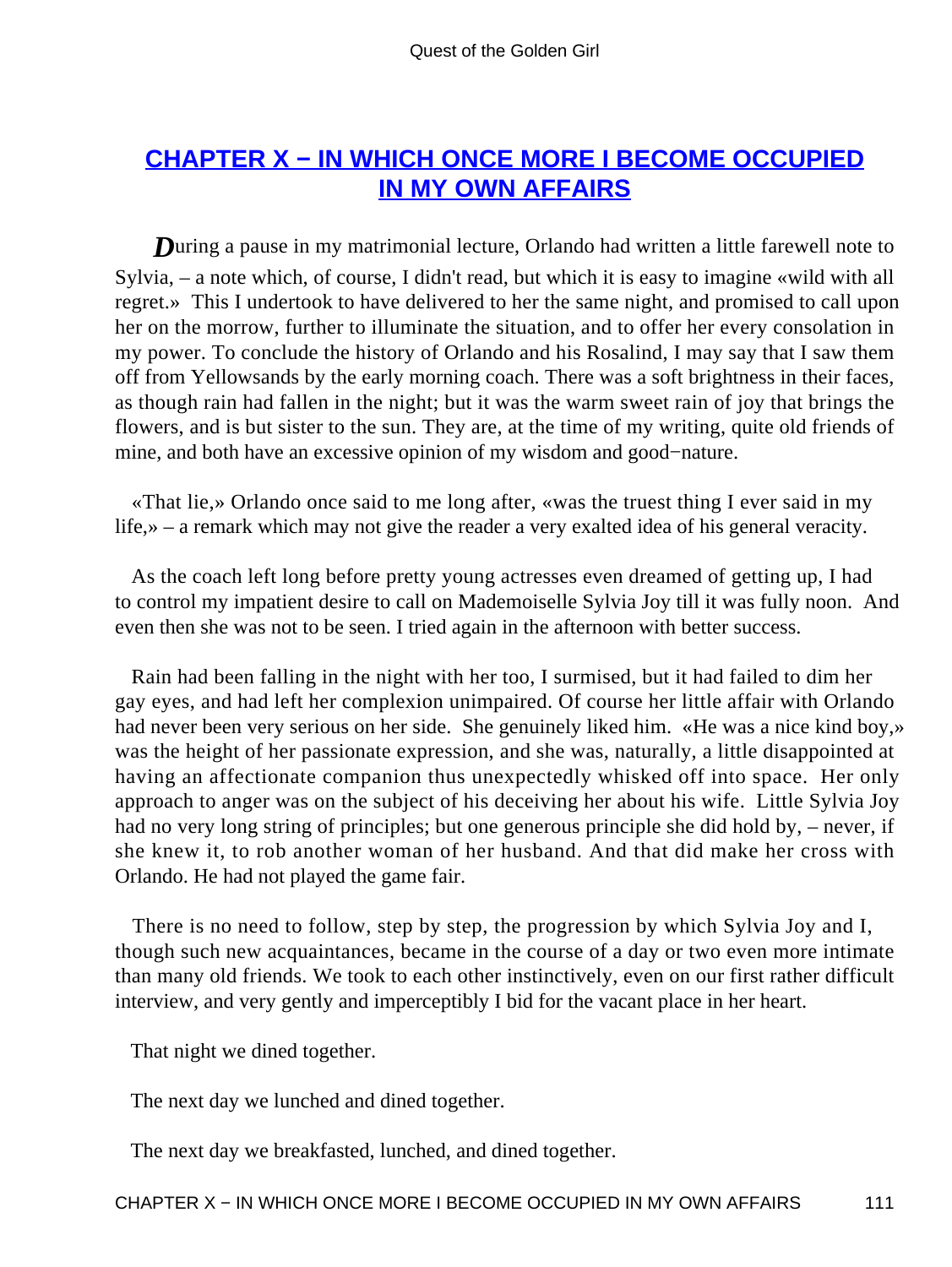And on the next I determined to venture on the confession which, as you may imagine, it had needed no little artistic control not to make on our first meeting.

 She looked particularly charming this evening, in a black silk gown, exceedingly simple and distinguished in style, throwing up the lovely firm whiteness of her throat and bosom, and making a fine contrast with her lurid hair.

 It was sheer delight to sit opposite her at dinner, and quietly watch her without a word. Shall I confess that I had an exceedingly boyish vanity in thus being granted her friendship? It is almost too boyish to confess at my time of life. It was simply in the fact that she was an actress, – a real, live, famous actress, whose photographs made shop windows beautiful, – come right out of my boy's fairyland of the theatre, actually to sit eating and drinking, quite in a real way, at my side. This, no doubt, will seem pathetically naive to most modern young men, who in this respect begin where I leave off. An actress! Great heavens! an actress is the first step to a knowledge of life. Besides, actresses off the stage are either brainless or soulful, and the choice of evils is a delicate one. Well, I have never set up for a man of the world, though sometimes when I have heard the Lovelaces of the day hinting mysteriously at their secret sins or boasting of their florid gallantries, I have remembered the last verse of Suckling's «Ballad of a Wedding,» which, no doubt, the reader knows as well as I, and if not, it will increase his acquaintance with our brave old poetry to look it up.

 «You are very beautiful to−night,» I said, in one of the meditative pauses between the courses.

 «Thank you, kind sir,» she said, making a mock courtesy; «but the compliment is made a little anxious for me by your evident implication that I didn't look so beautiful this morning. You laid such a marked emphasis on to−night.»

 «Nay,» I returned, « `for day and night are both alike to thee.' I think you would even be beautiful – well, I cannot imagine any moment or station of life you would not beautify.»

 «I must get you to write that down, and then I'll have it framed. It would cheer me of a morning when I curl my hair,» laughed Sylvia.

«But you are beautiful,» I continued, becoming quite impassioned.

«Yes, and as good as I'm beautiful.»

And she was too, though perhaps the beauty occasionally predominated.

 When the serious business of dining was dispatched, and we were trifling with our coffee and liqueurs, my eyes, which of course had seldom left her during the whole meal, once more enfolded her little ivory and black silk body with an embrace as real as though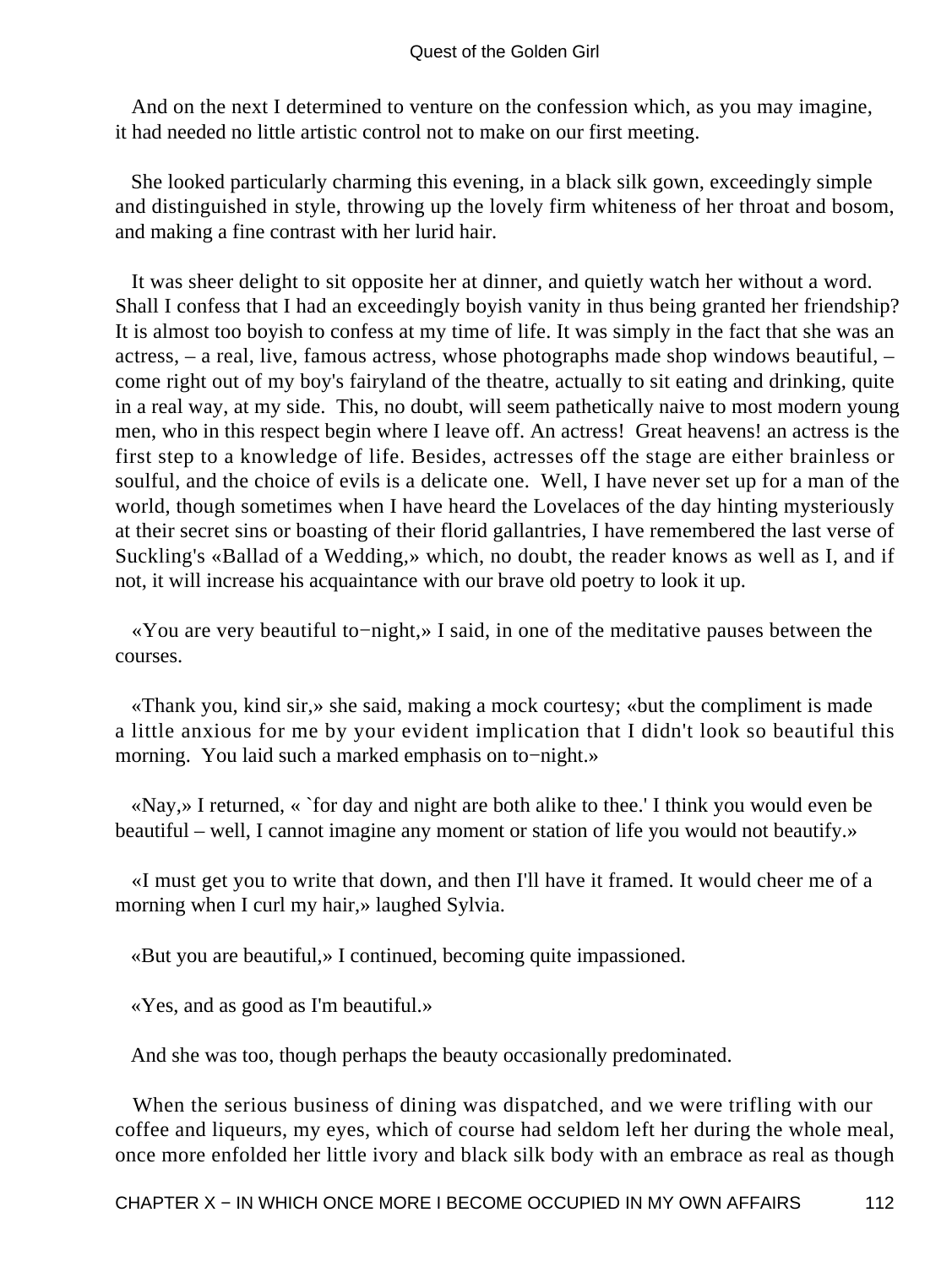they had been straining passionate arms; and as I thus nursed her in my eyes, I smiled involuntarily at a thought which not unnaturally occurred to me.

 «What is that sly smile about?» she asked. Now I had smiled to think that underneath that stately silk, around that tight little waist, was a dainty waistband bearing the legend «Sylvia Joy,» No. 4, perhaps, or 5, but NOT No. 6; and a whole wonderful underworld of lace and linen and silk stockings, the counterpart of which wonders, my clairvoyant fancy laughed to think, were at the moment – so entirely unsuspected of their original owner – my delicious possessions.

 Everything a woman wears or touches immediately incarnates something of herself. A handkerchief, a glove, a flower, – with a breath she endues them with immortal souls. How much, therefore, of herself must inhere in a garment so confidential as a petticoat, or so close and constant a companion as a stocking!

 Now that I knew Sylvia Joy, I realised how absolutely true my instinct had been, when on that far afternoon in that Surrey garden I had said, «With such a petticoat and such a name, Sylvia herself cannot be otherwise than charming.»

 Indeed, now I could see that the petticoat was nothing short of a portrait of her, and that any one learned in the physiognomy of clothes would have been able to pick Sylvia out of a thousand by that spirited, spoilt, and petted garment.

«What is that sly smile about?» she repeated presently.

 «I only chanced to think of an absurd little fairy story I read the other day,» I said, «which is quite irrelevant at the moment. You know the idle way things come and go through one's head.»

«I don't believe you,» she replied, «but tell me the story. I love fairy tales.»

 «Certainly,» I said, for I wasn't likely to get a better opportunity. «There's nothing much in it; it's merely a variation of Cinderella's slipper. Well, once upon a time there was an eccentric young prince who'd had his fling in his day, but had arrived at the lonely age of thirty without having met a woman whom he could love enough to make his wife. He was a rather fanciful young prince, accustomed to follow his whims; and one day, being more than usually bored with existence, he took it into his head to ramble incognito through his kingdom in search of his ideal wife, – 'The Golden Girl,' as he called her. He had hardly set out when in a country lane he came across a peasant girl hanging out clothes to dry, and he fell to talk with her while she went on with her charming occupation. Presently he observed, pegged on the line, strangely incongruous among the other homespun garments, a wonderful petticoat, so exquisite in material and design that it aroused his curiosity. At the same moment he noticed a pair of stockings, round the tops of which one of the daintiest artists in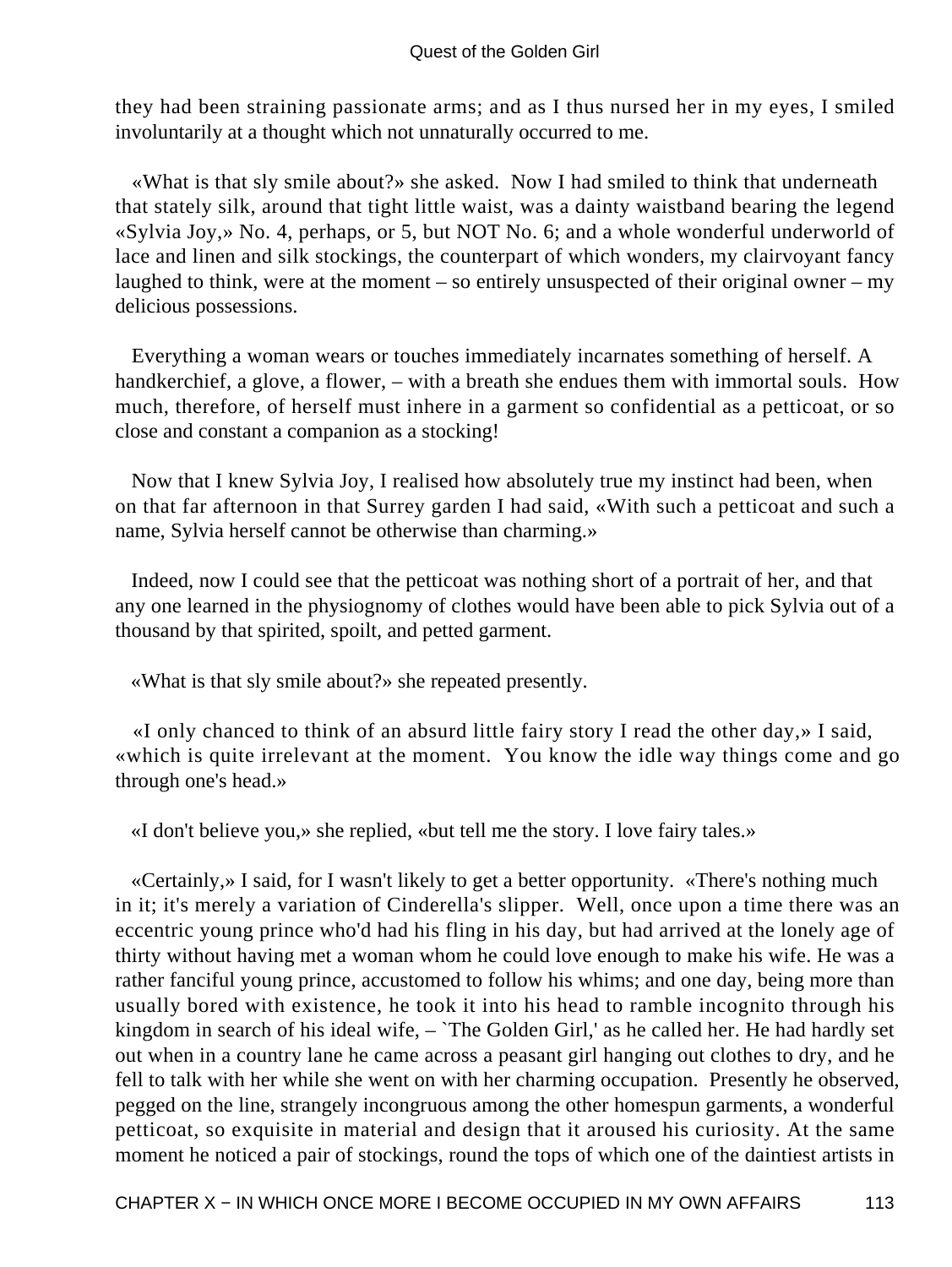the land had wrought an exquisite little frieze. The prince was learned in every form of art, and had not failed to study this among other forms of decoration. No sooner did he see this petticoat than the whim seized him that he would find and marry the wearer, whoever she might be  $-$  »

 «Rather rash of him,» interrupted Sylvia, «for it is usually old ladies who have the prettiest petticoats. They can best afford them  $-\infty$ 

 «He questioned the girl as to their owner,» I continued, «and after vainly pretending that they were her own, she confessed that they had belonged to a young and beautiful lady who had once lodged there and left them behind. Then the prince gave her a purse of gold in exchange for the finery, and on the waistband of the petticoat he read a beautiful name, and he said, `This and no other shall be my wife, this unknown beautiful woman, and on our marriage night she shall wear this petticoat.' And then the prince went forth seeking  $-\infty$ 

«There's not much point in it,» interrupted Sylvia.

«No,» I said, «I'm afraid I've stupidly missed the point.»

«Why, what was it?»

«The name upon the petticoat!»

«Why, what name was it?» she asked, somewhat mystified.

«The inscription upon the petticoat was, to be quite accurate, `Sylvia Joy, No. 6.' »

 «Whatever are you talking about?» she said with quite a stormy blush. «I'm afraid you've had more than your share of the champagne.»

 As I finished, I slipped out of my pocket a dainty little parcel softly folded in white tissue paper. Very softly I placed it on the table. It contained one of the precious stockings; and half opening it, I revealed to Sylvia's astonished eyes the cunning little frieze of Bacchus and Ariadne, followed by a troop of Satyrs and Bacchantes, which the artist had designed to encircle one of the white columns of that little marble temple which sat before me.

 «You know,» I said, «how in fairy tales, when the wandering hero or the maiden in distress has a guiding dream, the dream often leaves something behind on the pillow to assure them of its authenticity. `When you wake up,' the dream will say, `you will find a rose or an oak−leaf or an eagle's feather, or whatever it may be, on your pillow.' Well, I have brought this stocking – for which, if I might but use them, I have at the moment a stock of the most appropriately endearing adjectives – for the same purpose. By this token you will know that the fairy tale I have been telling you is true, and to−morrow, if you will, you shall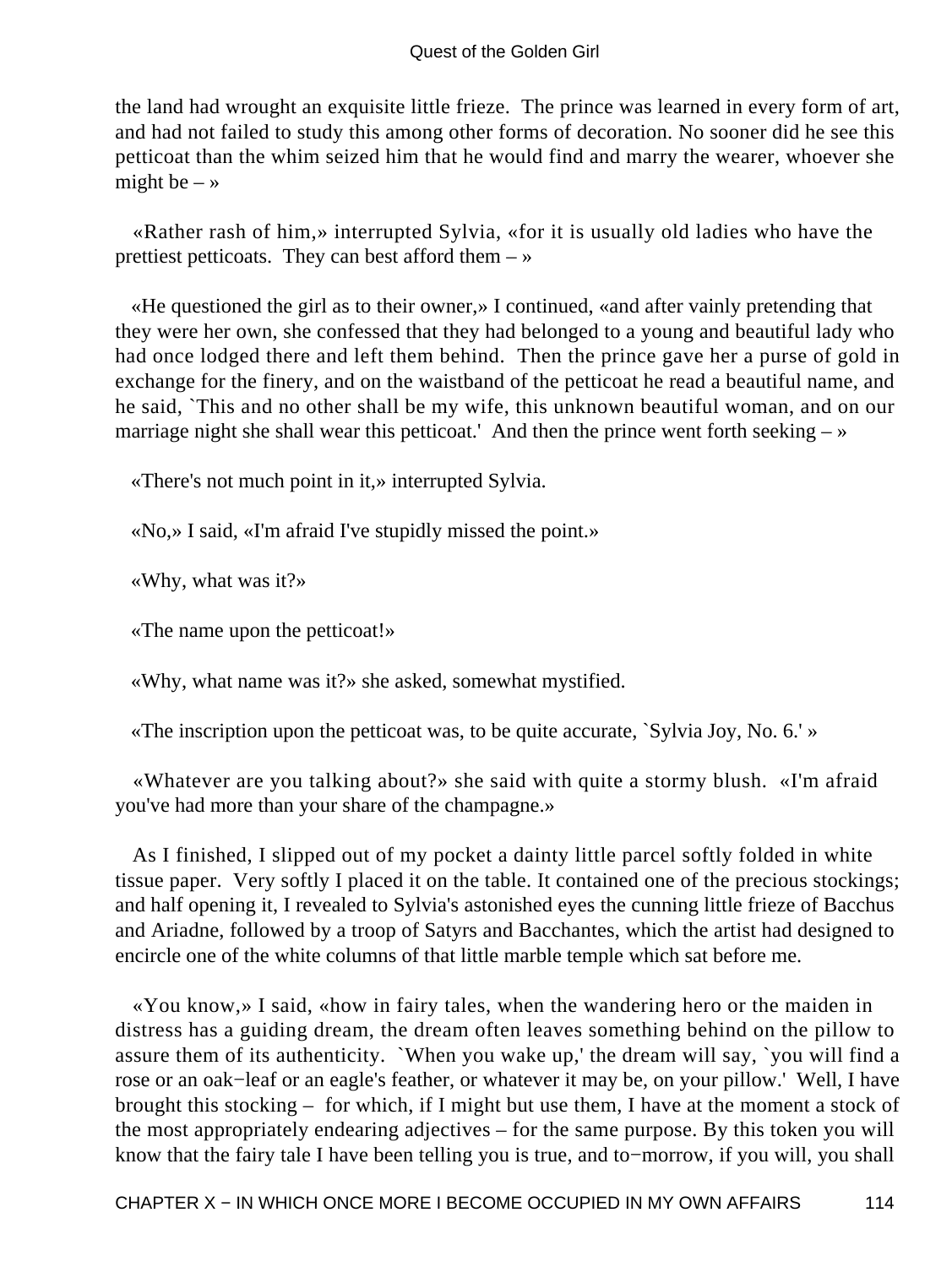see your autograph petticoat.»

 «Why, wherever did you come across them? And what a mad creature you must be! and what an odd thing that you should really meet me, after all!» exclaimed Sylvia, all in a breath. «Of course, I remember,» she said frankly, and with a shade of sadness passing over her face. «I was spending a holiday with Jack Wentworth, – why, it must be nearly two years ago. Poor Jack! he was killed in the Soudan,» and poor Jack could have wished no prettier resurrection than the look of tender memory that came into her face as she spoke of him, and the soft baby tears filled her eyes.

 «I'm so sorry,» I said. «Of course I didn't know. Let's come for a little stroll. There seems to be a lovely moon.»

 «Of course you didn't, she said, patting my cheek with a kind little hand. »Yes, do let us go for a stroll."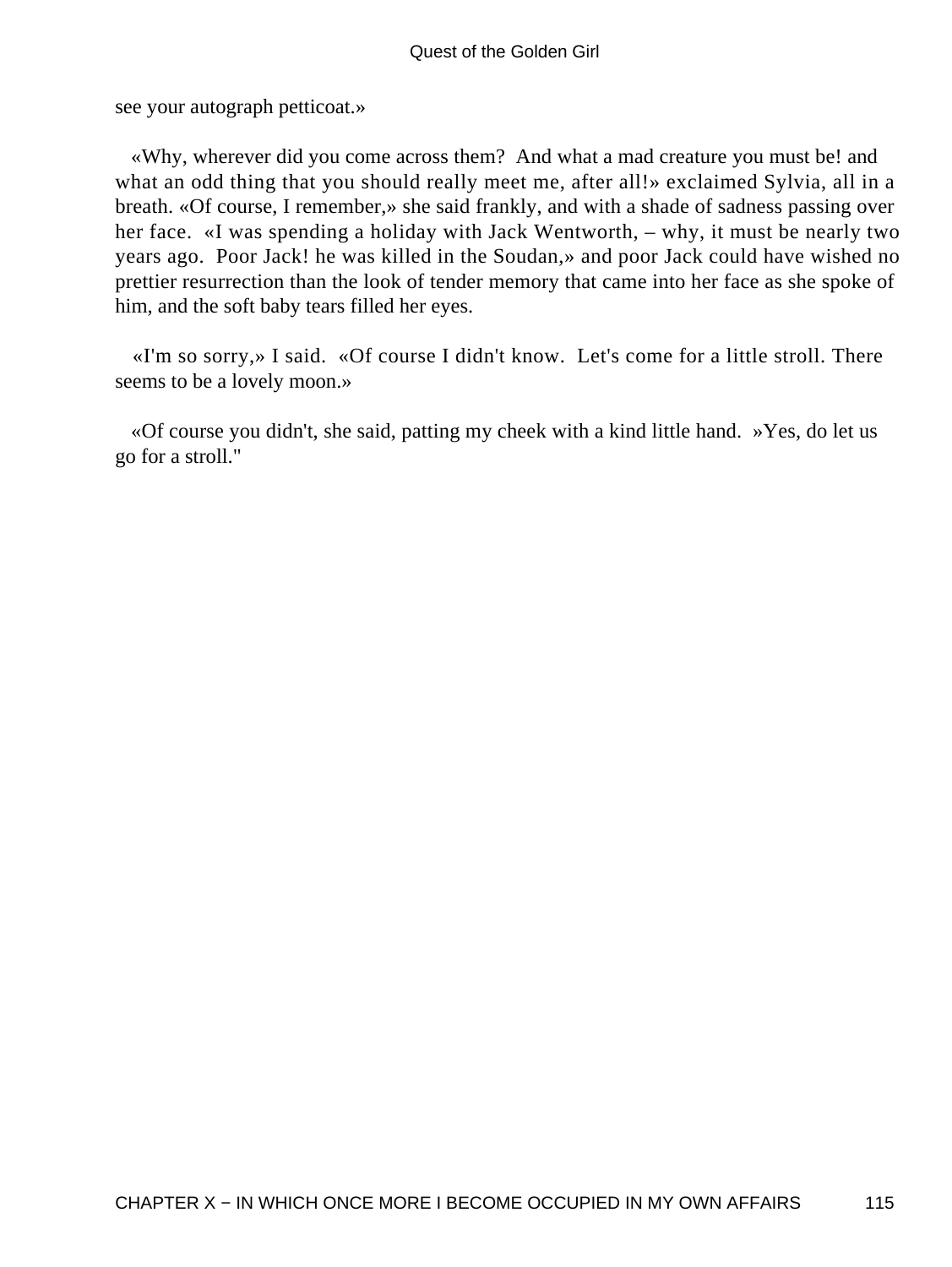## <span id="page-116-0"></span>**[CHAPTER XI − «THE HOUR FOR WHICH THE YEARS DID SIGH»](#page-140-0)**

**This unexpected awakening of an old tenderness naturally prevented my speaking any** more of my mind to Sylvia that evening. No doubt the reader may be a little astonished to hear that I had decided to offer her marriage, – not taking my serious view of a fanciful vow. Doubtless Sylvia was not entirely suitable to me, and to marry her was to be faithless to that vision of the highest, that wonderful unknown woman of the apocalyptic moorland, whose face Sylvia had not even momentarily banished from my dreams, and whom, with an unaccountable certitude, I still believed to be the woman God had destined for me; but, all things considered, Sylvia was surely as pretty an answer to prayer as a man could reasonably hope for. Many historic vows had met with sadly less lucky fulfilment.

 So, after dinner the following evening, I suggested that we should for once take a little walk up along the river−side; and when we were quiet in the moonlight, dappling the lovers' path we were treading, and making sharp contrasts of ink and silver down in the river−bed, – I spoke.

 «Sylvia,» I said, plagiarising a dream which will be found in Chapter IV. , – «Sylvia, I have sought you through the world and found you at last; and with your gracious permission, having found you, I mean to stick to you.»

 «What do you mean, silly boy?» she said, as an irregularity in the road threw her soft weight the more fondly upon my arm.

«I mean, dear, that I want you to be my wife.»

 «Your wife? Not for worlds! – no, forgive me, I didn't mean that. You're an awful dear boy, and I like you very much, and I think you're rather fond of me; but – well, the truth is, I was never meant to be married, and don't care about it – and when you think of it, why should I?»

 «You mean,» I said, «that you are fortunate in living in a society where, as in heaven, there is neither marrying nor giving in marriage, where in fact nobody minds whether you're married or not, and where morals are very properly regarded as a personal and private matter  $-$  »

 «Yes, that's what I mean,» said Sylvia; «the people I care about – dear good people – will think no more of me for having a wedding−ring, and no less for my being without; and why should one put a yoke round one's neck when nobody expects it? A wedding−ring is like a top−hat, – you only wear it when you must – But it's very sweet of you, all the same,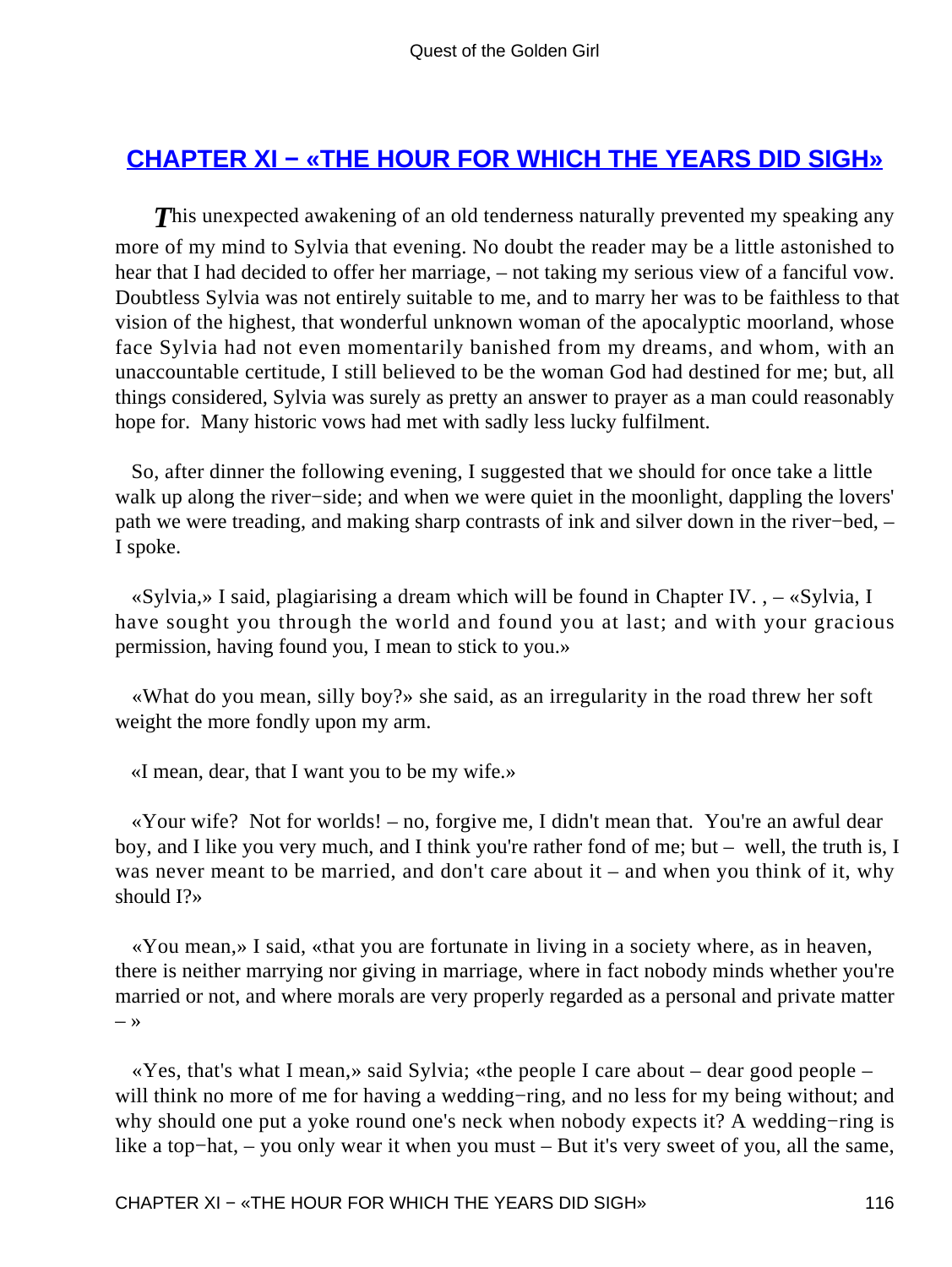and you can kiss me if you like. Here's a nice sentimental patch of moonlight.»

 I really felt very dejected at this not of course entirely unexpected rejection, – if one might use the word for a situation on which had just been set the seal of so unmistakable a kiss; but the vision in my heart seemed to smile at me in high and happy triumph. To have won Sylvia would have been to have lost her. My ideal had, as it were, held her breath till Sylvia answered; now she breathed again.

«At all events, we can go on being chums, can't we?» I said.

For answer Sylvia hummed the first verse of that famous song writ by Kit Marlowe.

 «Yes!» she said presently. «I will sing for you, dance for you, and – perhaps – flirt with you; but marry you – no! it's best not, for both of us.»

 «Well, then,» I said, «dance for me! You owe me some amends for an aching heart.» As I said this, the path suddenly broadened into a little circular glade into which the moonlight poured in a silver flood. In the centre of the space was a boulder some three or four feet high, and with a flat slab−like surface of some six feet or so.

 «I declare I will,» said Sylvia, giving me an impulsive kiss, and springing on to the stone; «why, here is a ready−made stage.»

«And there,» I said, «are the nightingale and the nightjar for orchestra.»

«And there is the moon,» said she, «for lime−light man.»

«Yes,» I said; «and here is a handful of glow−worms for the footlights.»

 Then lifting up her heavy silk skirt about her, and revealing a paradise of chiffons, Sylvia swayed for a moment with her face full in the moon, and then slowly glided into the movements of a mystical dance.

 It was thus the fountains were dancing to the moon in Arabia; it was thus the Nixies shook their white limbs on the haunted banks of the Rhine; it was thus the fairy women flashed their alabaster feet on the fairy hills of Connemara; it was thus the Houris were dancing for Mahomet on the palace floors of Paradise.

«It was over such dancing,» I said, «that John the Baptist lost his head.»

 «Give me a kiss,» she said, nestling exhausted in my arms. «I always want some one to kiss when I have danced with my soul as well as my body.»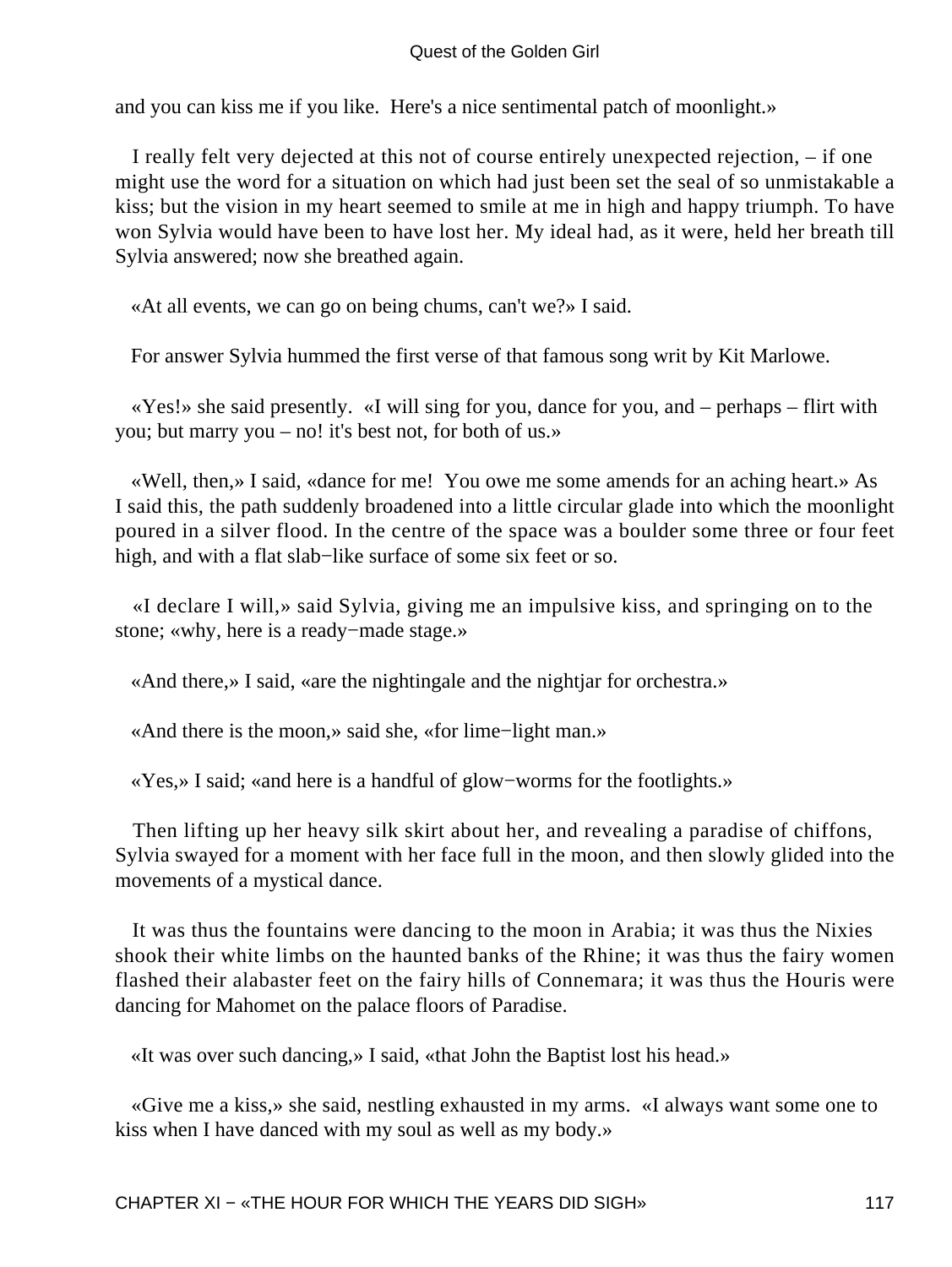«I think we always do,» I said, «when we've done anything that seems wonderful, that gives us the thrill of really doing  $-\infty$ 

 «And a poor excuse is better than none, isn't it, dear?» said Sylvia, her face full in the cataract of the moonlight.

 As a conclusion for this chapter I will copy out a little song which I extemporised for Sylvia on our way home to Yellowsands – too artlessly happy, it will be observed, to rhyme correctly: –

 Sylvia's dancing 'neath the moon, Like a star in water; Sylvia's dancing to a tune Fairy folk have taught her.

 Glow−worms light her little feet In her fairy theatre; Oh, but Sylvia is sweet! Tell me who is sweeter!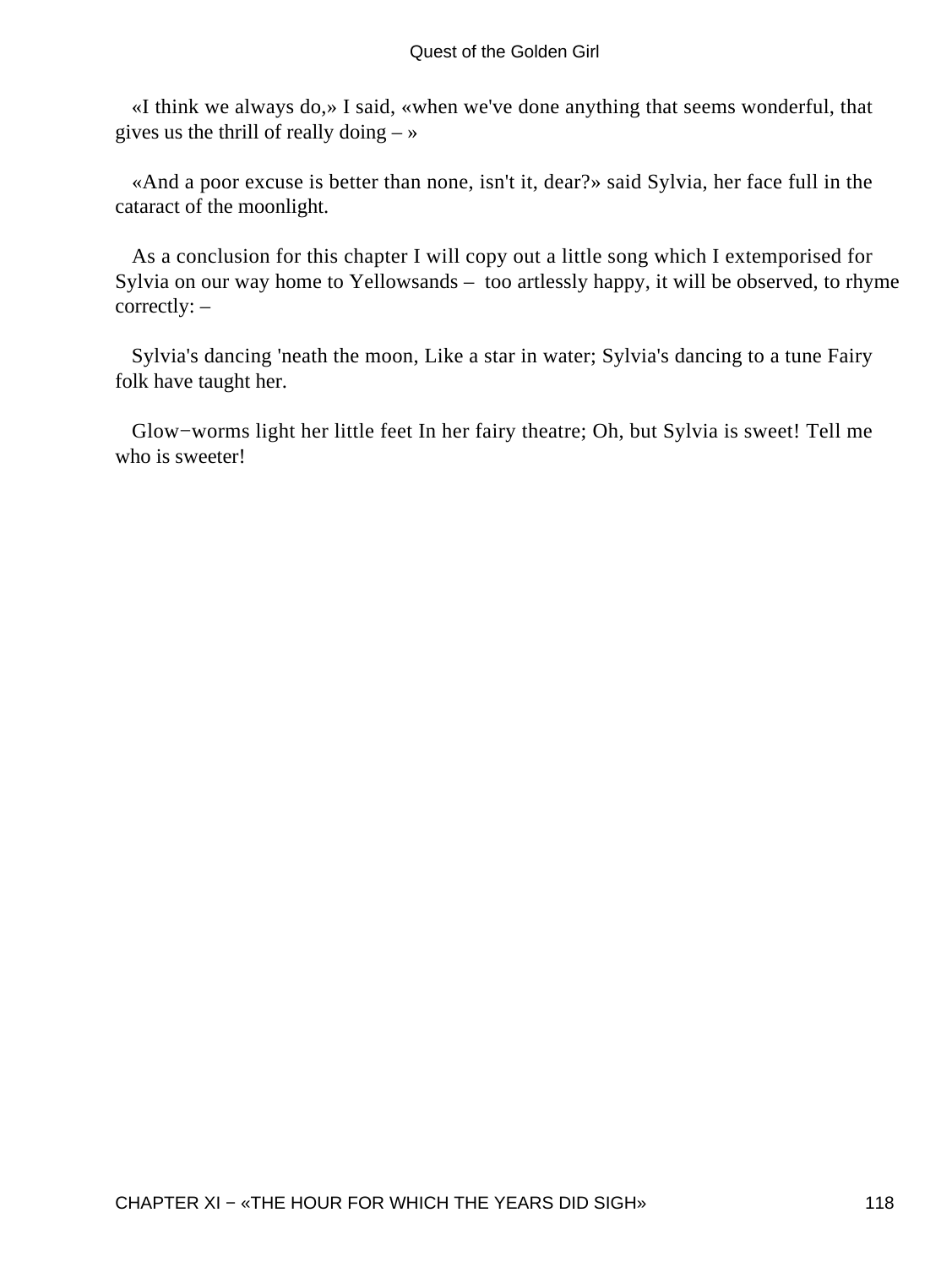## **[CHAPTER XII − AT THE CAFE DE LA PAIX](#page-140-0)**

<span id="page-119-0"></span>*A*s love−making in which we have no share is apt to be either tantalising or monotonous, I propose to skip the next fortnight and introduce myself to the reader at a moment when I am once more alone. It is about six o'clock on a summer afternoon, I am in Paris, and seated at one of the little marble tables of the Cafe de la Paix, dreamily watching the glittering tide of gay folk passing by,  $-$ 

«All happy people on their way To make a golden end of day.»

 Meditatively I smoke a cigarette and sip a pale greenish liquor smelling strongly of aniseed, which isn't half so interesting as a commonplace whiskey and soda, but which, I am told, has the recommendation of being ten times as wicked. I sip it with a delicious thrill of degeneration, as though I were Eve tasting the apple for the first time, – for «such a power hath white simplicity.» Sin is for the innocent, – a truth which sinners will be the first to regret. It was so, I said to myself, Alfred de Musset used to sit and sip his absinthe before a fascinated world. It is a privilege for the world to look on greatness at any moment, even when it is drinking. So I sat, and privileged the world.

 It will readily be surmised from this exordium that – incredible as it may seem in a man of thirty – this was my first visit to Paris. You may remember that I had bought Orlando's tickets, and it had occurred to Sylvia and me to use them. Sylvia was due in London to fulfil a dancing engagement within a fortnight after our arrival; so after a tender good−bye, which there was no earthly necessity to make final, I had remained behind for the purposes of study. Though, logically, my pilgrimage had ended with the unexpected discovery of Sylvia Joy, yet there were two famous feminine types of which, seeing that I was in Paris, I thought I might as well make brief studies, before I returned to London and finally resumed the bachelorhood from which I had started. These were the grisette of fiction and the American girl of fact. Pending these investigations, I meditated on the great city in the midst of which I sat.

 A city! How much more it was than that! Was it not the most portentous symbol of modern history? Think what the word «Paris» means to the emancipated intellect, to the political government, to the humanised morals, of the world; not to speak of the romance of its literature, the tradition of its manners, and the immortal fame of its women. France is the brain of the world, as England is its heart, and Russia its fist. Strange is the power, strange are the freaks and revenges, of association, particularly perhaps of literary association. Here pompous official representatives may demur; but who can doubt that it is on its literature that a country must rely for its permanent representation? The countries that are forgotten, or are of no importance in the councils of the world, are countries without literature. Greece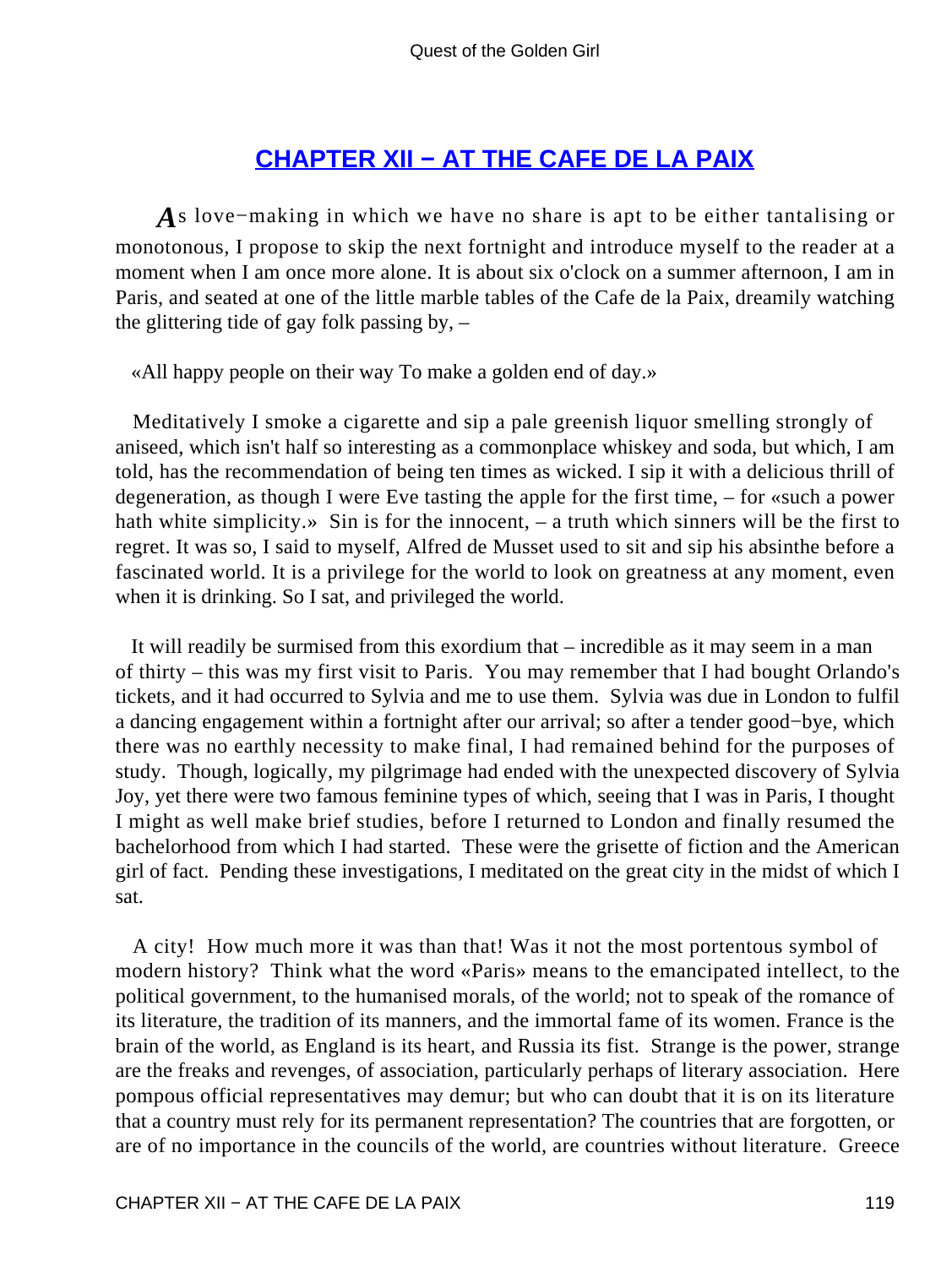and Rome are more real in print than ever they were in marble. Though, as we know, prophets are not without honour save in their own countries and among their own kindred, the time comes when their countries and kindred are entirely without honour save by reason of those very prophets they once despised, rejected, stoned, and crucified. Subtract its great men from a nation, and where is its greatness?

 Similarly, everything, however trifling, that has been written about, so long as it has been written about sufficiently well, becomes relatively enduring and representative of the country in which it is found. To an American, for example, the significance of a skylark is that Shelley sang it to skies where even it could never have mounted; and any one who has heard the nightingale must, if he be open−minded, confess its tremendous debt to Keats: a tenth part genuine song, the rest moon, stars, silence, and John Keats, – such is the nightingale. The real truth about a country will never be known till every representative type and condition in it have found their inspired literary mouthpiece. Meanwhile one country takes its opinion of another from the apercus of a few brilliant but often irresponsible or prejudiced writers, – and really it is rather in what those writers leave out than in what they put in that one must seek the more reliable data of national character.

 A quaint example of association occurs to me from the experience of a friend of mine, «rich enough to lend to the poor.» Having met an American friend newly landed at Liverpool, and a hurried quarter of an hour being all that was available for lunch, «Come let us have a pork−pie and a bottle of Bass» he had suggested.

 «Pork−pies!» said the American, with a delighted sense of discovering the country, – «why, you read about them in Dickens!» Who shall say but that this instinctive association was an involuntary severe, but not inapplicable, criticism? A nightingale suggests Keats; a pork−pie, Dickens.

Similarly with absinthe, grisettes, the Latin Quarter, and so on.

 Why, you read about them in Murger, in Musset, in Balzac, and in Flaubert; and the fact of your having read about them is, I may add, their chief importance.

 So rambled my after−dinner reflections as I sat that evening smoking and sipping, sipping and smoking, at the Cafe de la Paix.

 Presently in my dream I became aware of English voices near me, one of which seemed familiar, and which I couldn't help overhearing. The voice of the husband said, – you can never mistake the voice of the husband, –

'T was the voice of the husband, I heard him complain, –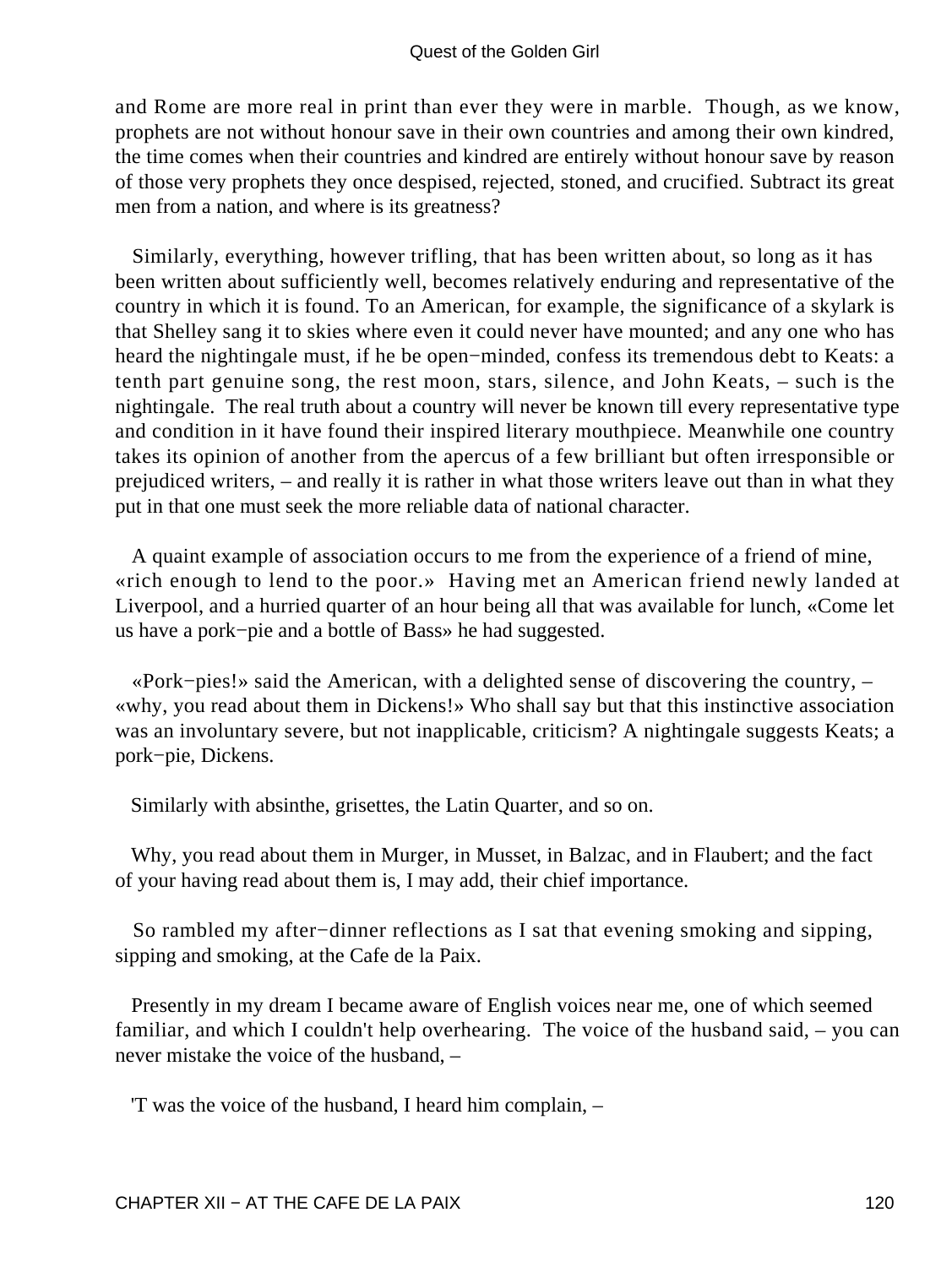the voice of the husband said: «Dora, I forbid you! I will NOT allow my wife to be seen again in the Latin Quarter. I permitted you to go once, as a concession, to the Cafe d'Harcourt; but once is enough. You will please respect my wishes!»

 «But,» pleaded the dear little woman, whom I had an immediate impulse, Perseus− like, to snatch from the jaws of her monster, and turning to the other lady of the party of four, – «but Mrs.  $-$  – has never been, and she cannot well go without a chaperone. Surely it cannot matter for once. It isn't as if I were there constantly.»

«No!» said the husband, with the absurd pomposity of his tribe.

 $\ll$ I'm very sorry. Mrs.  $-$  – will, of course, act as she pleases; but I cannot allow you to do it, Dora.»

At last the little wife showed some spirit.

 «Don't talk to me like that, Will,» she said. «I shall go if I please. Surely I am my own property.»

 «Not at all!» at once flashed out the husband, wounded in that most vital part of him, his sense of property. «There you mistake. You are my property, MY chattel; you promised obedience to me; I bought you, and you do my bidding!»

 «Great heavens!» I ejaculated, and, springing up, found myself face to face with a well−known painter whom you would have thought the most Bohemian fellow in London. And Bohemian he is; but Bohemians are seldom Bohemians for any one save themselves. They are terrible sticklers for convention and even etiquette in other people.

We recognised each other with a laugh, and presently were at it, hammer and tongs. I may say that we were all fairly intimate friends, and thus had the advantage of entire liberty of speech. I looked daggers at the husband; he looked daggers at me, and occasionally looking at his wife, gave her a glance which was like the opening of Bluebeard's closet. You could see the poor murdered bodies dangling within the shadowy cupboard of his eye. Of course we got no further. Additional opposition but further enraged him. He recapitulated what he would no doubt call his arguments, – they sounded more like threats, – and as he spoke I saw dragons fighting for their dams in the primeval ooze, and heard savage trumpetings of masculine monsters without a name.

I told him so.

 «You are,» I said, – «and you will forgive my directness of expression, – you are the Primeval Male! You are the direct descendant of those Romans who carried off the Sabine women. Nay! you have a much longer genealogy. You come of those hairy anthropoid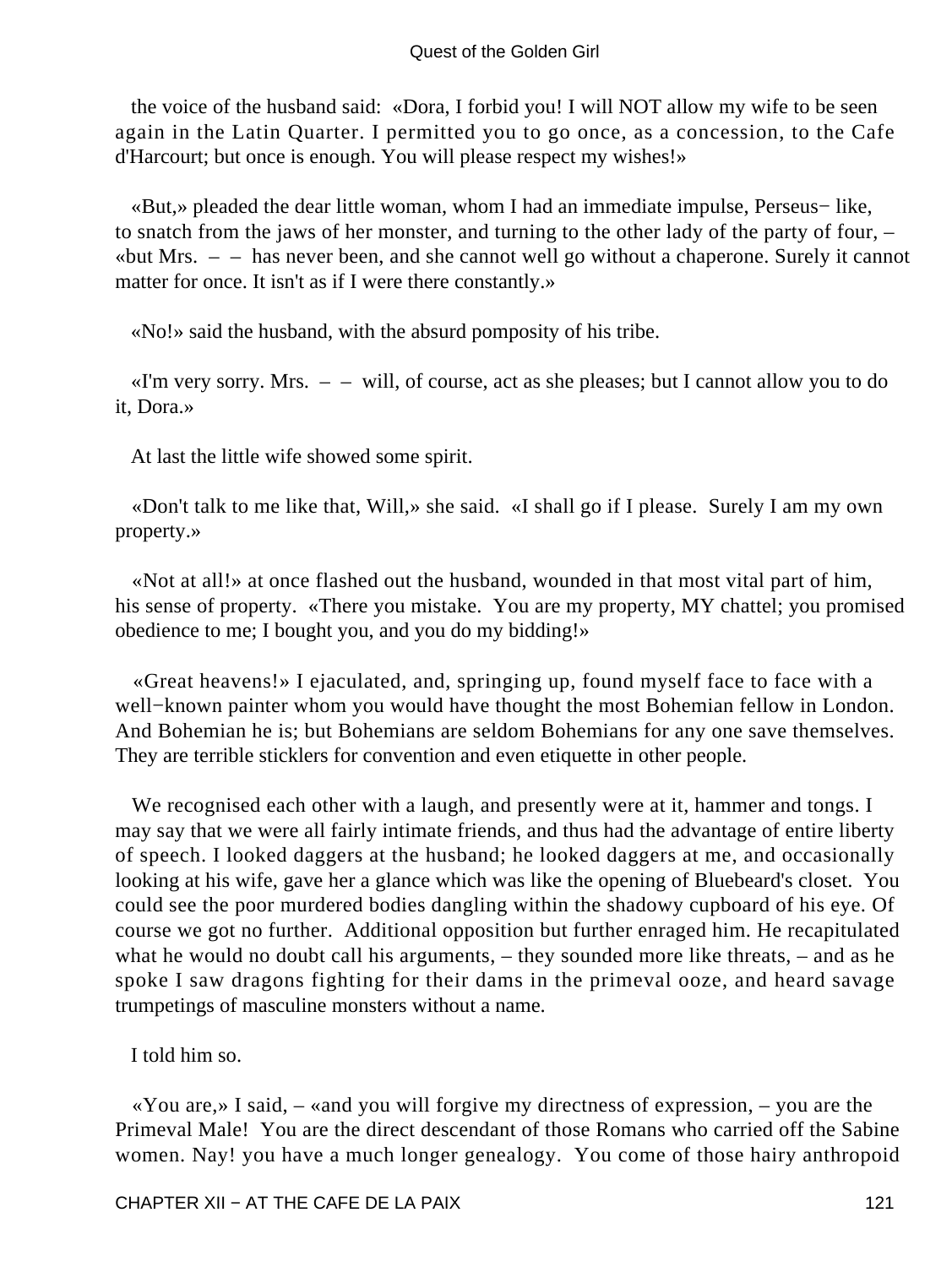males who hunted their mates through the tangle of primeval forests, and who finally obtained their consent – shall we say? – by clubbing them on the head with a stone axe. You talk a great deal of nonsense about the New Woman, but you, Sir, are **THE OLD MALE;** and,» I continued, «I have only to obtain your wife's consent to take her under my protection this instant.»

 Curiously enough, «The Old Male,» as he is now affectionately called, became from this moment quite a bosom friend. Nothing would satisfy us but that we should all lodge at the same pension together, and there many a day we fought our battles over again. But that poor little wife never, to my knowledge, went to the Cafe d'Harcourt again.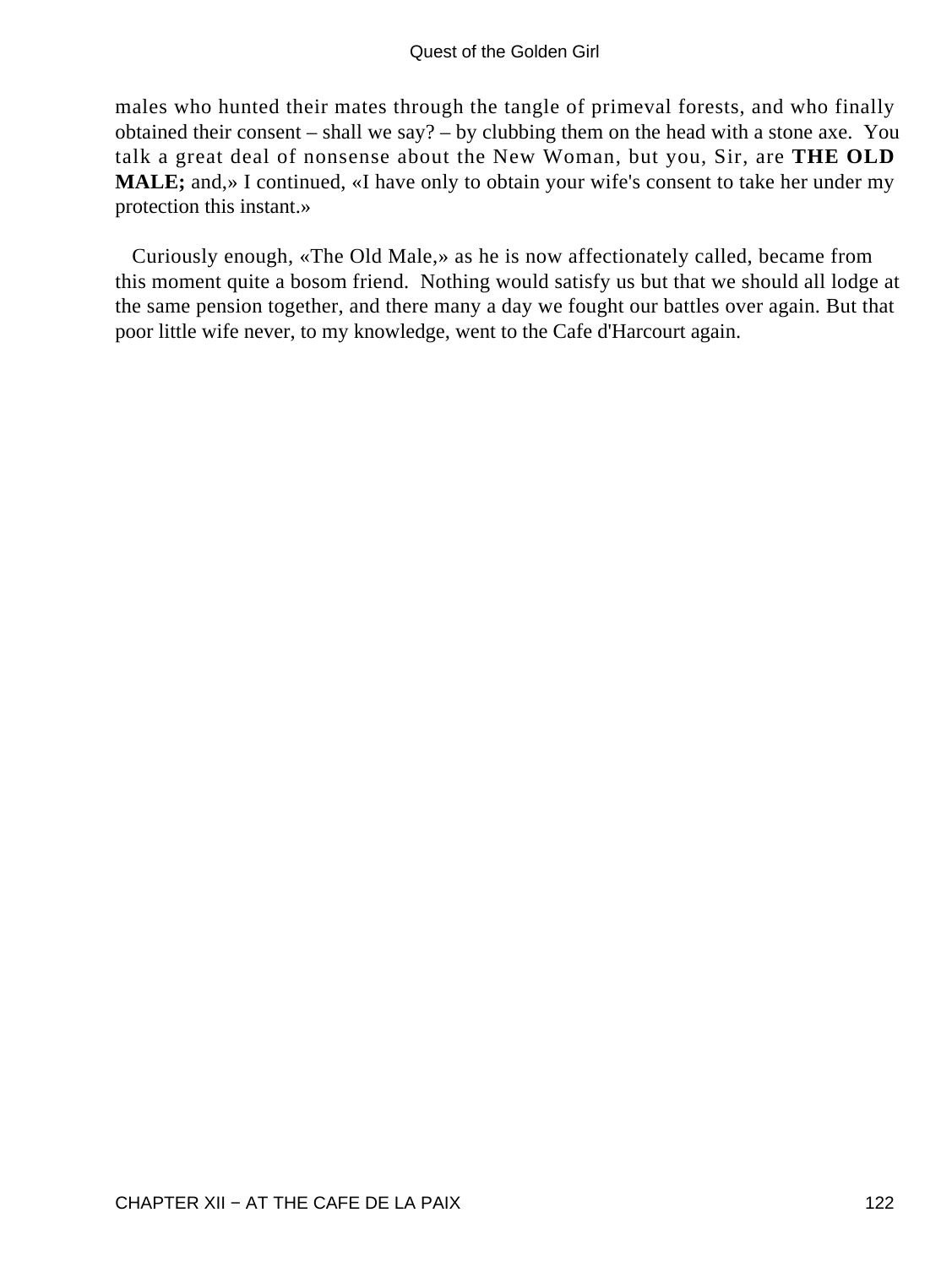## **[CHAPTER XIII − THE INNOCENCE OF PARIS](#page-140-0)**

<span id="page-123-0"></span>**This meeting with William and Dora was fortunate from the point of view of my** studies; for that very night, as I dined with them en pension, I found that providence, with his usual foresight, had placed me next to a very charming American girl of the type that I was particularly wishful to study. She seemed equally wishful to be studied, and we got on amazingly from the first moment of our acquaintance. By the middle of dinner we were pressing each other's feet under the table, and when coffee and cigarettes had come, we were affianced lovers. «Why should I blush to own I love?» was evidently my quaint little companion's motto; and indeed she didn't blush to own it to the whole table, and publicly to announce that I was the dearest boy, and absolutely the most lovable man she had met. There was nothing she wouldn't do for me. Would she brave the terrors of the Latin Quarter with me, I asked, and introduce me to the terrible Cafe d'Harcourt, about which William and Dora had suffered such searchings of heart? «Why, certainly; there was nothing in that,» she said. So we went.

 Nothing is more absurd and unjust than those crude labels of national character which label one country virtuous and another vicious, one musical and another literary. Thus France has an unjust reputation for vice, and England an equally unjust reputation for virtue.

 I had always, I confess, been brought up to think of Paris as a sort of Sodom and Gomorrah in one. Good Americans might go to Paris, according to the American theory of a future state; but, certainly I had thought, no good Englishman ever went there – except, maybe, on behalf of the Vigilance Society. Well, it may sound an odd thing to say, but what impressed me most of all was the absolute innocence of the place.

 I mean this quite seriously. For surely one important condition of innocence is unconsciousness of doing wrong. The poor despised Parisian may be a very wicked and depraved person, but certainly he goes about with an absolute unconsciousness of it upon his gay and kindly countenance.

 «Seeing the world» usually means seeing everything in it that most decent people won't look at; but when you come to look at these terrible things and places, what do you find? Why, absolute disappointment!

Have you ever read that most amusing book, «Baedeker on Paris»?

 I know nothing more delightful than the notes to the Montmartre and Latin Quarters. The places to which you, as a smug Briton, may or may not take a lady! The scale of wickedness allowed to the waxwork British lady is most charmingly graduated. I had read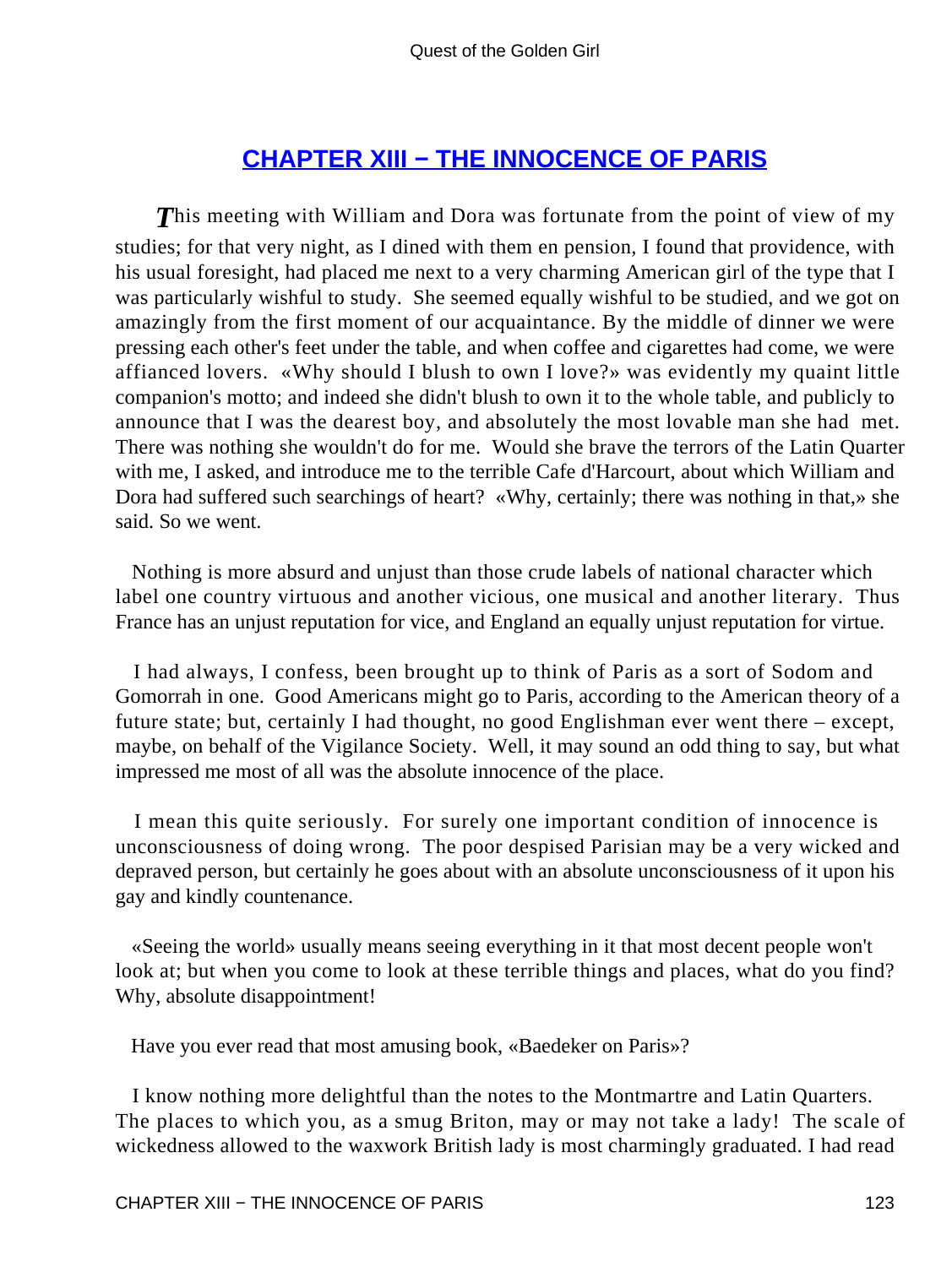that the cafe where we were sitting was one of the most terrible places in Paris, – the Cafe d'Harcourt, where the students of the Latin Quarter take their nice little domestic mistresses to supper. But Baedeker was dreadfully Pecksniffian about these poor innocent etudiantes, many of whom love their lovers much more truly than many a British wife loves her husband, and are much better loved in return. If you doubt it, dare to pay attention to one of these young ladies, and you will probably have to fight a duel for it. In fact, these romantic relations are much more careful of honour than conventional ones; for love, and not merely law, keeps guard.

 I looked around me. Where were those terrible things I had read of? Where was this hell which I had reasonably expected would gape leagues of sulphur and blue flame beneath the little marble table? I mentally resolved to bring an action against Baedeker for false information. For what did I see? Simply pairs and groups of young men and women chattering amiably in front of their «bocks» or their «Americains.» Here and there a student would have his arm round a waist every one else envied him. One student was prettily trying a pair of new gloves upon his little woman's hand. Here and there blithe songs would spring up, from sheer gladness of heart; and never was such a buzz of happy young people, not even at a Sunday−school treat. To me it seemed absolutely Arcadian, and I thought of Daphnis and Chloe and the early world. Nothing indecorous or gross; all perfectly pretty and seemly.

 On our way home Semiramis was so sweet to me, in her innocent, artless frankness, that I went to bed with an intoxicating feeling that I must be irresistible indeed, to have so completely conquered so true a heart in so few hours. I was the more flattered because I am not a vain man, and am not, like some, accustomed to take hearts as the Israelites took Jericho with the blast of one's own trumpet.

 But, alas! my dream of universal irresistibility was but short−lived, for next afternoon, as William and I sat out at some cafe together, I found myself the object of chaff.

«Well,» said William, «how goes the love−affair?»

I flushed somewhat indignantly at his manner with sanctities.

 «I see!» he said, "I see! You are already corded and labelled, and will be shipped over by the next mail, – `To Miss Semiramis Wilcox, 1001 99th St., Philadelphia, U.S.A. Man with care.' Well, I did think you'd got an eye in your head. Look here, don't be a fool! I suppose she said you were the first and last. The last you certainly were. There are limits even to the speed of American girls; but the first, my boy! You are more like the twelfth, to my ocular knowledge. Here comes Dubois the poet. He can tell you something about Miss Semiramis.

Eh! Dubois, you know Miss Semiramis Wilcox, don't you?"

CHAPTER XIII – THE INNOCENCE OF PARIS 124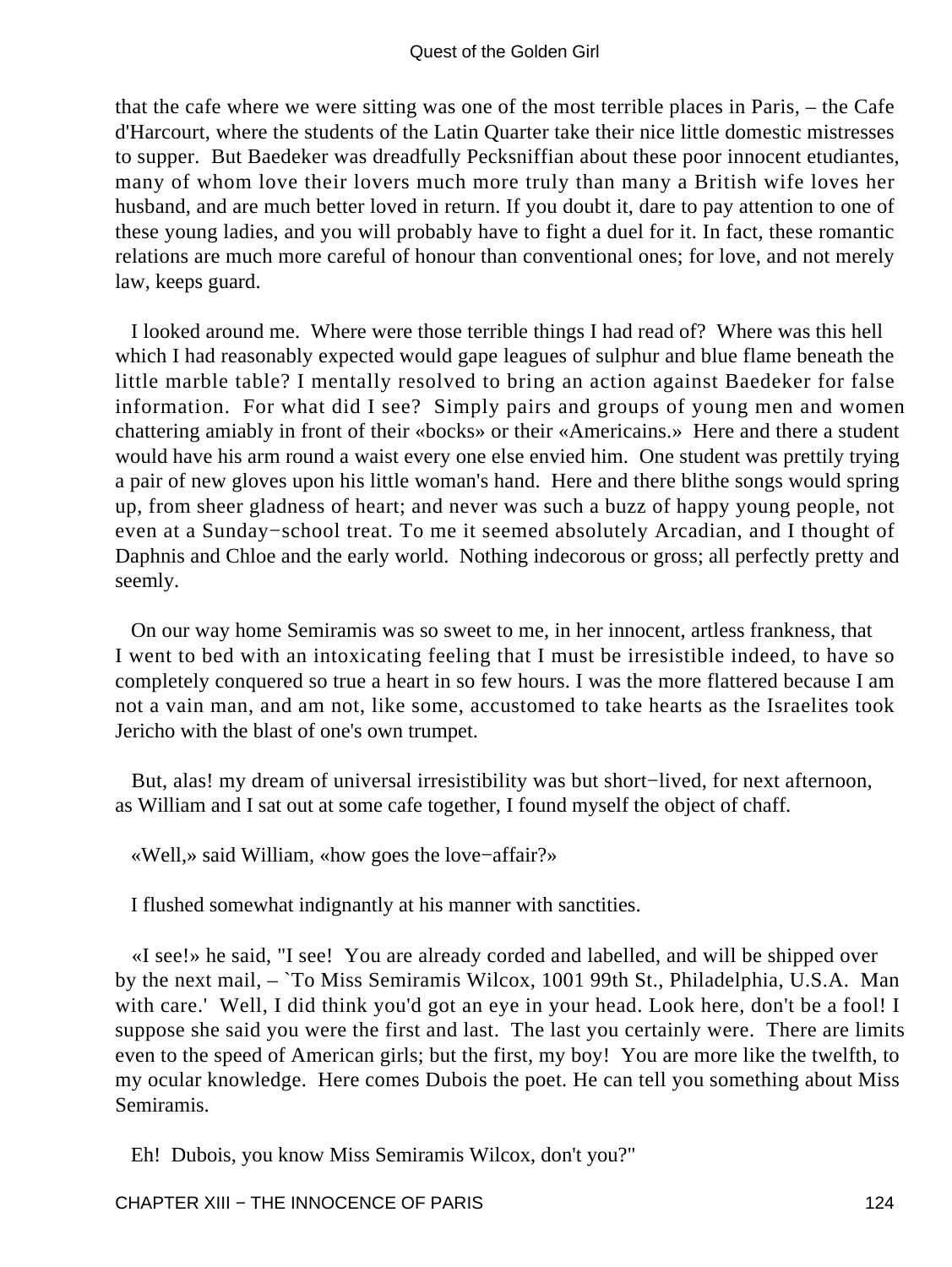The Frenchman smiled and shrugged.

«Un peu,» he said.

«Don't be an ass and get angry,» William continued; «it's all for your own good.»

 «The little Semiramis has been seducing my susceptible friend here. Like many of us, he has been captivated by her naturalness, her naivete, her clear good eyes, – that look of nature that is always art! May I relate the idyl of your tragic passion, dear Dubois, as an object lesson?»

The Frenchman bowed, and signed William to proceed.

 «You dined with us one evening, and you thus met for the first time. You sat together at table. What happened with the fish?»

 «She swore I was the most beautiful man she had ever seen, – and I am not beautiful, as you perceive.»

If not beautiful, the poet was certainly true.

«What happened at the entree?»

«Oh, long before that we were pressing our feet under the table.»

«And the coffee  $-\infty$ 

 «Mon Dieu! we were Tristram and Yseult, we were all the great lovers in the Pantheon of love.»

«And what then?»

«Oh, we went to the Cafe d'Harcourt – mon ami.»

«Did she wear a veil?» I asked.

«Oui, certainement!»

 «And did you say, `Why do you wear a veil, – setting a black cloud before the eyes and gates of heaven'?»

«The very words,» said the Frenchman.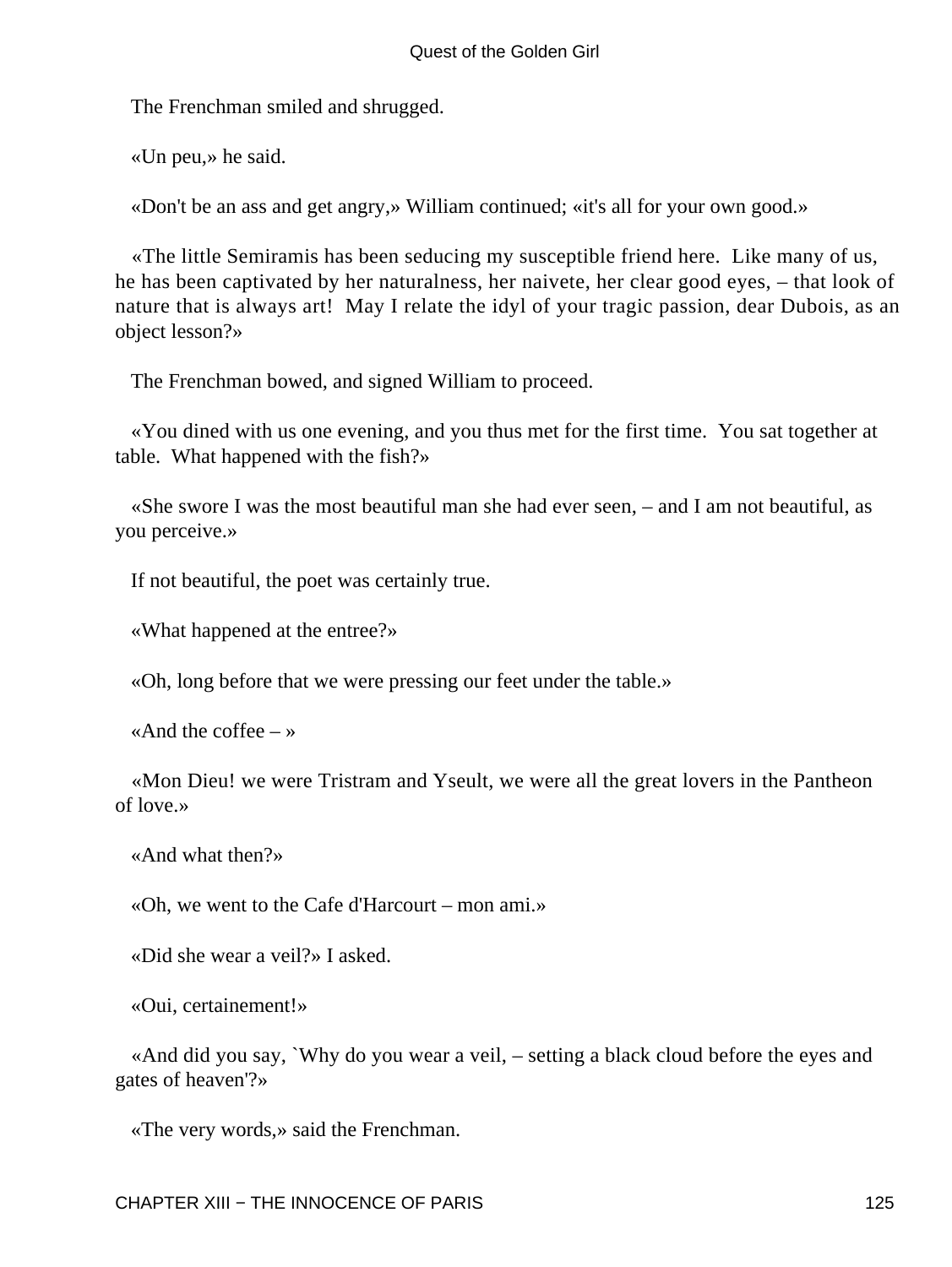«And did she say, `Yes, but the veil can be raised?' »

«She did, mon pauvre ami,» said the poet.

«And did you raise it?»

«I did,» said the poet.

 «And so did I,» I answered. And as I spoke, there was a crash of white marble in my soul, and lo! Love had fallen from his pedestal and been broken into a thousand pieces, – a heavy, dead thing he lay upon the threshold of my heart.

 We had appointed a secret meeting in the salon of the pension that afternoon. I was not there! (Nor, as I afterwards learnt, was Semiramis.) When we did meet, I was brutally cold. I evaded all her moves; but when at last I decided to give her a hearing, I confess it needed all my cynicism to resist her air of innocence, of pathetic devotion.

 If I couldn't love her, she said, might she go on loving me? Might she write to me sometimes? She would be content if now and again I would send her a little word. Perhaps in time I would grow to believe in her love, etc.

 The heart−broken abandonment with which she said this was a sore trial to me; but though love may be deceived, vanity is ever vigilant, and vanity saved me. Yet I left her with an aching sense of having been a brute, and on the morning of my departure from Paris, as I said good−bye to William and Dora, I spoke somewhat seriously of Semiramis. Dora, Dora−like, had believed in her all along, – not having enjoyed William's opportunities of studying her, – and she reproached me with being rather hard−hearted.

 «Nonsense,» said William, «if she really cared, wouldn't she have been up to bid you good−bye?»

 The words were hardly gone from his lips when there came a little knock at the door. It was Semiramis; she had come to say good− bye. Was it in nature not to be touched? «Good−bye,» she said, as we stood a moment alone in the hall. «I shall always think of you; you shall not be to me as a ship that has passed in the night, though to me you have behaved very like an iceberg.»

 We parted in tears and kisses, and I lived for some weeks with that sense of having been a Nero, till two months after I received a much glazed and silvered card to the usual effect.

And so I ceased to repine for the wound I had made in the heart of Semiramis Wilcox.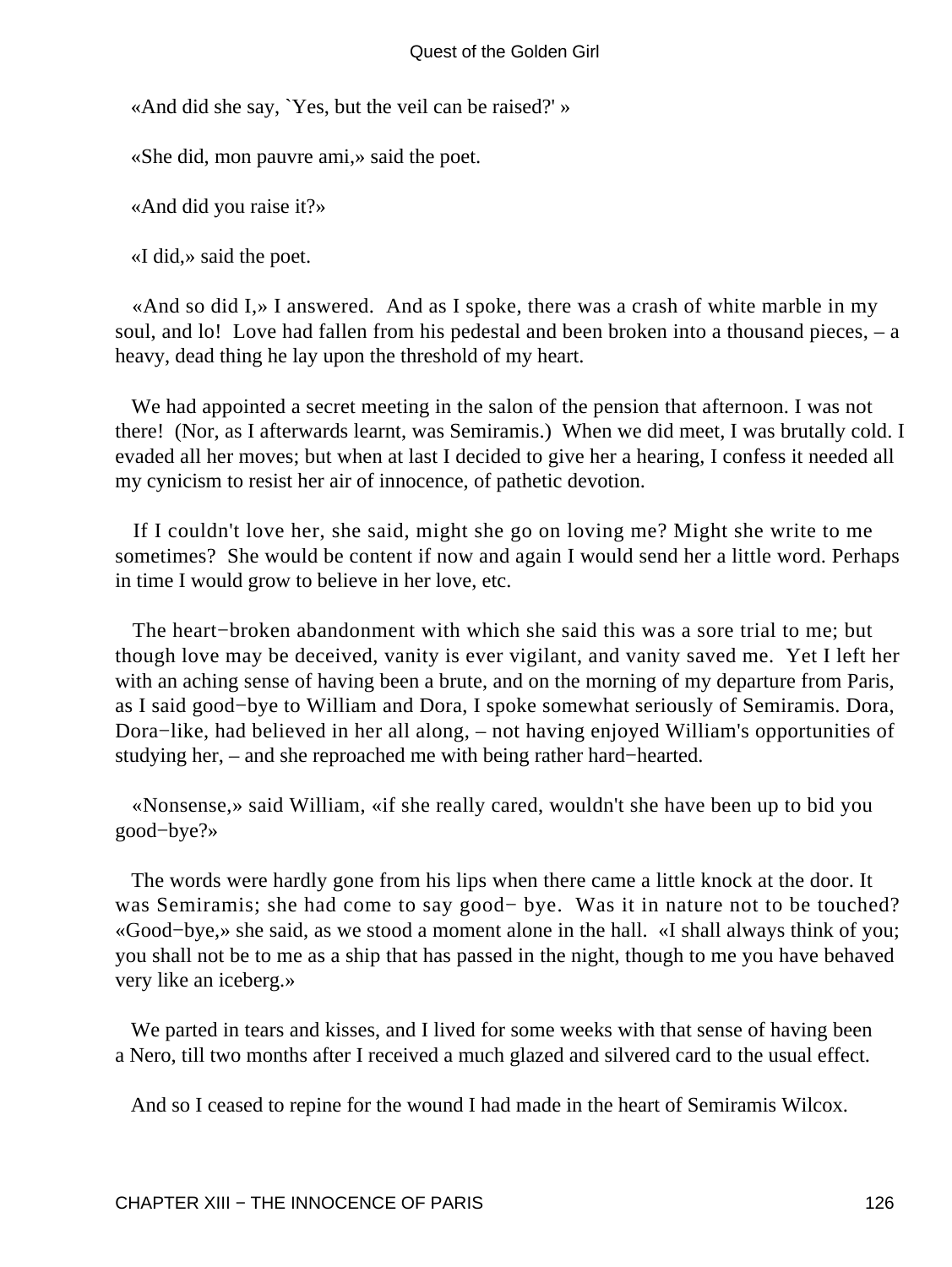Of another whom I met and loved in that brief month in Paris, I cherish tenderer memories. Prim little Pauline Deschapelles! How clearly I can still see the respectable brass plate on the door of your little flat – «Mademoiselle Deschapelles – Modes et Robes;» and indeed the «modes et robes» were true enough. For you were in truth a very hard−working little dressmaker, and I well remember how impressed I was to sit beside you, as you plied your needle on some gown that must be finished by the evening, and meditate on the quaint contrast between your almost Puritanic industry and your innocent love of pleasure. I don't think I ever met a more conscientious little woman than little Pauline Deschapelles.

 There was but one drawback to our intercourse. She didn't know a word of English, and I couldn't speak a word of French. So we had to make shift to love without either language. But sometimes Pauline would throw down her stitching in amused impatience, and, going to her dainty secretaire, write me a little message in the simplest baby French – which I would answer in French which would knit her brows for a moment or two, and then send her off in peals of laughter.

 It WAS French! I know. Among the bric−a−brac of my heart I still cherish some of those little slips of paper with which we made international love – question and answer.

 «Vous allez m'oublier, et ne plus penser a moi – ni me voir. Les hommes – egoistes – menteurs, pas dire la verite . . .» so ran the questions, considerably devoid of auxiliary verbs and such details of construction.

«Je serais jamais t'oublier,» ran the frightful answers!

Dear Pauline! Shall I ever see her again? She was but twenty−six. She may still live.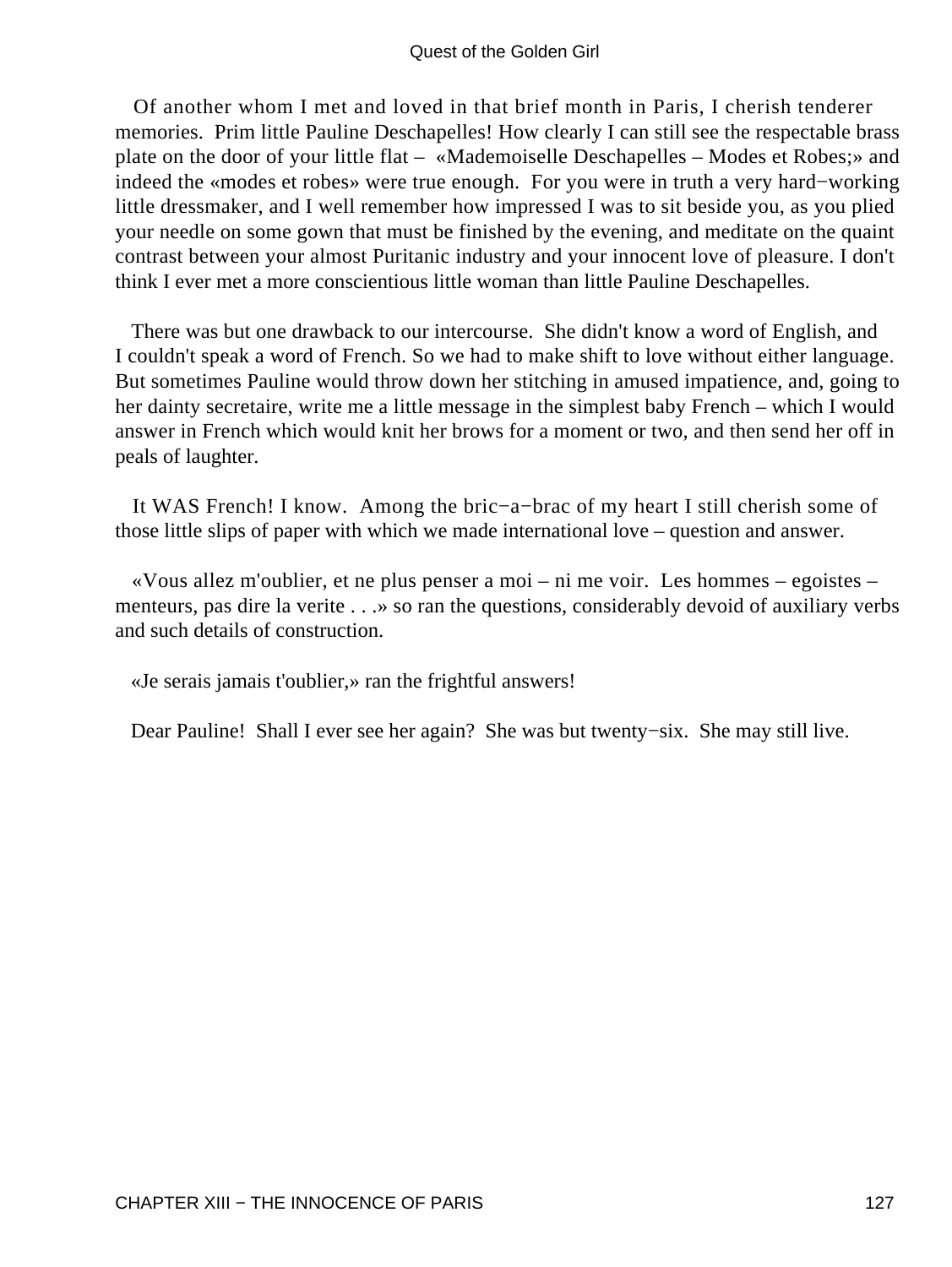## **[CHAPTER XIV − END OF BOOK THREE](#page-140-0)**

<span id="page-128-0"></span>*S*o ended my pilgrimage. I had wandered far, had loved many, but I came back to London without the Golden Girl. I had begun my pilgrimage with a vision, and it was with a vision that I ended it. From all my goings to and fro upon the earth, I had brought back only the image of a woman's face, – the face of that strange woman of the moorland, still haunting my dreams of the night and the day.

 It was autumn in my old garden, damp and forsaken, and the mulberry−tree was hung with little yellow shields. My books looked weary of awaiting me, and they and the whole lonely house begged me to take them where sometimes they might be handled by human fingers, mellowed by lamplight, cheered by friendly laughter.

 The very chairs begged mutely to be sat upon, the chill white beds to be slept in. Yes, the very furniture seemed even lonelier than myself.

So I took heed of their dumb appeal.

 «I know,» I answered them tenderly, – «I too, with you, have looked on better days, I too have been where bells have knoll'd to church, I too have sat at many a good man's feast, – yes! I miss human society, even as you, my books, my bedsteads, and my side− boards, – so let it be. It is plain our little Margaret is not coming back, our little Margaret, dear haunted rooms, will never come back; no longer shall her little silken figure flit up and down your quiet staircases, her hands filled with flowers, and her heart humming with little songs. Yes, let us go, it is very lonely; we shall die if we stay here all so lonely together; it is time, let us go.»

 So thereon I wrote to a furniture−remover, and went out to walk round the mossy old garden for the last time, and say good−bye to the great mulberry, under whose Dodonaesque shade we had sat half frightened on starry nights, to the apple−trees whose blossom had seemed like fairy−land to Margaret and me, town−bred folk, to the apricots and the peaches and the nectarines that it had seemed almost wicked to own, – as though we had gone abroad in silk and velvet, – to the little grassy orchard, and to the little green corner of it, where Margaret had fallen asleep that summer afternoon, in the great wicker−chair, and I had brought a dear friend on tiptoe to gaze on her asleep, with her olive cheeks delicately flushed, her great eyelids closed like the cheeks of roses, and her gold hair tumbled about her neck . . .

 Well, well, good−bye, – tears are foolish things. They will not bring Margaret back. Good−bye, old garden, good−bye, I shall never see you again, – good−bye.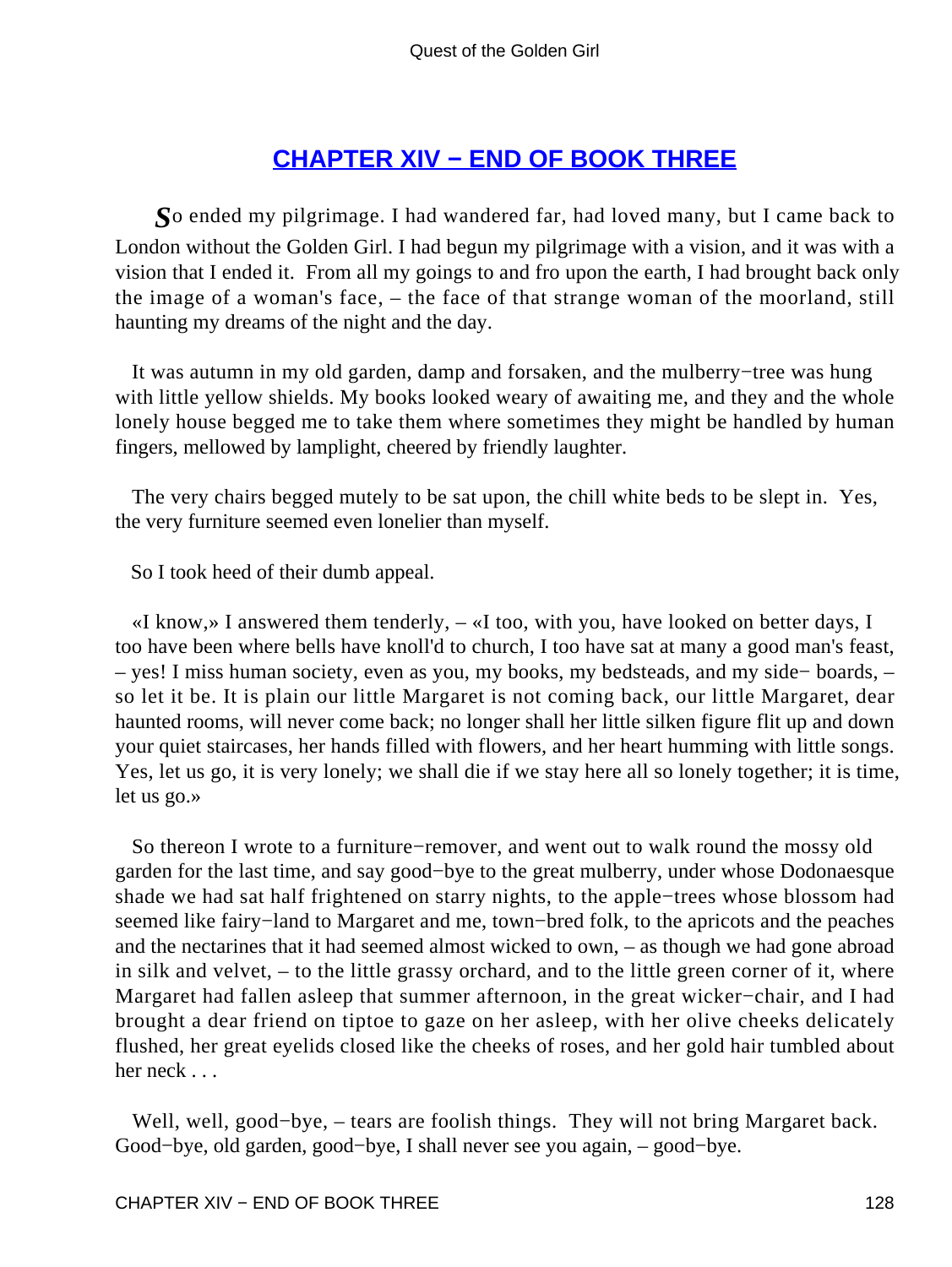## **[BOOK IV](#page-140-0)**

## <span id="page-129-0"></span>*T*HE **POSTSCRIPT TO A PILGRIMAGE**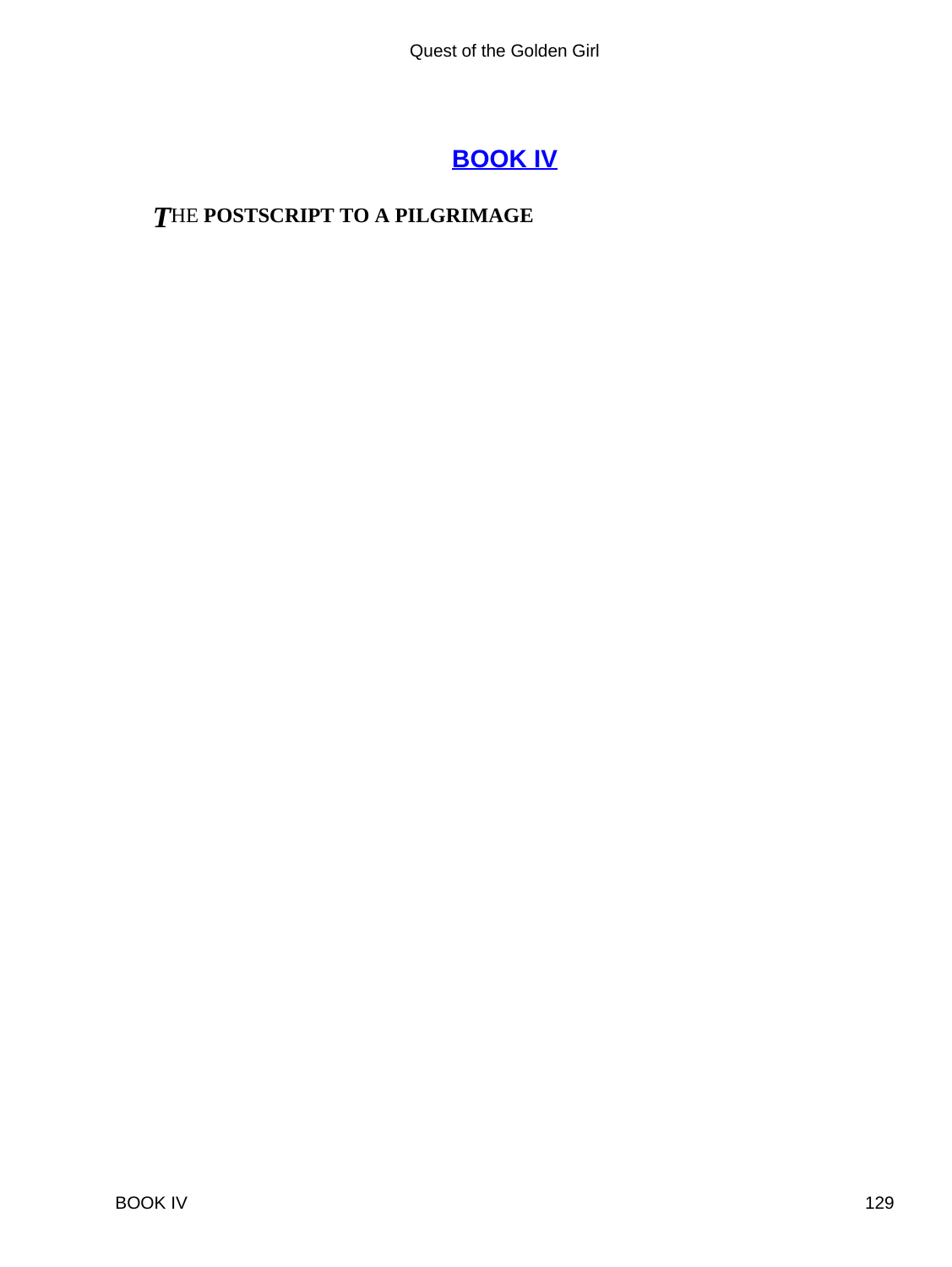## **[CHAPTER I − SIX YEARS AFTER](#page-140-0)**

<span id="page-130-0"></span>**This book is like a woman's letter.** The most important part of it is the postscript

 Six years lie between the end of the last chapter and the beginning of this. Meanwhile, I had moved to sociable chambers within sound of the city clocks, and had lived the life of a lonely man about town, sinking more and more into the comfortable sloth of bachelorhood. I had long come to look back upon my pilgrimage as a sort of Indian−summer youth, being, as the reader can reckon for himself, just on thirty−seven. As one will, with one's most serious experiences, hastening to laugh lest one should weep, as the old philosopher said, I had made some fun out of my quest, in the form of a paper for a bookish society to which I belonged, on «Woman as a Learned Pursuit.» It is printed among the transactions of the society, and is accessible to the curious only by loan from the members, and I regret that I am unable to print any extracts here. Perhaps when I am dead the society will see the criminal selfishness of reserving for itself what was meant for mankind.

 Meanwhile, however, it is fast locked and buried deep in the archives of the club. I have two marriages to record in the interval: one that of a young lady whom I must still think of as `Nicolete' to Sir Marmaduke Pettigrew, Bart., of Dultowers Hall, and the other the well−known marriage of Sylvia Joy . . .

 Sylvia Joy married after all her fine protestations! Yes! but I'm sure you will forgive her, for she was married to a lord. When one is twenty and romantic one would scorn a woman who would jilt us for wealth and position; at thirty, one would scorn any woman who didn't. Ah me! how one changes! No one, I can honestly say, was happier over these two weddings than I, and I sent Sylvia her petticoat as a wedding present.

 But it was to tell of other matters that I reopen this book and once more take up my pen – matters so near to my heart that I shrink from writing of them, and am half afraid that the attempt may prove too hard for me after all, and my book end on a broken cry of pain. Yet, at the same time, I want to write of them, for they are beautiful and solemn, and good food for the heart.

 Besides, though my pilgrimage had been ended so long, they are really a part, yea, the part for which, though I knew it not, all the rest has been written – for they tell how I came to find by accident her whom so long I had sought of design.

 How shall I tell of Thee who, first and last of all women, gave and awoke in me that love which is the golden key of the world, the mystic revelation of the holy meaning of life, love that alone may pass through the awful gates of the stars, and gaze unafraid into the blue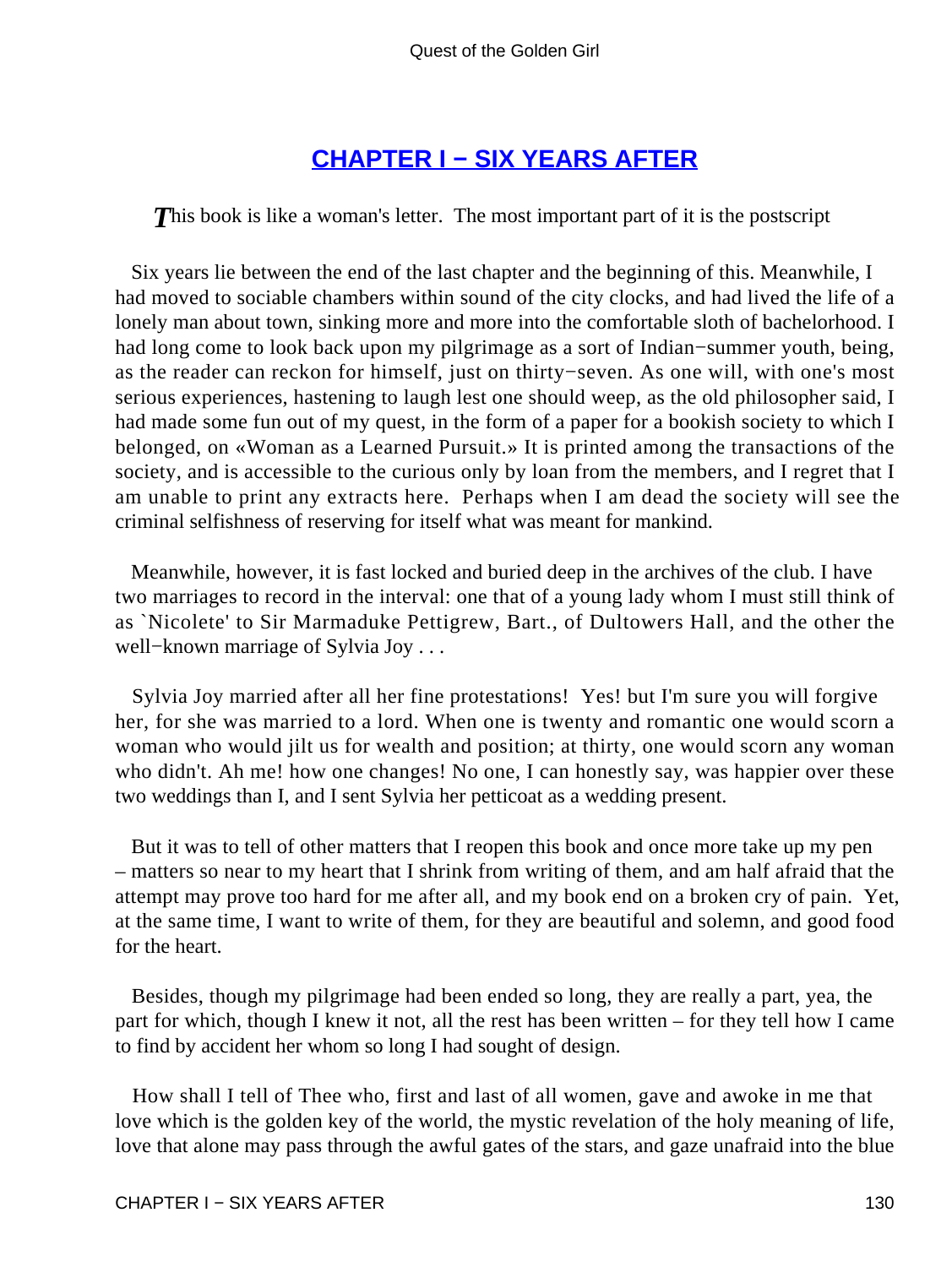#### abysses beyond?

 Ah! Love, it seemed far away indeed from the stars, the place where we met, and only by the light of love's eyes might we have found each other – as only by the light of love's eyes . . . But enough, my Heart, the world waits to hear our story, – the world once so unloving to you, the world with a heart so hard and anon so soft for love. When the story is ended, my love, when the story is ended –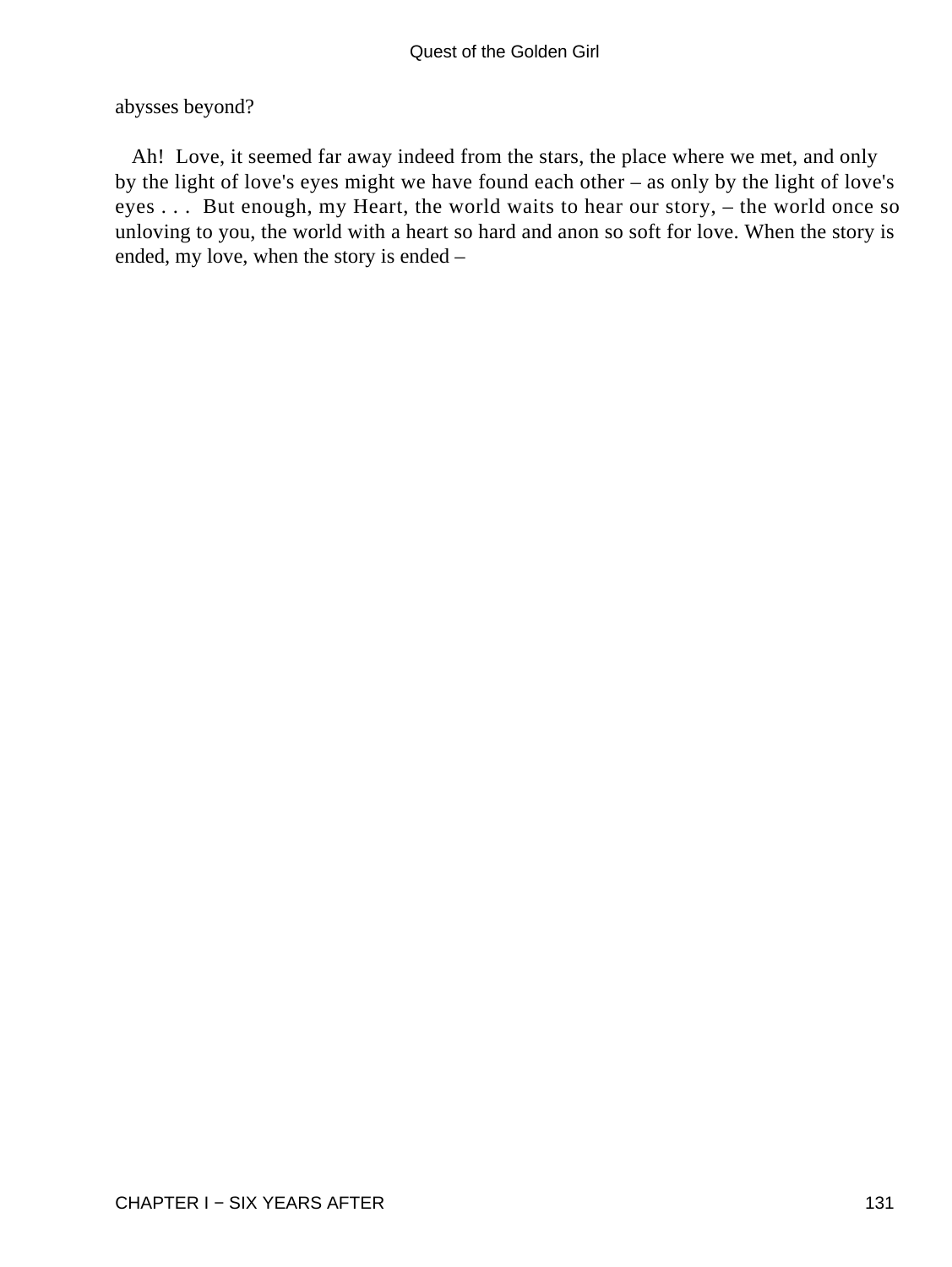## **[CHAPTER II − GRACE O' GOD](#page-140-0)**

<span id="page-132-0"></span>*I*t was a hard winter's night four years ago, lovely and merciless; and towards midnight I walked home from a theatre to my rooms in St. James's Street. The Venusberg of Piccadilly looked white as a nun with snow and moonlight, but the melancholy music of pleasure, and the sad daughters of joy, seemed not to heed the cold. For another hour death and pleasure would dance there beneath the electric lights.

 Through the strange women clustering at the corners I took my way, – women of the Moabites, Ammonites, Edomites, Zidonians, and Hittites, – and I thought, as I looked into their poor painted faces, – faces but half human, vampirish faces, faces already waxen with the look of the grave, – I thought, as I often did, of the poor little girl whom De Quincey loved, the good−hearted little `peripatetic' as he called her, who had succoured him during those nights, when, as a young man, he wandered homeless about these very streets, – that good, kind little Ann whom De Quincey had loved, then so strangely lost, and for whose face he looked into women's faces as long as he lived. Often have I stood at the corner of Titchfield Street, and thought how De Quincey had stood there night after night waiting for her to come, but all in vain, and how from the abyss of oblivion into which some cruel chance had swept her, not one cry from her ever reached him again.

 I thought, too, as I often did, what if the face I seek should be here among these poor outcasts, – golden face hidden behind a mask of shame, true heart still beating true even amidst this infernal world!

 Thus musing, I had walked my way out of the throng, and only a figure here and there in the shadows of doorways waited and waited in the cold.

 It was something about one of these waiting figures, – some movement, some chance posture, – that presently surprised my attention and awakened a sudden sense of half recognition. She stood well in the shadow, seeming rather to shrink from than to court attention. As I walked close by her and looked keenly into her face, she cast down her eyes and half turned away. Surely, I had seen that tall, noble figure somewhere before, that haughty head; and then with the apparition a thought struck me – but, no! it couldn't be she! not **HERE!**

 «It is,» said my soul, as I turned and walked past her again; «you missed her once, are you going to miss her again?»

 «It is,» said my eyes, as they swept her for the third time; «but she had glorious chestnut hair, and the hair of this woman is – gilded.»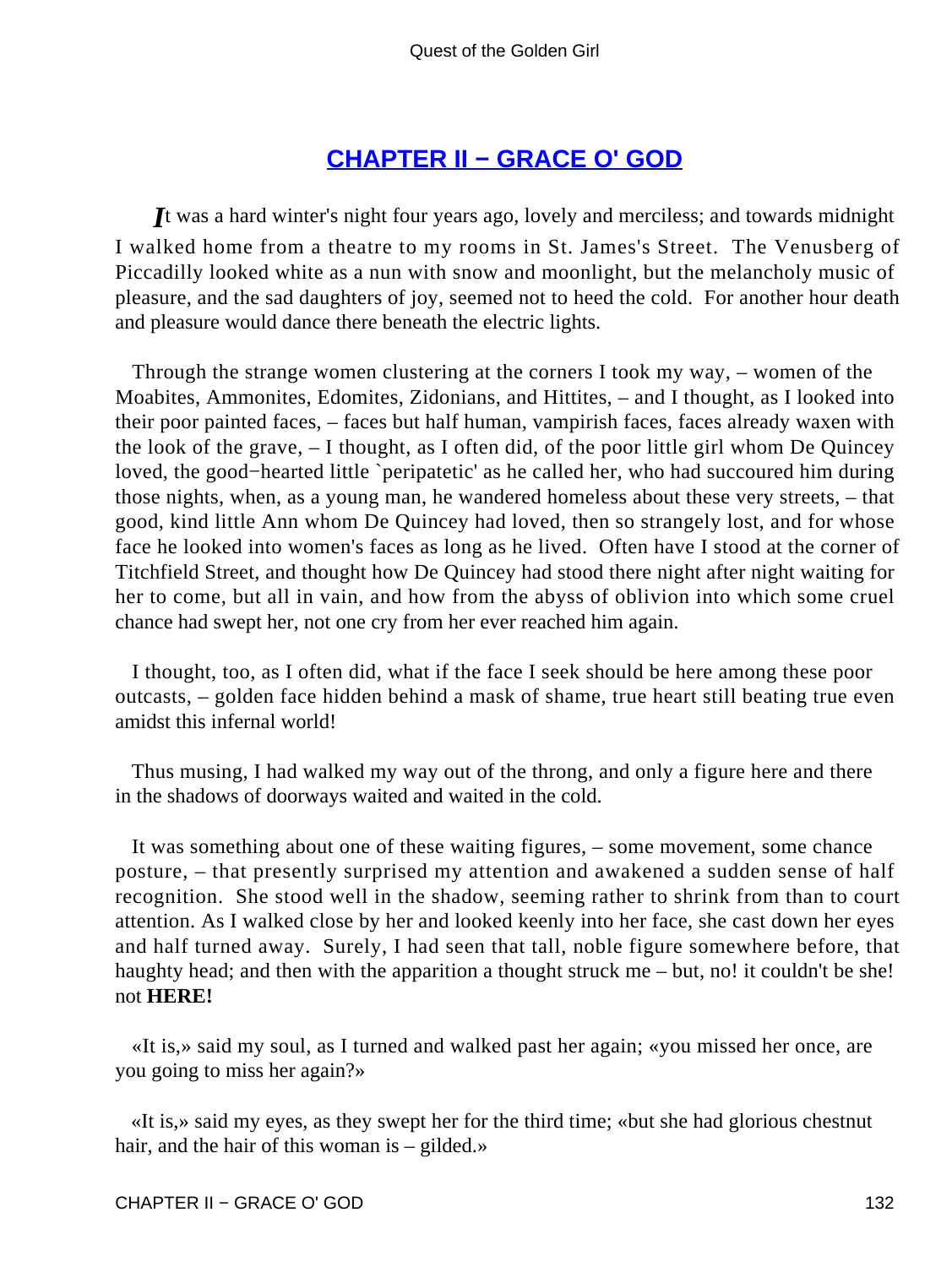«It is she,» said my heart; «thank God, it is she!»

So it was that I went up to that tall, shy figure.

«It must be very cold here,» I said; «will you not join me in some supper?»

 She assented, and we sought one of the many radiating centres of festivity in the neighbourhood. She was very tired and cold, – so tired she seemed hardly to have the spirit to eat, and evidently the cold had taken tight clutch of her lungs, for she had a cough that went to my heart to hear, and her face was ghastly pale. When I had persuaded her to drink a little wine, she grew more animated and spots of suspicious colour came into her cheeks. So far she had seemed all but oblivious of my presence, but now she gave me a sweet smile of gratitude, one of those irradiating transfiguring smiles that change the whole face, and belong to few faces, the heavenly smile of a pure soul.

 Yes, it was she! The woman who sat in front of me was the woman whom I had met so strangely that day on that solitary moorland, and whom in prophecy still more strange my soul had declared to be, «now and for ever and before all worlds the woman God had created for me, and that unless I could be hers and she mine, there could be no home, no peace, for either of us so long as we lived – » and now so strangely met again.

Yes, it was she!

 For the moment my mind had room for no other thought. I cared not to conjecture by what devious ways God had brought her to my side. I cared not what mire her feet had trodden. She had carried her face pure as a lily through all the foul and sooty air. There was a pure heart in her voice. Sin is of the soul, and this soul had not sinned! Let him that is without sin amongst you cast the first stone.

 «Why did you dye that wonderful chestnut hair?» I asked her presently – and was sorry next minute for the pain that shot across her face, but I just wanted to hint at what I designed not to reveal fully till later on, and thus to hint too that it was not as one of the number of her defilers that I had sought her.

 «Why,» she said, «how do you know the colour of my hair? We have never met before.»

 «Yes, we have,» I said, «and that was why I spoke to you to−night. I'll tell you where it was another time.»

 But after all I could not desist from telling her that night, for, as afterwards at her lodging we sat over the fire, talking as if we had known each other all our lives, there seemed no reason for an arbitrary delay.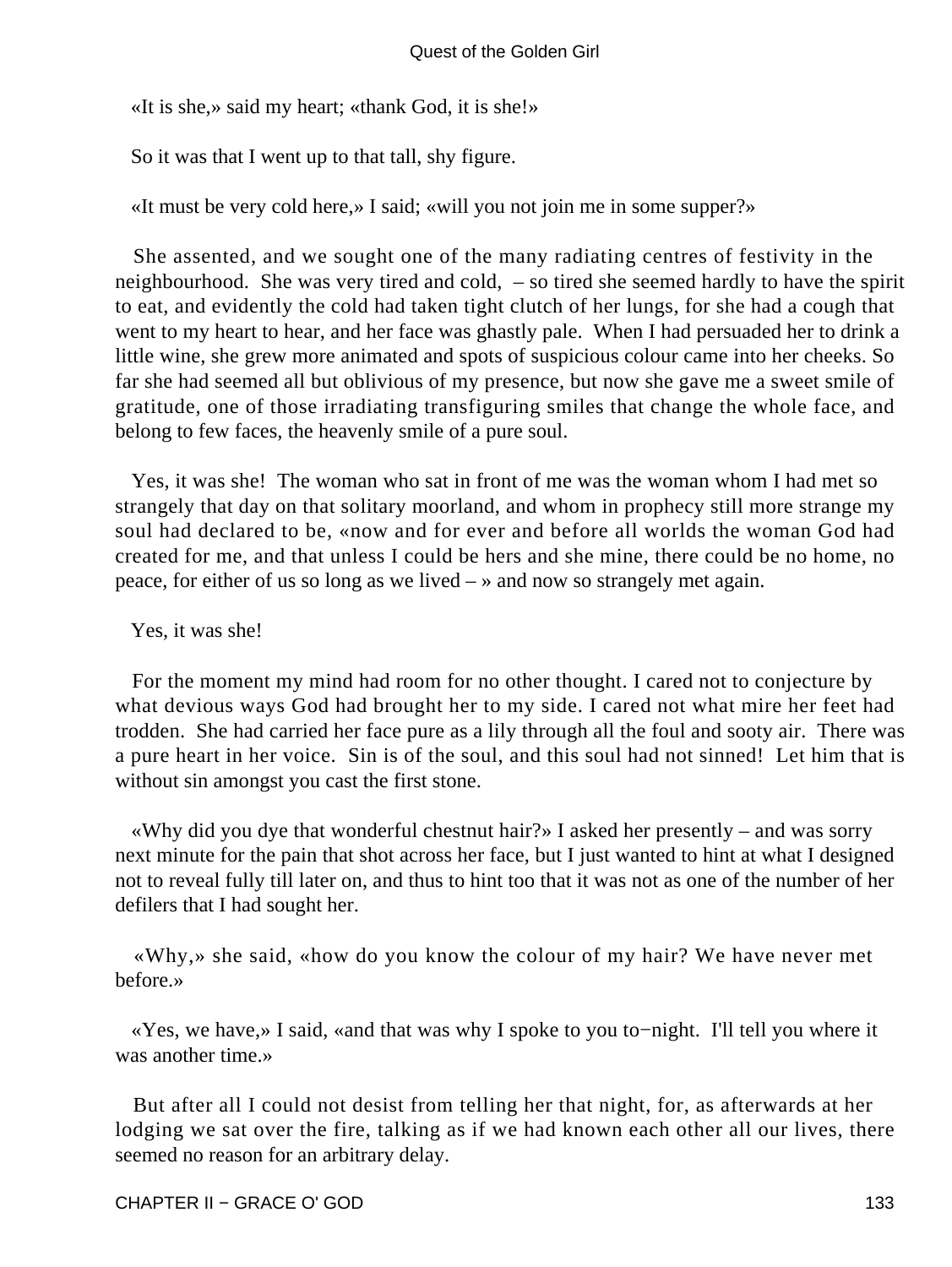I described to her the solitary moorland road, and the grey−gowned woman's figure in front of me, and the gig coming along to meet her, and the salutation of the two girls, and I told her all one look of her face had meant for me, and how I had wildly sought her in vain, and from that day to this had held her image in my heart.

 And as I told her, she sobbed with her head against my knees and her great hair filling my lap with gold. In broken words she drew for me the other side of the picture of that long−past summer day.

 Yes, the girl in the gig was her sister, and they were the only daughters of a farmer who had been rich once, but had come to ruin by drink and misfortune. They had been brought up from girls by an old grandmother, with whom the sister was living at the time of my seeing them. Yes, Tom was her husband. He was a doctor in the neighbourhood when he married her, and a man, I surmised, of some parts and promise, but, moving to town, he had fallen into loose ways, taken to drinking and gambling, and had finally deserted her for another woman – at the very moment when their first child was born. The child died «Thank God!» she added with sudden vehemence, and  $\alpha I$  – well, you will wonder how I came to this, I wonder myself – it has all happened but six months ago, and yet I seem to have forgotten – only the broken− hearted and the hungry would understand, if I could remember – and yet it was not life, certainly not life I wanted – and yet I couldn't die – »

 The more I came to know Elizabeth and realise the rare delicacy of her nature, the simplicity of her mind, and the purity of her soul, the less was I able to comprehend the psychology of that false step which her great misery had forced her to take. For hers was not a sensual, pleasure−loving nature. In fact, there was a certain curious Puritanism about her, a Puritanism which found a startlingly incongruous and almost laughable expression in the Scripture almanac which hung on the wall at the end of her bed, and the Bible, and two or three Sunday−school stories which, with a copy of «Jane Eyre,» were the only books that lay upon the circular mahogany table.

Once I ventured gently to chaff her about this religiosity of hers.

«But surely you believe in God, dear,» she had answered, «you're not an atheist!»

 I think an atheist, with all her experience of human monsters, was for her the depth of human depravity.

«No, dear,» I had answered; «if you can believe in God, surely I can!»

 I repeat that this gap in Elizabeth's psychology puzzled me, and it puzzles me still, but it puzzled me only as the method of working out some problem which after all had «come out right» might puzzle one. It was only the process that was obscure. The result was gold, whatever the dark process might be. Was it simply that Elizabeth was one of that rare few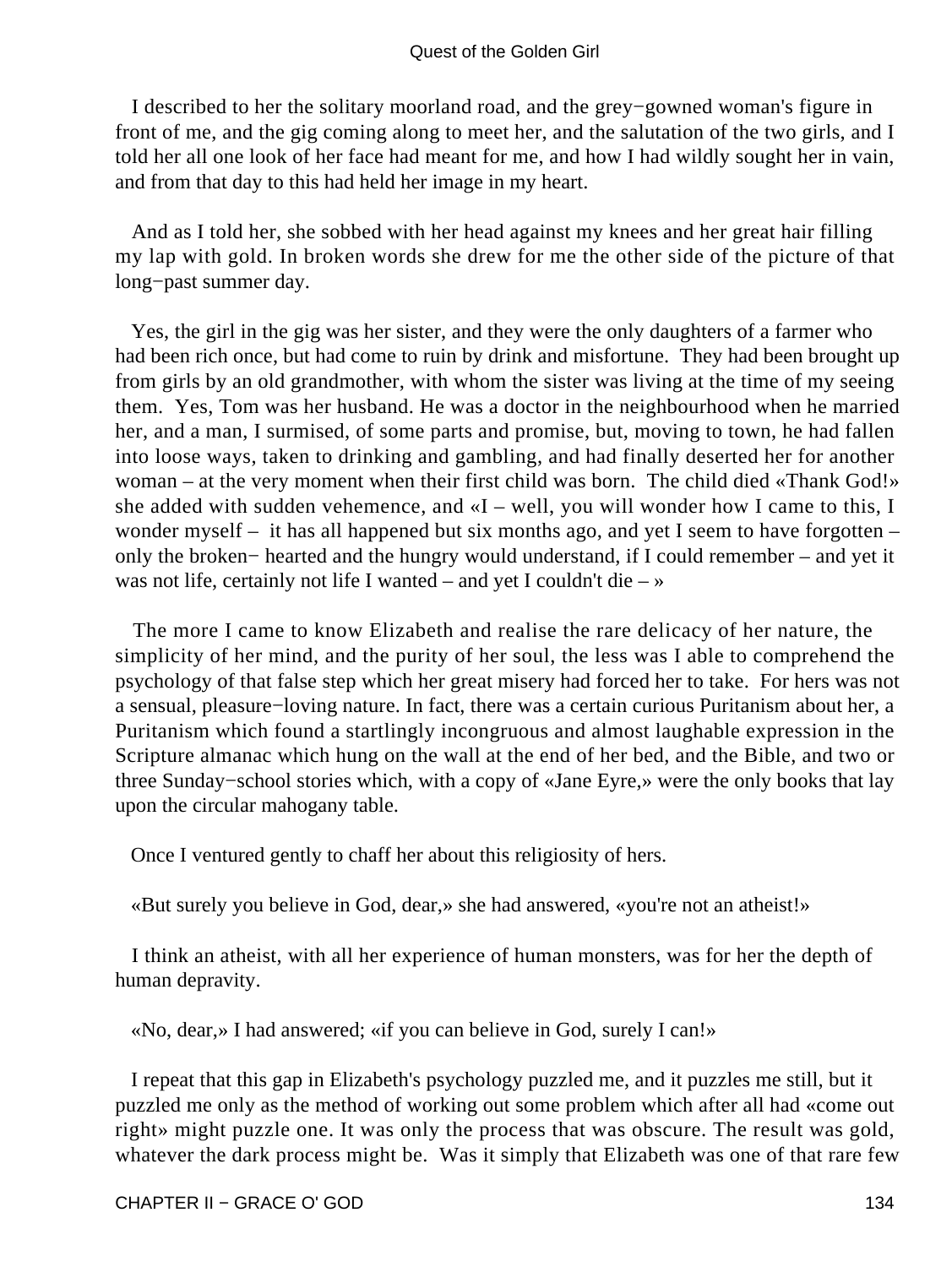who can touch pitch and not be defiled? – or was it, I have sometimes wondered, an unconscious and after all a sound casuistry that had saved Elizabeth's soul, an instinctive philosophy that taught her, so to say, to lay a Sigurd's sword between her soul and body, and to argue that nothing can defile the body without the consent of the soul.

 In deep natures there is always what one might call a lover's leap to be taken by those that would love them – something one cannot understand to be taken on trust, something even that one fears to be gladly adventured . . . all this, and more, I knew that I could safely venture for Elizabeth's sake, ere I kissed her white brow and stole away in the early hours of that winter's morning.

 As I did so I had taken one of the sumptuous strands of her hair into my hand and kissed it too.

 «Promise me to let this come back to its own beautiful colour,» I had said, as I nodded to a little phial labelled «Peroxide of Hydrogen» on her mantelshelf.

«Would you like to?» she had said.

«Yes, do it for me.»

 One day some months after I cut from her dear head one long thick lock, one half of which was gold and the other half chestnut. I take it out and look at it as I write, and, as when I first cut it, it seems still a symbol of Elizabeth's life, the sun and the shadow, only that the gold was the shadow, and the chestnut was the sun.

 The time came when the locks, from crown to tip, were all chestnut – but when it came I would have given the world for them to be gold again; for Elizabeth had said a curious thing when she had given me her promise.

 «All right, dear,» she had said, «but something tells me that when they are all brown again our happiness will be at an end.»

 «How long will that take?» I had said, trying to be gay, though an involuntary shudder had gone through me, less at her words than because of the strange conviction of her manner.

 «About two years, – perhaps a little more,» she said, answering me quite seriously, as she gravely measured the shining tresses, half her body's length, with her eye.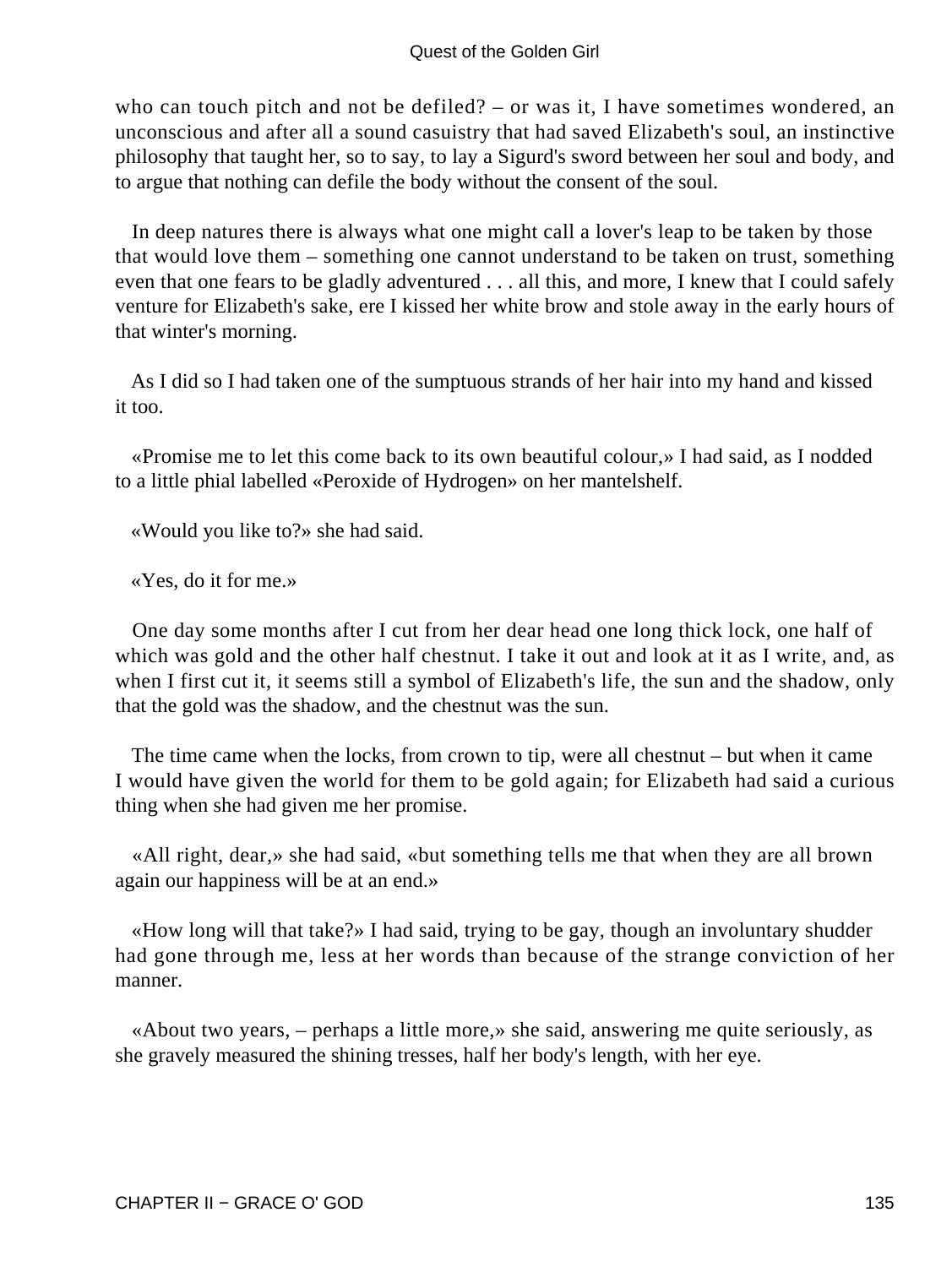## **[CHAPTER III − THE GOLDEN GIRL](#page-140-0)**

<span id="page-136-0"></span>*O*ne fresh and sunny morning, some months after this night, Elizabeth and I stood before the simple altar of a little country church, for the news had come to us that her husband was dead, and thus we were free to belong to each other before all the world. The exquisite stillness in the cool old church was as the peace in our hearts, and the rippling sound of the sunlit leaves outside seemed like the very murmur of the stream of life down which we dreamed of gliding together from that hour.

 It was one of those moments which sometimes come and go without any apparent cause, when life suddenly takes a mystical aspect of completeness, all its discords are harmonised by some unseen hand of the spirit, and all its imperfections fall away. The lover of beauty and the lover of God alike know these strange moments, but none know them with such a mighty satisfaction as a man and a woman who love as loved Elizabeth and I.

 Love for ever completes the world, for it is no future of higher achievement, no expectation of greater joy. It lives for ever in a present made perfect by itself. Love can dream of no greater blessedness than itself, of no heaven but its own. God himself could have added no touch of happiness to our happy hearts that grave and sunny morning. You philosophers who go searching for the meaning of life, thinkers reading so sadly, and let us hope so wrongly, the riddle of the world – life has but one meaning, the riddle but one answer – which is Love. To love is to put yourself in harmony with the spheral music of creation, to stand in the centre of the universe, and see it good and whole as it appears in the eye of God.

 Even Death himself, the great and terrible King of kings, though he may break the heart of love with agonies and anguish and slow tortures of separation, may break not his faith. No one that has loved will dream even death too terrible a price to pay for the revelation of love. For that revelation once made can never be recalled. As a little sprig of lavender will perfume a queen's wardrobe, so will a short year of love keep sweet a long life. And love's best gifts death can never take away. Nay, indeed, death does not so much rob as enrich the gifts of love. The dead face that was fair grows fairer each spring, sweet memories grow more sweet, what was silver is now gold, and as years go by, the very death of love becomes its immortality.

 I think I shall never hear Elizabeth's voice again, never look into her eyes, never kiss her dear lips – but Elizabeth is still mine, and I am hers, as in that morning when we kissed in that little chancel amid the flickering light, and passed out into the sun and down the lanes, to our little home among the meadow−sweet.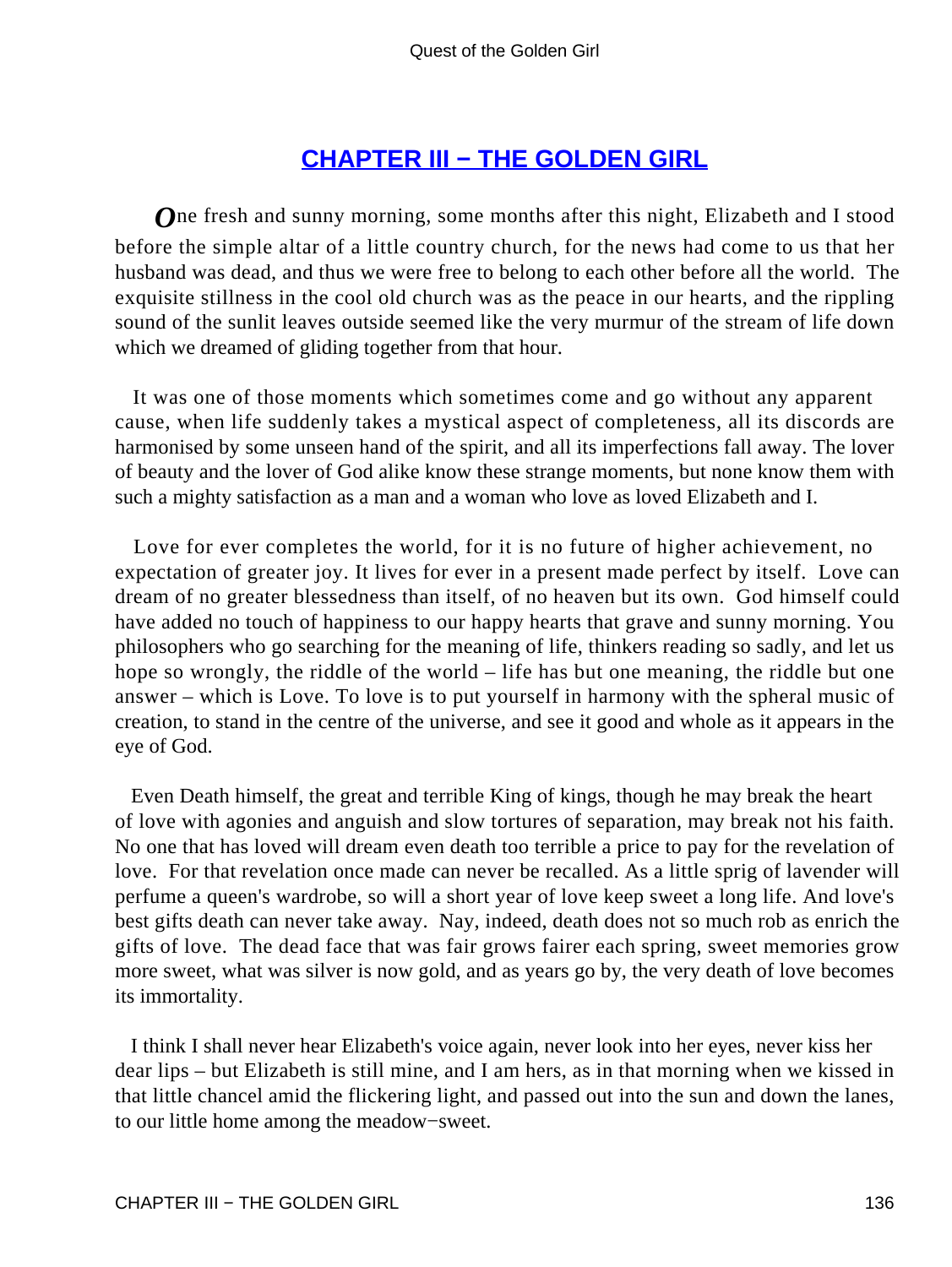She is still as real to me as the stars, – and, alas, as far away! I think no thought that does not fly to her, I have no joys I do not share with her, I tell her when the spring is here, and we sit beneath the moon and listen to the nightjar together. Sometimes we are merry together as in the old time, and our laughter makes nightfaring folk to cross themselves; my work, my dreams, my loves, are all hers, and my very sins are sinned for her sake.

 Two years did Elizabeth and I know the love that passeth all understanding, and day by day the chestnut upon her head was more and the gold less, till the day came that she had prophesied, and with the day a little child, whose hair had stolen all her mother's gold, as her heart had drained away her mother's life.

 Ah! reader, may it be long before you kneel at the bedside of her you love best in the world, and know that of all your love is left but a hundred heart−beats, while opposite sits Death, watch in hand, and fingers upon her wrist.

 «Husband,» whispered Elizabeth, as we looked at each other for the last time, «let her be your little golden girl . . .»

 And then a strange sweetness stole over her face, and the dream of Elizabeth's life was ended.

 As I write I hear in the still house the running of little feet, a fairy patter sweet and terrible to the heart.

 Little feet, little feet – perhaps if I follow you I shall find again our mother that is lost. Perhaps Elizabeth left you with me that I should not miss the way.

Tout par soullas.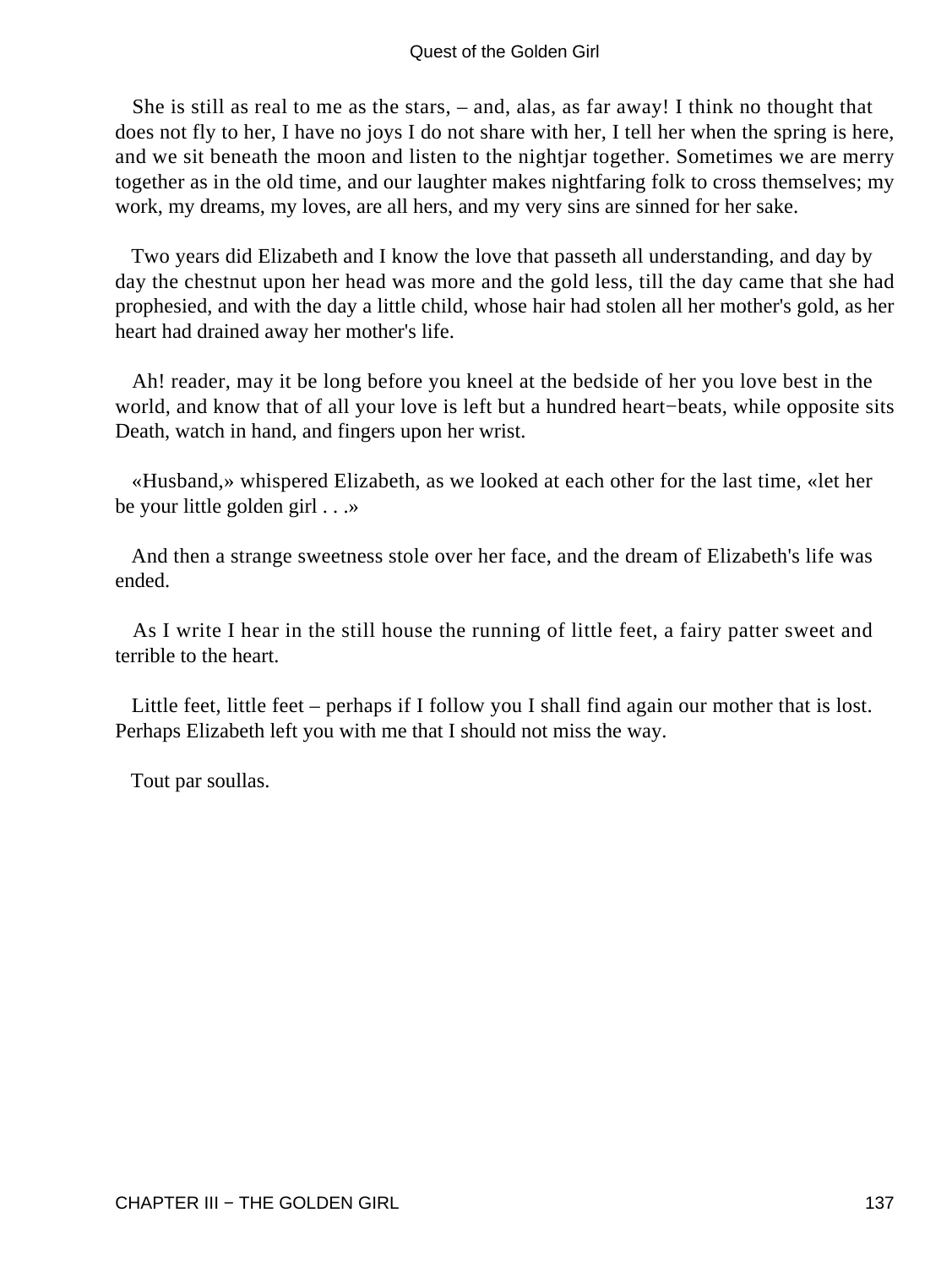# **Table of Content**

### **[BOOK I](#page-3-0)**

## **[CHAPTER I − AN OLD HOUSE AND ITS BACHELOR](#page-4-0)**

### **[CHAPTER II − IN WHICH I DECIDE TO GO ON PILGRIMAGE](#page-5-0)**

**[CHAPTER III − AN INDICTMENT OF SPRING](#page-6-0)**

**[CHAPTER IV − IN WHICH I EAT AND DREAM](#page-8-0)**

**[CHAPTER V − CONCERNING THE PERFECT WOMAN,](#page-10-0)**

**[CHAPTER VI − IN WHICH THE AUTHOR ANTICIPATES DISCONTENT](#page-13-0)**

**[CHAPTER VII − PRANDIAL](#page-14-0)**

**[CHAPTER VIII − STILL PRANDIAL](#page-16-0)**

**[CHAPTER IX − THE LEGEND OF HEBE, OR THE HEAVENLY HOUSEMAID](#page-17-0)**

**[CHAPTER X − AGAIN ON FOOT – THE GIRLS THAT NEVER CAN BE MINE](#page-20-0)**

**[CHAPTER XI − AN OLD MAN OF THE HILLS, AND THE SCHOOLMASTER'S](#page-21-0) [STORY](#page-21-0)**

**[CHAPTER XII − THE TRUTH ABOUT THE GIPSIES](#page-25-0)**

**[CHAPTER XIII − A STRANGE WEDDING](#page-27-0)**

**[CHAPTER XIV − THE MYSTERIOUS PETTICOAT](#page-31-0)**

**[CHAPTER XV − STILL OCCUPIED WITH THE PETTICOAT](#page-34-0)**

**[CHAPTER XVI − CLEARS UP MY MYSTERIOUS BEHAVIOUR OF THE LAST](#page-37-0) [CHAPTER](#page-37-0)**

**[CHAPTER XVII − THE NAME UPON THE PETTICOAT](#page-38-0)**

**[CHAPTER XVIII − IN WHICH THE NAME OF A GREAT POET IS CRIED OUT](#page-40-0)**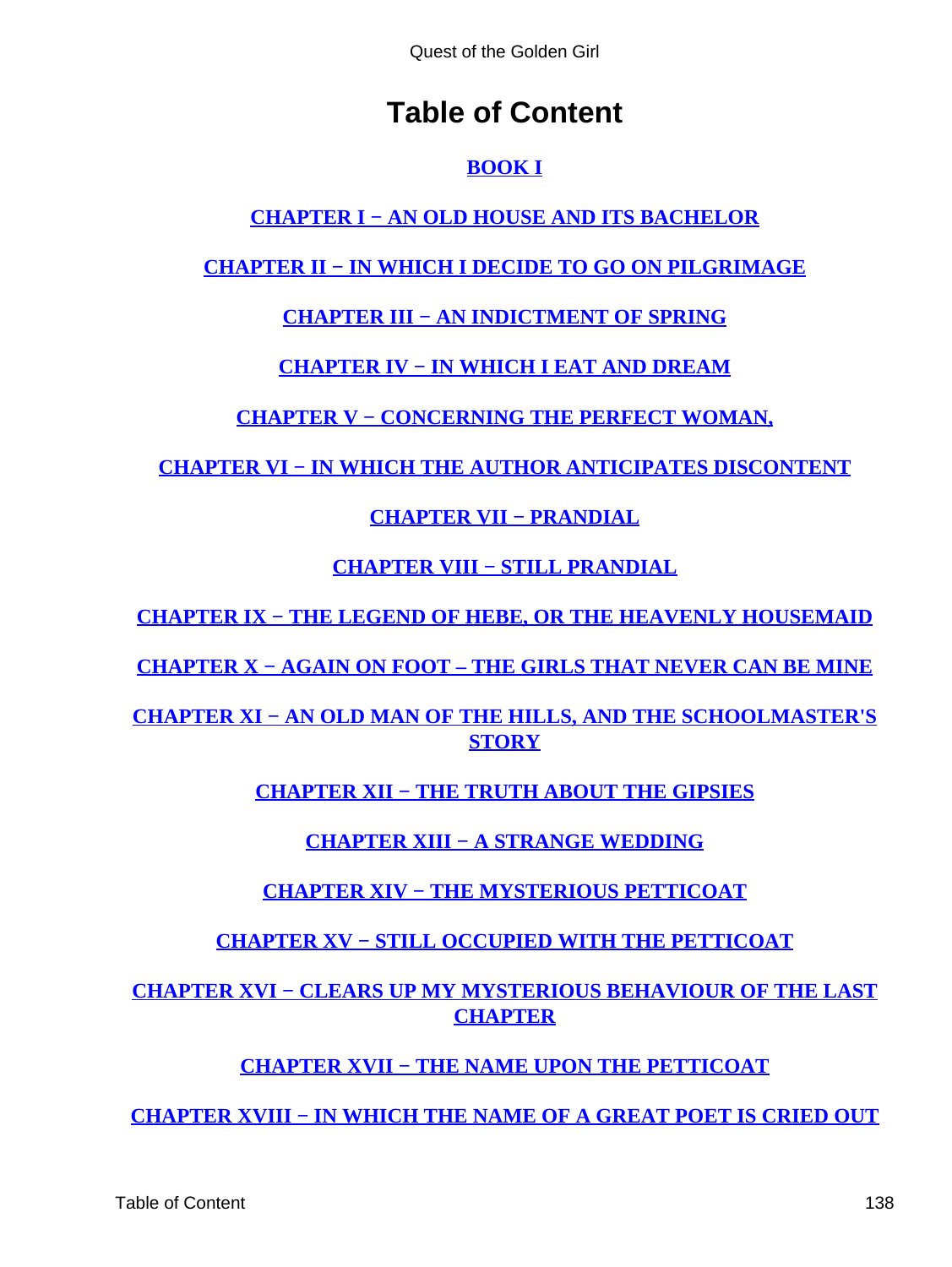#### **[CHAPTER XIX − WHY THE STRANGER WOULD NOT LOSE HIS SHELLEY](#page-43-0) [FOR THE WORLD](#page-43-0)**

### **[BOOK II](#page-47-0)**

### **[CHAPTER I − IN WHICH I DECIDE TO BE YOUNG AGAIN](#page-48-0)**

#### **[CHAPTER II − AT THE SIGN OF THE SINGING STREAM](#page-50-0)**

**[CHAPTER III − IN WHICH I SAVE A USEFUL LIFE](#page-52-0)**

**[CHAPTER IV − 'T IS OF NICOLETE AND HER BOWER IN THE WILDWOOD](#page-56-0)**

### **[CHAPTER V − 'T IS OF AUCASSIN AND NICOLETE](#page-58-0)**

### **[CHAPTER VI − A FAIRY TALE AND ITS FAIRY TAILORS](#page-60-0)**

**[CHAPTER VII − FROM THE MORNING STAR TO THE MOON](#page-64-0)**

**[CHAPTER VIII − THE KIND OF THING THAT HAPPENS IN THE MOON](#page-67-0)**

**[CHAPTER IX − WRITTEN BY MOONLIGHT](#page-69-0)**

**[CHAPTER X − HOW ONE MAKES LOVE AT THIRTY](#page-71-0)**

**[CHAPTER XI − HOW ONE PLAYS THE HERO AT THIRTY](#page-74-0)**

**[CHAPTER XII − IN WHICH I REVIEW MY ACTIONS AND RENEW MY](#page-76-0) [RESOLUTIONS](#page-76-0)**

#### **[BOOK III](#page-78-0)**

### **[CHAPTER I − IN WHICH I RETURN TO MY RIGHT AGE](#page-79-0)**

**[CHAPTER II − IN WHICH I HEAL A BICYCLE AND COME TO THE WHEEL OF](#page-81-0) [PLEASURE](#page-81-0)**

**[CHAPTER III − TWO TOWN MICE AT A COUNTRY INN.](#page-84-0)**

### **[CHAPTER IV − MARRIAGE A LA MODE](#page-88-0)**

**[CHAPTER V − CONCERNING THE HAVEN OF YELLOWSANDS](#page-92-0)**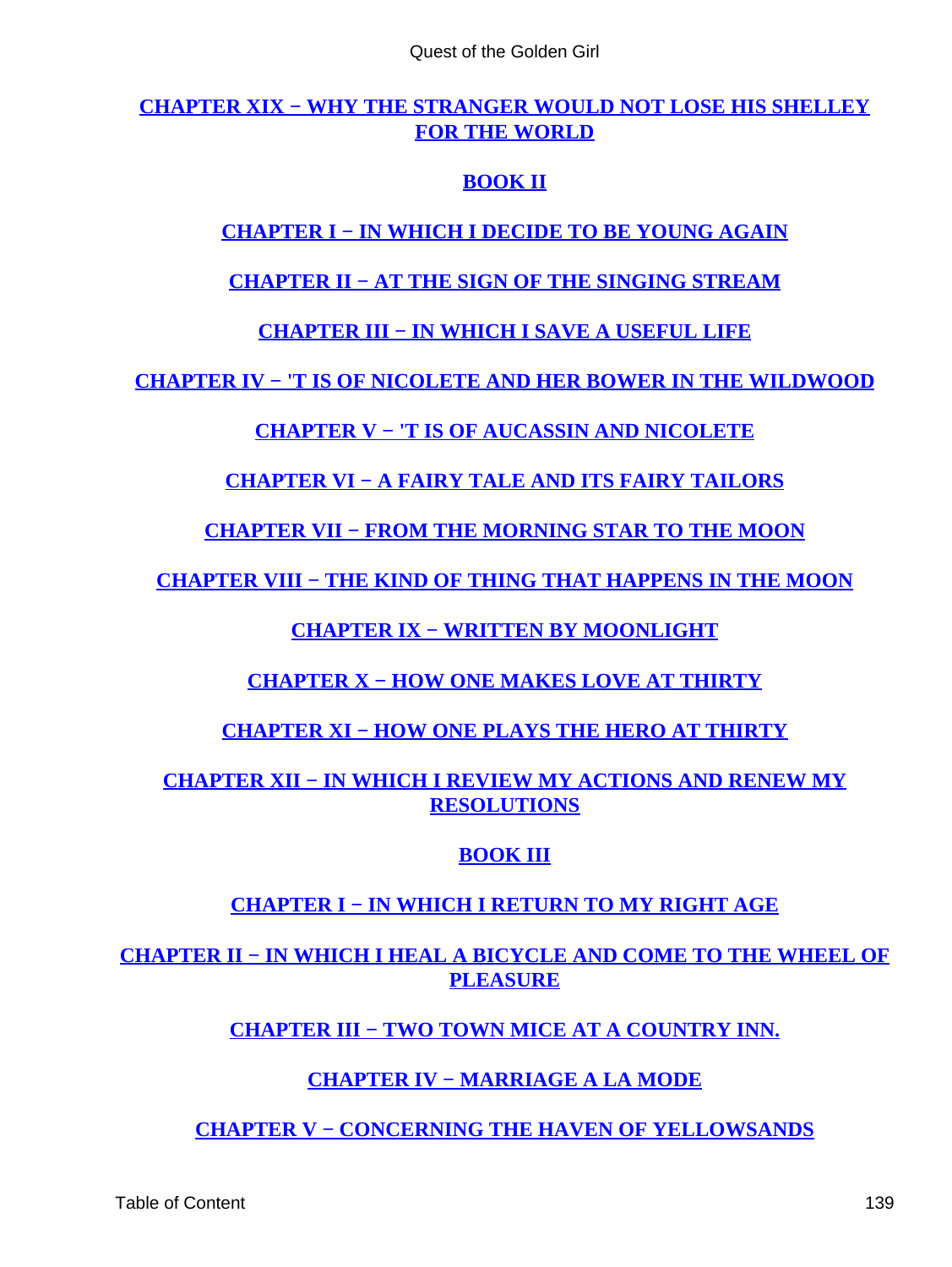<span id="page-140-0"></span>**[CHAPTER VI − THE MOORLAND OF THE APOCALYPSE](#page-93-0)**

**[CHAPTER VII − "COME UNTO THESE YELLOW SANDS!"](#page-98-0)**

**[CHAPTER VIII − THE TWELVE GOLDEN−HAIRED BAR−MAIDS.](#page-101-0)**

### **[CHAPTER IX − SYLVIA JOY](#page-105-0)**

### **[CHAPTER X − IN WHICH ONCE MORE I BECOME OCCUPIED IN MY OWN](#page-111-0) [AFFAIRS](#page-111-0)**

**[CHAPTER XI − "THE HOUR FOR WHICH THE YEARS DID SIGH"](#page-116-0)**

**[CHAPTER XII − AT THE CAFE DE LA PAIX](#page-119-0)**

**[CHAPTER XIII − THE INNOCENCE OF PARIS](#page-123-0)**

**[CHAPTER XIV − END OF BOOK THREE](#page-128-0)**

**[BOOK IV](#page-129-0)**

**[CHAPTER I − SIX YEARS AFTER](#page-130-0)**

**[CHAPTER II − GRACE O' GOD](#page-132-0)**

**[CHAPTER III − THE GOLDEN GIRL](#page-136-0)**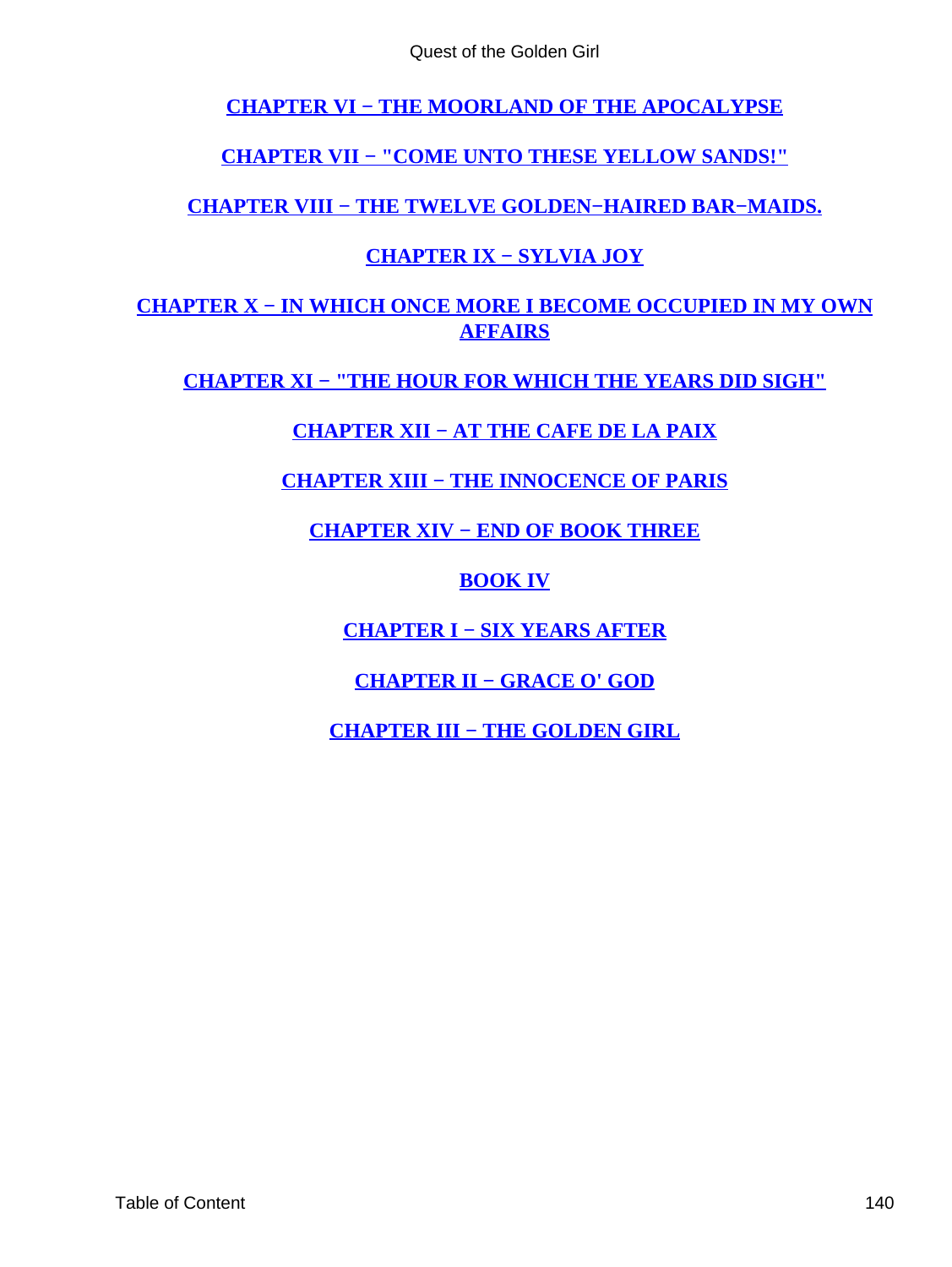## **You are reading a Phoenix Edition:**

It was converted from clean and standard xhtml/xml files. It uses metatags to identify content, and other data. The available resources specific to each ebook format were used to give the reader a pleasant reading experience.

More details available at Phoenix−Library.org website.

Any suggestion that helps us to improve these editions are welcome.

**The Phoenix−Library Team**